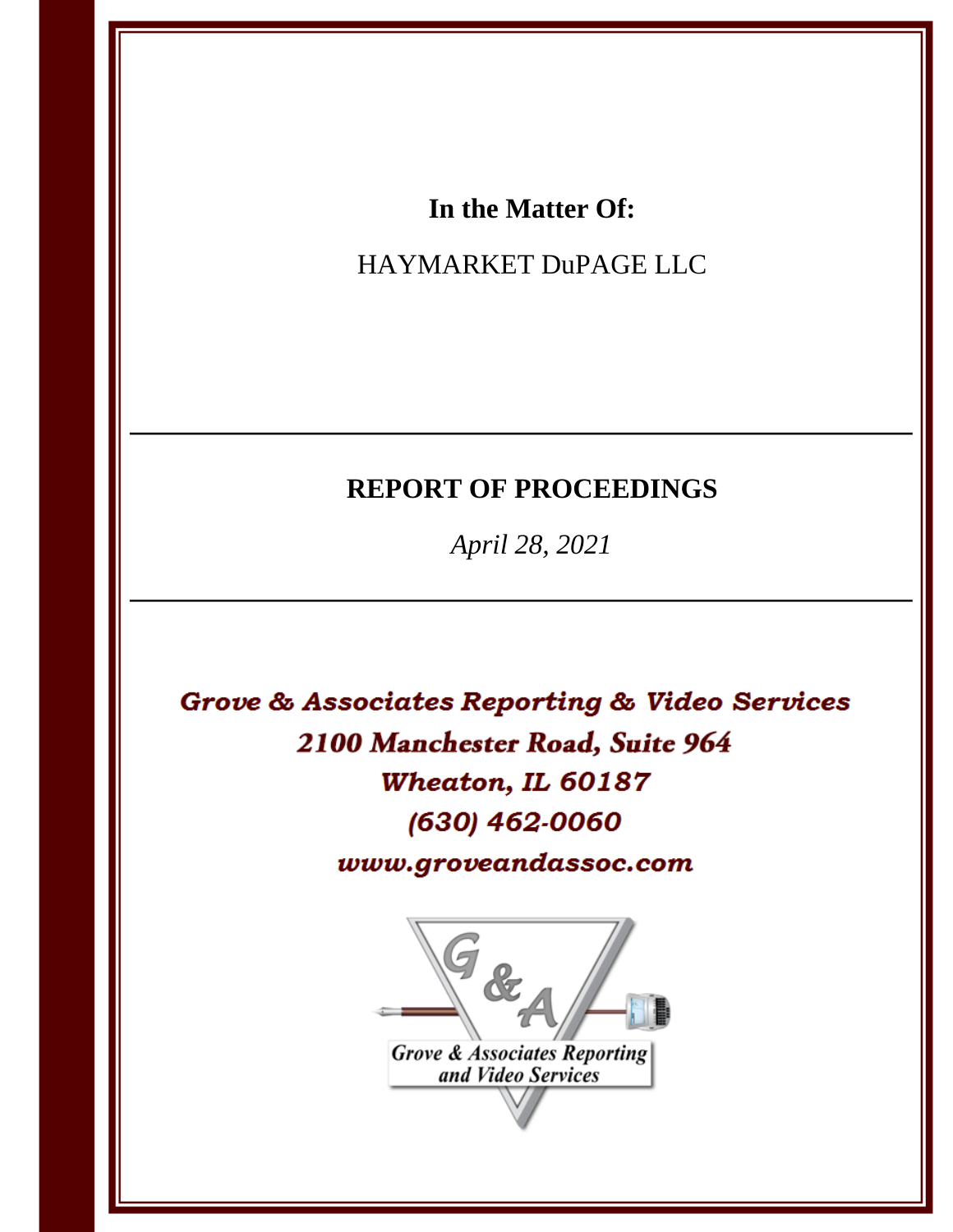STATE OF ILLINOIS )  $\big)$  SS. COUNTY OF DU PAGE ) BEFORE THE VILLAGE OF ITASCA PLAN COMMISSION In The Matter of:  $\qquad \qquad$  )  $\hspace{0.5cm} \longrightarrow$ Haymarket DuPage LLC ) PC #19-014 860 West Irving Park Road (b) Itasca, Illinois<sup>(1)</sup> DISCUSSION AND POSSIBLE ACTION REGARDING PC #19-014, HAYMARKET DU PAGE, LLC, APPEAL REQUEST REPORT OF PROCEEDINGS had and testimony

taken via video conferencing at the public hearing of

the above-entitled cause, taken by Shannon M. Frey,

CSR No. 84-002277, RMR, CRR, on Wednesday, April 28,

2021, at 7:00 p.m.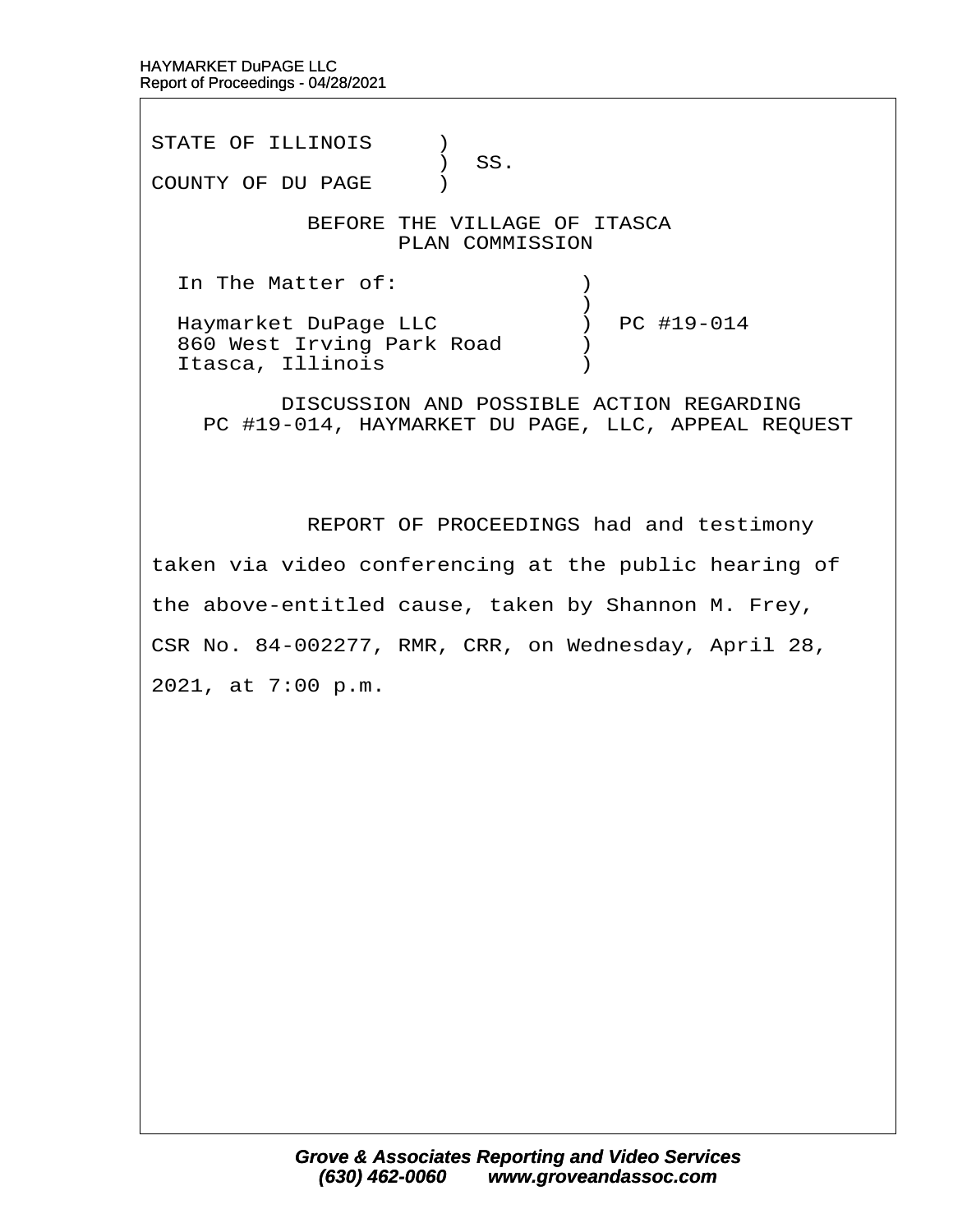| $\mathbf 1$    | PRESENT:                                                                                  |
|----------------|-------------------------------------------------------------------------------------------|
| 2              | MR. BRENDAN DALY, Chairman;                                                               |
| 3              | MR. FRANK CARELLO, Commissioner;                                                          |
| 4              | MS. LORI DRUMMOND, Commissioner;                                                          |
| 5              | MR. JEFFREY HOLMES, Commissioner;                                                         |
| 6              | MS. KRISTA RAY, Commissioner.                                                             |
| $\overline{7}$ | MR. ANTHONY RUSSO, Commissioner.                                                          |
| 8              |                                                                                           |
| 9              | ALSO PRESENT:                                                                             |
| 10             | MR. MO KHAN, Village Planner;                                                             |
| 11             | MS. AMANDA MELONE, Recording Secretary;                                                   |
| 12             | MS. YORDANA WYSOCKI, Village Attorney;                                                    |
| 13<br>14       | HERVAS, CONDON & BERSANI, P.C., by<br>MR. CHARLES E. HERVAS<br>333 Pierce Road, Suite 195 |
| 15             | Itasca, Illinois 60143<br>(630) 773-4774                                                  |
| 16             | chervas@hcbattorneys.com<br>Appeared on behalf of City of Itasca;                         |
| 17             | DASPIN & AUMENT, LLP, by<br><b>MS. BRIDGET M. O'KEEFE</b>                                 |
| 18             | 300 South Wacker Drive, Suite 2200<br>Chicago, Illinois 60606                             |
| 19             | $(312)$ 258-3795<br>bokeefe@daspinaument.com, and                                         |
| 20             |                                                                                           |
| 21             | BOND, DICKSON & CONWAY, by<br><b>MS. MARY E. DICKSON</b>                                  |
| 22             | 400 South Knoll Street, Unit C<br>Wheaton, Illinois 60187                                 |
| 23             | (630) 681-1000<br>marydickson@bond-dickson.com                                            |
| 24             | Appeared on behalf of Haymarket DuPage LLC;                                               |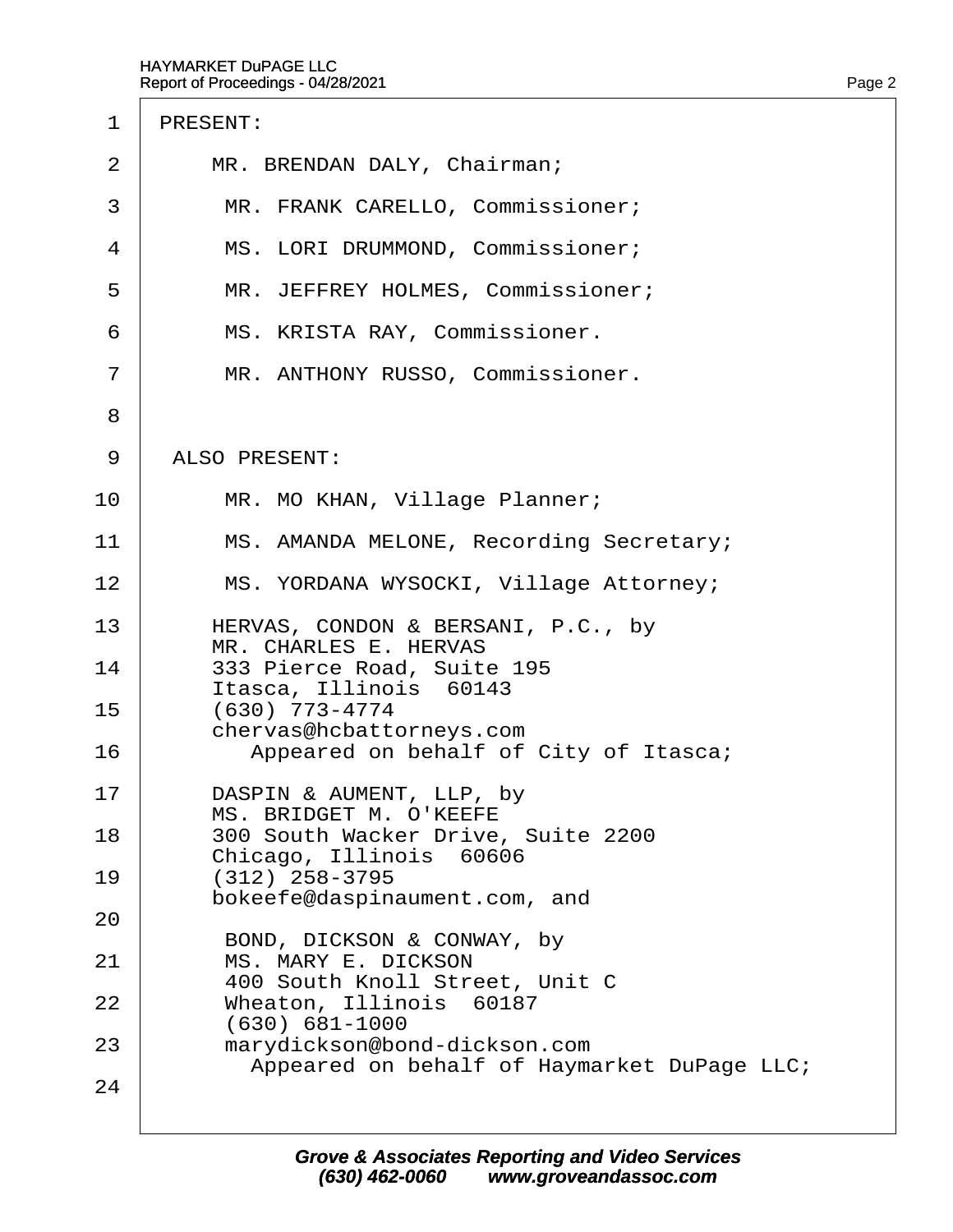| $\mathbf 1$ | ALSO PRESENT: (Cont'd.)                                                 |
|-------------|-------------------------------------------------------------------------|
| 2           | FRANCZEK, P.C., by<br><b>MS. JENNIFER SMITH</b>                         |
| 3           | 300 South Wacker Drive, Suite 3400<br>Chicago, Illinois 60606           |
| 4           | (312) 786-6589<br>jas@franczek.com                                      |
| 5           | Appeared on behalf of Itasca School District;                           |
| 6           | JOHNSON & BELL, LTD., by<br>MR. STEPHEN P. ELLENBECKER                  |
| 7           | 33 West Monroe Street, Suite 2700<br>Chicago, IL 60603                  |
| 8           | (312) 984-0221<br>ellenbeckers@jbltd.com                                |
| 9           | Appeared on behalf of 865 West Irving Park<br>Road, LLC;                |
| 10          | OTTOSEN, DINOLFO, HASENBLAG & CASTALDO, LTD., by                        |
| 11          | MR. STEPHEN H. DI NOLFO<br>1804 North Naper Boulevard, Suite 350        |
| 12          | Naperville, Illinois 60563<br>(630) 682-0085                            |
| 13          | sdinolfo@ottosenlaw.com<br>Appeared on behalf of Itasca Fire Protection |
| 14          | District.                                                               |
| 15          |                                                                         |
| 16          |                                                                         |
| 17          |                                                                         |
| 18          |                                                                         |
| 19          |                                                                         |
| 20          |                                                                         |
| 21          |                                                                         |
| 22          |                                                                         |
| 23          |                                                                         |
| 24          |                                                                         |
|             |                                                                         |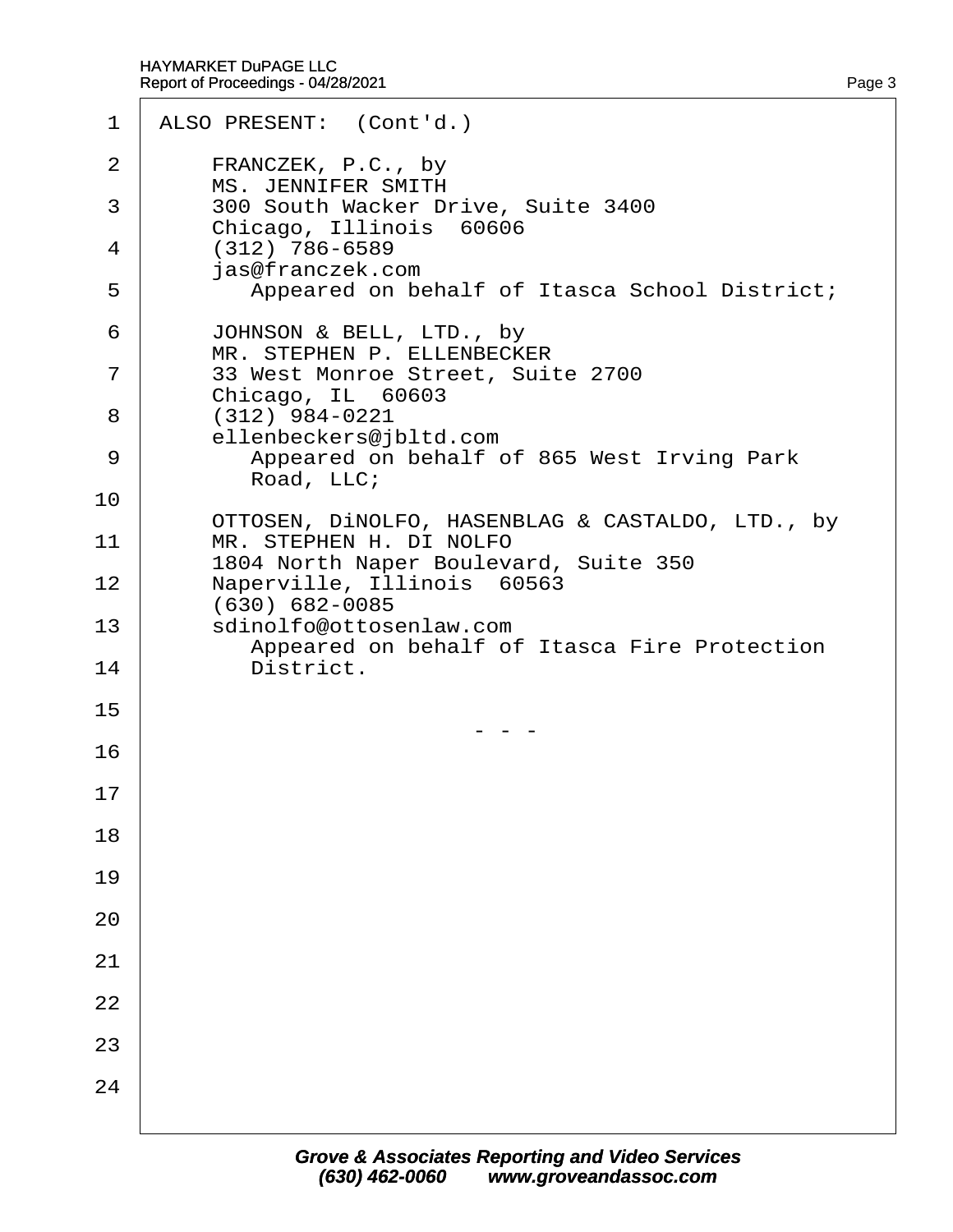| 1                   | INDEX                                                                                                                    |
|---------------------|--------------------------------------------------------------------------------------------------------------------------|
| 2                   | <b>WITNESS</b>                                                                                                           |
| 3                   | <b>CRAIG BENES</b>                                                                                                       |
| 4                   | <b>EXAMINATION BY:</b><br>Page<br>Line                                                                                   |
| 5<br>6              | MS. DICKSON 11<br>3<br>15<br>6                                                                                           |
| $\overline{7}$<br>8 | FRANK F. BURKE, JR.                                                                                                      |
| 9                   | MR. ELLENBECKER 30<br>20<br>MS. O'KEEFE 32<br>24                                                                         |
| 10<br>11            | <b>EXHIBITS:</b><br>HAYMARKET                                                                                            |
| 12<br>13            | No. 65 Fitch Engagement Agreement 35<br>2<br>No. 66 Summary By Incident Type 59<br>19<br>No. 67 Itasca Fire Aid Given or |
| 14<br>15            | Received 61<br>13<br>No. 68 Comments by Michael Lisek<br>regarding the proposed plan<br>submitted by Bridge              |
| 16                  | Development Partners117<br>14                                                                                            |
| 17<br>18            |                                                                                                                          |
| 19                  |                                                                                                                          |
| 20                  |                                                                                                                          |
| 21                  |                                                                                                                          |
| 22                  |                                                                                                                          |
| 23                  |                                                                                                                          |
| 24                  |                                                                                                                          |
|                     |                                                                                                                          |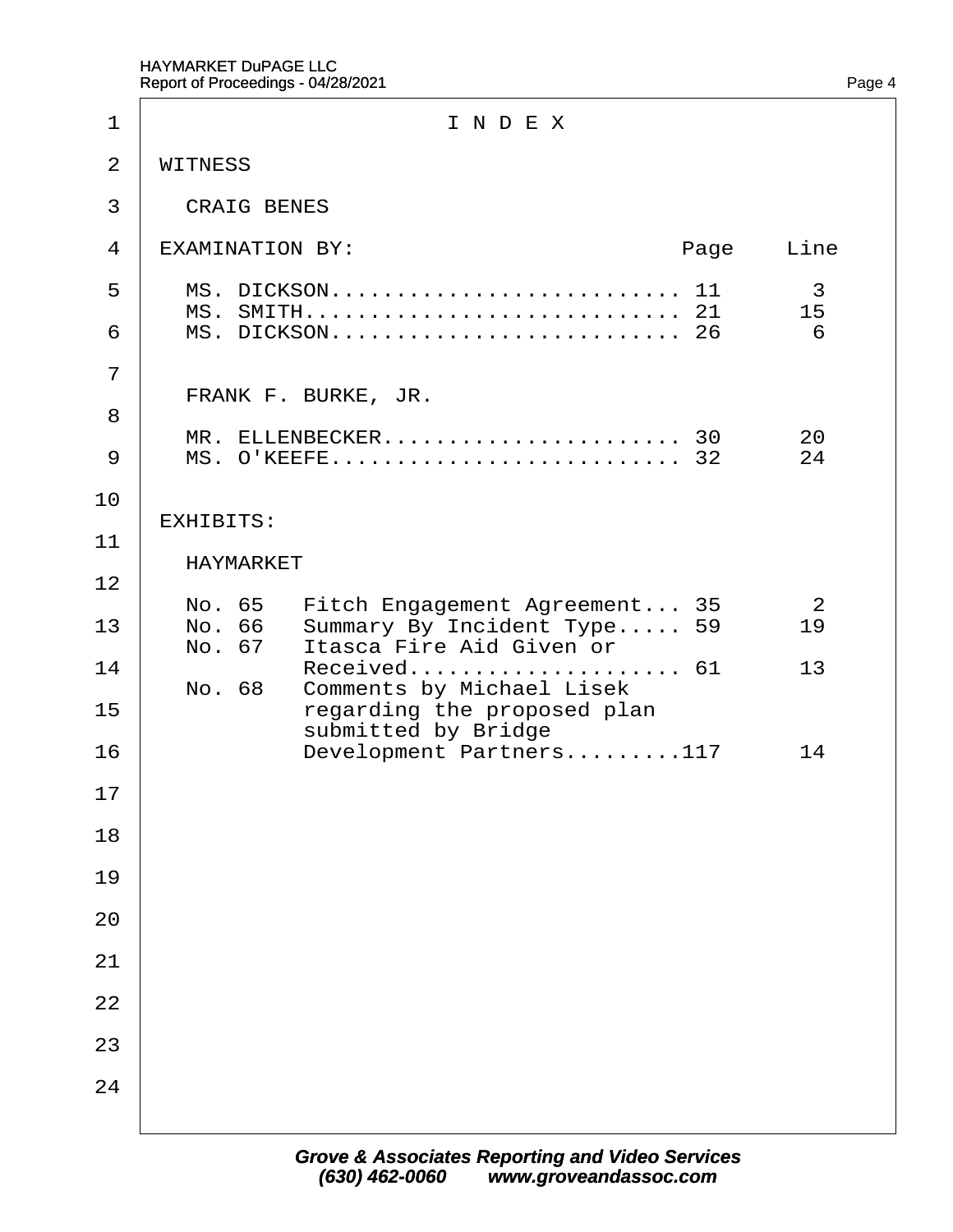| CHAIRMAN DALY: Good morning, and welcome to         |
|-----------------------------------------------------|
| this meeting of the April 28th, 2021 Itasca Plan    |
| Commission. I call this meeting to order. The       |
| secretary please call the roll.                     |
| <b>VILLAGE PLANNER KHAN: Commissioner Carello?</b>  |
| <b>COMMISSIONER CARELLO: Here.</b>                  |
| <b>VILLAGE PLANNER KHAN: Commissioner Drummond?</b> |
| <b>COMMISSIONER DRUMMOND: Here.</b>                 |
| <b>VILLAGE PLANNER KHAN: Commissioner Holmes?</b>   |
| <b>COMMISSIONER HOLMES: Here.</b>                   |
| <b>VILLAGE PLANNER KHAN: Commissioner Ray?</b>      |
| <b>COMMISSIONER RAY: Here.</b>                      |
| <b>VILLAGE PLANNER KHAN: Commissioner Russo?</b>    |
| <b>COMMISSIONER RUSSO: Here.</b>                    |
| <b>VILLAGE PLANNER KHAN: Chairman Daly?</b>         |
| CHAIRMAN DALY: Here. I declare a quorum             |
| present.                                            |
| Good evening everyone. Today is                     |
| Wednesday, April 28th, 2021. The case before the    |
| Plan Commission is PC-19-014 continued from         |
| April 14th, 2021.                                   |
| The Petitioner and owner is                         |
| Haymarket DuPage, LLC, and the location is 860 West |
| rving Park Road.                                    |
|                                                     |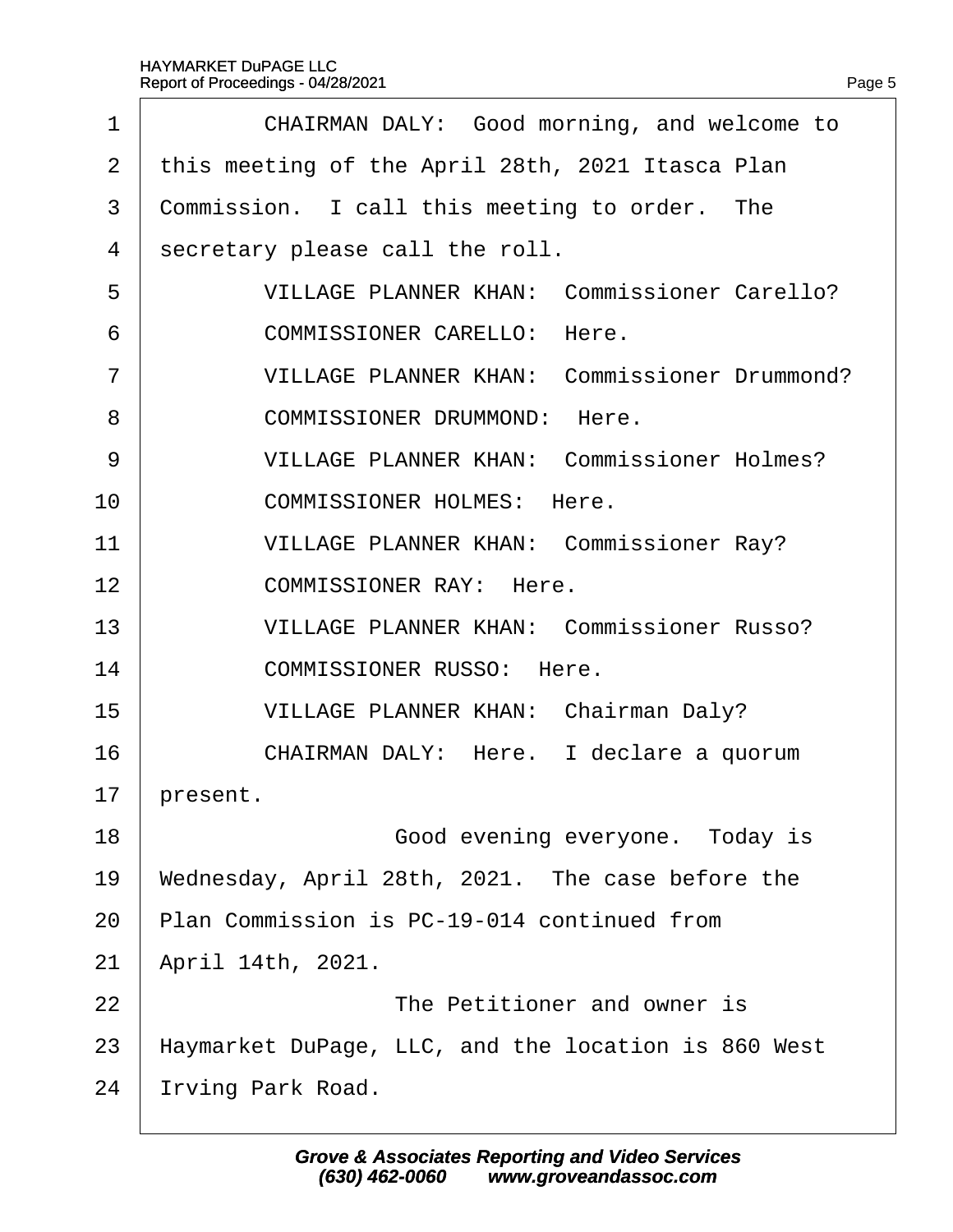| 1              | The procedures for tonight's                         |
|----------------|------------------------------------------------------|
| $\overline{2}$ | meeting moving forward are as follows: This evening  |
| 3              | we will resume the cross-examination of Mr. Benes,   |
| $\overline{4}$ | followed by continued testimony from Chief Burke.    |
| 5              | The Plan Commission has adopted new                  |
| 6              | rules of procedure which are now in effect. We are   |
| 7              | proceeding remotely due to COVID-19, and the public  |
| 8              | may watch the proceedings through the Village's      |
| 9              | YouTube channel. Anyone wishing to make public       |
| 10             | comment will be able to do so after the presentation |
| 11             | of cases, and to do so they will need to sign up on  |
| 12             | the Village's website.                               |
| 13             | Anyone wishing to ask questions of                   |
| 14             | the Petitioner, the Village staff, or other parties  |
| 15             | will be able to do so after the presentation of      |
| 16             | cases. The sign-up form is on the Village's website. |
| 17             | Finally, remote staff is monitoring                  |
| 18             | the video streaming. If the video streaming does not |
| 19             | work during the proceedings, we sill stop and wait   |
| 20             | until the video streaming is fixed or reschedule for |
| 21             | another day.                                         |
| 22             | I would now like to invite                           |
| 23             | Mr. Chuck Hervas, the Village's legal counsel, for   |
| 24             | his opening remarks.                                 |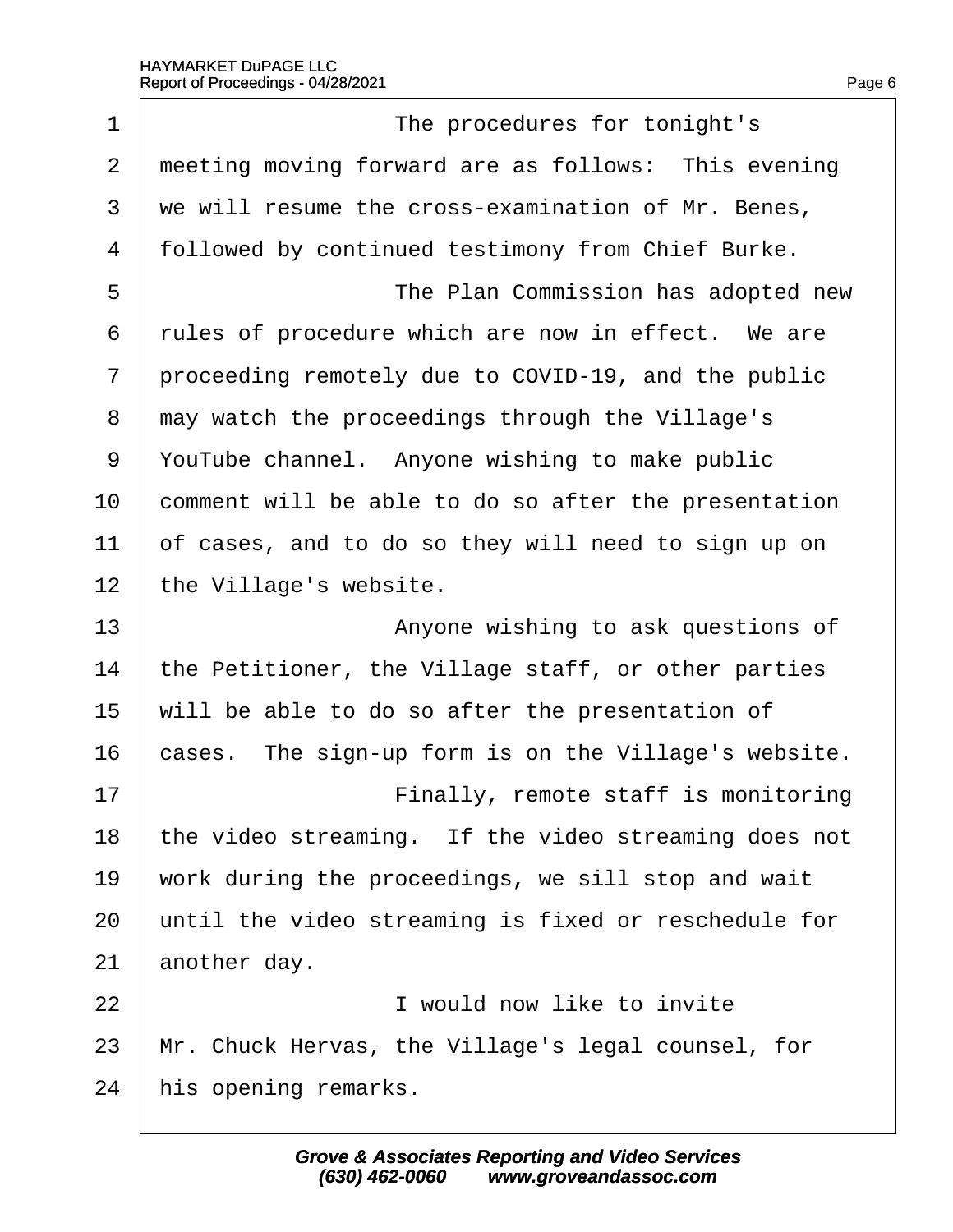| 1              | MR. HERVAS: Thank you, Mr. Chairman.                  |
|----------------|-------------------------------------------------------|
| $\overline{2}$ | My name is Chuck Hervas and I'm the                   |
| 3              | attorney advising the Plan Commission in this matter. |
| 4              | This is a legal proceeding with legal significance.   |
| 5              | A court reporter is swearing in witnesses and is      |
| 6              | transcribing the testimony. This is not a trial, but  |
| 7              | we are developing a record of proceedings before the  |
| 8              | Plan Commission. This is a legal public hearing on a  |
| 9              | zoning petition.                                      |
| 10             | My job is to protect the rights of                    |
| 11             | the Petitioner, any objectors, and the public.        |
| 12             | The Plan Commission will make                         |
| 13             | findings and a recommendation to the Village Board.   |
| 14             | Please understand that the Plan Commission is a       |
| 15             | recommending body. The Village Board will make the    |
| 16             | final decision on the Haymarket zoning petition.      |
| 17             | Due to the pandemic and the                           |
| 18             | Governor's emergency orders, we are unable to meet in |
| 19             | person. A virtual hearing is not the preferred        |
| 20             | method for hearing this zoning petition; however, the |
| 21             | business of government must move forward, and the     |
| 22             | virtual hearing has been approved by state statute,   |
| 23             | and is used by local governments across the state.    |
| 24             | Everyone is doing the best they can under the         |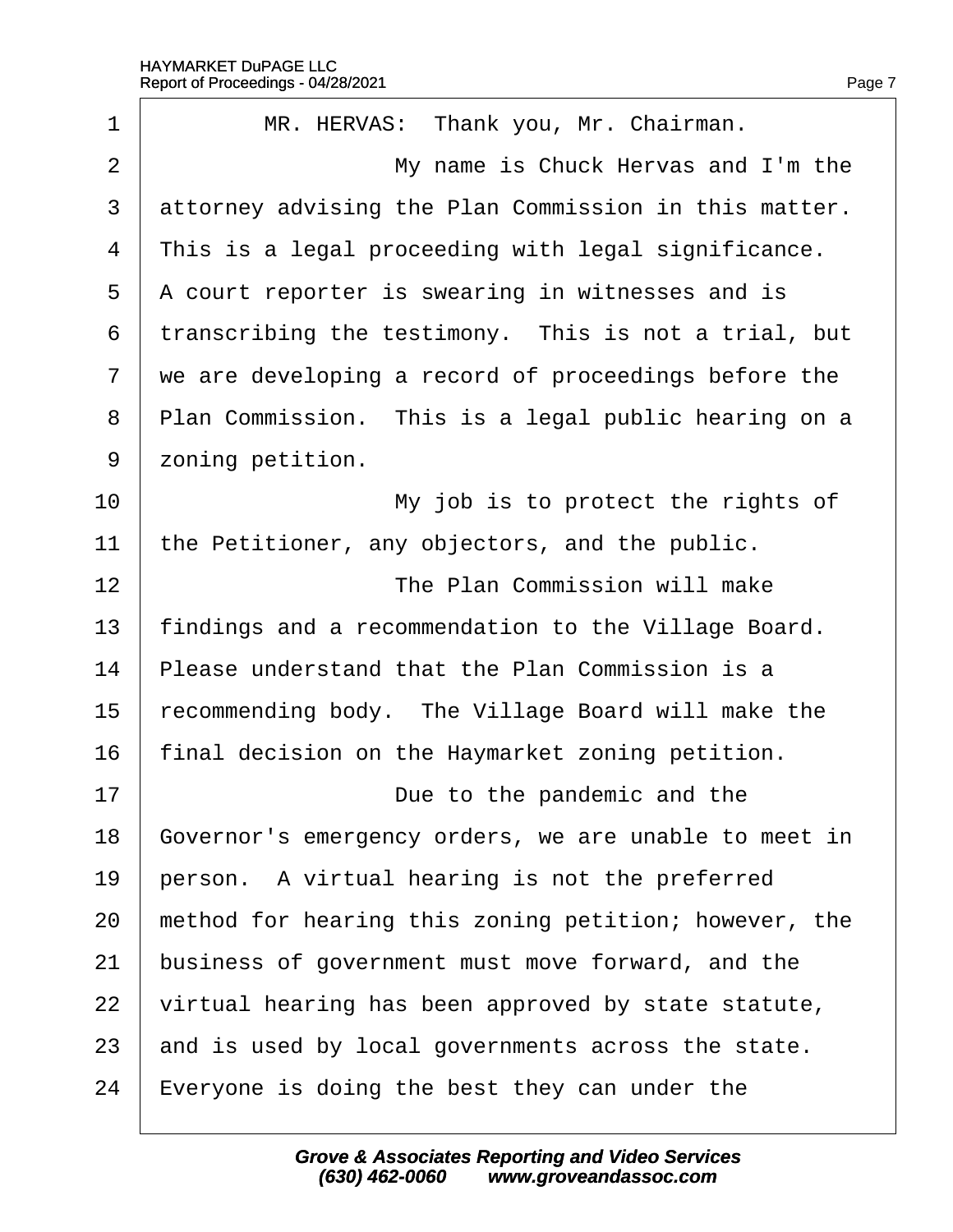1 dircumstances. 2 **The procedures used by the Plan** 3 Commission for large hearings during a pandemic are 4 dvailable on the Village's website. The website has 5 a lot of information, including a comprehensive 6 step-by-step quide about this hearing. The public 7 will have an opportunity to ask questions and provide 8 public comment at the appropriate time. 9 | Witnesses will be presented by the 10 Petitioner and possibly by other interested parties. 11 Cross-examination will be allowed only by the 12 attorneys or anyone who has been legally recognized 13 as an interested party.  $14$   $\parallel$  **Finally, this is a slow and** 15 deliberate process that creates a record appropriate 16 for a Plan Commission hearing. We ask you please 17 respect this legal process even if you do not agree 18 with it. 19· · · · · · · · · · ·That's all I have for now, 20 Mr. Chairman. 21 | CHAIRMAN DALY: Thank you, Mr. Hervas. 22 **I** The business before the Commission 23 this evening is public hearing on Case No. PC-19-014.

24 The request is for a petition for a planned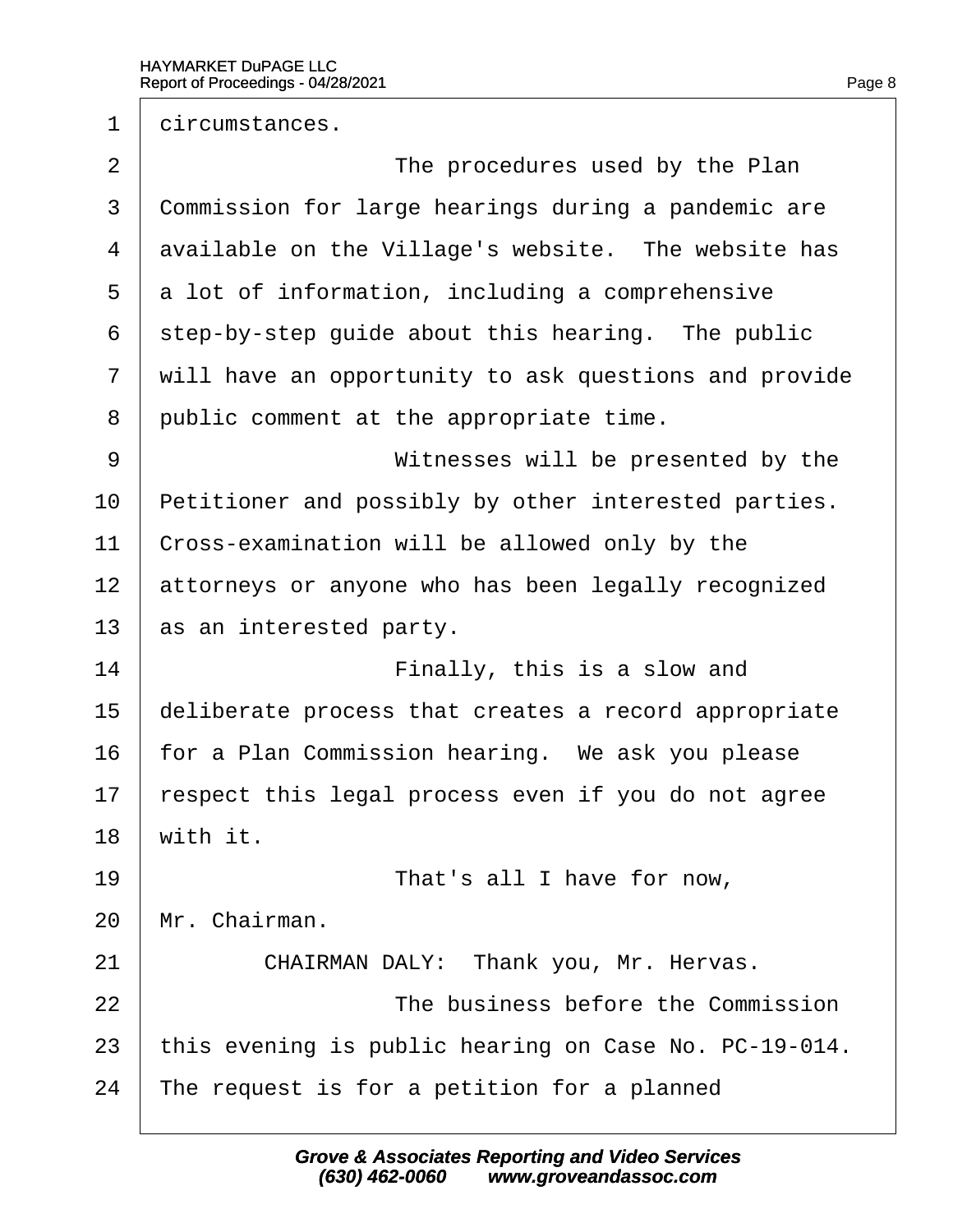| 1              | development by special use with exceptions and      |
|----------------|-----------------------------------------------------|
| 2              | Class 1 Site Plan approval all in order to permit a |
| 3              | mixed use residential and healthcare facility and   |
| 4              | other accessory uses in the B-2 Community Business  |
| 5              | District at 860 West Irving Park Road.              |
| 6              | I will now entertain a motion to                    |
| $\overline{7}$ | open this continued public hearing.                 |
| 8              | <b>COMMISSIONER HOLMES: So moved.</b>               |
| 9              | <b>COMMISSIONER CARELLO: Second; Commissioner</b>   |
| 10             | Carello.                                            |
| 11             | CHAIRMAN DALY: There being a motion and a           |
| 12             | second, will the secretary please call the vote.    |
| 13             | <b>VILLAGE PLANNER KHAN: Commissioner Carello?</b>  |
| 14             | <b>COMMISSIONER CARELLO: For.</b>                   |
| 15             | <b>VILLAGE PLANNER KHAN: Commissioner Drummond?</b> |
| 16             | <b>COMMISSIONER DRUMMOND: For.</b>                  |
| 17             | <b>VILLAGE PLANNER KHAN: Commissioner Holmes?</b>   |
| 18             | <b>COMMISSIONER HOLMES: For.</b>                    |
| 19             | <b>VILLAGE PLANNER KHAN: Commissioner Ray?</b>      |
| 20             | <b>COMMISSIONER RAY: For.</b>                       |
| 21             | <b>VILLAGE PLANNER KHAN: Commissioner Russo?</b>    |
| 22             | <b>COMMISSIONER RUSSO: For.</b>                     |
| 23             | <b>VILLAGE PLANNER KHAN: Chairman Daly?</b>         |
| 24             | <b>CHAIRMAN DALY: For.</b>                          |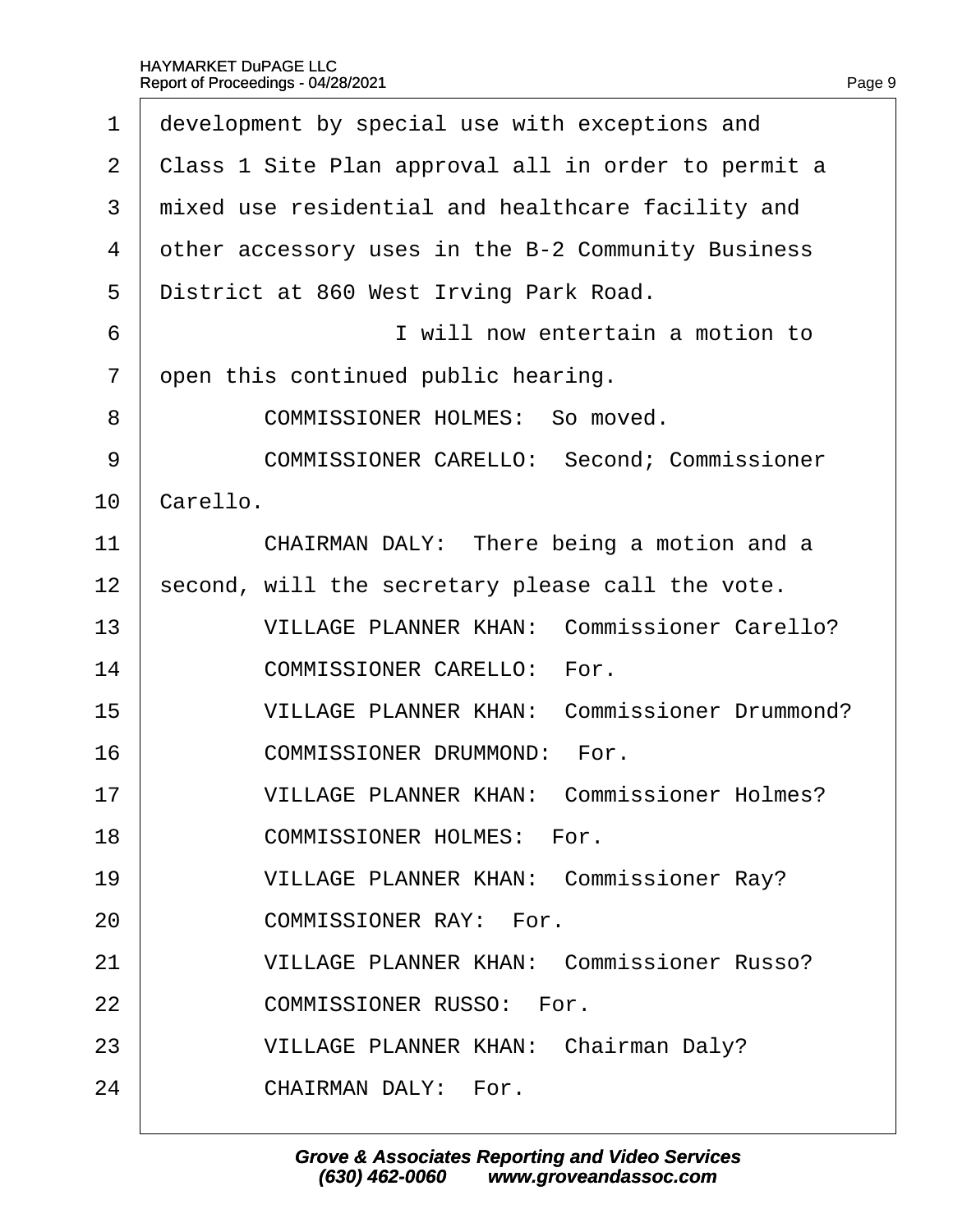| 1              | The motion carries. This public                      |
|----------------|------------------------------------------------------|
| 2              | hearing is now open.                                 |
| 3              | Mr. Benes, before we resume                          |
| 4              | dross-examination from Ms. Dickson, would you please |
| 5              | be sworn in by the court reporter at this time.      |
| 6              | (Witness sworn.)                                     |
| $\overline{7}$ | CHAIRMAN DALY: Okay, thank you.                      |
| 8              | Ms. Dickson, your witness.                           |
| 9              | MS. DICKSON: Thank you, Mr. Chairman. I              |
| 10             | understand Ms. Ergo in charge of putting exhibits up |
| 11             | this evening. If she could -- I think it might help  |
| 12             | everyone if they could see it.                       |
| 13             | If you could put Exhibit 1 from the                  |
| 14             | School District backup. I just have one question on  |
| 15             | it, and go to page 67. I don't know that they are    |
| 16             | page numbered. They might be at the top.             |
| 17             | VILLAGE PLANNER KHAN: Is this correct,               |
| 18             | Ms. Dickson?                                         |
| 19             | MS. DICKSON: Yes. Oh, oh, Mo, yes. Thank             |
| 20             | you, it is.                                          |
| 21             | Can you -- okay, that's -- that's,                   |
| 22             | fine.                                                |
| 23             | <b>CRAIG BENES</b>                                   |
| 24             | recalled as a witness, having been first duly sworn, |
|                |                                                      |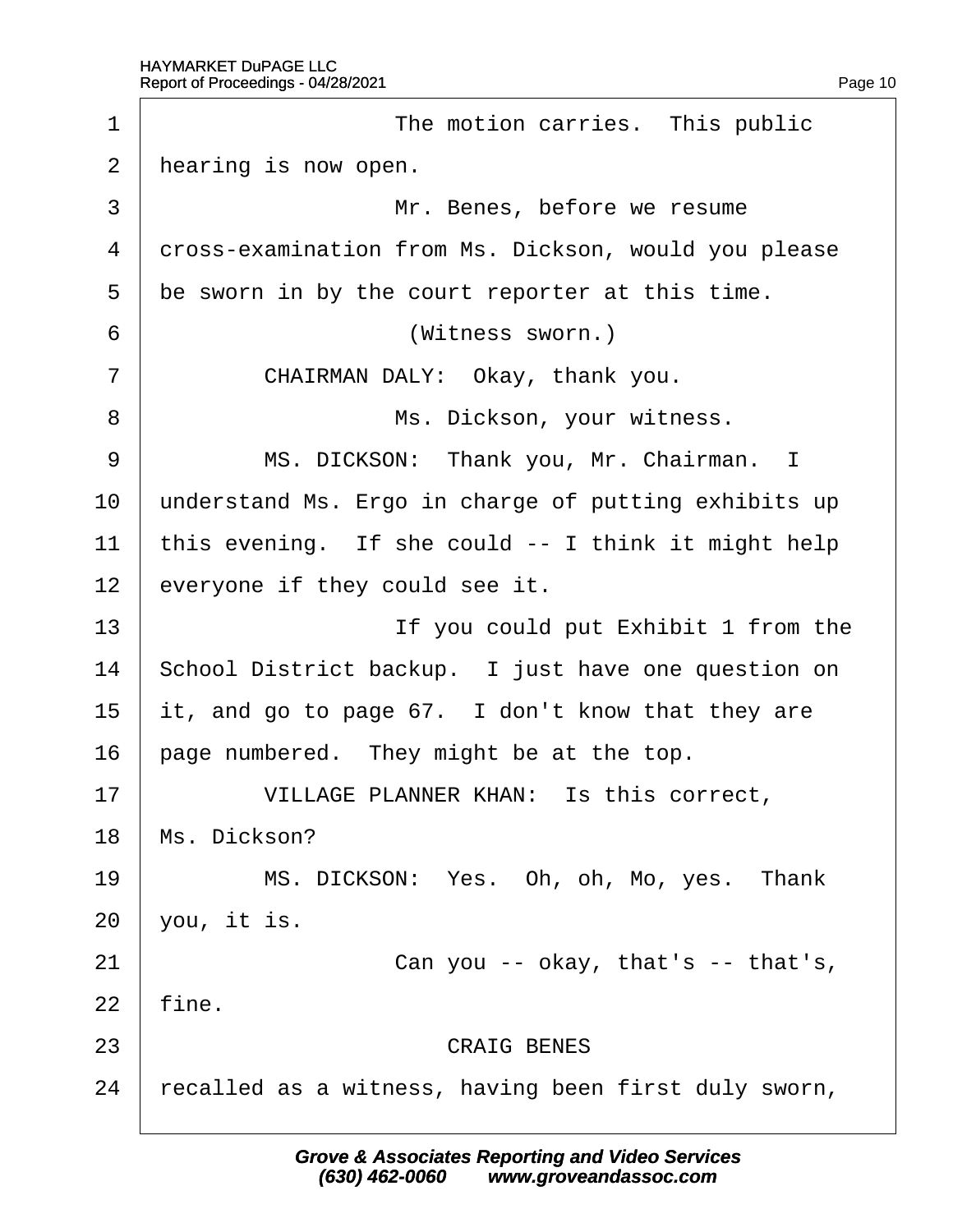·1· ·was examined and testified as follows: RECROSS-EXAMINATION (Resumed) 3 **BY MS. DICKSON:**  $4 \mid Q$ . Mr. Benes, good evening. I ask that 5 this exhibit be put up again because after you ·6· ·testified on April 7th, I looked at it once again, 7 and just for clarification, I see on the second 8 page -- which is the next page on this, Mo, 68 -- at ·9· ·the top it says page -- it says "2 of 3." 10 **I** Was there information contained 11 within this memorandum that the School District 12 redacted prior to placing this in evidence or was 13 this the whole memo? 14 **And, I'm sorry, sir, you're on**  $15$  mute.  $16$  | A. There we go. Sorry. I had a little 17 technical difficulty there. 18· · · · · ·Q.· ·No issue. 19 **A.** No. That memo came from Franczek.  $20 \quad | \quad Q. \quad |$  understand that. 21 **Do you see up in the right-hand** 22  $\,$  corner, though, it says "2 of 3"? I would  $-$  I would 23  $\frac{1}{2}$  read that to indicate that this was a three-page 24 memorandum. And maybe it wasn't, but I just wanted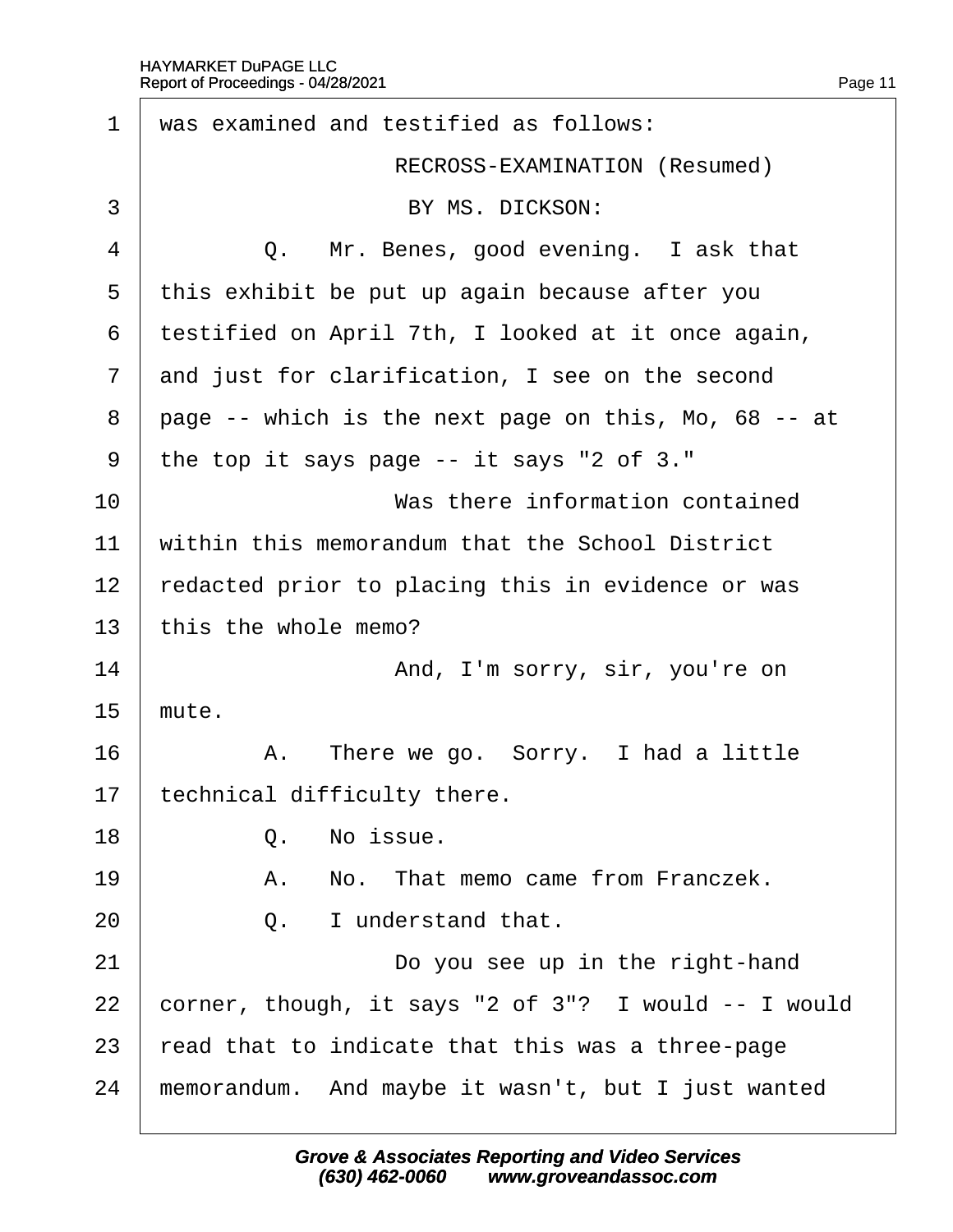| 1              | to know, was there any information -- was this a      |
|----------------|-------------------------------------------------------|
| $\overline{2}$ | three-page memo that there was information redacted   |
| 3              | from $-$                                              |
| 4              | A. I don't believe so.                                |
| 5              | Q. -- or is this a complete memo?                     |
| 6              | I think it's a complete memo.<br>Α.                   |
| $\overline{7}$ | Q. Thank you, sir.                                    |
| 8              | After you testified on April 7th,                     |
| 9              | in review of the District website once again, I       |
| 10             | realized that you issued a letter to parents dated    |
| 11             | April 7th, 2021, and a press release bearing the same |
| 12             | date relative to the Haymarket proposal.              |
| 13             | Are you familiar with both the                        |
| 14             | press release and the letter to residents?            |
| 15             | A. I don't have the letter right in front             |
| 16             | of me, but, yes, we issued a letter to residents.     |
| 17             | Q. And a press -- and a press release on              |
| 18             | the same day?                                         |
| 19             | A. Correct.                                           |
| 20             | Q. Okay. Can you tell me, when were these             |
| 21             | documents posted to the District's website?           |
| 22             | A. Offhand I couldn't. I believe it was               |
| 23             | approximately the day of my testimony.                |
| 24             | Okay. Can you -- can you tell me, how<br>Q.           |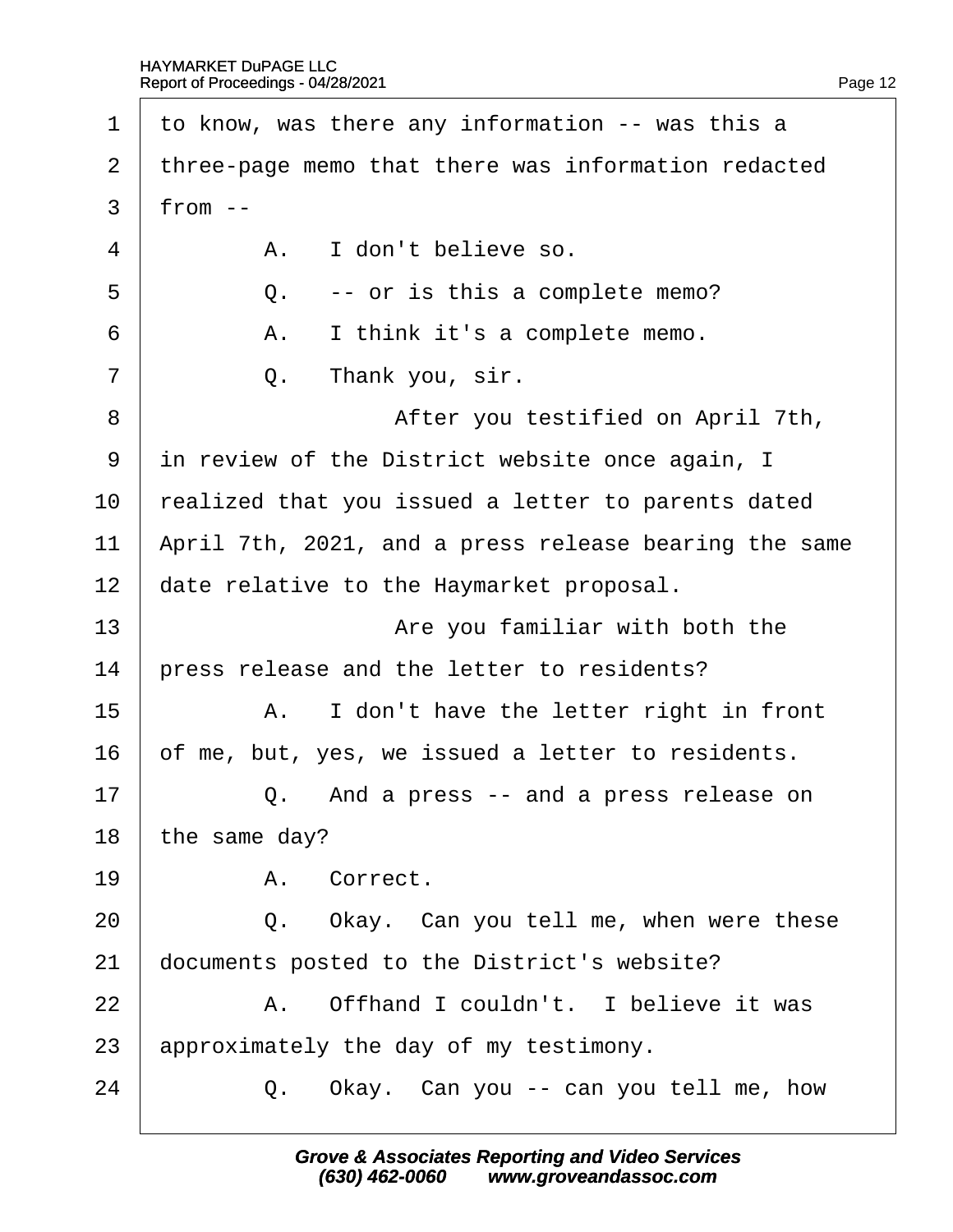| $\mathbf 1$    | was the letter to the parents issued? Was it mailed   |
|----------------|-------------------------------------------------------|
| $\overline{2}$ | to each of the residents of the district or is it     |
| 3              | just available on the website?                        |
| 4              | A. It's on the website. We may have also              |
| 5              | sent it out through TeacherEase, which would go out   |
| 6              | to all the parent emails.                             |
| $\overline{7}$ | Q. How would you know if that, in fact,               |
| 8              | dccurred?                                             |
| 9              | A. I would have to double-check --                    |
| 10             | Q. Okay.                                              |
| 11             | A. -- with the office, but I believe it was           |
| 12             | sent through TeacherEase.                             |
| 13             | Q. And, I'm sorry, I'm not understanding              |
| 14             | your phraseology. It was sent through TeacherEase?    |
| 15             | A. Yeah. It's a communications tool that              |
| 16             | goes out to parents' emails.                          |
| 17             | Q. Thank you.                                         |
| 18             | A. So all the parents would have their                |
| 19             | emails to the School District, and then we can send   |
| 20             | but notes or emails to them.                          |
| 21             | Thank you, sir.<br>Q.                                 |
| 22             | And the press release, do you have                    |
| 23             | a list of the media that the press release was issued |
| 24             | to?                                                   |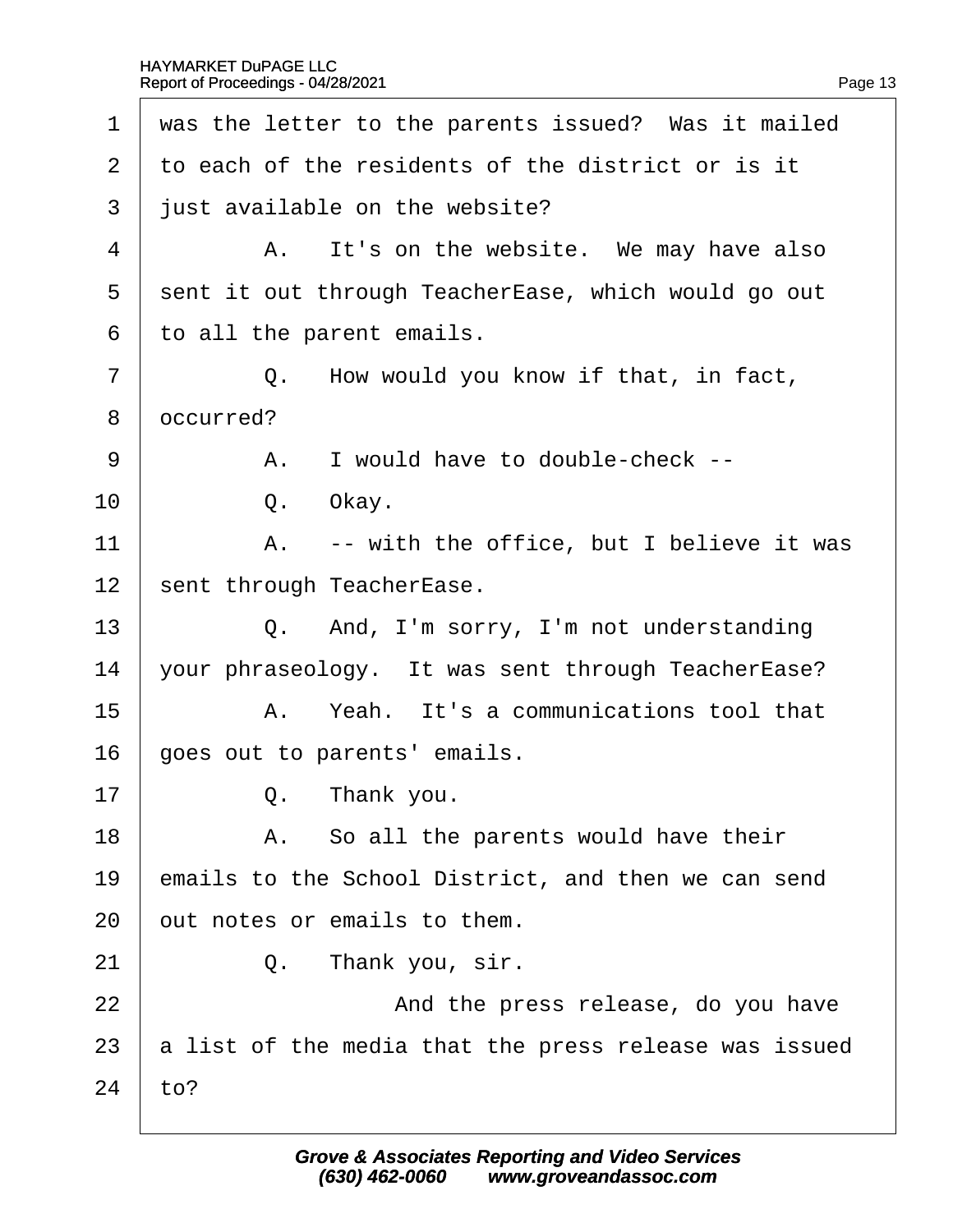| 1              | A. I think just the Daily Herald.                    |
|----------------|------------------------------------------------------|
| $\overline{2}$ | Q. Who made the decision to issue the                |
| 3              | letter to parents?                                   |
| 4              | A. That was my decision made with my                 |
| 5              | administrative team.                                 |
| 6              | Q. Okay. When was that decision made?                |
| $\overline{7}$ | A. Probably the afternoon, the day of the            |
| 8              | testimony.                                           |
| 9              | Q. On April 7th?                                     |
| 10             | A. Yes.                                              |
| 11             | Q. Was it also your decision to issue the            |
| 12             | press release?                                       |
| 13             | A. It was.                                           |
| 14             | Q. And was that decision made, as well, on           |
| 15             | the afternoon of April 7th?                          |
| 16             | A. I believe so. I would have to recall              |
| 17             | when we actually sent it out.                        |
| 18             | Q. Okay. Well, if it's -- if it's dated              |
| 19             | April 7th, would it be fair for me to assume that it |
| 20             | was sent out on April 7th through TeacherEase and    |
| 21             | also through whatever form of communication you have |
| 22             | with the Daily Herald?                               |
| 23             | A. Yeah. I mean, Daily Herald would just             |
| 24             | be an email or fax, and I would have to check in the |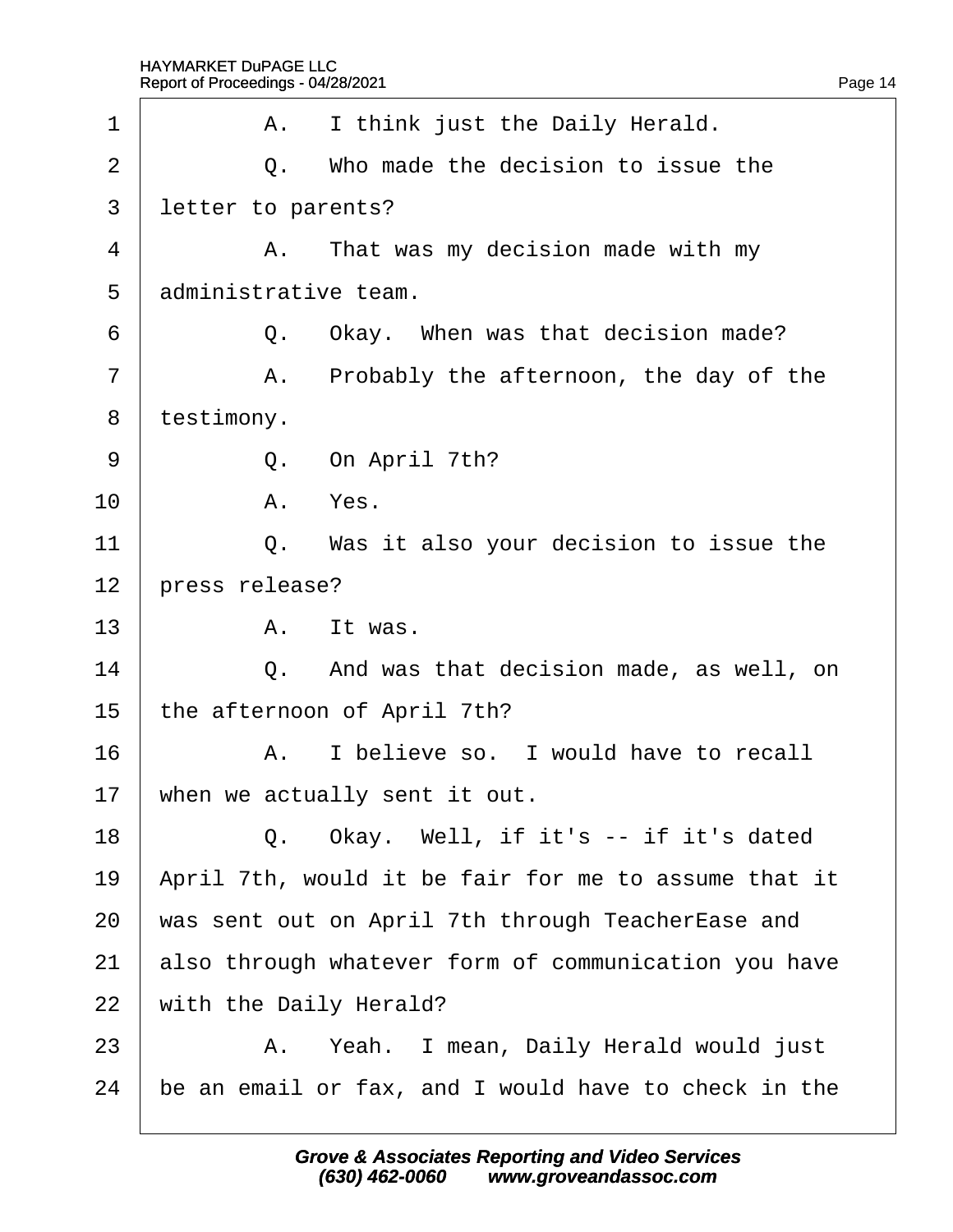| 1                 | office and see the exact time it was sent out.        |
|-------------------|-------------------------------------------------------|
| 2                 | Q. Okay. Based on a response that I                   |
| 3                 | received through a Freedom of Information Act request |
| 4                 | I filed with the School District, am I correct in     |
| 5                 | assuming that you did not issue a letter to parents   |
| 6                 | regarding the District's concerns relative to the     |
| $\overline{7}$    | Pulte development in Itasca?                          |
| 8                 | A. I'm not sure. I would have to                      |
| 9                 | double-check if we did.                               |
| 10                | Q. Okay. Would I be correct in assuming               |
| 11                | you did not issue a press release regarding the       |
| $12 \overline{ }$ | District's concerns relative to the Pulte             |
| 13                | development?                                          |
| 14                | A. We didn't do a press release at that               |
| 15                | point with the Pulte development.                     |
| 16                | At that point in time Pulte had                       |
| 17                | pulled out before we thought it was going to come to  |
| 18                | a vote or we thought -- it ended before we thought it |
| 19                | was going to end.                                     |
| 20                | Q. Okay. Isn't it -- I just want to                   |
| 21                | clarify that, though. We're not ending and yet you    |
| 22                | ssued a press release relative to Haymarket. Is       |
| 23                | there -- is there some difference you're trying to    |
| 24                | make relative to Pulte and Haymarket?                 |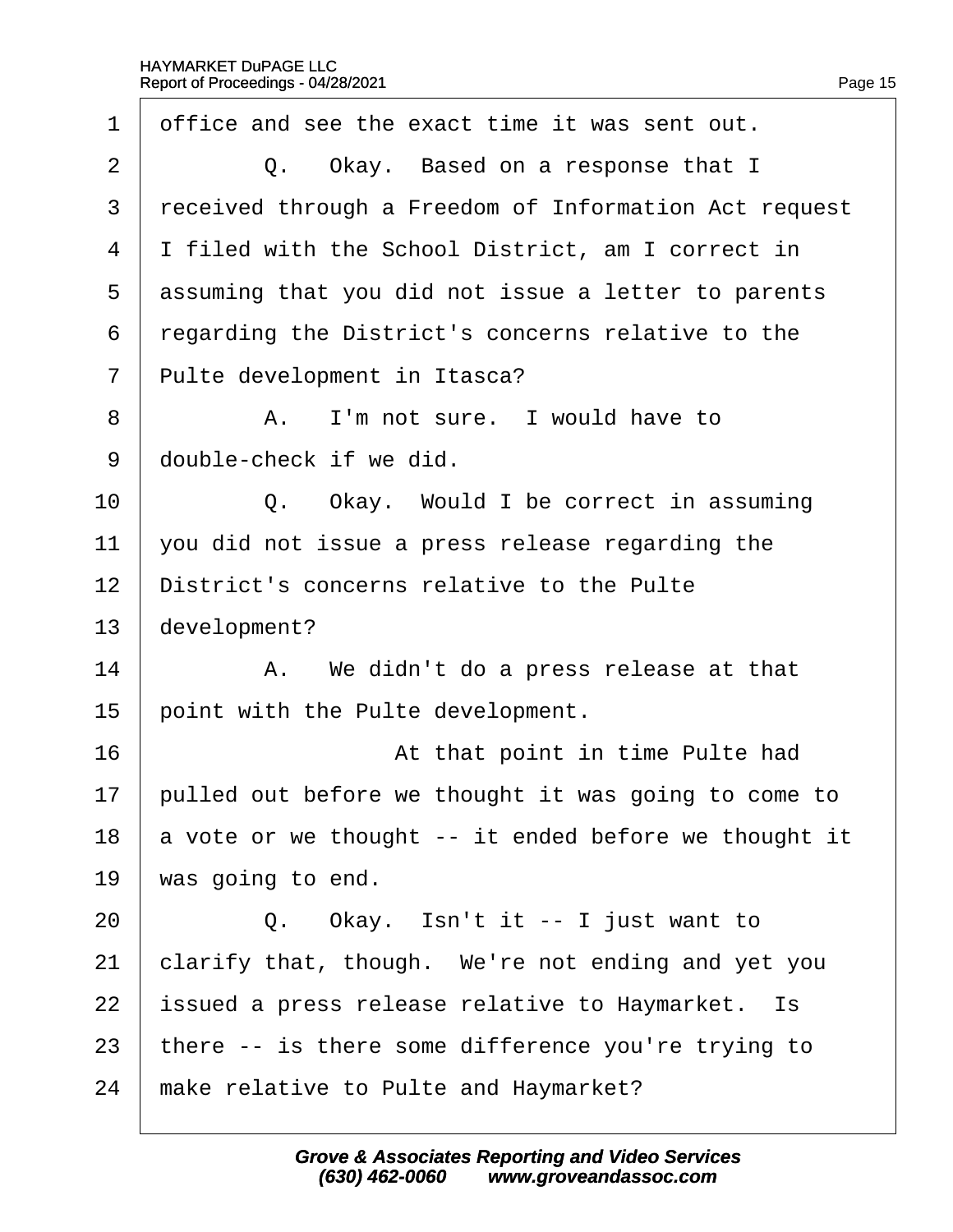| 1              | A. No. I think they are at different spots            |
|----------------|-------------------------------------------------------|
| 2              | in the process. I think with Pulte, they brought      |
| 3              | that to a Plan Commission vote by their request prior |
| $\overline{4}$ | to -- we thought we were going to continue to come to |
| 5              | Plan Commission meetings.                             |
| 6              | Q. Okay. Well, though, at the -- at a                 |
| $\overline{7}$ | dertain point in time you did issue a letter to the   |
| 8              | Plan Commission relative to the Pulte development. I  |
| 9              | have a copy. You tendered a copy of it to me in       |
| 10             | response to FOIA.                                     |
| 11             | A. Correct.                                           |
| 12             | Q. And you testified in the Plan Commission           |
| 13             | proceeding relative to the Pulte development?         |
| 14             | I did.<br>А.                                          |
| 15             | Okay. And -- and so just for purposes<br>Q.           |
| 16             | of clarification, what is the difference now in       |
| 17             | wanting to make a press release and a statement to    |
| 18             | the parents versus Pulte because you're at a point    |
| 19             | how where you're testifying and you're at a point now |
| 20             | where you've presented -- you've made a presentation. |
| 21             | A. Yeah. I don't know that I could explain            |
| 22             | the difference other than that Pulte ended it by      |
| 23             | going to a vote and the Plan Commission ended that    |
| 24             | process by --                                         |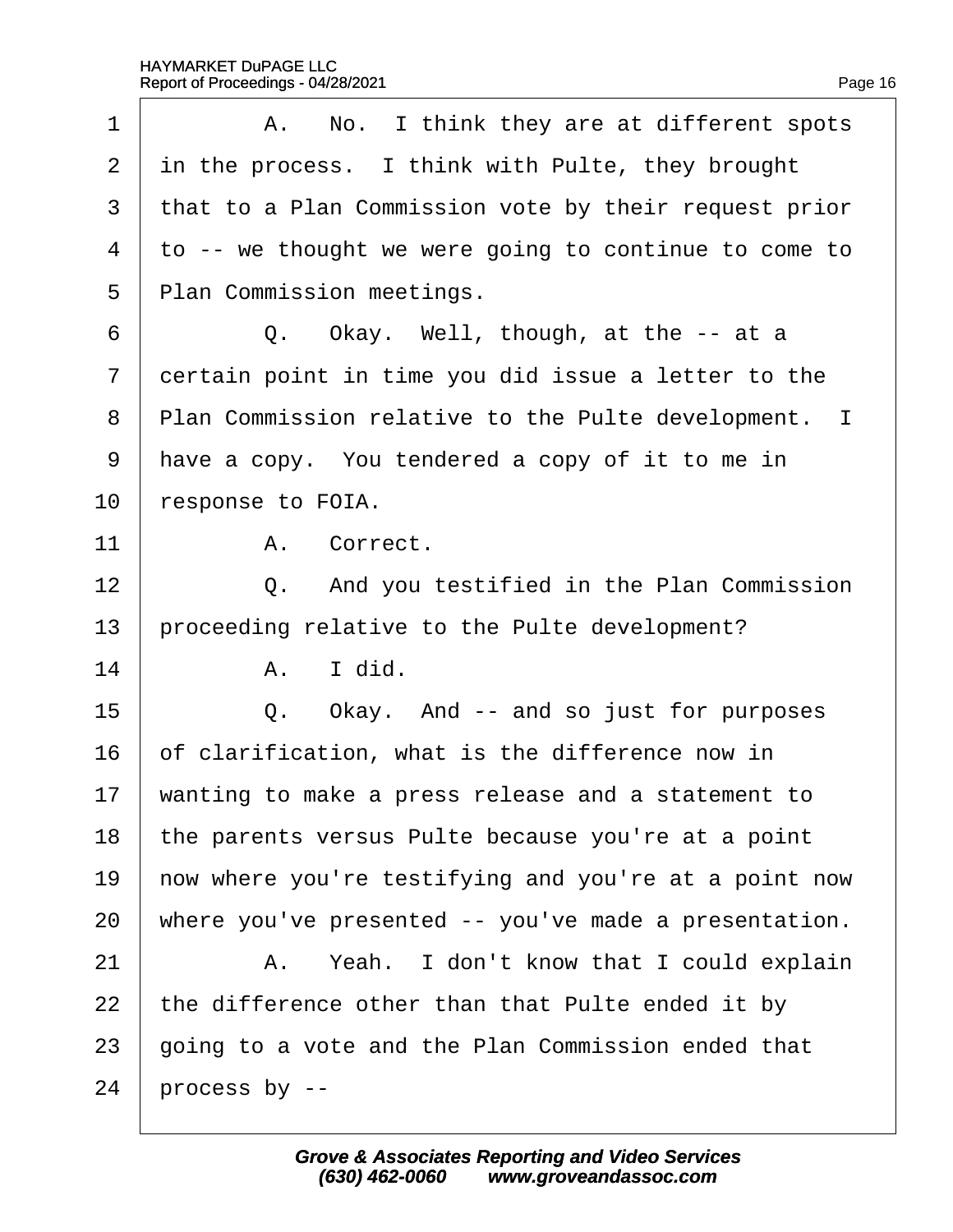1 | Q. Okay.

 $2 \mid$  A. -- by the vote.

3 | Q. Other than the Pulte development, has 4 there ever been a point in time where you have 5 determined to send a letter to parents about a 6 potential development project proposed in any of the 7 dommunities that make up District 10? 8 | A. You know, I don't think we sent a letter ·9· ·to the parents regarding the data center, but I think 10 we probably sent a letter to the Plan Commission 11 butlining also broad considerations with the density 12 bf development. 13 | Q. Okay. Well, I'm worried -- my question 14 is -- is just relative to the communications either 15 with the parents of the communities where development 16 may occur or a press release. 17 **So in any of the communities that** 18  $\sqrt{v}$  vou represent where there has been a proposal for 19 zoning, can you recall sending a letter to parents 20 relative to the District's position on that proposal?  $21$  | A. No. I -- I don't recall it being at the 22 point where we would do that with Pulte, and it 23 really hasn't started with the data center for us to  $24$  do that.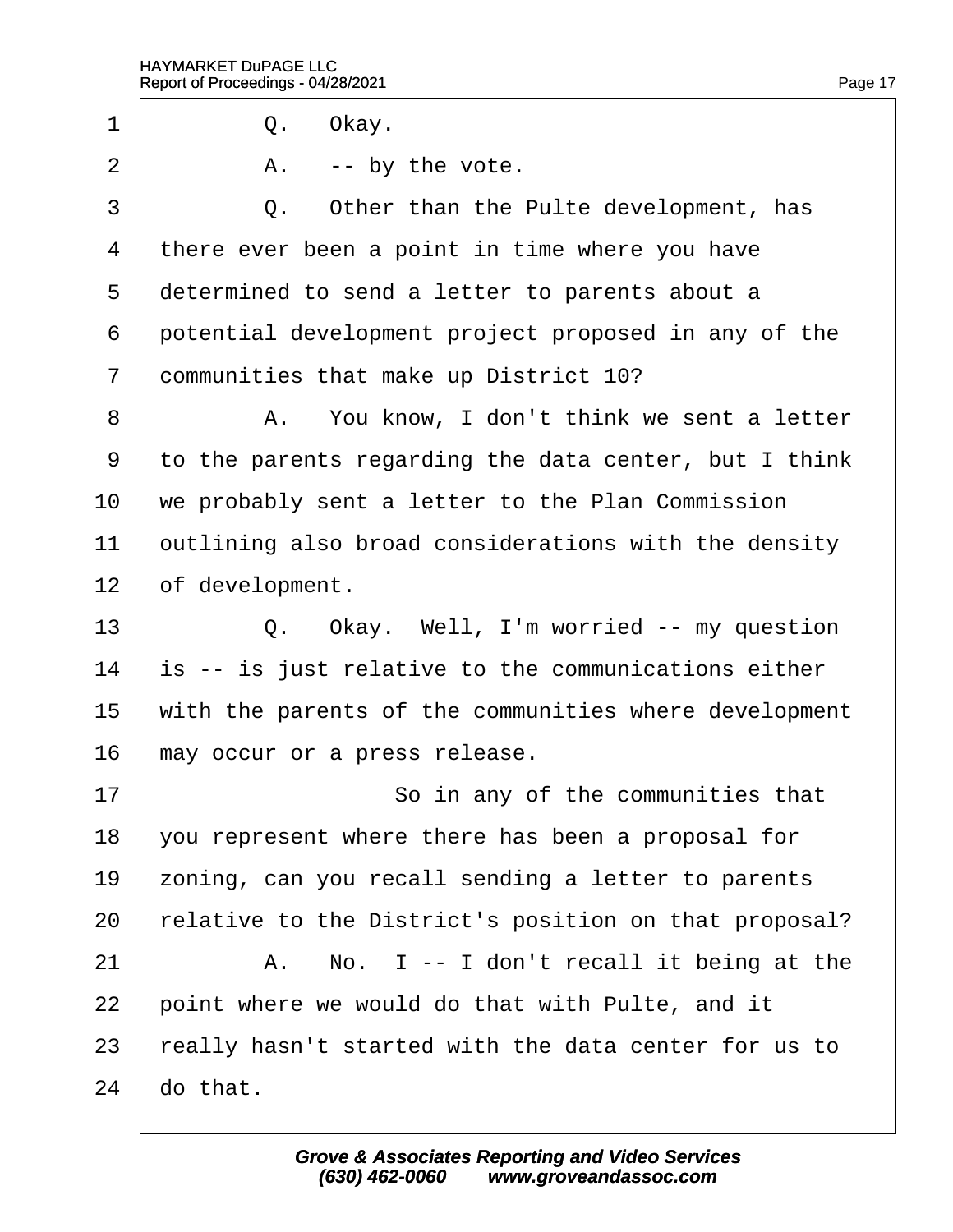| 1              | Q. Okay. Well, and -- and I just want to              |
|----------------|-------------------------------------------------------|
| 2              | be clear. I don't want to beat this to death, but     |
| 3              | I'm not limiting my question to Pulte or the data     |
| 4              | denter. I'm making it more broad than that.           |
| 5              | I'm talking about any zoning                          |
| 6              | proposal that the District might be -- have concerns  |
| $\overline{7}$ | about.                                                |
| 8              | A. No, I don't think we've had concerns               |
| 9              | other than those three.                               |
| 10             | Q. Okay. Okay. You say three, but you                 |
| 11             | included in your three -- you said Haymarket, you've  |
| 12             | got Pulte, you've got the data center, and you've got |
| 13             | Haymarket?                                            |
| 14             | A. Correct.                                           |
| 15             | Thank you.<br>Q.                                      |
| 16             | Referring to both the letter to                       |
| 17             | parents and to the press release -- and I appreciate  |
| 18             | the fact that you might not have it before you this   |
| 19             | evening, but you state that the main focus of your    |
| 20             | testimony in this proceeding will be centered around  |
| 21             | the adverse economic impact of the proposed           |
| 22             | development and the potential safety impact on the    |
| 23             | schools in the district.                              |
| 24             | So my question is, relative to the                    |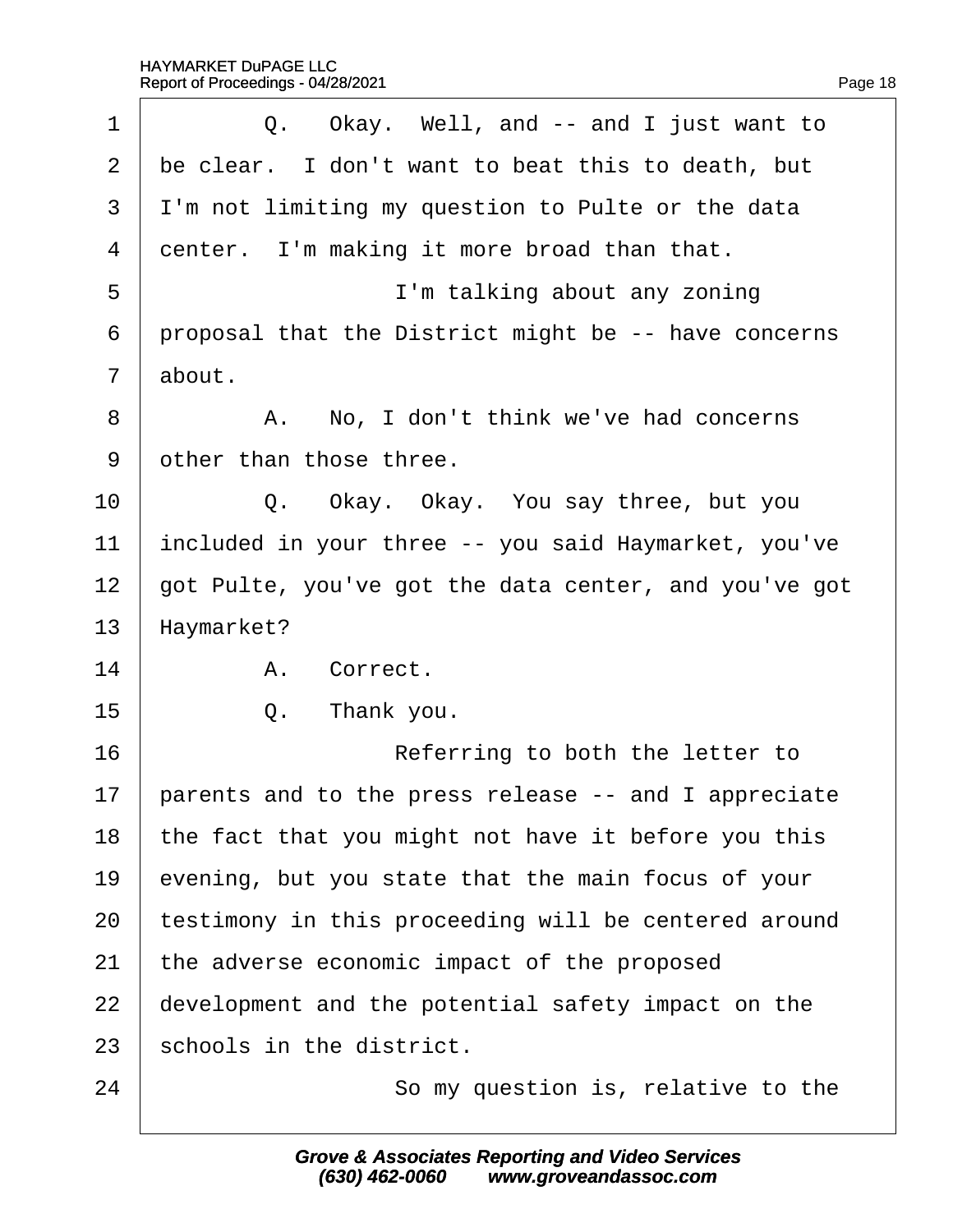| 1              | adverse economic impact your letter says, and I       |
|----------------|-------------------------------------------------------|
| $\overline{2}$ | quote, "Under varying circumstances the children of   |
| 3              | patients at the facility may be eligible to attend    |
| 4              | Itasca District 10 schools as governed by several     |
| 5              | laws, including residency guidelines, idea, and the   |
| 6              | McKinney-Vento Homeless law.                          |
| $\overline{7}$ | Does that -- does that sound                          |
| 8              | familiar to you?                                      |
| 9              | A. It does. I mean --                                 |
| 10             | Q.<br>Okay.                                           |
| 11             | A. -- without having the letter in front of           |
| 12             | me I can't quote it, but that sounds in the ballpark, |
| 13             | yes.                                                  |
| 14             | Okay, thank you.<br>Q.                                |
| 15             | To provide clarity, what are the                      |
| 16             | varying circumstances you reference in your letter to |
| 17             | residents?                                            |
| 18             | A. I think I covered that in my prior                 |
| 19             | testimony, but I'd be happy to address it again.      |
| 20             | So one condition would be if you                      |
| 21             | have parents who reside -- and there's a pre-K        |
| 22             | program, and we talked about the pre-K, the Child     |
| 23             | Find, the evaluation and pre-K services.              |
| 24             | Another condition would be for                        |
|                |                                                       |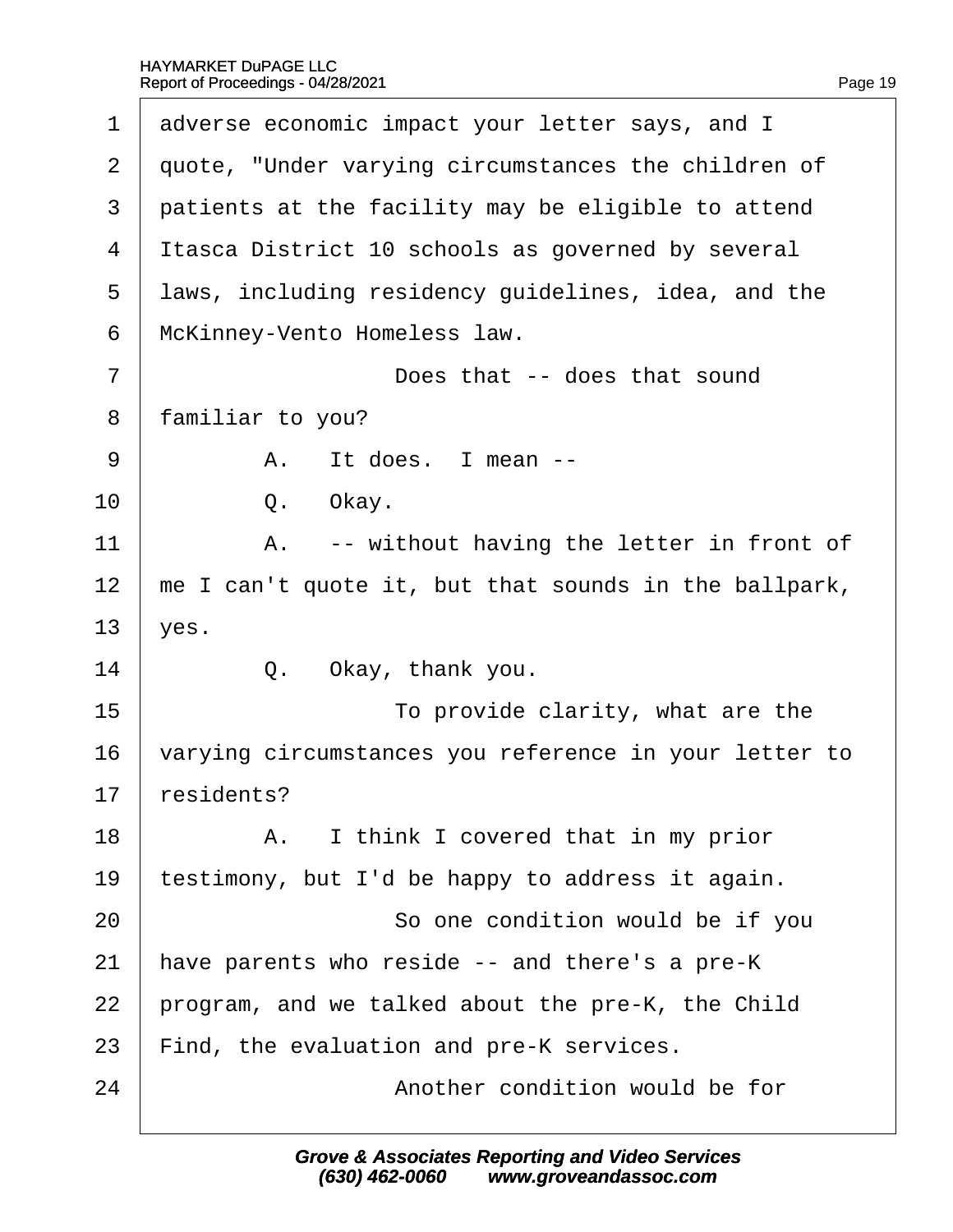|  | Page 20 |
|--|---------|

| 1              | parents who reside or receive treatment in the        |
|----------------|-------------------------------------------------------|
| 2              | planned development and if they had a child with an   |
| 3              | IEP, IEP law they could establish residency with      |
| 4              | that. And I believe our district legal sent a         |
| 5              | dommunication to Haymarket regarding that condition.  |
| 6              | And yet a third condition under                       |
| $\overline{7}$ | McKinney-Vento would be also for any parent who       |
| 8              | dlaimed homelessness.                                 |
| 9              | So those would be the varied                          |
| 10             | circumstances.                                        |
| 11             | Q. And is that the potential universe of              |
| 12             | students that you believe will create the adverse     |
| 13             | economic impact on School District 10?                |
| 14             | A. Yeah, I think it would be centered                 |
| 15             | around those conditions primarily.                    |
| 16             | I also mentioned, I think, in my                      |
| 17             | proposal -- or not proposal -- presentation on the    |
| 18             | 7th the piece about the tax-exempt status, and -- and |
| 19             | then, as you mentioned earlier, just the potential    |
| 20             | for safety.                                           |
| 21             | MS. DICKSON: Okay, thank you, sir. I have             |
| 22             | ho further questions for you this evening.            |
| 23             | THE WITNESS: Okay.                                    |
| 24             | CHAIRMAN DALY: Thank you. At this time I              |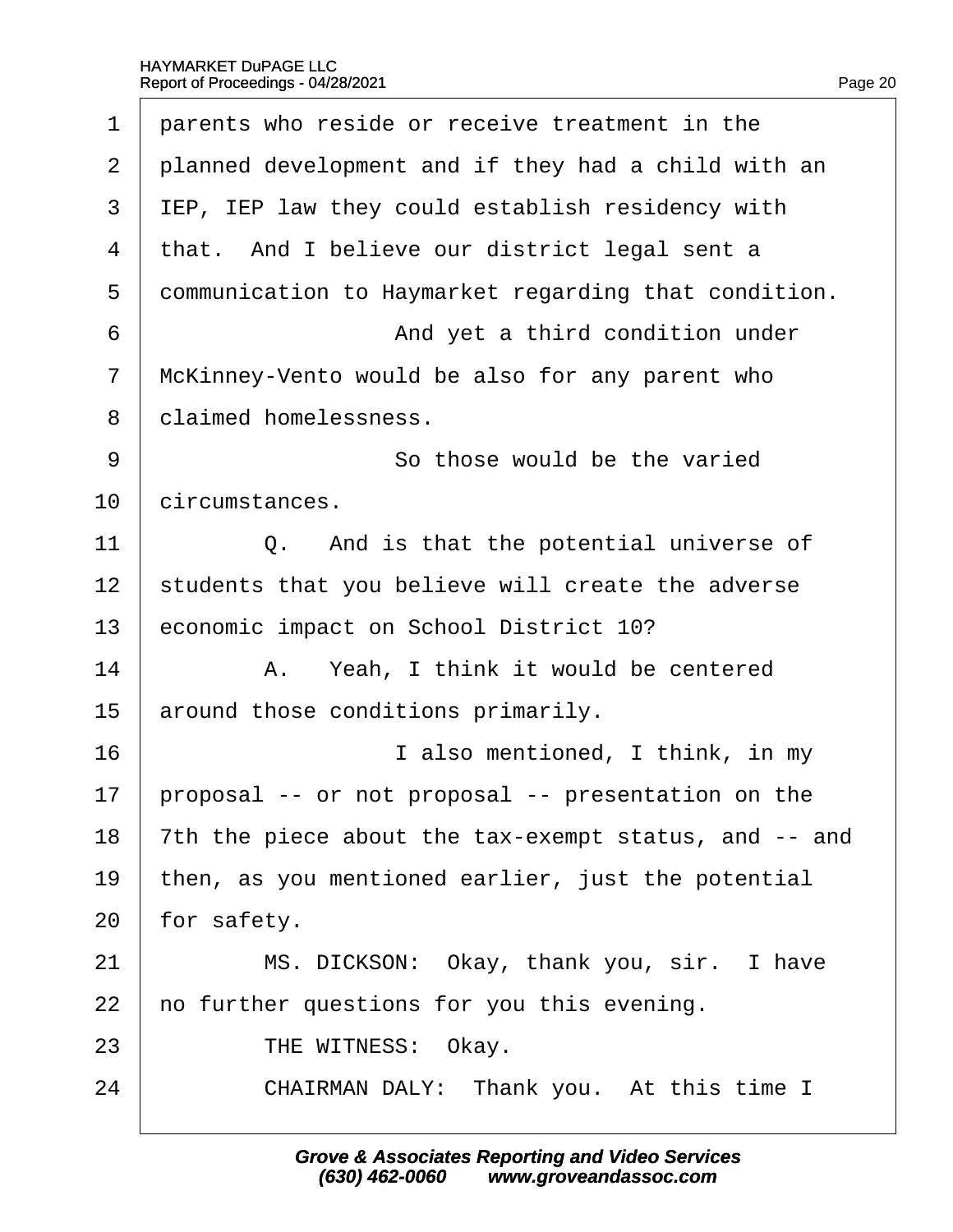| 1              | would open up the discussion for redirect of          |
|----------------|-------------------------------------------------------|
| 2              | Mr. Benes.                                            |
| 3              | Mr. DiNolfo, do you have any                          |
| 4              | questions of Mr. Benes?                               |
| 5              | MR. DI NOLFO: I do not. Thank you, sir.               |
| 6              | <b>CHAIRMAN DALY: Is Mr. Ellenbecker --</b>           |
| $\overline{7}$ | Mr. Ellenbecker, good evening.                        |
| 8              | MR. ELLENBECKER: Good evening. I have no              |
| 9              | questions for Mr. Benes, either.                      |
| 10             | CHAIRMAN DALY: Thank you.                             |
| 11             | Ms. Smith, do you have any                            |
| 12             | questions of your witness?                            |
| 13             | MS. SMITH: Only a few questions.                      |
| 14             | <b>REDIRECT EXAMINATION</b>                           |
| 15             | BY MS. SMITH:                                         |
| 16             | Q. First question, on the point you were              |
| 17             | just asked about about the additional -- the students |
| 18             | that may enroll in Itasca based on the varying        |
| 19             | circumstances you just described, do you get any      |
| 20             | additional funding to support those or would those    |
| 21             | additional costs be just excess costs now?            |
| 22             | A. They would be additional costs. We                 |
| 23             | don't receive additional funding for that, and, you   |
| 24             | know, the range, that can be anywhere for Itasca, I   |
|                |                                                       |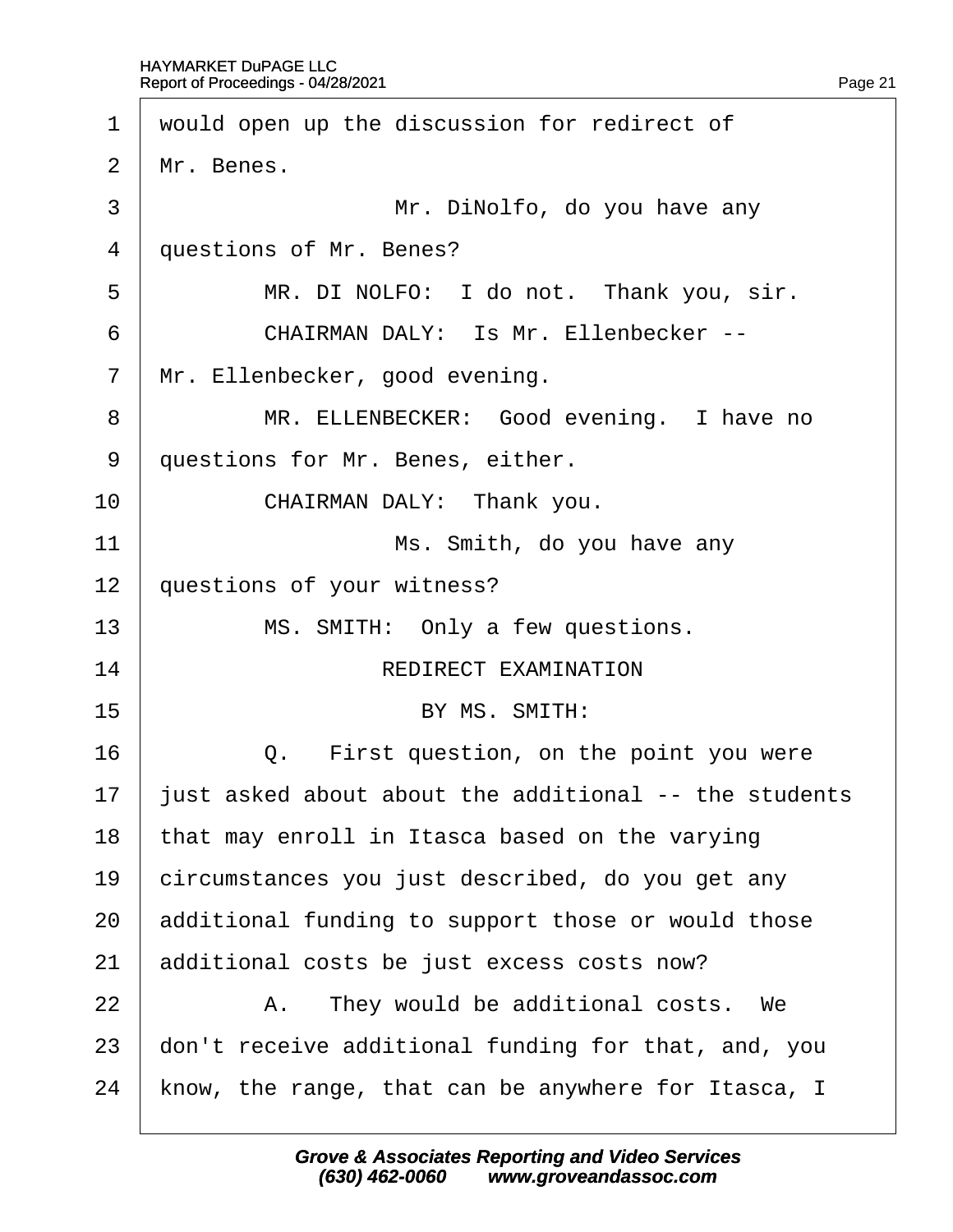1 projected, from 9,000 to approximately 27,000 per 2 student. 3 **Q.** And during your prior testimony you were 4 asked by Haymarket counsel about the specific costs 5 dssociated with 18 to 22-year-olds who reside in the 6 program and could establish residency in the high 7 school district. 8 **B Have you had a chance to confirm** ·9· ·the range of costs for those students to the high 10 school district?  $11$  | A. I did. I followed up with Executive 12 Director Jim Nelson from NDSEC. That's the North 13 DuPage Special Ed co-op. This was confirmed by -- $14$  (Inaudible) --15 **THE REPORTER: I'm sorry?** 16 **MS. DICKSON: Yeah, I'm having issues hearing** 17 Mr. Benes.  $18$   $\parallel$  MS. SMITH: All right, I'll -- I'll mute. I 19 think it's because I wasn't muted. I'll mute and 20 then let him go. 21 | MS. DICKSON: Could -- Jennifer, would it be 22 bossibly for you to ask your questions so I can hear 23 it. I can't remember your question well enough to 24 hear -- to understand his answer.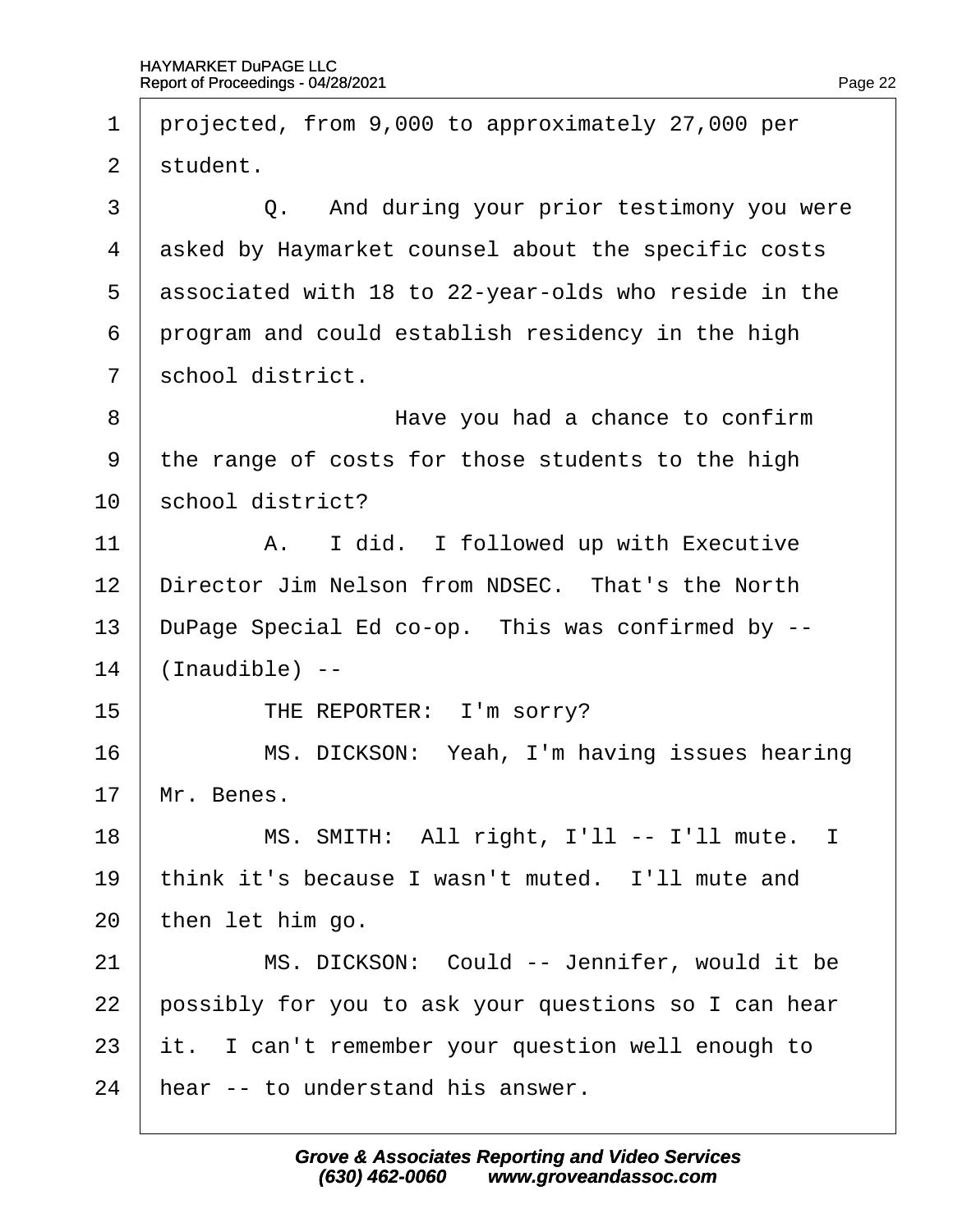| $\mathbf 1$    | THE WITNESS: And I'll mute, Jennifer.                 |
|----------------|-------------------------------------------------------|
| $\overline{2}$ | MS. SMITH: Sure. The question was during              |
| 3              | his prior testimony Mr. Benes was asked about the     |
| 4              | specific costs associated with 18 to 22-year-olds who |
| 5              | may be res- -- or received treatment at Haymarket and |
| 6              | established residency in the high school district.    |
| 7              | He didn't know. I asked if he had                     |
| 8              | an opportunity to confirm those costs and what they   |
| 9              | were. So he was about to answer that question.        |
| 10             | MS. DICKSON: Thank you.                               |
| 11             | BY THE WITNESS:                                       |
| 12             | A. (Continuing.) I did follow up with                 |
| 13             | Dr. Jeff Feucht -- he's the superintendent of Lake    |
| 14             | Park High School School District -- and Jim Nelson,   |
| 15             | the executive director of North DuPage Special Ed     |
| 16             | Co-Op.                                                |
| 17             | The cost of students for services                     |
| 18             | in 18 to 22, students with an IEP, could range from   |
| 19             | 25,000 up to over 50,000. That's a continuum of       |
| 20             | services. That could be a school-based program at     |
| 21             | Lake Park; it could be the transition program for     |
| 22             | vocational training; and it could also be placement   |
| 23             | at Lincoln School, the specialty school where         |
| 24             | students can continue to go through 22; and it also   |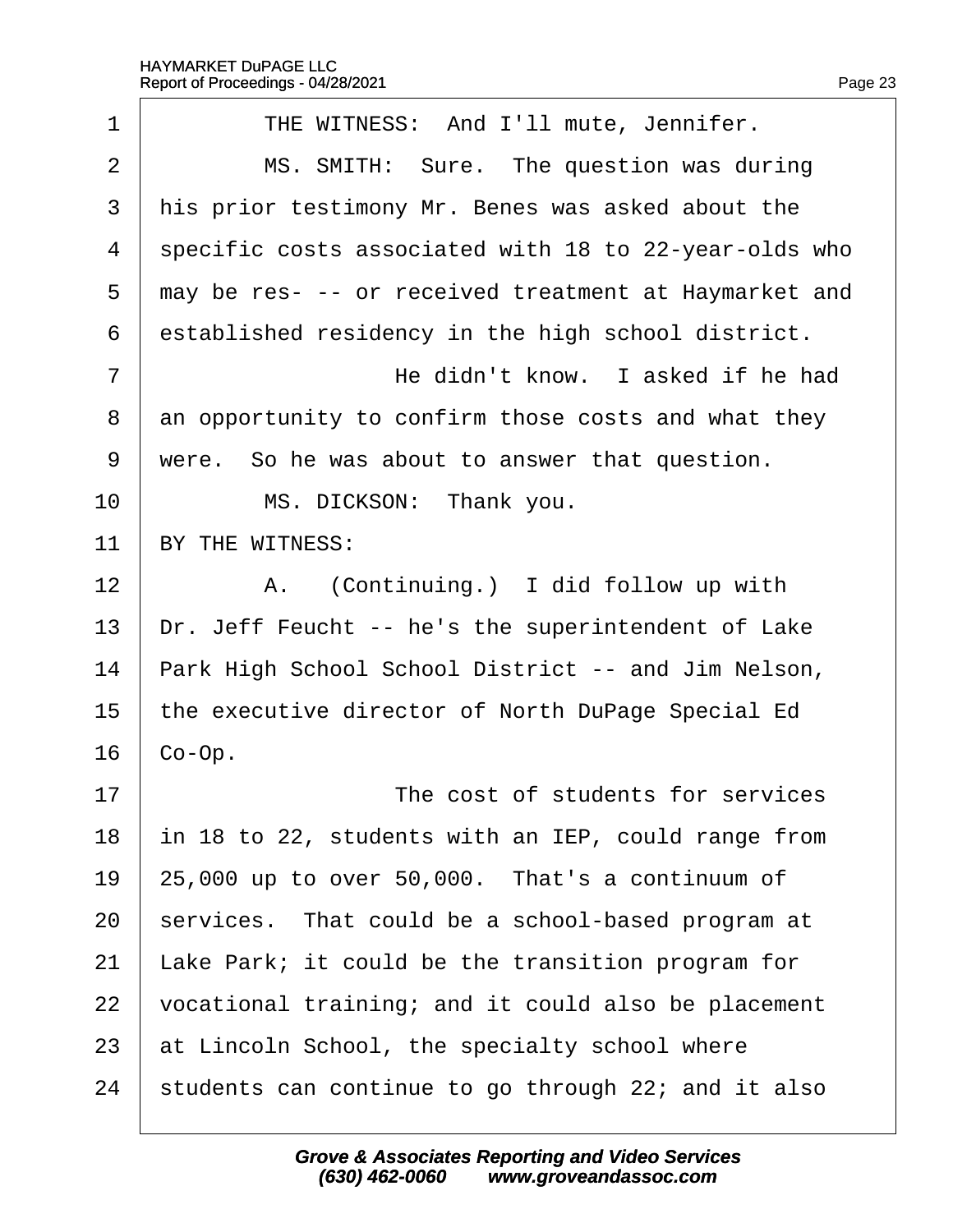| 1              | dould be a therapeutic school placement.              |
|----------------|-------------------------------------------------------|
| $\overline{2}$ | So you have a broad range there of                    |
| 3              | approximately 25,000 up to 50,000 for those services. |
| 4              | BY MS. SMITH:                                         |
| 5              | Q. During your testimony previously you               |
| 6              | were also asked about legislation proposed by         |
| $\overline{7}$ | Representative Lewis regarding the Haymarket          |
| 8              | development generally, and you were asked whether or  |
| 9              | not that proposed legislation alleviated your         |
| 10             | concerns.                                             |
| 11             | Have you had an opportunity to                        |
| 12             | eview the legislation?                                |
| 13             | A. I did look at the legislation further              |
| 14             | since April 7th and I do have some concerns. I will   |
| 15             | heed to talk to the Board of Education and            |
| 16             | Representative Lewis more about this.                 |
| 17             | And just to illustrate a few of the                   |
| 18             | concerns, as it is written now, it's just for DuPage  |
| 19             | County residents, so unless the Haymarket was just    |
| 20             | serving DuPage County residents, anyone in Cook or    |
| 21             | adjacent counties the legislation wouldn't apply to.  |
| 22             | The legislation also speaks to us                     |
| 23             | collecting fees or -- or a special assessment to      |
| 24             | other taxing bodies, and this would be a unique       |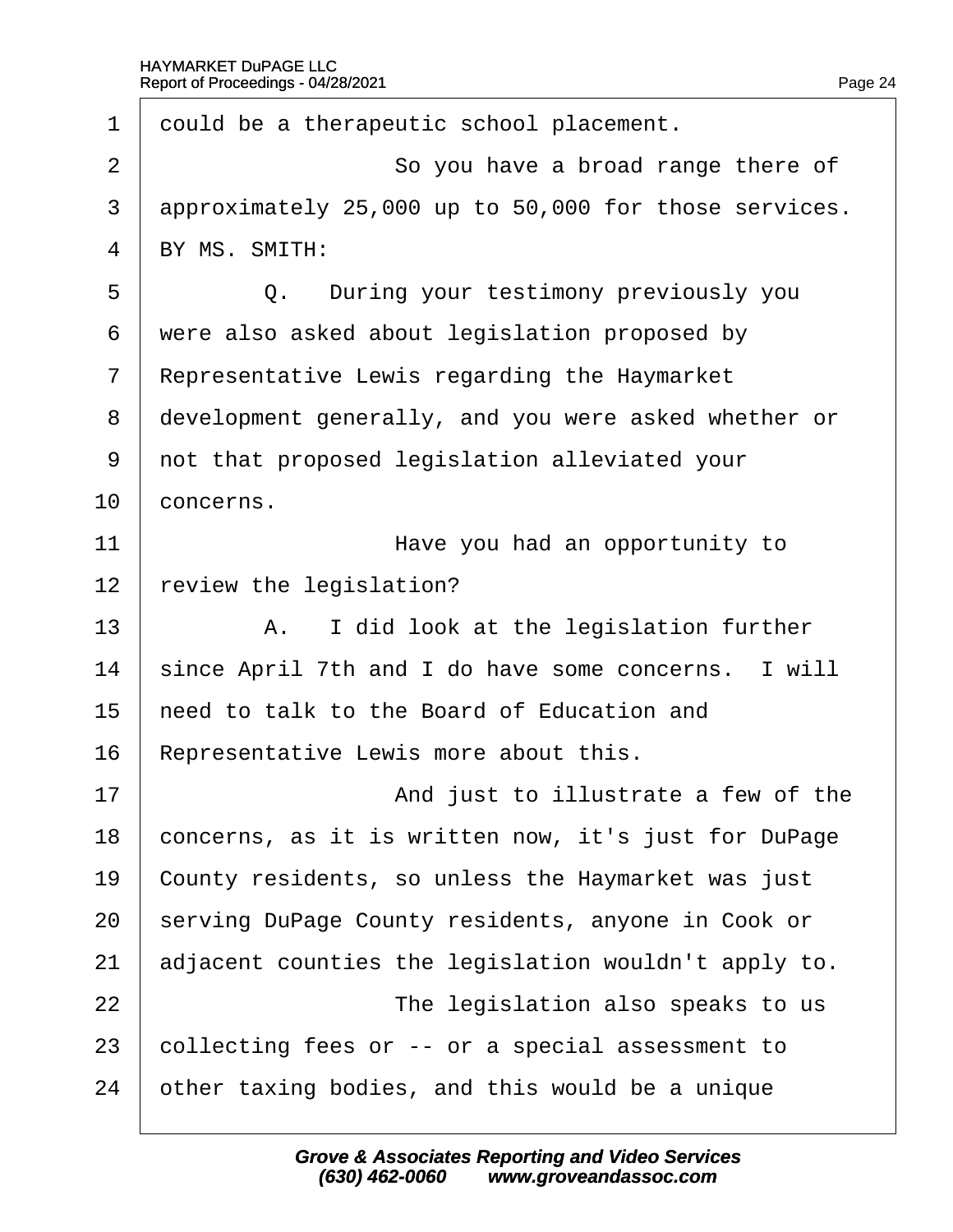| 1              | structure that isn't typically done.                 |
|----------------|------------------------------------------------------|
| $\overline{2}$ | So I'm not sure how it would work                    |
| 3              | or if it would be accepted at this level, concerns   |
| 4              | about how it would be administrated, how the costs   |
| 5              | would be identified, and just the general cost of    |
| 6              | administrating it.                                   |
| $\overline{7}$ | I think there's some other concerns                  |
| 8              | just about the language in regards to clarifying     |
| 9              | which district is paying and which district is       |
| 10             | responsible. I find the language unclear with that,  |
| 11             | so I'll have to look at that a little bit further.   |
| 12             | Knowing that we're a district that                   |
| 13             | epresents part of Itasca but also part of Wood Dale, |
| 14             | think knowing that we're in two -- (Unidentified,    |
| 15             | inaudible speaker interruption) -- I'm a little bit  |
| 16             | confused how that could play out.                    |
| 17             | And also the line about how SGSA,                    |
| 18             | or State General Assistance, is relevant or not      |
| 19             | elevant for the child, I have some concerns about    |
| 20             | because some schools it could be schoolwide aid and  |
| 21             | other schools it could be per pupil aid.             |
| 22             | So I think there's some concerns                     |
| 23             | there that need further evaluation and discussion.   |
| 24             | MS. SMITH: No other questions.                       |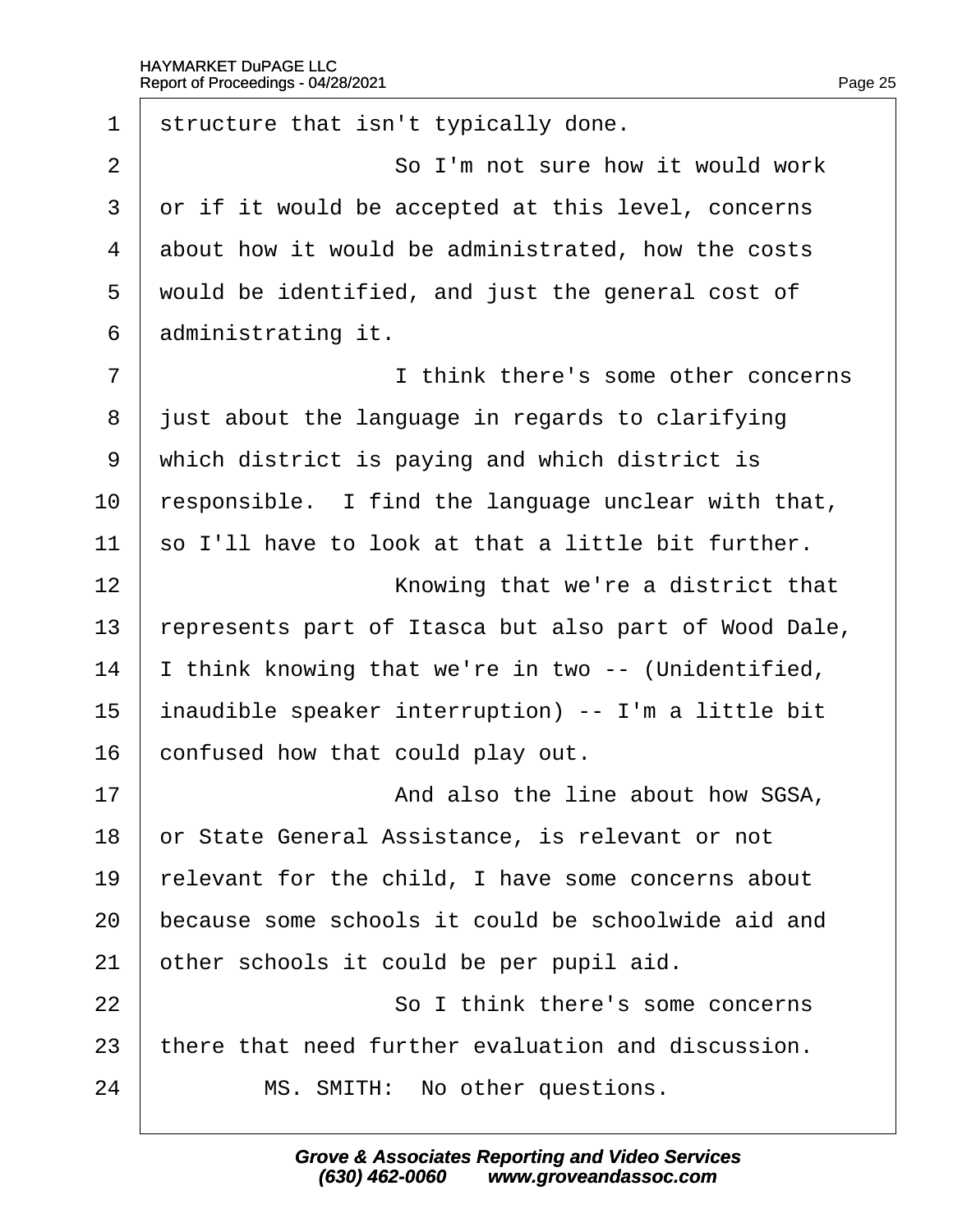| 1              | CHAIRMAN DALY: Thank you.                             |
|----------------|-------------------------------------------------------|
| $\overline{2}$ | Ms. Dickson, do you have any                          |
| 3              | follow-up?                                            |
| 4              | MS. DICKSON: Yes.                                     |
| 5              | RECROSS-EXAMINATION                                   |
| 6              | BY MS. DICKSON:                                       |
| $\overline{7}$ | Q. You know, I -- the only thing I -- I               |
| 8              | would like to just get confirmation on again,         |
| 9              | Dr. Benes -- or, excuse me -- Mr. Benes, School       |
| 10             | District 10 is an elementary district. It won't       |
| 11             | serve a population older than -- up to the age of 18, |
| 12             | will it?                                              |
| 13             | A. That's correct, Ms. Dickson. So in this            |
| 14             | case I'm just representing the needs of fellow        |
| 15             | districts, and with NDSEC we work together as a       |
| 16             | co-op.                                                |
| 17             | Okay. And -- and is it -- do you have<br>Q.           |
| 18             | any awareness of whether those districts and the      |
| 19             | Special Ed district knew that they could come and     |
| 20             | make this presentation of their own volition?         |
| 21             | A. Yeah. The superintendent and the                   |
| 22             | executive director were aware of that, and I'm sure   |
| 23             | they act on -- we all act on behalf of our school     |
| 24             | districts.                                            |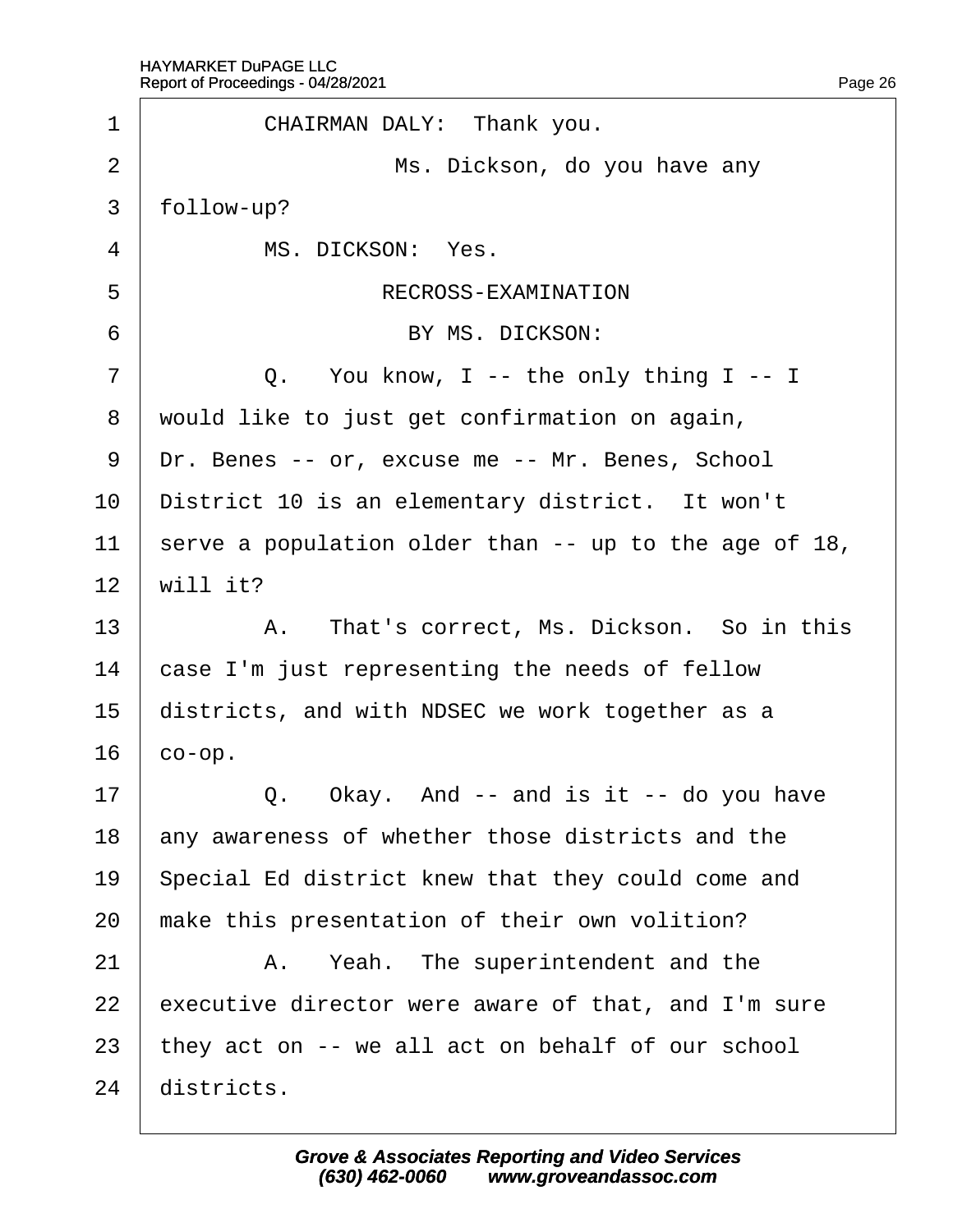| 1              | In this case, because we're part of                   |
|----------------|-------------------------------------------------------|
| $\overline{2}$ | that co-op, they felt comfortable with me conveying   |
| 3              | that message.                                         |
| 4              | Q. And their -- to your knowledge, their              |
| 5              | boards directed them to -- for you to serve as their  |
| 6              | spokesman in this proceeding?                         |
| $\overline{7}$ | A. I don't know to my knowledge, but all              |
| 8              | superintendents act under the judgment and direction  |
| 9              | of the board.                                         |
| 10             | MS. DICKSON: Okay. I have no further                  |
| 11             | questions for Mr. Benes. Thank you.                   |
| 12             | CHAIRMAN DALY: Thank you. At this time I              |
| 13             | would ask if any of the attorneys have any final      |
| 14             | questions of Mr. Benes before we turn it over to the  |
| 15             | Plan Commission.                                      |
| 16             | MR. DI NOLFO: I do not; Steve DiNolfo.                |
| 17             | MR. ELLENBECKER: I do not; Steve                      |
| 18             | Ellenbecker.                                          |
| 19             | MS. SMITH: I do not; Jennifer Smith.                  |
| 20             | CHAIRMAN DALY: Thank you very much.                   |
| 21             | At this time I would ask the Plan                     |
| 22             | Commission -- if any members of the Plan Commission   |
| 23             | would like to ask Mr. Benes any questions relative to |
| 24             | his testimony please do so now.                       |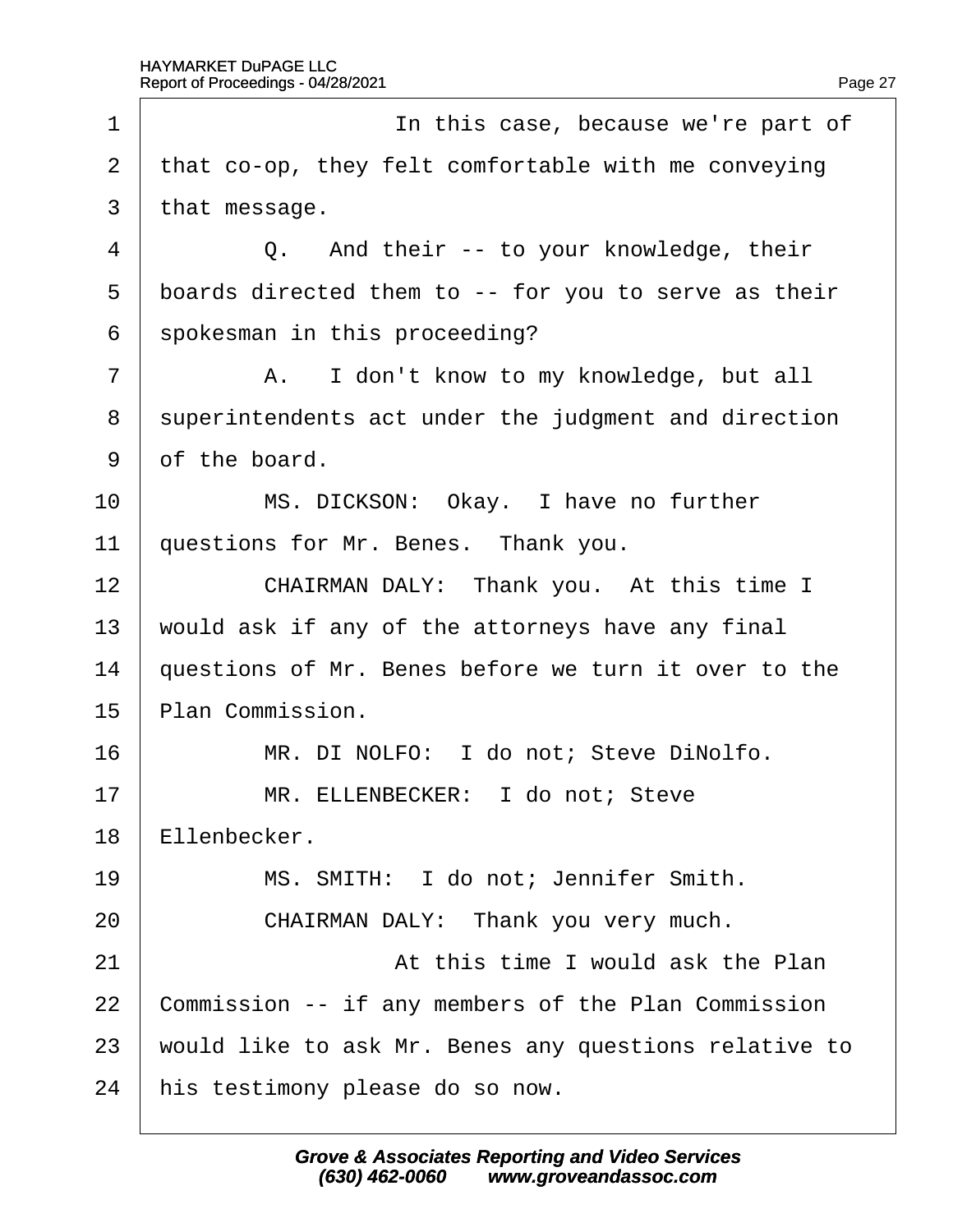| 1              | <b>COMMISSIONER CARELLO: This is Commissioner</b>     |
|----------------|-------------------------------------------------------|
| $\overline{2}$ | Carello. I do have a question for Mr. Benes.          |
| 3              | CHAIRMAN DALY: Go ahead.                              |
| 4              | COMMISSIONER CARELLO: So in regards to the            |
| 5              | last comment that was just made, Itasca is an         |
| 6              | elementary district, however, the people who live     |
| $\overline{7}$ | within Itasca still pay taxes that go towards         |
| 8              | Lake Park; is that correct, Mr. Benes?                |
| 9              | THE WITNESS: That is correct.                         |
| 10             | COMMISSIONER CARELLO: So if there was a               |
| 11             | child from kindergarten and/or preschool through high |
| 12             | school, it still would affect at some point the       |
| 13             | esidents of Itasca; is that correct?                  |
| 14             | THE WITNESS: That is correct. And our                 |
| 15             | district also covers part of Wood Dale and some       |
| 16             | unincorporated areas, too, by Nordic Village.         |
| 17             | COMMISSIONER CARELLO: And then if -- and,             |
| 18             | again, we don't know if it will. If it would to --    |
| 19             | If it -- if it were to affect the School District to  |
| 20             | a level of a handful of students or one or two        |
| 21             | students, would something need to come from the       |
| 22             | tasca residents for support of the school to do this  |
| 23             | or how does that work?                                |
| 24             | THE WITNESS: I think at this point it's               |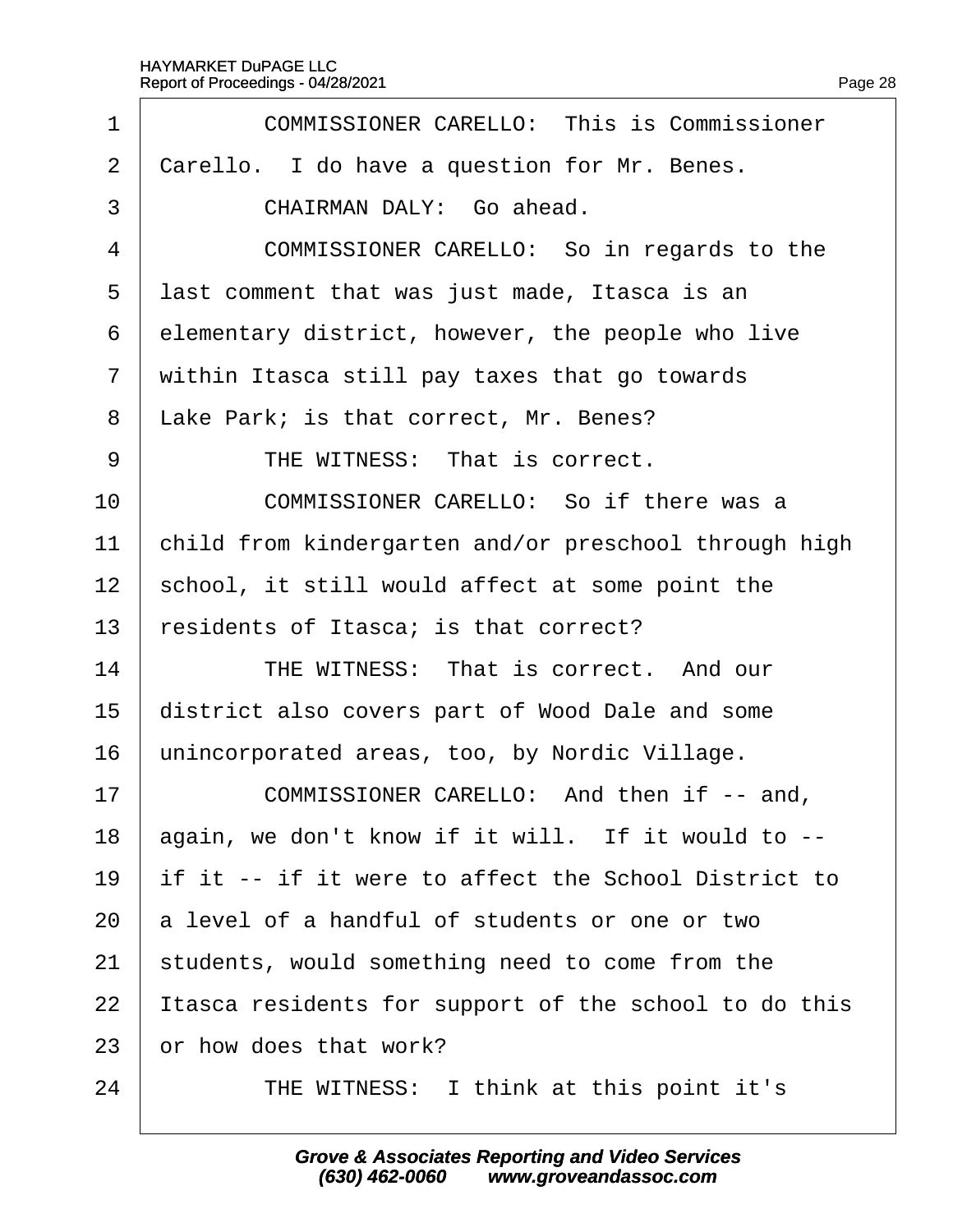| 1              | premature to -- to know what would have to come from   |
|----------------|--------------------------------------------------------|
| 2              | It as a taxpayers that would be additional or how that |
| 3              | would be handled. My intent is merely to convey that   |
| 4              | that's a possible cost.                                |
| 5              | COMMISSIONER CARELLO: Thank you.                       |
| 6              | CHAIRMAN DALY: Do any other members of the             |
| $\overline{7}$ | Plan Commission have any questions?                    |
| 8              | <b>COMMISSIONER RAY: This is Commissioner Ray.</b>     |
| 9              | I'm good.                                              |
| 10             | CHAIRMAN DALY: Hearing no other questions, I           |
| 11             | also have no questions.                                |
| 12             | So, Mr. Benes, thank you for your                      |
| 13             | testimony this evening, and at this time you are       |
| 14             | excused.                                               |
| 15             | THE WITNESS: Thank you. And I just                     |
| 16             | conclude, thank you for the Plan Commission for your   |
| 17             | time in allowing me and the School District the        |
| 18             | opportunity to convey our concerns with this process.  |
| 19             | CHAIRMAN DALY: You're welcome.                         |
| 20             | (Witness excused.)                                     |
| 21             | CHAIRMAN DALY: At this time I would ask if             |
| 22             | Mr. DiNolfo would -- actually, strike that.            |
| 23             | At this time I believe Chief Burke                     |
| 24             | will continue testimony, which means could we please   |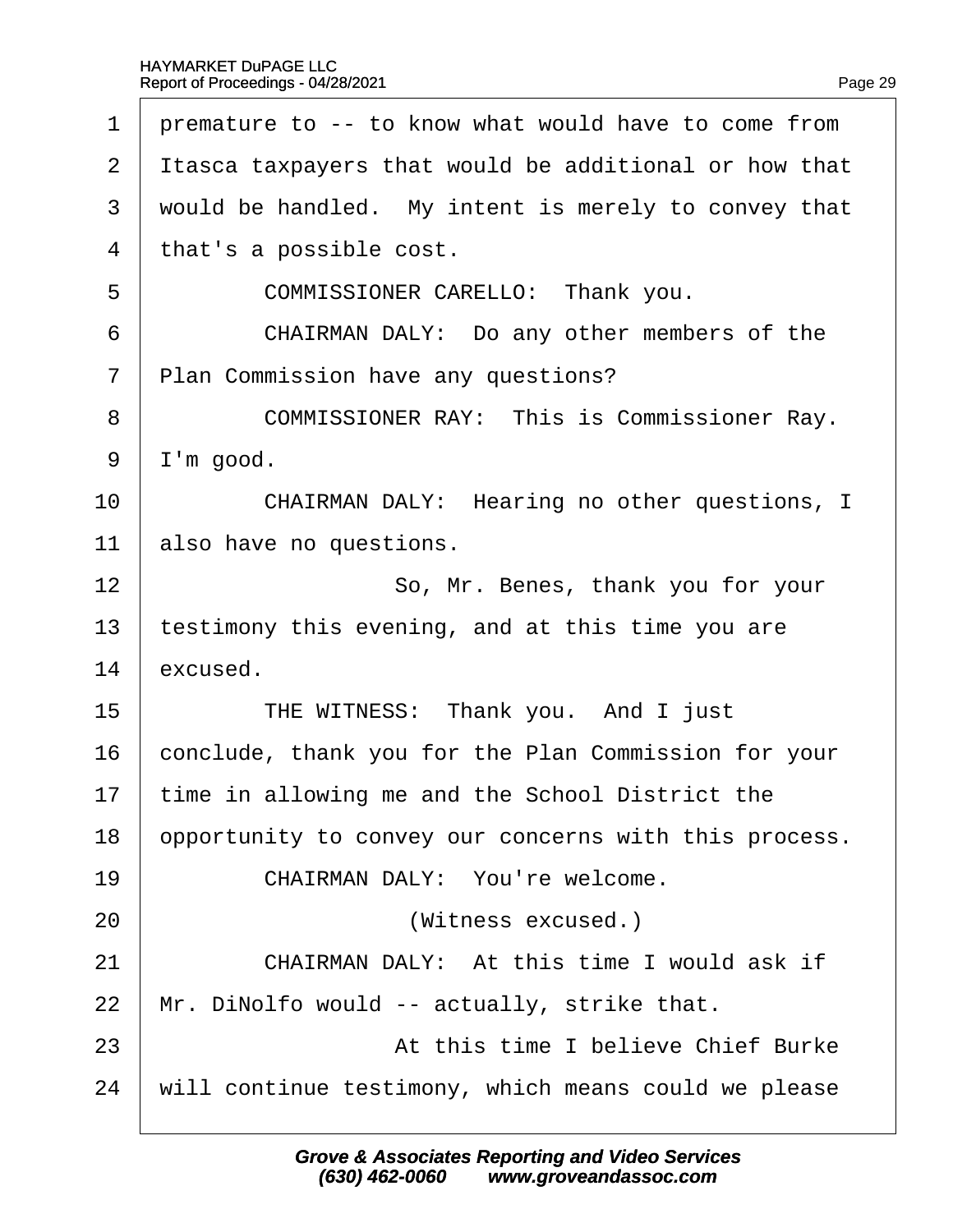| 1               | have the court reporter swear in Chief Burke as a     |
|-----------------|-------------------------------------------------------|
| 2               | witness.                                              |
| 3               | (Witness sworn.)                                      |
| 4               | CHAIRMAN DALY: Thank you.                             |
| 5               | Mr. DiNolfo, would you please                         |
| 6               | dontinue your presentation with Chief Burke.          |
| 7               | MR. DI NOLFO: I believe, Chairman Daly, that          |
| 8               | I had concluded the testimony and we were at          |
| 9               | Mr. Ellenbecker, perhaps, starting his questioning of |
| 10 <sup>°</sup> | the Chief, is my recollection.                        |
| 11              | <b>CHAIRMAN DALY: My apologies. Please</b>            |
| 12              | proceed.                                              |
| 13              | MR. ELLENBECKER: Thank you, Mr. Chairman. I           |
| 14              | will be brief this evening.                           |
| 15              | Just a few questions, Chief Burke.                    |
| 16              | FRANK F. BURKE, JR.                                   |
| 17              | recalled as a witness herein, having been first duly  |
| 18              | sworn, was examined and testified as follows:         |
| 19              | <b>CROSS-EXAMINATION</b>                              |
| 20              | BY MR. ELLENBECKER:                                   |
| 21              | Q. You're aware through this proceeding,              |
| 22              | this hearing, that emergency experts for both         |
| 23              | Haymarket and the Fire Protection District have       |
| 24              | analyzed data and drawn on experience and/or looked   |
|                 |                                                       |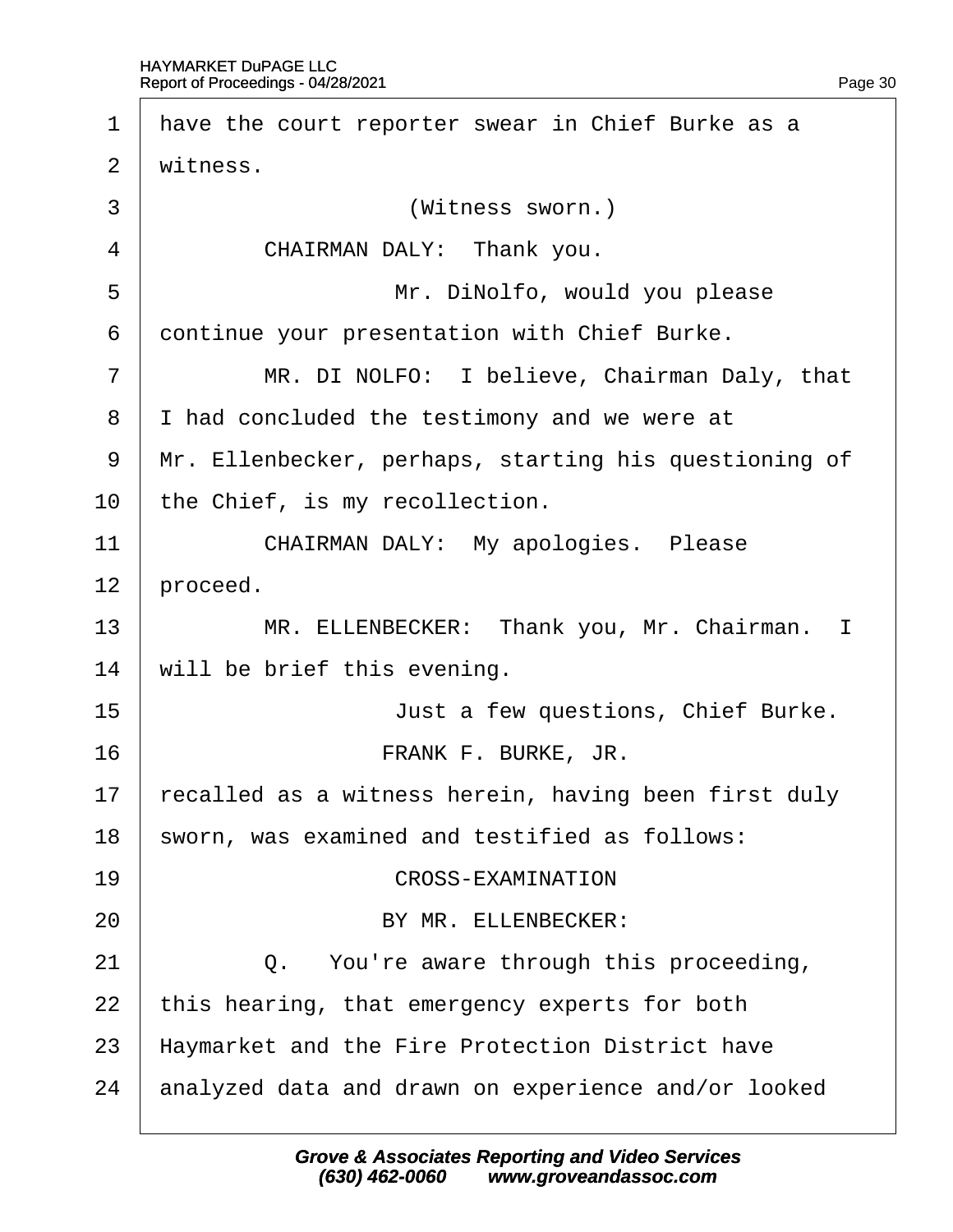| 1              |               | at neighboring towns or districts; correct?           |
|----------------|---------------|-------------------------------------------------------|
| $\overline{2}$ |               | A. Correct.                                           |
| 3              |               | Q. And would you agree that no one is                 |
| 4              |               | better situated than you to know whether the addition |
| 5              |               | of a 240-bed substance use disorder treatment         |
| 6              |               | facility would detrimentally affect the fire and EMS  |
| $\overline{7}$ |               | services of Itasca?                                   |
| 8              |               | A. Yeah, I believe that's a correct                   |
| 9              | statement.    |                                                       |
| 10             |               | Q. And are you as chief of the fire                   |
| 11             |               | protection services or district of Itasca -- are you  |
| 12             |               | in the business of saving lives?                      |
| 13             |               | A. We are in the business of saving lives.            |
| 14             |               | Q. And in that business did that business             |
| 15             |               | prompt you to analyze Itasca's ability to maintain    |
| 16             |               | the same or better services to the residents of       |
| 17             |               | tasca if the proposed Haymarket facility was allowed  |
| 18             |               | to operate in Itasca?                                 |
| 19             |               | A. Yes, it did.                                       |
| 20             |               | Q. And in your professional analysis, did             |
| 21             |               | you determine that this facility as proposed would    |
| 22             |               | detrimentally impact Itasca's fire and EMS services   |
| 23             | to residents? |                                                       |
| 24             |               | A. Yes, we did draw the same conclusion.              |
|                |               |                                                       |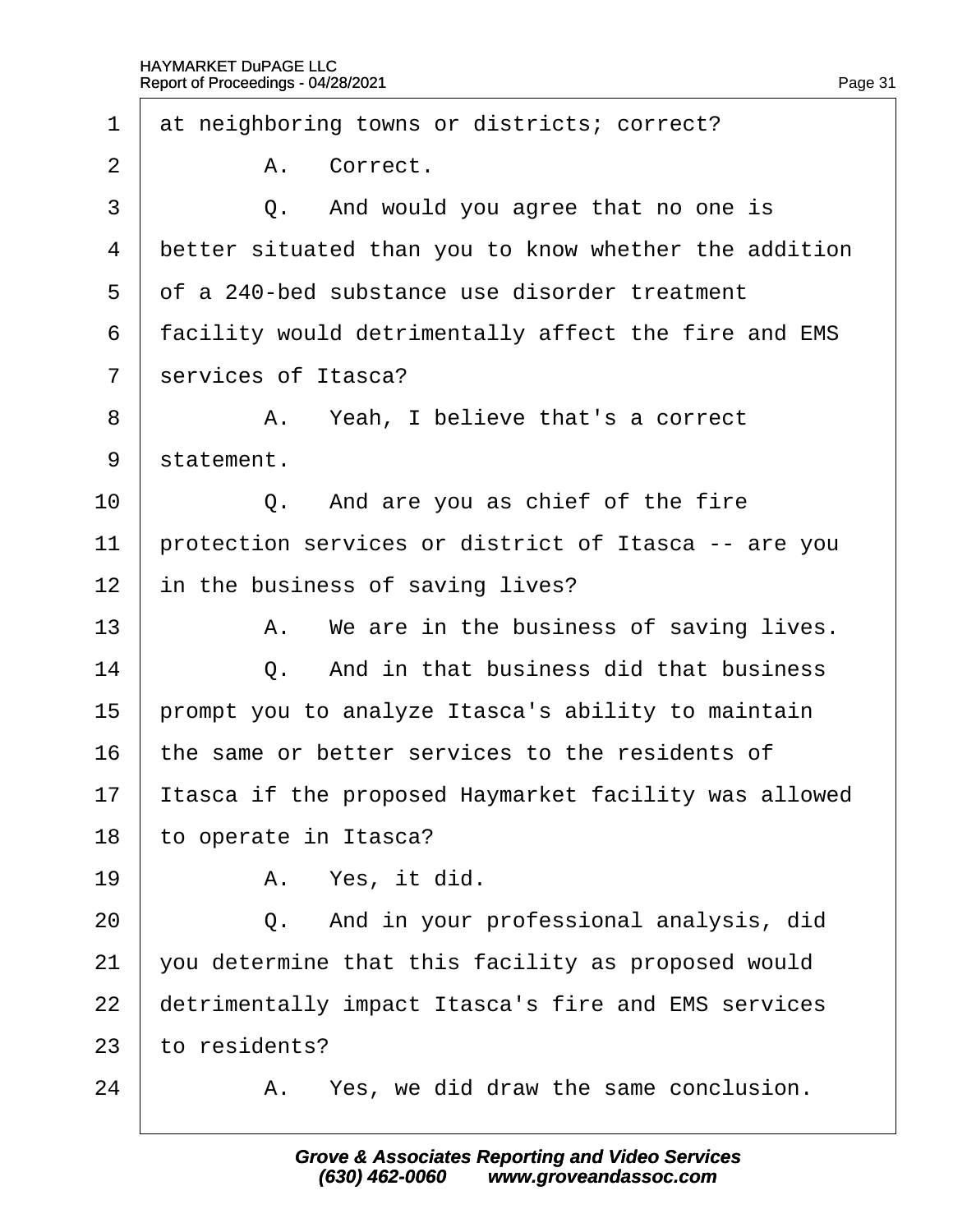| 1              | MR. ELLENBECKER: That's all I have,                  |
|----------------|------------------------------------------------------|
| 2              | Mr. Chairman.                                        |
| 3              | CHAIRMAN DALY: Thank you.                            |
| 4              | At this time, Ms. Smith, would you                   |
| 5              | like to ask any questions of Chief Burke?            |
| 6              | MR. DI NOLFO: I don't see her on there,              |
| $\overline{7}$ | Chairman Daly.                                       |
| 8              | CHAIRMAN DALY: Let's give her a minute to            |
| 9              | try and get back in if she has technical             |
| 10             | difficulties.                                        |
| 11             | Welcome back, Ms. Smith. At this                     |
| 12             | point I would ask if you have any questions of Chief |
| 13             | Burke at this time. Ms. Smith, you're muted.         |
| 14             | MS. SMITH: I do not. Thank you.                      |
| 15             | CHAIRMAN DALY: Thank you.                            |
| 16             | At this time I would ask if                          |
| 17             | Ms. O'Keefe or Ms. Dickson would begin your          |
| 18             | cross-examination.                                   |
| 19             | MS. O'KEEFE: Good afternoon, Chief Burke.            |
| 20             | My name is Bridget O'Keefe. I'm here on behalf of    |
| 21             | Haymarket. I have a few questions for you tonight.   |
| 22             | THE WITNESS: Sure.                                   |
| 23             | <b>CROSS-EXAMINATION</b>                             |
| 24             | BY MS. O'KEEFE:                                      |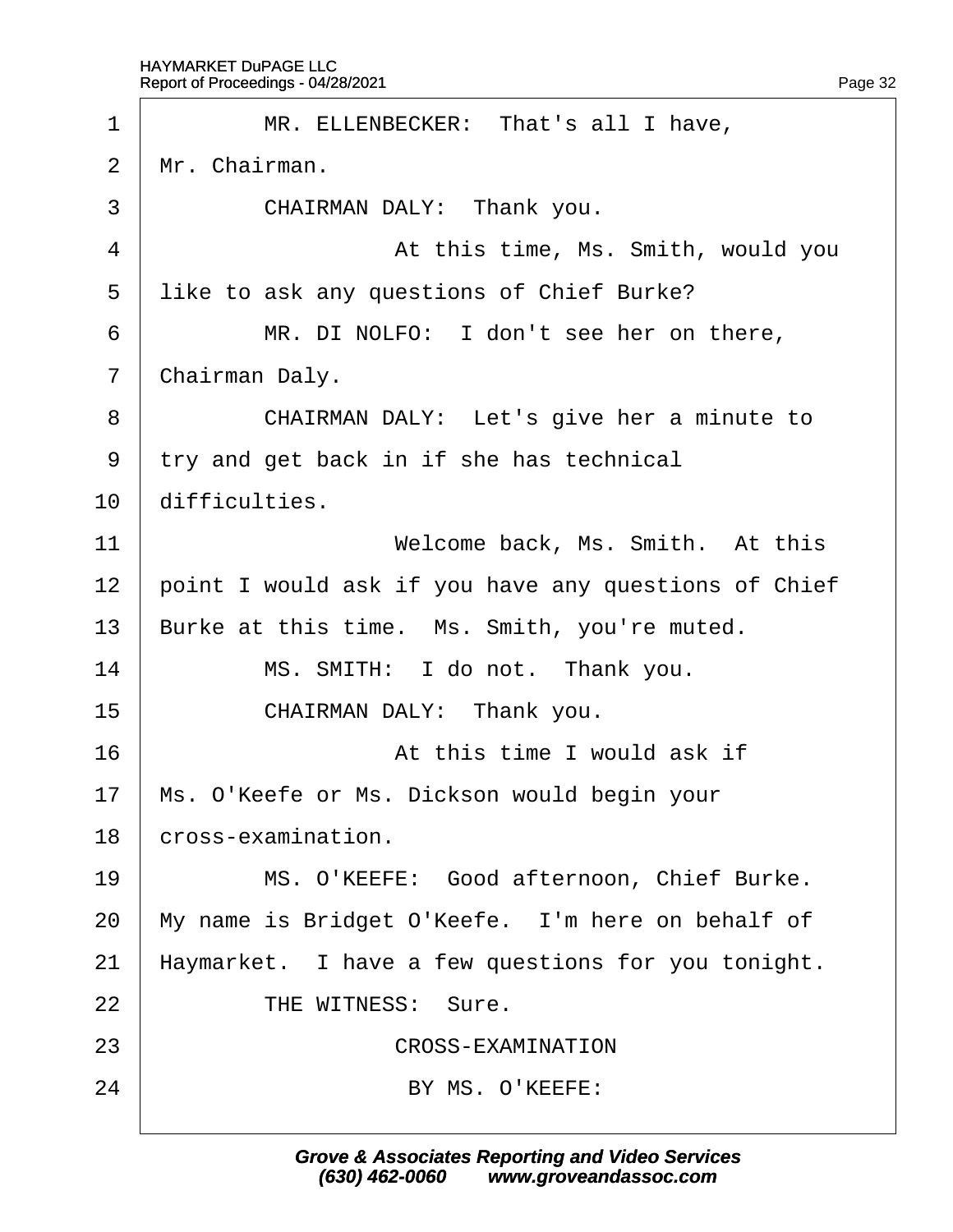| 1              | Q. So in your direct examination you                 |
|----------------|------------------------------------------------------|
| $\overline{2}$ | identified that you are currently the Chief of the   |
| 3              | Itasca Fire Protection District. You are also chief  |
| 4              | of the Wood Dale Fire Protection District, also;     |
| 5              | dorrect?                                             |
| 6              | A. That's correct.                                   |
| $\overline{7}$ | Q. Okay. And holding both positions, how             |
| 8              | much time would you say you spend in Itasca?         |
| 9              | A. Well, the time we spent in Itasca is              |
| 10             | designed to be a -- it's a shared position, and so,  |
| 11             | you know, in a -- in a perfect world it would be     |
| 12             | 50/50 split between both departments, but, again,    |
| 13             | depending on what's going on based on, you know, one |
| 14             | department or the other, it may -- it may vary from  |
| 15             | time to time.                                        |
| 16             | Q. So Mr. Fitch -- or Mr. Moeller with               |
| 17             | Fitch was the consultant that was retained, it turns |
| 18             | out, by Mr. DiNolfo's firm.                          |
| 19             | How did it come about that the Fire                  |
| 20             | Protection District decided to retain an expert to   |
| 21             | analyze the Haymarket case?                          |
| 22             | A. That was actually a -- on advice from             |
| 23             | counsel.                                             |
| 24             | Okay. At what board meeting was this<br>Q.           |
|                |                                                      |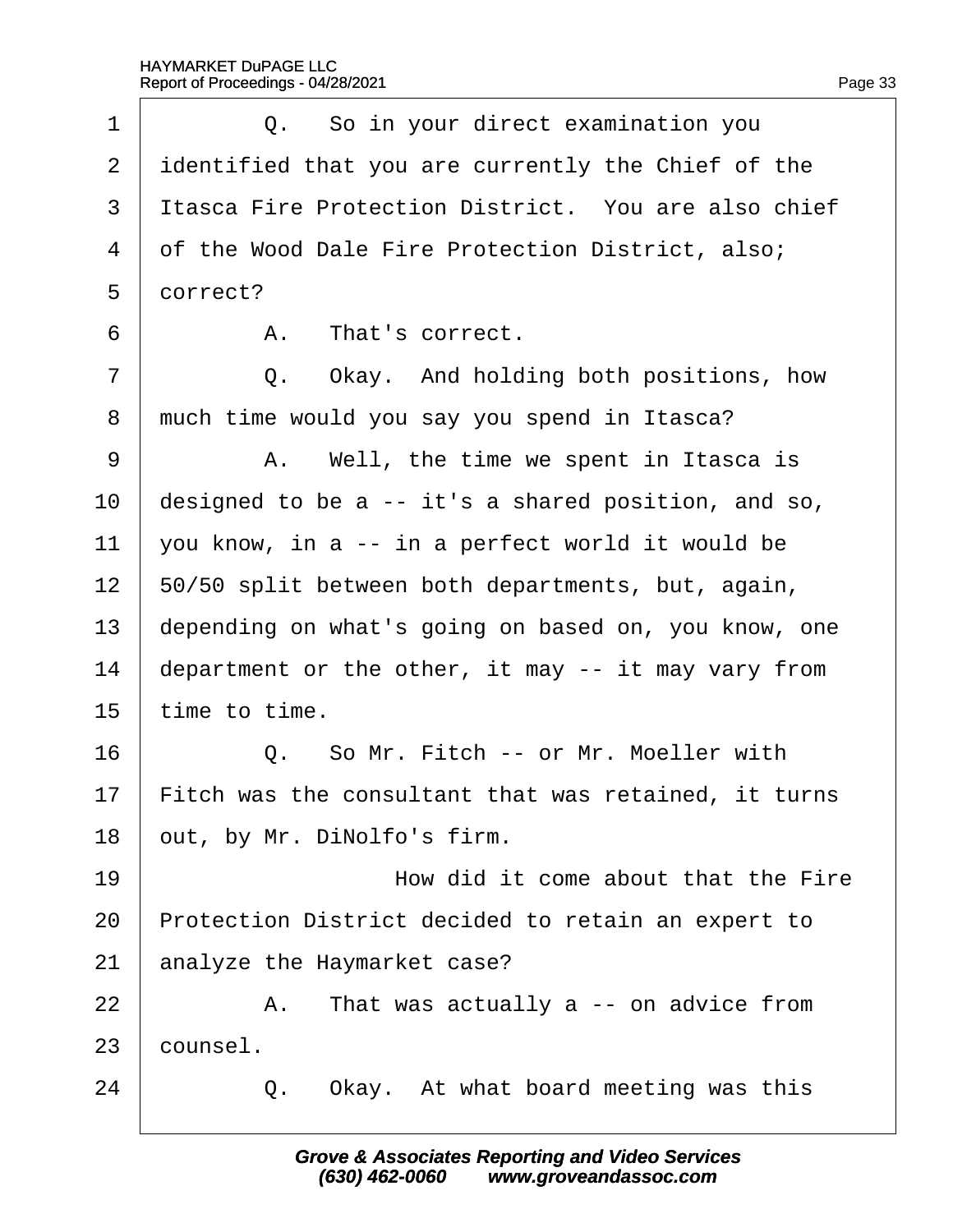1 action authorized?

| 2              | A. I'd have to look up minutes. I don't             |
|----------------|-----------------------------------------------------|
| 3              | know the answer to that, Counselor.                 |
| 4              | Q. But the matter was presented to the              |
| 5              | board and voted on?                                 |
| 6              | A. I believe it was discussed. I'm not              |
| $\overline{7}$ | sure that it was -- there was -- there was a vote,  |
| 8              | necessarily.                                        |
| 9              | Q. Is it typical for the Fire Protection            |
| 10             | District to engage contractors through your         |
| 11             | employ- -- your attorney?                           |
| 12             | A. I'm not saying it's customary, but I             |
| 13             | would say in certain cases it would be appropriate, |
| 14             | ves.                                                |
| 15             | Q. And you've done it in the past?                  |
| 16             | A. Under my tenure, no.                             |
| 17             | Q.<br>Okay. What was the cost paid for              |
| 18             | <b>Fitch's services?</b>                            |
| 19             | A. I don't have that data in front of me,           |
| 20             | Counselor.                                          |
| 21             | Q. Who determined the scope of services             |
| 22             | that was provided?                                  |
| 23             | A. Again, I think that was based on                 |
| 24             | discussion with counsel.                            |
|                |                                                     |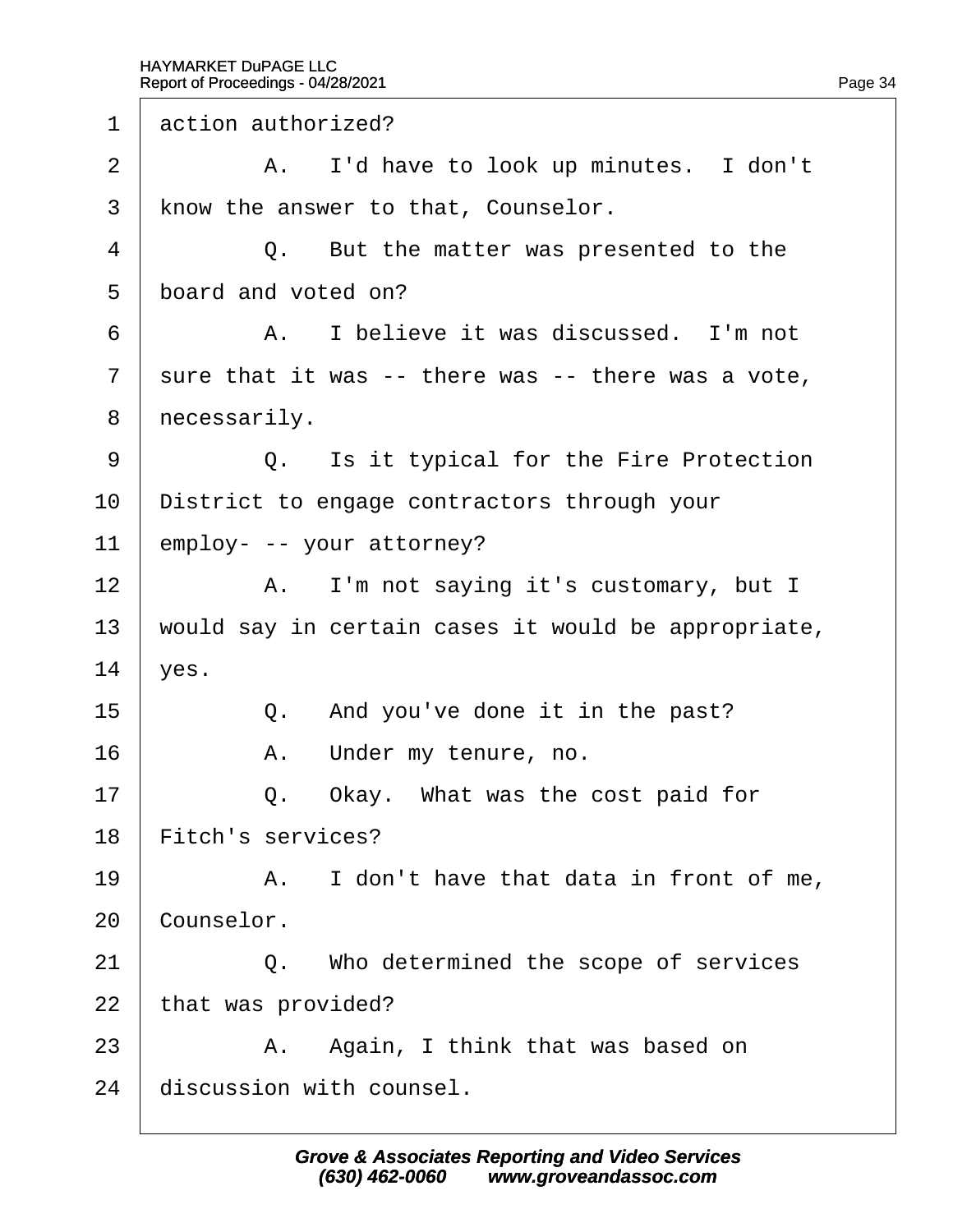| 1              | (Haymarket Exhibit No. 65                            |
|----------------|------------------------------------------------------|
| $\overline{2}$ | identified.)                                         |
| 3              | BY MS. O'KEEFE:                                      |
| 4              | Q. So I'm referring you to Exhibit 65,               |
| 5              | which is the exhibit -- which is the contract that   |
| 6              | you have with Fitch and Associates, and the scope of |
| $\overline{7}$ | work says "impact assessment of a specific proposed  |
| 8              | dccupancy and presentation of summary opinions."     |
| 9              | As you can see, that's the second                    |
| 10             | sentence in the third paragraph.                     |
| 11             | Because the contract terms are                       |
| 12             | airly not descriptive, do you know who communicated  |
| 13             | the scope of work to Mr. Moeller?                    |
| 14             | A. I do not. Again, this is -- this was              |
| 15             | done with -- through -- through counsel again.       |
| 16             | Q. So do you know exactly what the scope of          |
| 17             | work that was verbally provided to Mr. Moeller?      |
| 18             | A. I'm sorry, could you repeat the                   |
| 19             | question, Counselor?                                 |
| 20             | Q. Yeah. What exactly was the scope of               |
| 21             | work that was verbally presented to Mr. Moeller?     |
| 22             | A. Well, I think -- I think the scope of             |
| 23             | the work was to evaluate the Polaris report for its  |
| 24             | accuracy, and drawing the conclusions that they felt |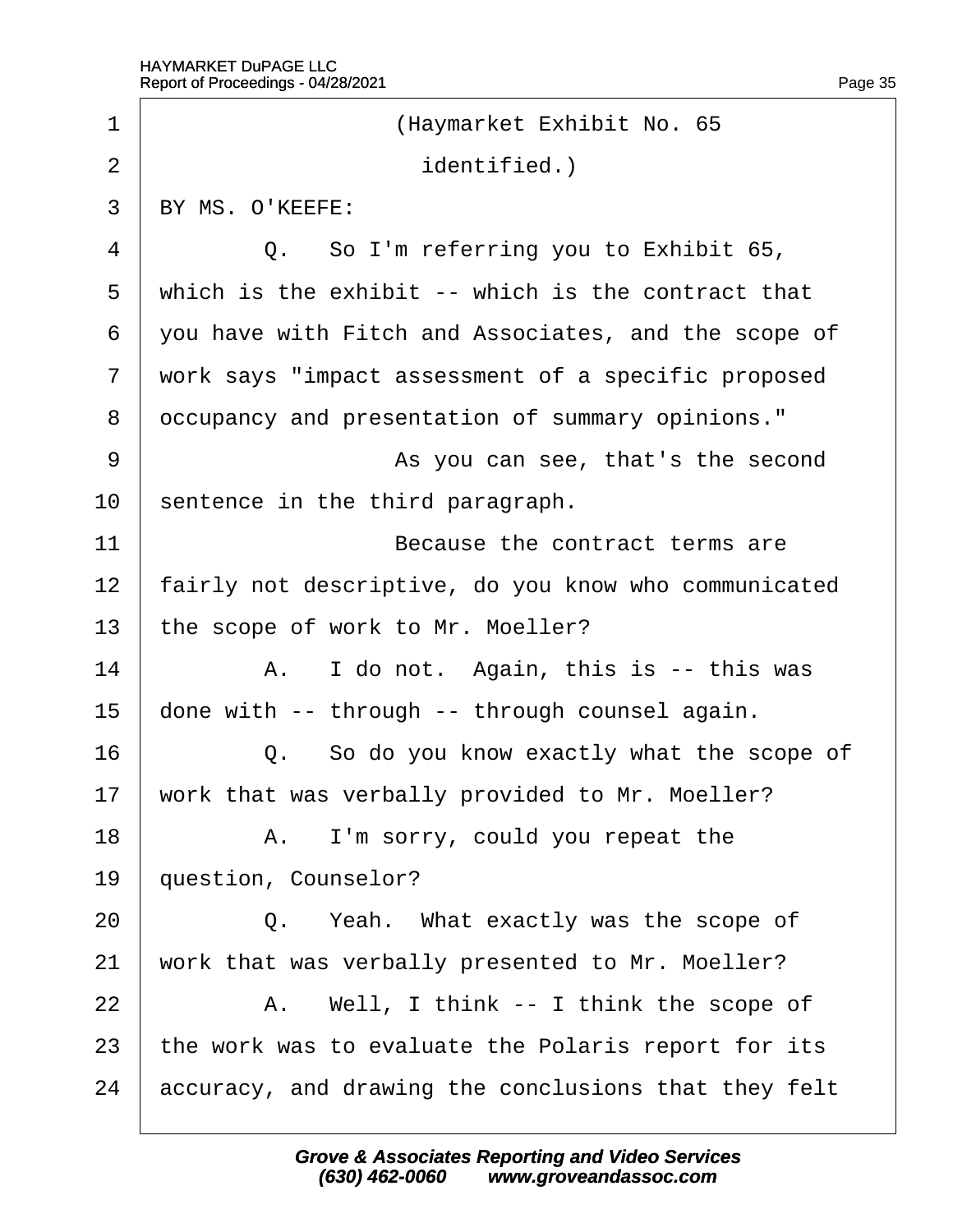|                |          | 1 may differ from what was being reported by Polaris. |
|----------------|----------|-------------------------------------------------------|
| 2 <sup>1</sup> |          | Q. Before Mr. Moeller started his research,           |
|                |          | 3 did you meet with him via Zoom, I think, because of |
|                | 4 COVID? |                                                       |
| 5              |          | A. Yeah, we did.                                      |
| 6 <sup>1</sup> |          | Q. How many times did you meet with him               |
|                |          | 7 over the course of the assignment?                  |
| 8              |          | A. I would say -- I don't have an exact               |
|                |          | 9 number. Off the top of my head I would say probably |
|                |          | 10 three times, maybe.                                |
| 11             |          | $\Omega$ What did you discuss with him during the     |

11  $\vert$  Q. What did you discuss with him during the 12 *conversations?* 

13 A. Just the concern I had for the Polaris

14 report; and the numbers that were being proposed in

15 the Polaris report, the -- as far as the overall run

16 humbers; the comps being used; the nonuse of the

17 Chicago CAD data; and the use of Elite by the

18 ambulance service. Those were my concerns.

19  $\parallel$  Q. What documents, if any, did you provide

20 Mr. Moeller with to -- to look at and work from,

21 except for the Chicago CAD data?

 $22$   $\parallel$  A. Oh, I believe we provided him with

23 some -- some FOIA data regarding Elite's facilities

24 that they were servicing as it related to area fire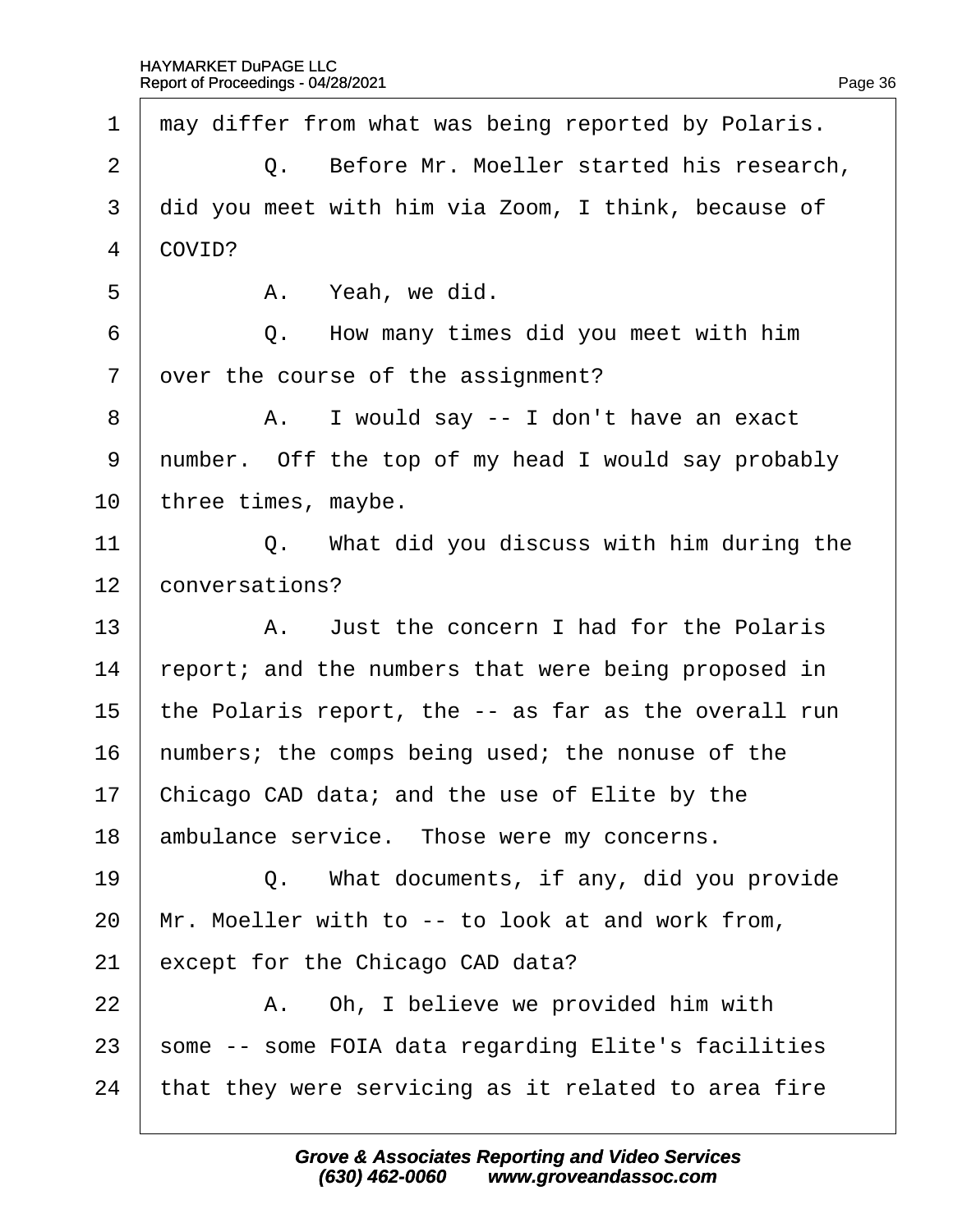1 departments. 2 **We also provided him with, again,** 3 to your point, the Chicago CAD data.  $4 \mid$  Those are the -- those are the 5 items that come to mind. ·6· · · · · ·Q.· ·Was Mr. Moeller allowed to conduct 7 dutside research? 8 | A. I'm not sure I understand the question. 9 What do you mean by outside research? 10 | Q. Well, Mr. Moeller testified that -- that 11 you provided him with the  $-$ - basically the 12 information you just discussed, which was the 13 information that came from surrounding suburban fire 14 protection districts and the Chicago CAD data. 15 **Was he able in his judgment to** 16 extend that and look at other documentation or was 17 his scope of research confined to those documents, 18 blus the Polaris report?  $19$  | A. Well, I don't -- I can't speak to 20 Mr. Moeller directly in that regard. I can tell you 21 that the documents submitted on our end were used in 22 his analysis.  $23$   $\parallel$   $\parallel$  do know that he had an extensive 24 background in doing this type of work, so what he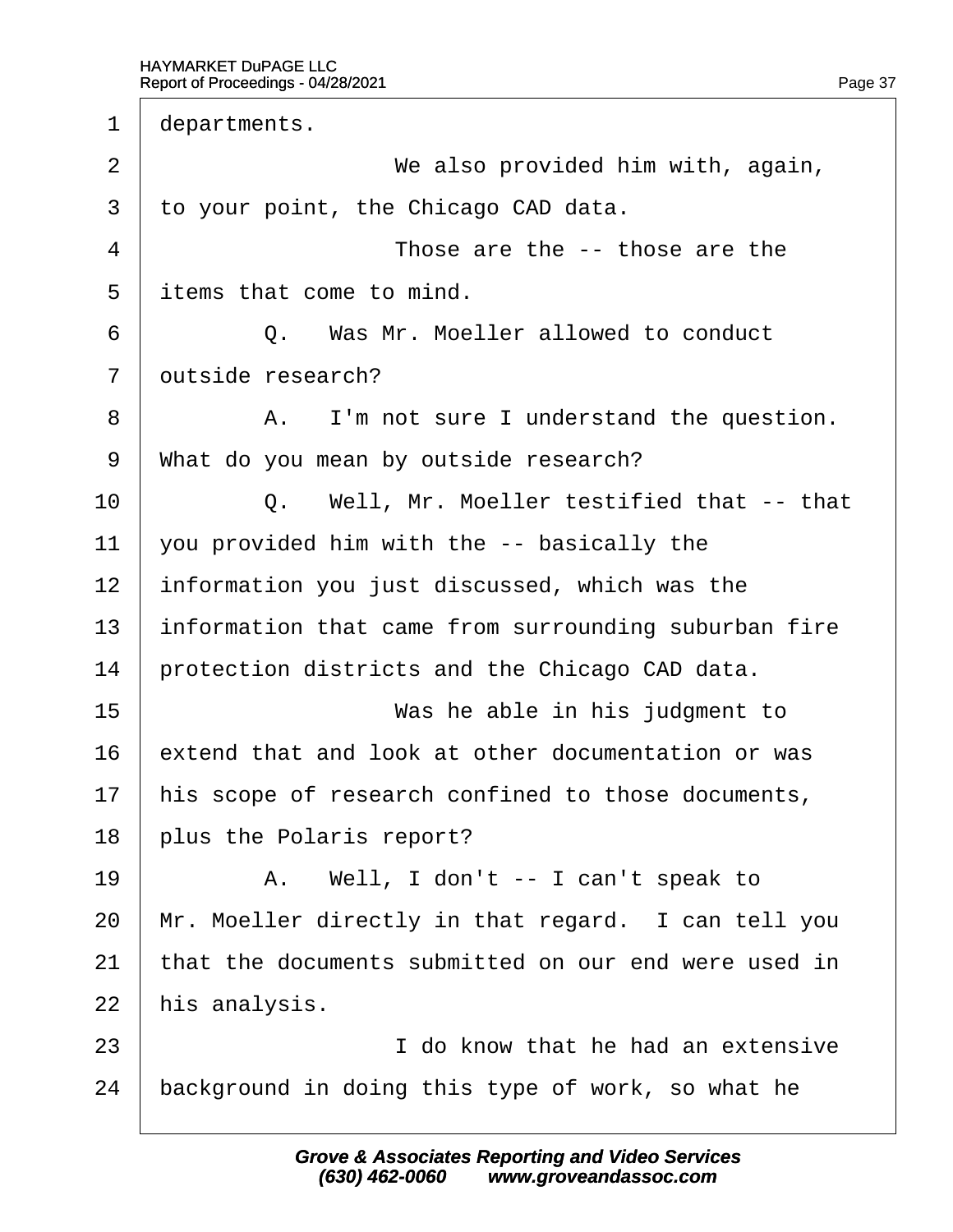| 1              | used beyond that wasn't something we -- we spoke      |
|----------------|-------------------------------------------------------|
| $\overline{2}$ | about.                                                |
| 3              | Q. Did he suggest at any time that the                |
| 4              | scope of work he was conducting be expanded?          |
| 5              | A. No, not unless you have something                  |
| 6              | specific, but no, he did not.                         |
| 7              | Q. So he didn't ask to look at any other              |
| 8              | sub-issues that were identified in his report as      |
| 9              | requiring further study such as MABAS or concurrency  |
| 10             | of calls, et cetera?                                  |
| 11             | A. Well, I think he noted in his report               |
| 12             | that -- that there was some things that -- based on   |
| 13             | his prior work in this area, that could be of concern |
| 14             | or could be potential red flags. I think that's what  |
| 15             | he identified, and that was within his scope.         |
| 16             | Q. But he didn't suggest anything that was            |
| 17             | putside the scope that you set?                       |
| 18             | A. No.                                                |
| 19             | Q. While he was doing his work did he have            |
| 20             | any questions? Would he call you with questions as    |
| 21             | he was doing his due diligence?                       |
| 22             | A. I don't recall him ever placing a phone            |
| 23             | call to me directly to ask about any of the data we   |
| 24             | gave him because it was pretty straightforward.       |
|                |                                                       |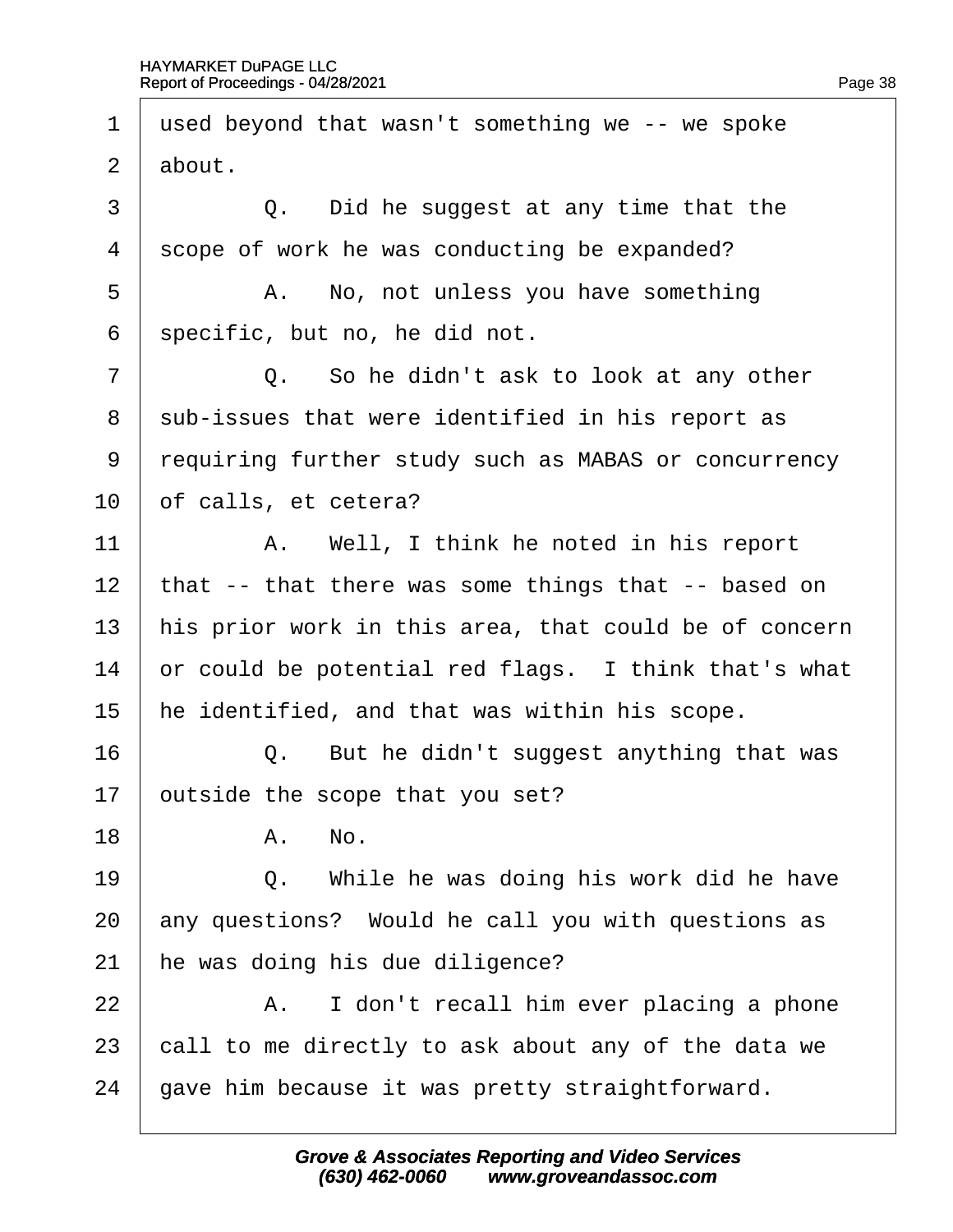| 1              | Q. Okay. Did -- once he came to his                   |
|----------------|-------------------------------------------------------|
| 2              | donclusions, did he discuss his draft findings with   |
| 3              | $\sqrt{ou?}$                                          |
| 4              | A. Yeah. He went over his report with us,             |
| 5              | yeah.                                                 |
| 6              | Q. Did the -- were the -- was the draft               |
| $\overline{7}$ | findings conducted by or completed by Mr. Moeller     |
| 8              | presented to the Board?                               |
| 9              | A. Yes.                                               |
| 10             | Q. Were they presented before the report              |
| 11             | was finalized?                                        |
| 12             | A. No.                                                |
| 13             | Q. Did Mr. Moeller make any changes to his            |
| 14             | report when it was presented to -- in the time period |
| 15             | between when it was presented to you and when it was  |
| 16             | finalized?                                            |
| 17             | A. No, not that I recall.                             |
| 18             | Q. Do you agree with the findings expressed           |
| 19             | in the Fitch report?                                  |
| 20             | I do.<br>А.                                           |
| 21             | Q. Okay. Okay. Chief Burke, I've been                 |
| 22             | learning a lot about fire and EMS services, and       |
| 23             | something I've come across is accreditation and that  |
| 24             | it's used to evaluate agencies against best           |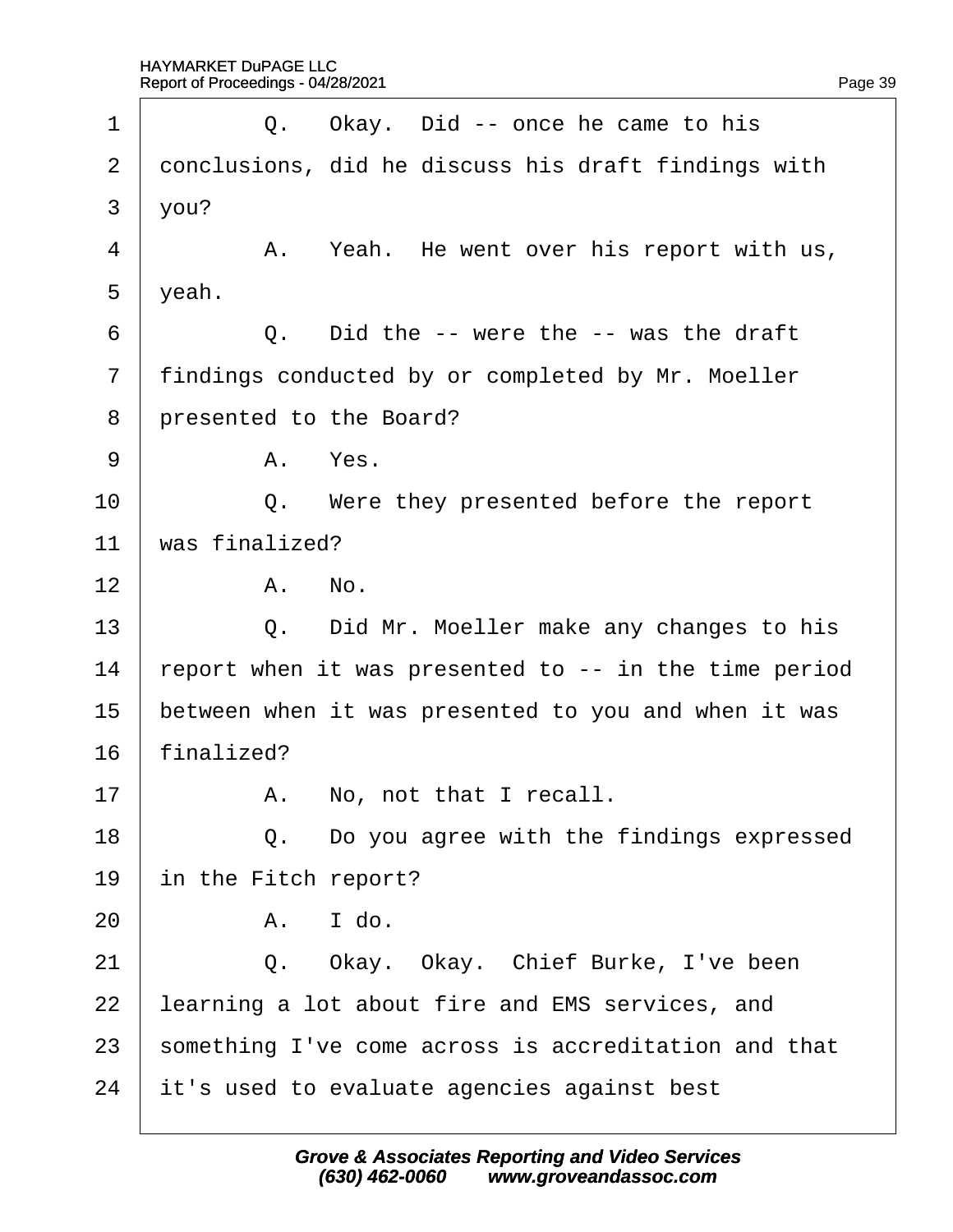| 1              | practices. |                                                      |
|----------------|------------|------------------------------------------------------|
| $\overline{2}$ |            | Is the Fire Protection District of                   |
| 3              |            | Itasca an accredited agency?                         |
| 4              |            | A. We are not.                                       |
| 5              |            | Q. Okay. So do you have experience working           |
| 6              |            | with a facility that provides substance use disorder |
| $\overline{7}$ | services?  |                                                      |
| 8              |            | A. Can you be a little bit more specific             |
| 9              |            | with your question?                                  |
| 10             |            | Q. Do you have any experience working with           |
| 11             |            | drug and alcohol treatment centers?                  |
| 12             | А.         | Directly personally, no.                             |
| 13             |            | Q. Are there any located in Itasca?                  |
| 14             |            | A. None that I'm aware of.                           |
| 15             |            | Q. Are there any located in Wood Dale?               |
| 16             | А.         | Again, none that I'm aware of.                       |
| 17             | Q.         | I understand that you used to be a                   |
| 18             |            | member of the DuPage County HOPE Taskforce?          |
| 19             | А.         | I was.                                               |
| 20             | Q.         | How long did you serve?                              |
| 21             | А.         | I think it was close to two years.                   |
| 22             | Q.         | Okay. And when did you step down?                    |
| 23             | А.         | I don't remember the date, but I want to             |
| 24             |            | say it was roughly June of '19.                      |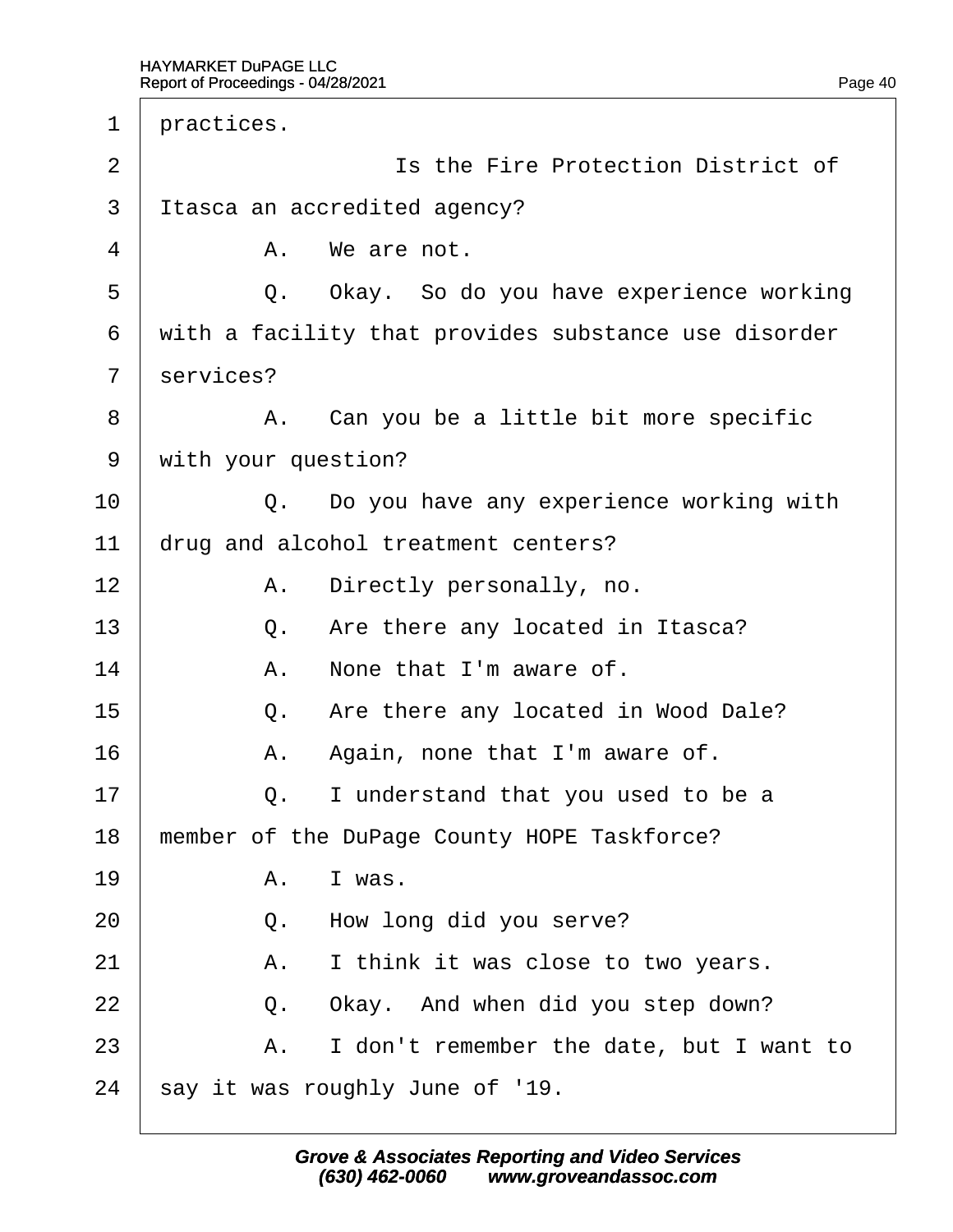| 1              | Q. What led to your decision to resign?               |
|----------------|-------------------------------------------------------|
| $\overline{2}$ | A. So the whole Taskforce -- my                       |
| 3              | representation there had to do with the position I    |
| 4              | held at the time, which was president of the DuPage   |
| 5              | <b>County Fire Chiefs.</b>                            |
| 6              | As president of the DuPage County                     |
| $\overline{7}$ | Fire Chiefs my -- one of my jobs is to represent      |
| 8              | the -- all of the fire department fire agencies in    |
| 9              | the county obviously fairly, equally, unbiasly.       |
| 10             | When -- and I felt I was doing that pretty well.      |
| 11             | When -- when Haymarket came and met                   |
| 12             | with us initially in Itasca, which was in May         |
| 13             | of 2019, that was my initial meeting with -- with     |
| 14             | Haymarket.                                            |
| 15             | In June of 2019, the very next                        |
| 16             | month, the Haymarket folks came to the HOPE Taskforce |
| 17             | and did the same presentation for the HOPE Taskforce. |
| 18             | Now, the HOPE Taskforce, it is made                   |
| 19             | up of many individuals, a bit of a who's who in       |
| 20             | DuPage County; county board chairman. You've got      |
| 21             | state's attorney. You've got the coroner. You've      |
| 22             | got police chiefs' association, so on and so forth.   |
| 23             | So they came and did the                              |
| 24             | presentation there and within a matter of a week or   |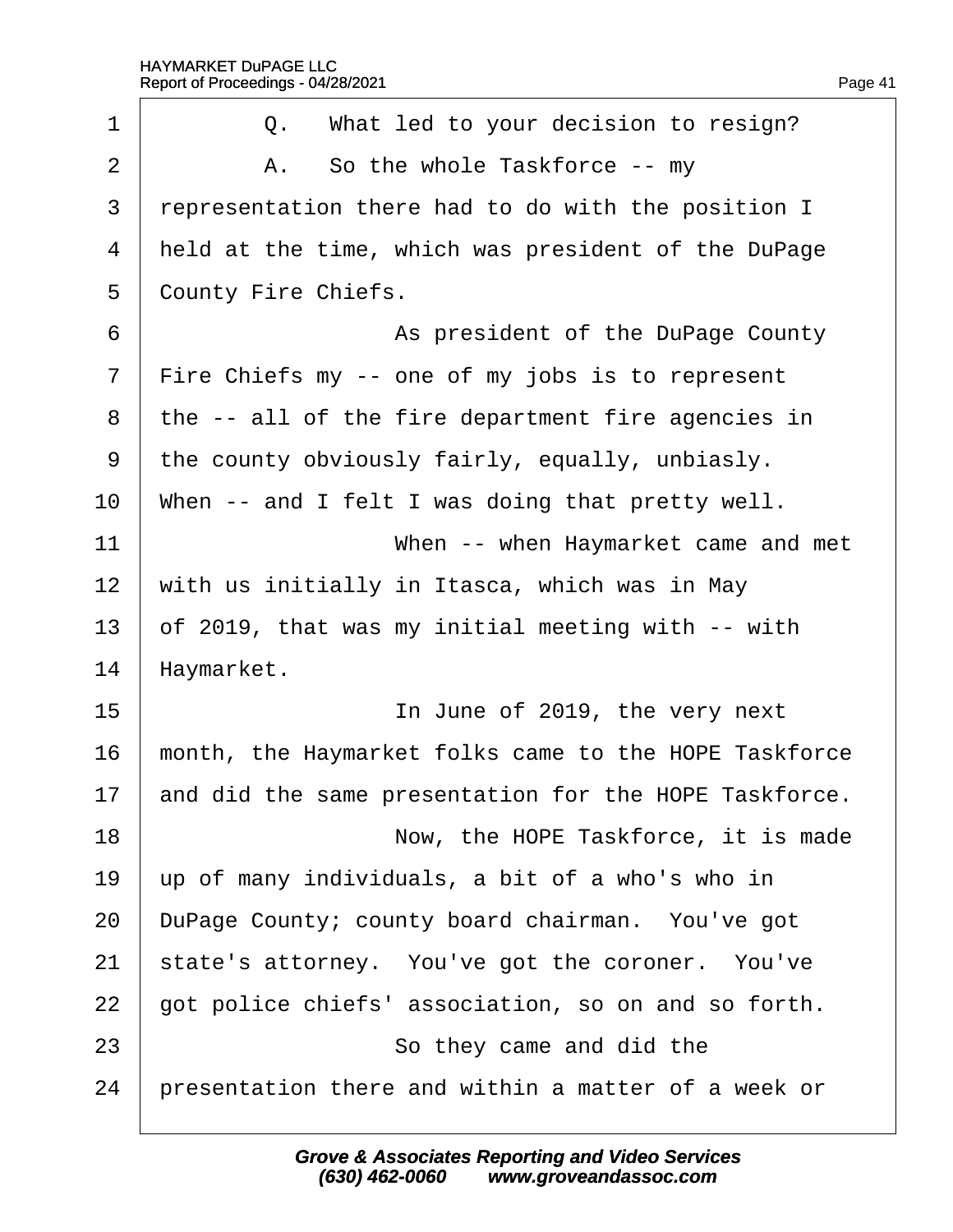| 1              | two after that, the presentation --                   |
|----------------|-------------------------------------------------------|
| $\overline{2}$ | (Phone interruption.)                                 |
| 3              | MR. DI NOLFO: Sorry about that.                       |
| 4              | BY THE WITNESS:                                       |
| 5              | A. (Continuing.) After -- about a                     |
| 6              | week after that presentation there was a draft letter |
| $\overline{7}$ | that was put out by Haymarket seeking support for the |
| 8              | Haymarket facility in Itasca looking for endorsements |
| 9              | from everybody that sat on the HOPE Taskforce.        |
| 10             | So given the fact that I was                          |
| 11             | representing DuPage County Fire Chiefs and the Itasca |
| 12             | Fire Protection District, I felt it was in the best   |
| 13             | interests for me to step aside so that there would be |
| 14             | ho conflict -- no conflict of interest here.          |
| 15             | So that was the reason I stepped                      |
| 16             | down. My -- my vice president stepped into the        |
| 17             | position that I had vacated, vice president of the    |
| 18             | DuPage Fire Chiefs. So the representation continued,  |
| 19             | but I felt it was a bit of a conflict.                |
| 20             | BY MS. O'KEEFE:                                       |
| 21             | Thank you for that clarification.<br>Q.               |
| 22             | That experience, though, that two                     |
| 23             | years you spent on the HOPE Taskforce, must have      |
| 24             | provided you with a strong understanding of the       |
|                |                                                       |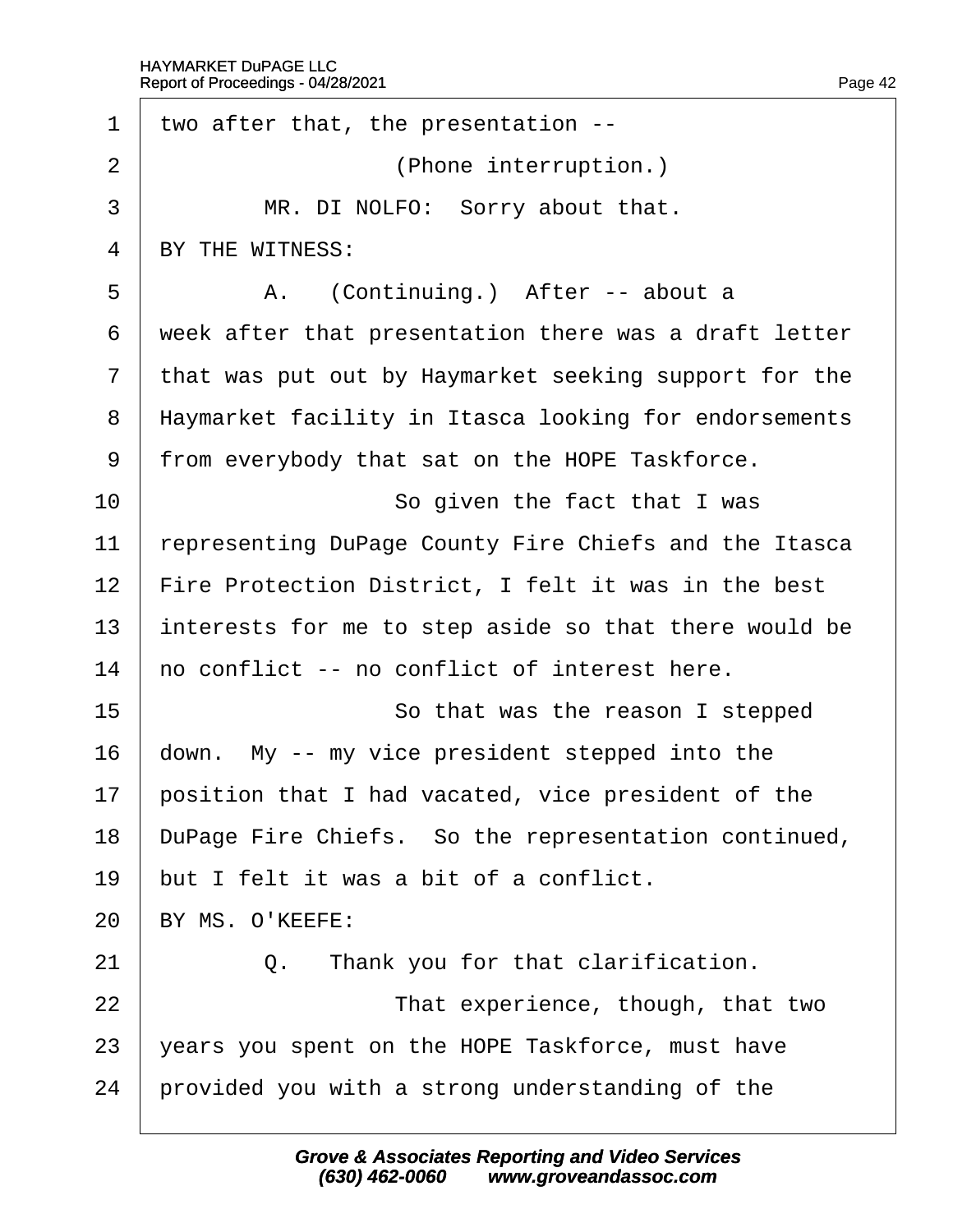| $\mathbf 1$    | substance use crisis in DuPage County, didn't it?     |
|----------------|-------------------------------------------------------|
| 2              | A. Well, it certainly -- yeah, it gave me             |
| 3              | more insight into it. I was a paramedic for years,    |
| 4              | so I understand this -- this well. This isn't         |
| 5              | something that I haven't seen firsthand on dealt with |
| 6              | on the street as $a - as a - as a$ front-line         |
| $\overline{7}$ | paramedic for many years.                             |
| 8              | So, yeah, it was helpful for sure,                    |
| 9              | but it wasn't -- it wasn't that I didn't have an      |
| 10             | understanding of it to begin with.                    |
| 11             | Q. So then -- then based on your                      |
| 12             | experience, you'd agree that the need for substance   |
| 13             | use services does exist?                              |
| 14             | A. Yeah. Nobody -- nobody's questioning               |
| 15             | the need for the treatment.                           |
| 16             | Q. Is the Fire Protection District required           |
| 17             | to track drug-related calls including opioid calls    |
| 18             | and Narcan saves?                                     |
| 19             | A. When you say "required," no, we're not             |
| 20             | equired to do that.                                   |
| 21             | Is that something you track?<br>Q.                    |
| 22             | A. Again, we don't track it internally. As            |
| 23             | a system, EMS system, they do track those types of    |
| 24             | calls, yes.                                           |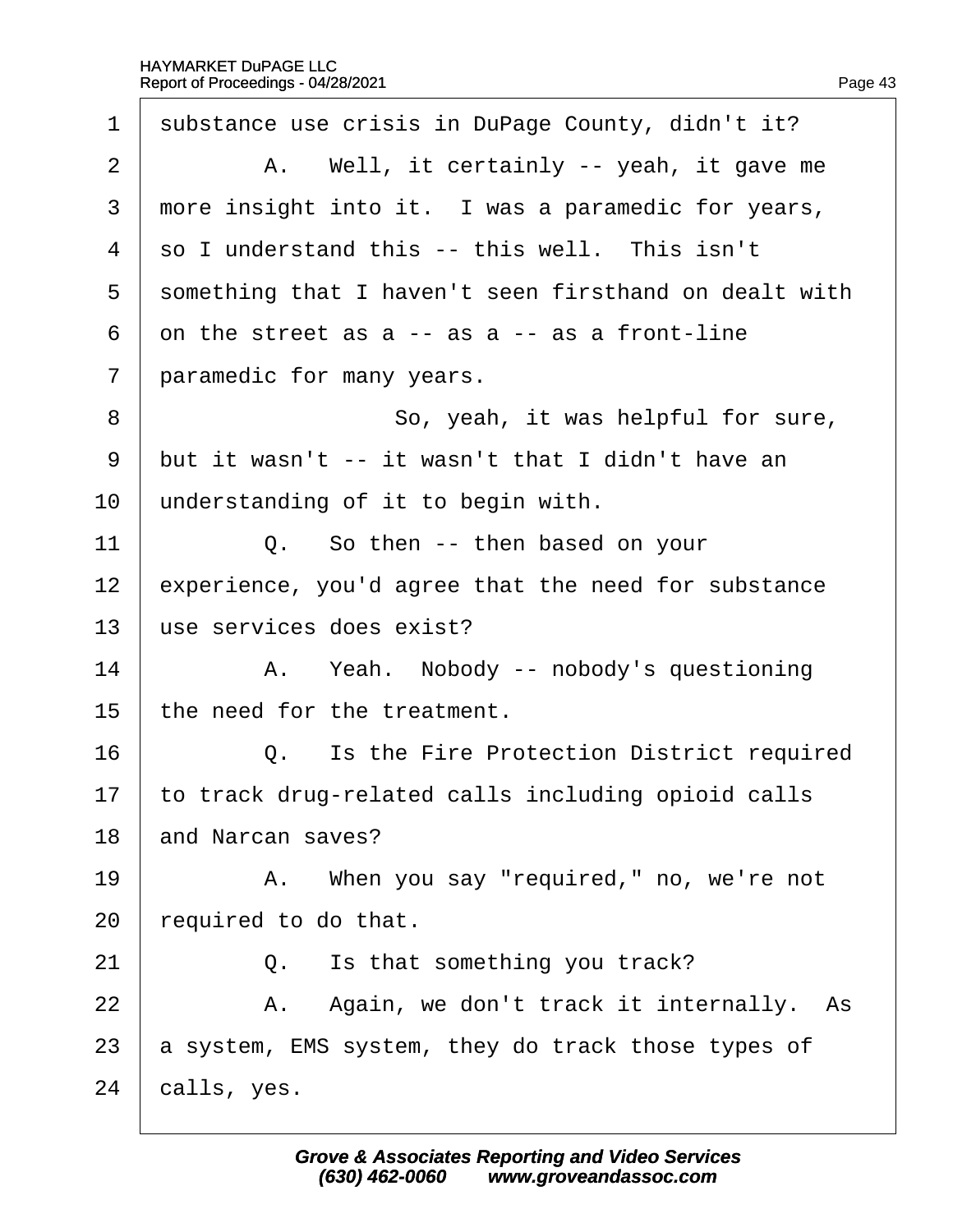| 1              |            | Q. When you -- when you say the EMS system          |
|----------------|------------|-----------------------------------------------------|
| 2              |            | tracks the calls, who -- who -- which EMS system?   |
| 3              |            | A. We're part of Northwest Community                |
| 4              |            | Hospital and their EMS system so we have a -- a     |
| 5              |            | dommittee that does track those numbers as needed.  |
| 6              |            | Q. Do they track it by area or do they              |
| $\overline{7}$ |            | track it by municipality or both?                   |
| 8              |            | A. I think it's probably more by                    |
| 9              |            | municipality or agency.                             |
| 10             |            | Q. Okay. So do you know how many calls the          |
| 11             |            | District has responded to related to opioids in the |
| 12             | last year? |                                                     |
| 13             |            | A. I do not.                                        |
| 14             |            | Q. Do you know in general in the past five          |
| 15             | years?     |                                                     |
| 16             |            | A. I do not.                                        |
| 17             | Q.         | Is it the same with -- have you                     |
| 18             |            | experienced any overdose deaths in the past five    |
| 19             | years?     |                                                     |
| 20             |            | A. Yes. Yes.                                        |
| 21             |            | Q. How many?                                        |
| 22             |            | A. Again, I don't have a number for you,            |
| 23             |            | Counselor. I couldn't tell you.                     |
| 24             |            | Q. The Northwest Community Hospital, their          |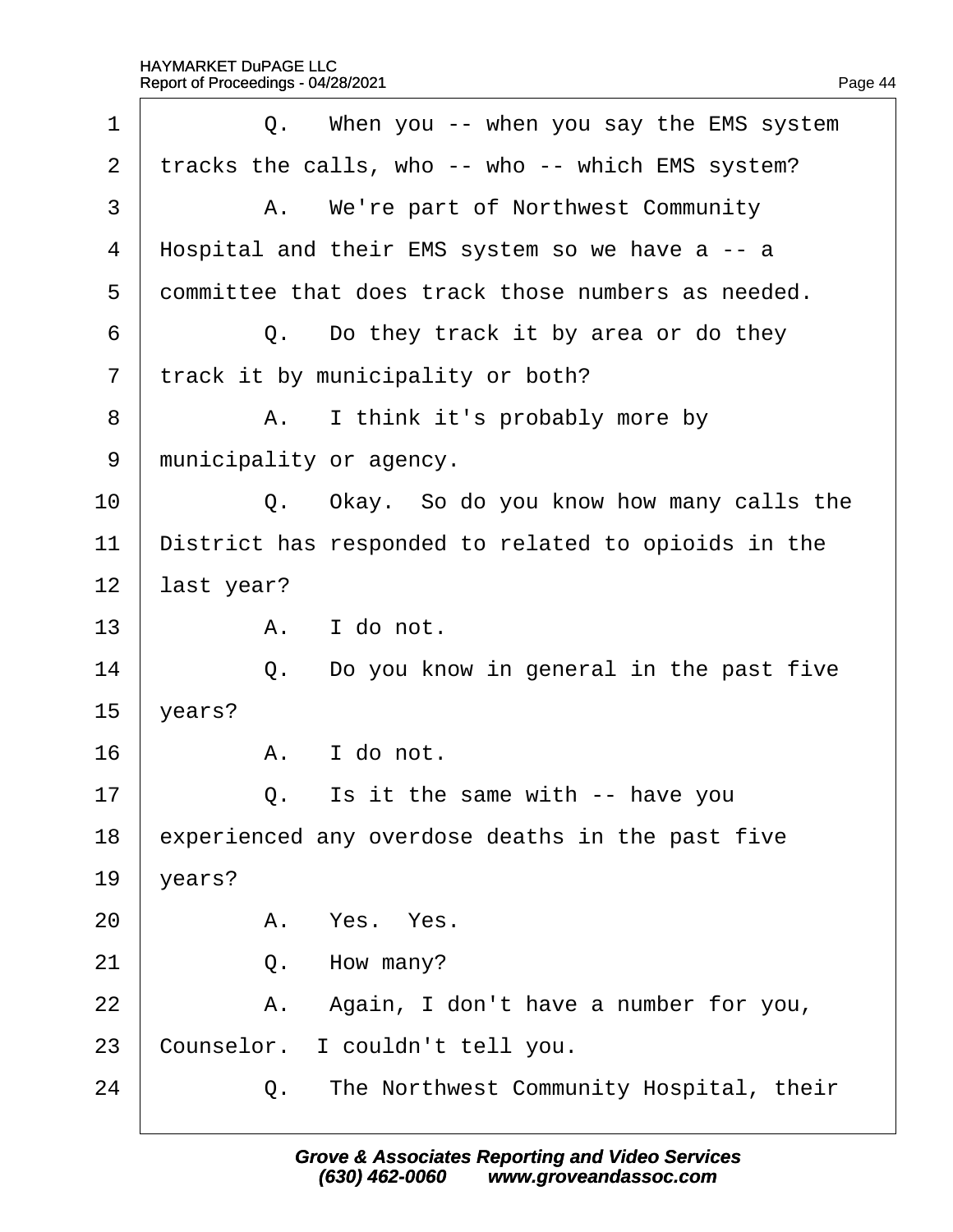| 1              | <b>EMS</b> system, do they distribute these numbers to |
|----------------|--------------------------------------------------------|
| 2              | the -- to the different EMS providers in their area?   |
| 3              | A. They don't do it as a matter of fact.               |
| 4              | You would have to probably specifically request it.    |
| 5              | Q. Okay. How about, do you know how many               |
| 6              | Narcan saves there have been in Itasca?                |
| $\overline{7}$ | I don't know that number, either.<br>А.                |
| 8              | But you've had Narcan saves in the past<br>Q.          |
| 9              | $\gamma$ ear?                                          |
| 10             | A. I'm not sure I can state that with                  |
| 11             | certainty.                                             |
| 12             | Q. Past five years?                                    |
| 13             | A. Again, without seeing the data, I                   |
| 14             | couldn't -- couldn't give you a hundred percent        |
| 15             | accurate answer to that.                               |
| 16             | Q. But you can acknowledge you've had                  |
| 17             | Narcan saves in your system in the past five years     |
| 18             | even if you can't give me a specific number?           |
| 19             | MR. DI NOLFO: Objection. When you say                  |
| 20             | 'system," you mean Itasca Fire District or Northwest   |
| 21             | Community System?                                      |
| 22             | MS. O'KEEFE: The District.                             |
| 23             | BY THE WITNESS:                                        |
| 24             | A. Yeah, again, I don't have the data,                 |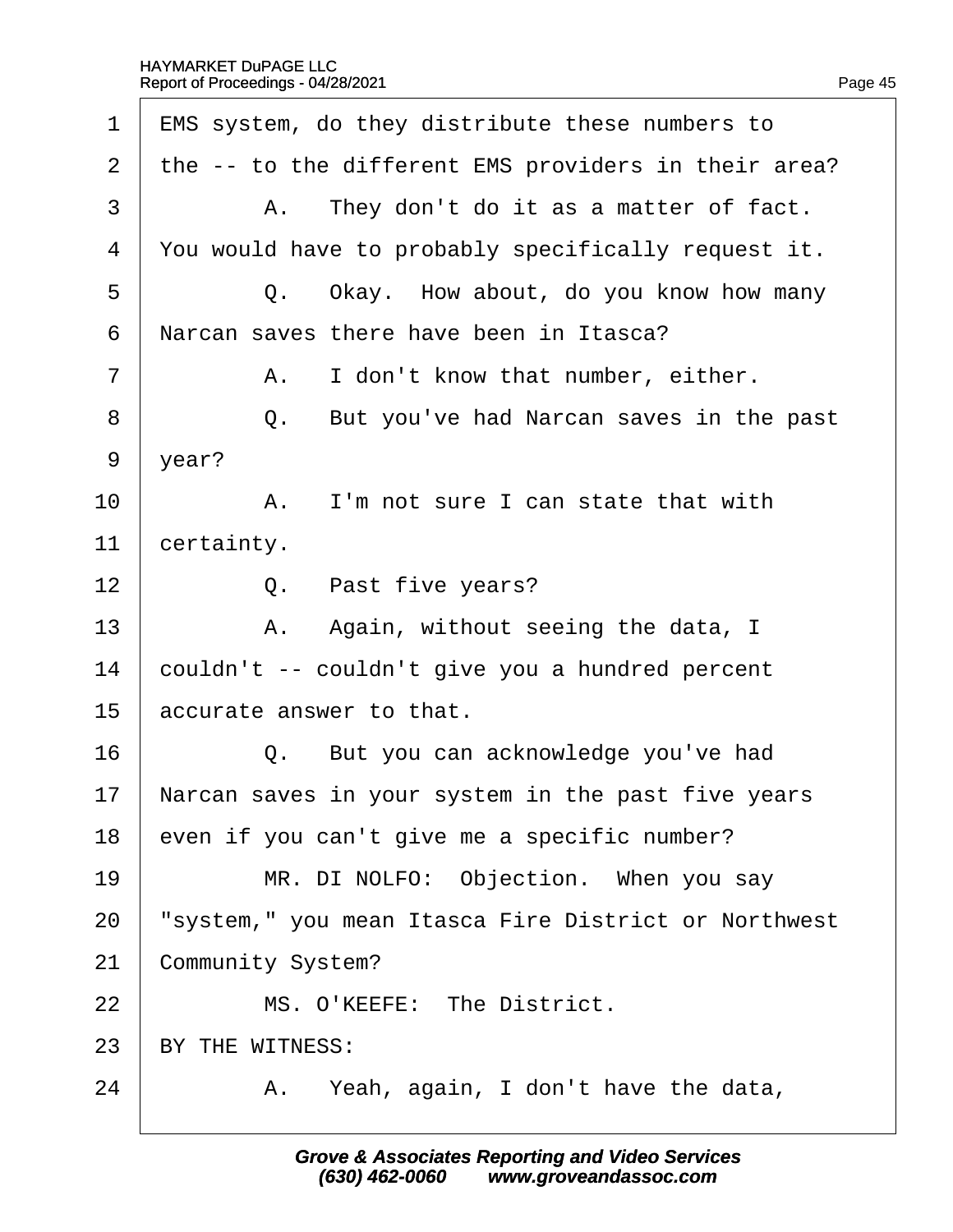| 1              | Counselor, in front of me to -- to validate your      |
|----------------|-------------------------------------------------------|
| $\overline{2}$ | question or answer it accurately.                     |
| 3              | BY MS. O'KEEFE:                                       |
| 4              | Q. So you mentioned that, you know, your              |
| 5              | experience as a paramedic you've -- you've had        |
| 6              | experience responding to these types of calls.        |
| 7              | Have you personally responded to                      |
| 8              | any of these types of calls in Itasca?                |
| 9              | A. I have not.                                        |
| 10             | Q. Has your staff?                                    |
| 11             | A. Again, we've responded to overdoses,               |
| 12             | again, but as far as the numbers and the timeline you |
| 13             | asked me in the previous questions I couldn't tell    |
| 14             | you.                                                  |
| 15             | Q. Does the District ever have any                    |
| 16             | instances where they -- they have like repeat calls   |
| 17             | to the same address?                                  |
| 18             | A. Sure.                                              |
| 19             | Maybe you'll take them to the hospital,<br>Q.         |
| 20             | and then they come back, and you're back there the    |
| 21             | hext day or the next week or the next month?          |
| 22             | A. Sure, yes, those calls happen                      |
| 23             | pccasionally.                                         |
| 24             | Q. Okay, thank you.                                   |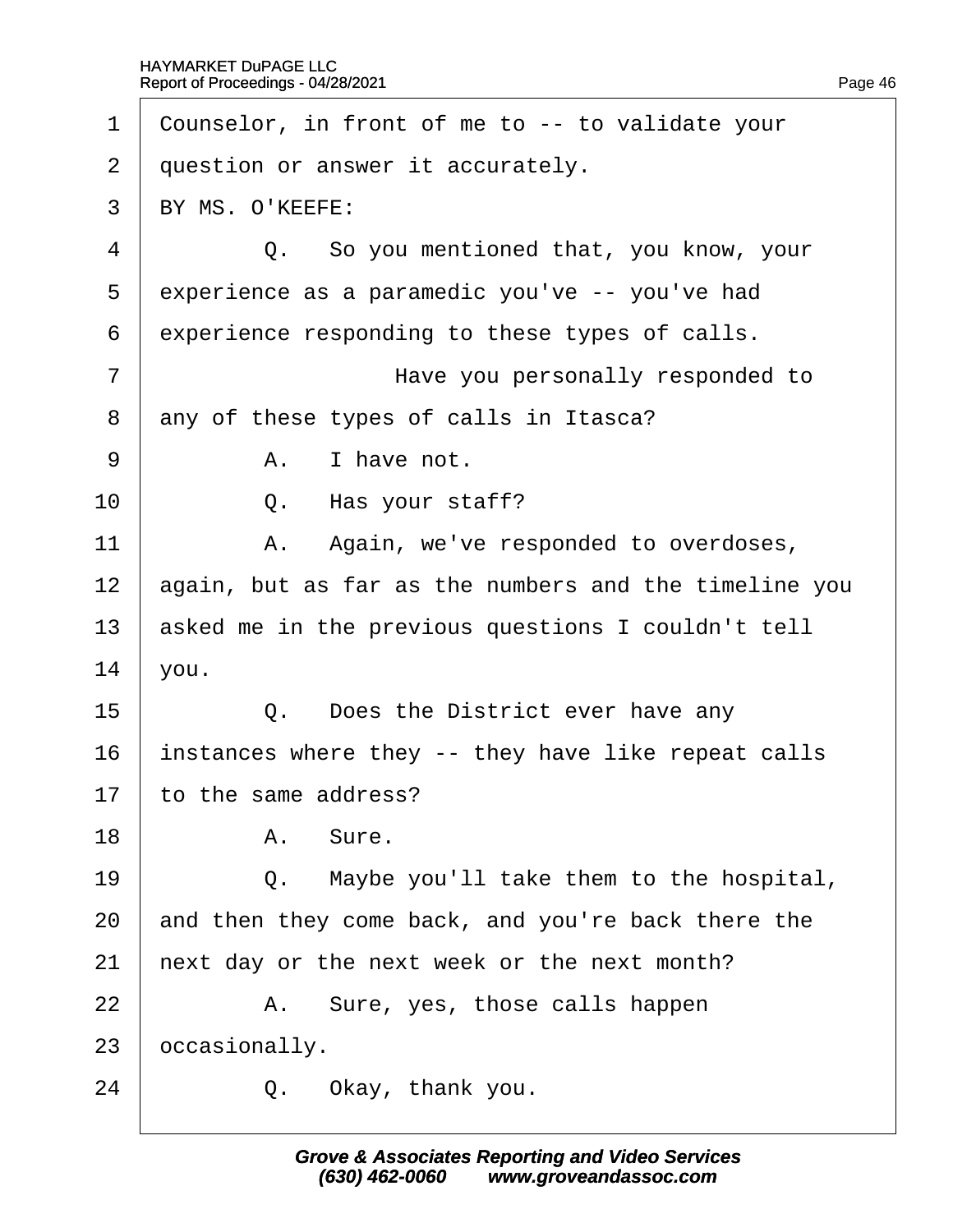| 1              | When the District learned that                        |
|----------------|-------------------------------------------------------|
| 2              | Haymarket was applying for the zoning approvals in    |
| 3              | Itasca, other than file the FOIA with the Chicago --  |
| 4              | for the Chicago CAD data, did the District conduct    |
| 5              | any independent research to determine the impact on   |
| 6              | the District?                                         |
| $\overline{7}$ | A. No, we did not do any independent                  |
| 8              | research.                                             |
| 9              | And just to be clear, the -- the                      |
| 10             | Chicago CAD data that we -- we didn't learn about     |
| 11             | Haymarket until that initial meeting in May of 2019.  |
| 12             | That was the first we -- first contact we had had     |
| 13             | with Haymarket.                                       |
| 14             | Q. And then after that you -- you FOIA'd              |
| 15             | the CAD data and then Haymarket, you know, made their |
| 16             | presentations.                                        |
| 17             | Did you as part of your review of                     |
| 18             | this project talk with anybody at the Chicago Fire    |
| 19             | Department or the local firehouse to determine if     |
| 20             | they -- what their experience has been with           |
| 21             | Haymarket?                                            |
| 22             | A. I did not.                                         |
| 23             | Mr. Dominik testified that he contacted<br>Q.         |
| 24             | fire departments in each of the towns where the       |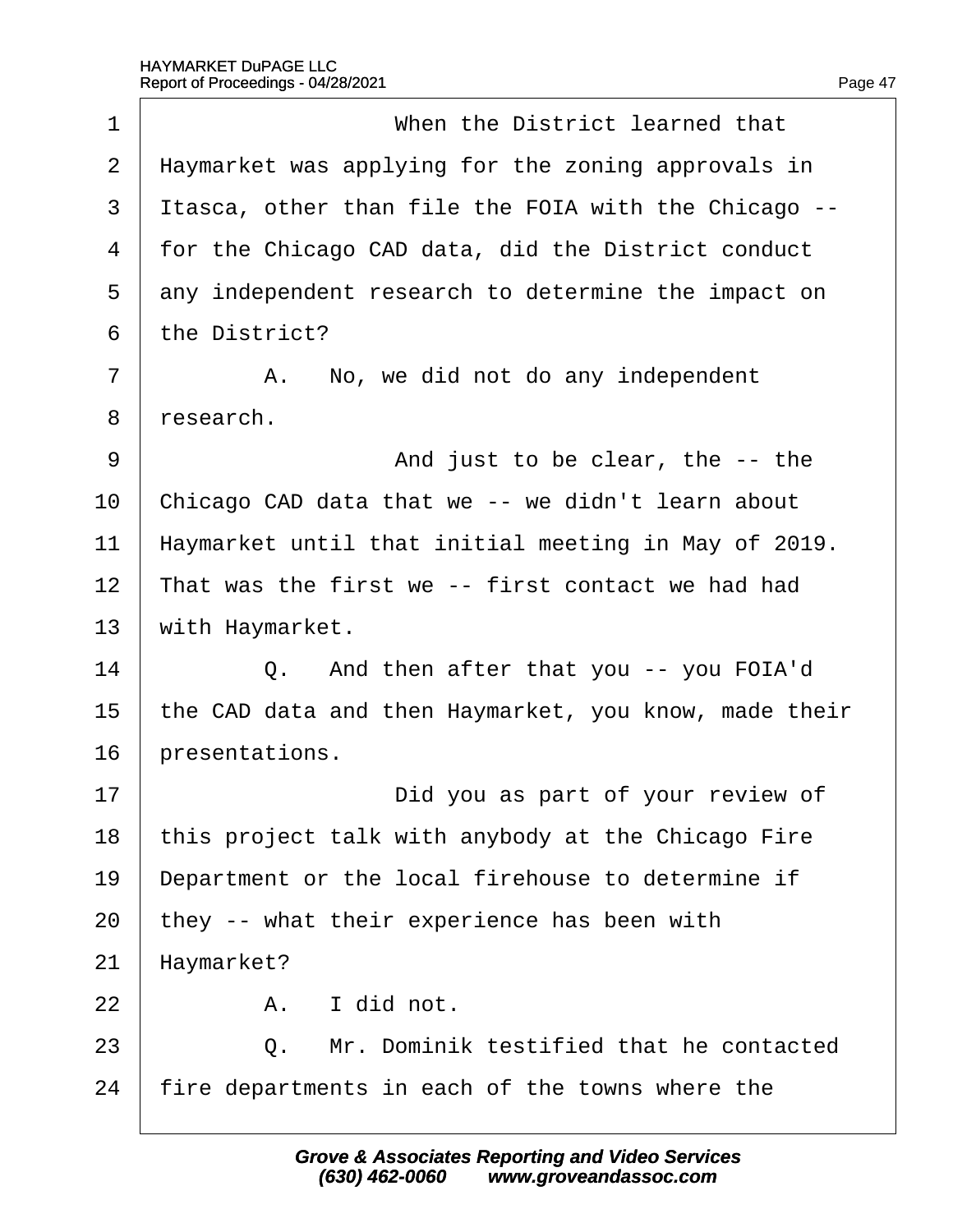1 facilities he cites as comparables are located to 2 determine if there were any concerns about operations 3 of a comparable in their boundaries. 4 **Did you contact any of the fire** 5 chiefs in any of those jurisdictions to discuss any 6 dperational concerns?  $7 \parallel$  A, No. 8 | Q. Okay. Are you aware the City of Chicago ·9· ·is currently in the process of implementing a new CAD 10 system for their CAD system and software program for 11 the 911 centers as the former system was 20 years  $12$  **bld**?  $13$  | A. Yeah, I'm aware of the  $-$  the exhibit 14 that you presented here for this meeting tonight, 15 that's -- that's the first that I've heard of it.  $16$   $\Box$  Q. Okay. And as part of the rationale for 17 doing this, they felt that improvements were needed 18 to their emergency response system given the age of 19 the system they were using?  $20$   $\parallel$  A. I'm not sure I agree with that 21 statement. I thing that CAD -- CAD systems get 22 upgraded all the time. We just went through one here 23 hot long ago in DuPage County. 24 **80 I don't think that that -- that**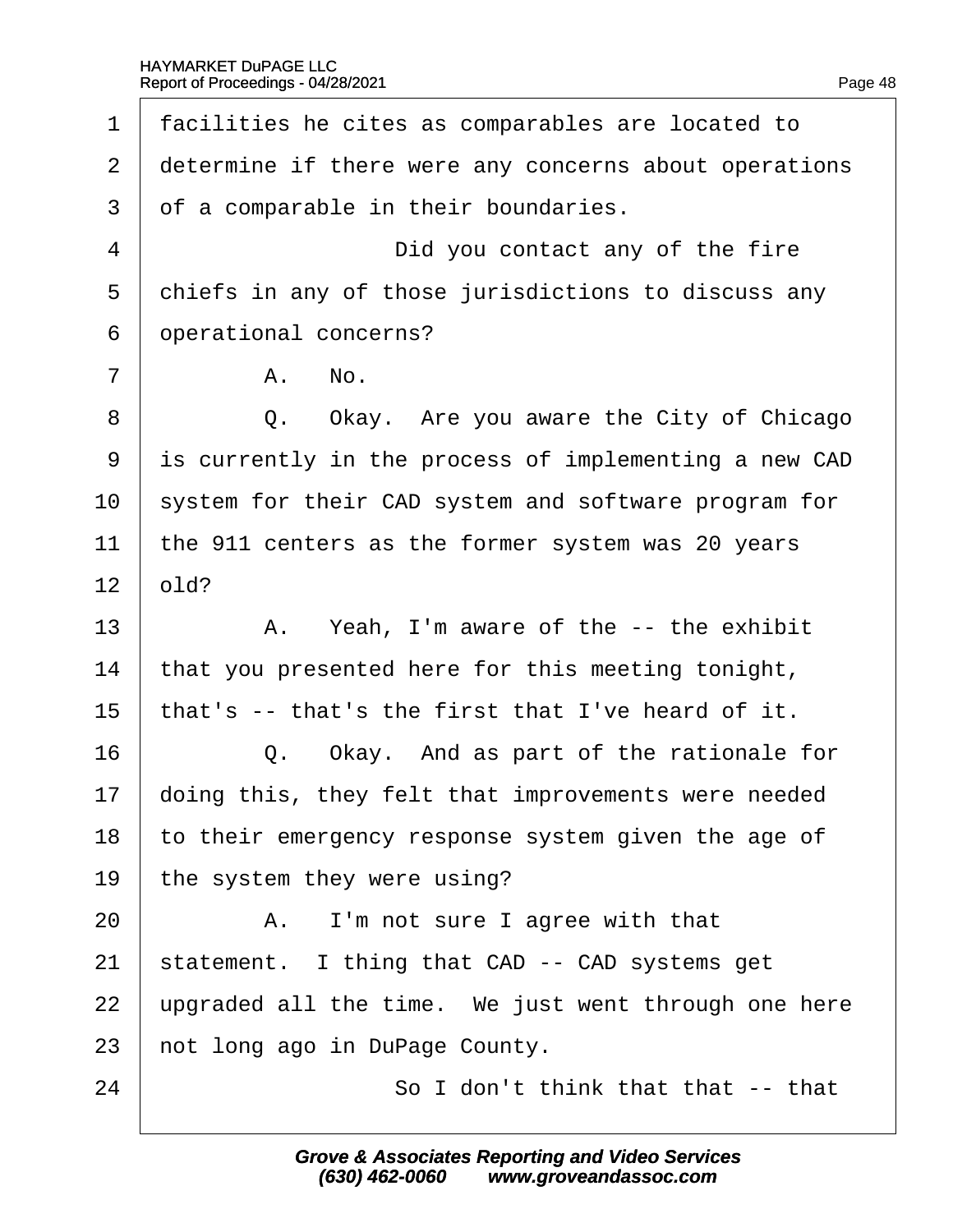1 indicates anything. It doesn't indicate data is 2 flawed. It just indicates technology has been 3 *improved.*  $4 \mid$  Q. But after 20 years you would think they 5 would have a better -- it would be a better system 6 dyerall given all the progress that has been made. 7 Wouldn't you agree? 8 | A. Well, I think the technology is better ·9· ·today than it was 20 years ago and I think that's why 10 they upgrade the system. 11  $\vert$  Q. Okay. When Mr. Moeller testified, there 12 was no mention of the review that Haymarket conducted 13 b f its internal files which indicated that there were 14 803 calls made to 911 for EMS services. 15· · · · · · · · · · ·Did you provide a copy of the 16 Polaris addendum to Mr. Moeller?  $17$   $\parallel$  A. I don't recall doing that directly. 18 That could have come through counsel. 19  $\vert$  Q. Did -- do you know if Mr. Moeller was 20 provided a copy of Ms. Kissel's testimony on this 21 *issue*?  $22$  | A. Again, I don't know that for sure, 23 either.  $24$   $\Box$  Q. Did you at any time ask him to evaluate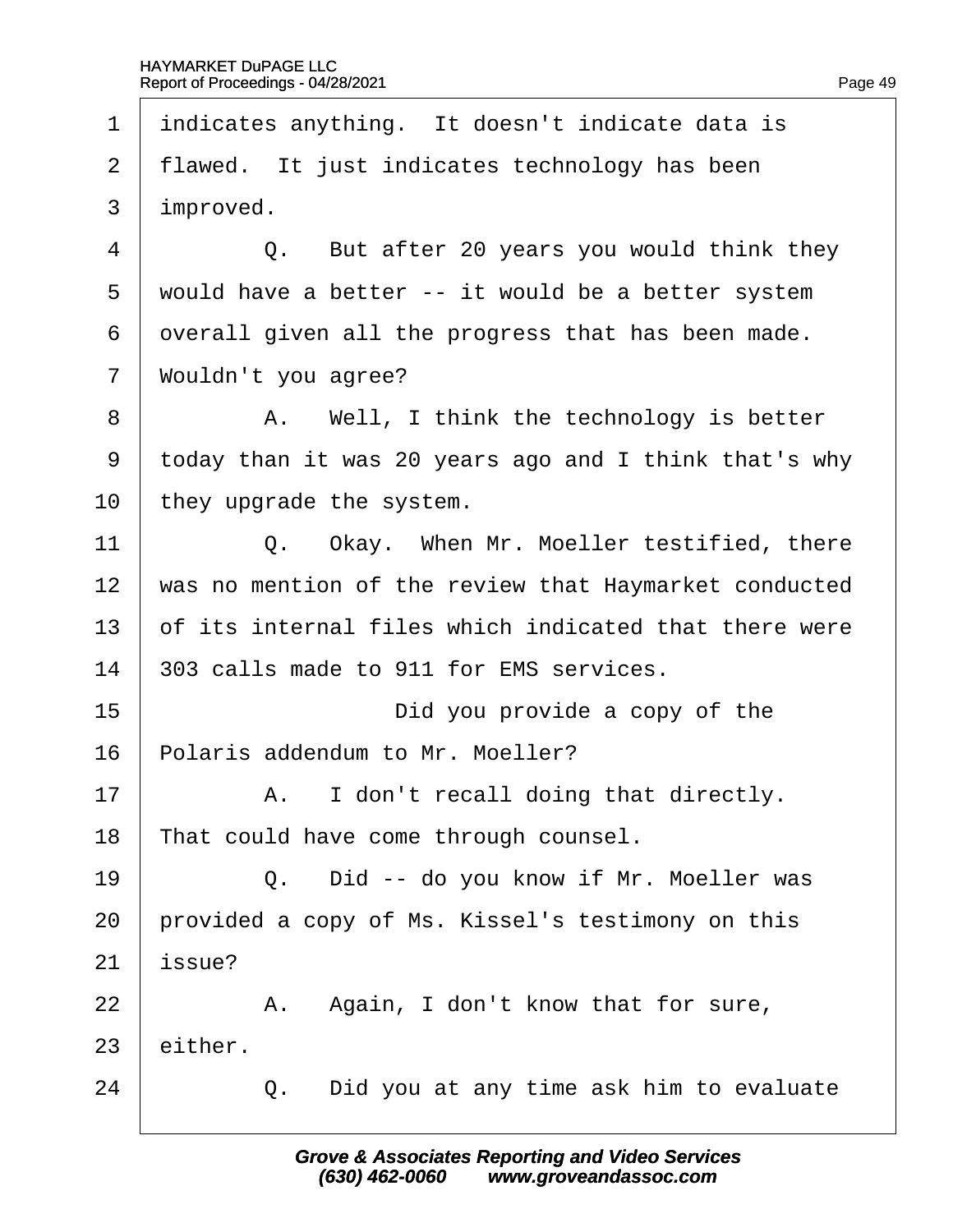| 1              | this data set as part of his review?                 |
|----------------|------------------------------------------------------|
| $\overline{2}$ | A. Specifically what data set are we                 |
| 3              | talking about, Counselor?                            |
| 4              | Q. That Ms. Kissel testified to.                     |
| 5              | A. Again, I -- I didn't have any personal            |
| 6              | direction that I gave Mr. Moeller in that area, no.  |
| 7              | Q. So Mr. Moeller predicted a call volume            |
| 8              | anticipated at Haymarket DuPage of 379 calls which   |
| 9              | would equal a 23 percent increase.                   |
| 10             | Ms. Kissel testified to 303 calls                    |
| 11             | which would be reduced to 153 calls which would be a |
| 12             | hine percent increase.                               |
| 13             | If he was not provided with this                     |
| 14             | information, then did he -- then he really didn't    |
| 15             | consider the full range of data that was available   |
| 16             | did he?                                              |
| 17             | A. Well, I think -- I think we need to take          |
| 18             | a step back here. I think we -- Ms. Kissel           |
| 19             | testified, too, that the 303 number wasn't something |
| 20             | that she could validate with 100 percent certainty   |
| 21             | based on the tracking that was done internally at    |
| 22             | Haymarket.                                           |
| 23             | Q. But didn't Mr. Moeller testify that he            |
| 24             | couldn't agree with 100 percent certainty on the CAD |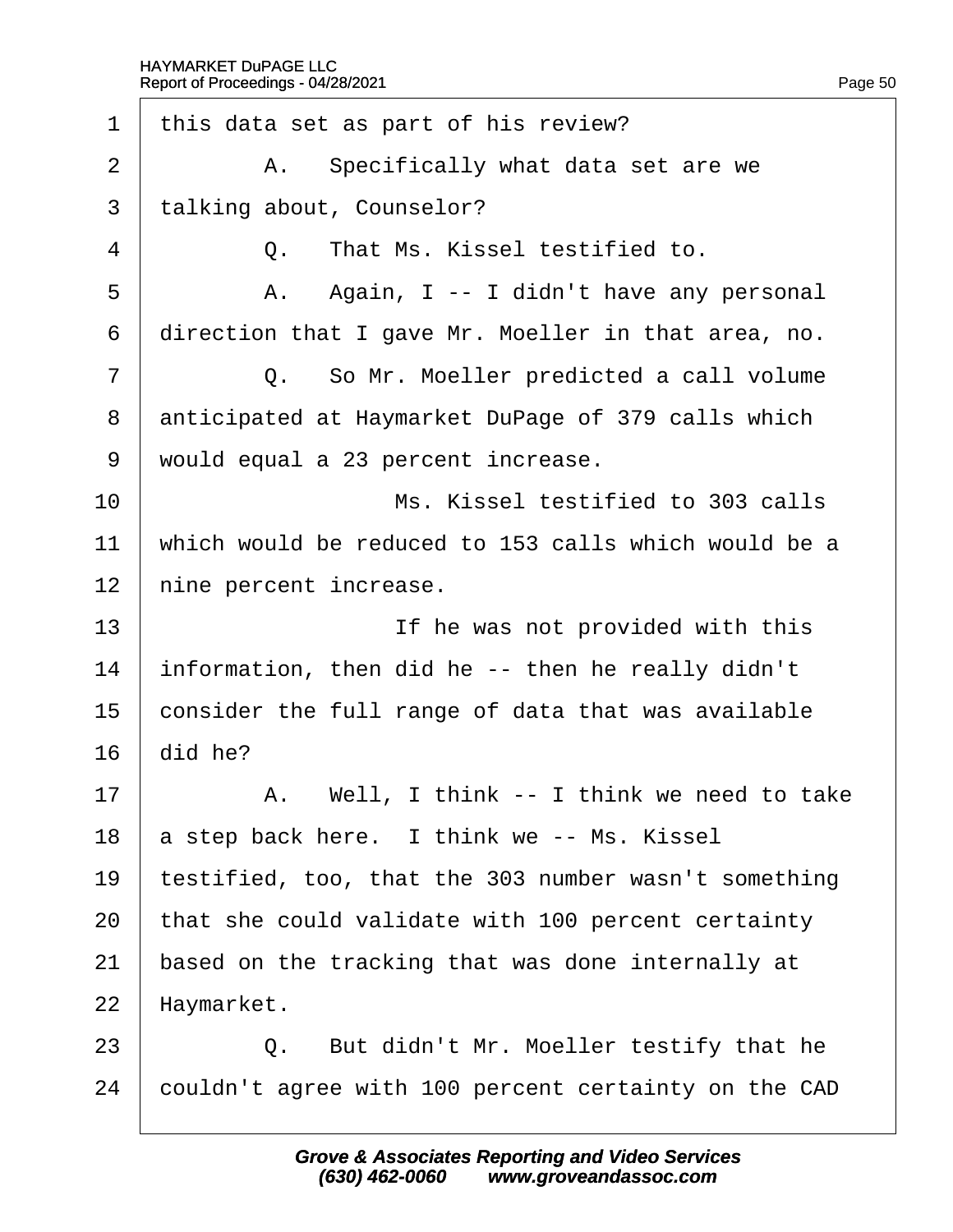| 1              | data because he acknowledged that you can't guarantee |  |  |  |
|----------------|-------------------------------------------------------|--|--|--|
| $\overline{2}$ | that every call comes out of Haymarket. I mean,       |  |  |  |
| 3              | wasn't there a level of uncertainty with that data,   |  |  |  |
| $\overline{4}$ | 100?                                                  |  |  |  |
| 5              | A. Not to my knowledge there wasn't.                  |  |  |  |
| 6              | I think that what Mr. Moeller did                     |  |  |  |
| $\overline{7}$ | was filter down the data that -- the datapoints that  |  |  |  |
| 8              | Mr. Dominik didn't care for and came up with that     |  |  |  |
| 9              | number based on --                                    |  |  |  |
| 10             | Q. Mr. -- I'm sorry.                                  |  |  |  |
| 11             | A. -- based on the bed ratio -- based on              |  |  |  |
| 12             | the bed ratio that's being proposed in Itasca versus  |  |  |  |
| 13             | West Loop.                                            |  |  |  |
| 14             | Q. Well, Mr. Moeller did testify that you             |  |  |  |
| 15             | can't guarantee when a call is made to an address,    |  |  |  |
| 16             | that it's coming actually from inside the building    |  |  |  |
| 17             | and is not coming from the condo across the street or |  |  |  |
| 18             | the daycare center next-door.                         |  |  |  |
| 19             | But Ms. Kissel did testify that --                    |  |  |  |
| 20             | that she had a team of staff go through all the       |  |  |  |
| 21             | records that they had and it indicated 303. Wouldn't  |  |  |  |
| 22             | this have been relevant data to share with him --     |  |  |  |
| 23             | A. Once again --                                      |  |  |  |
| 24             | Q. -- at least make him aware of it, and              |  |  |  |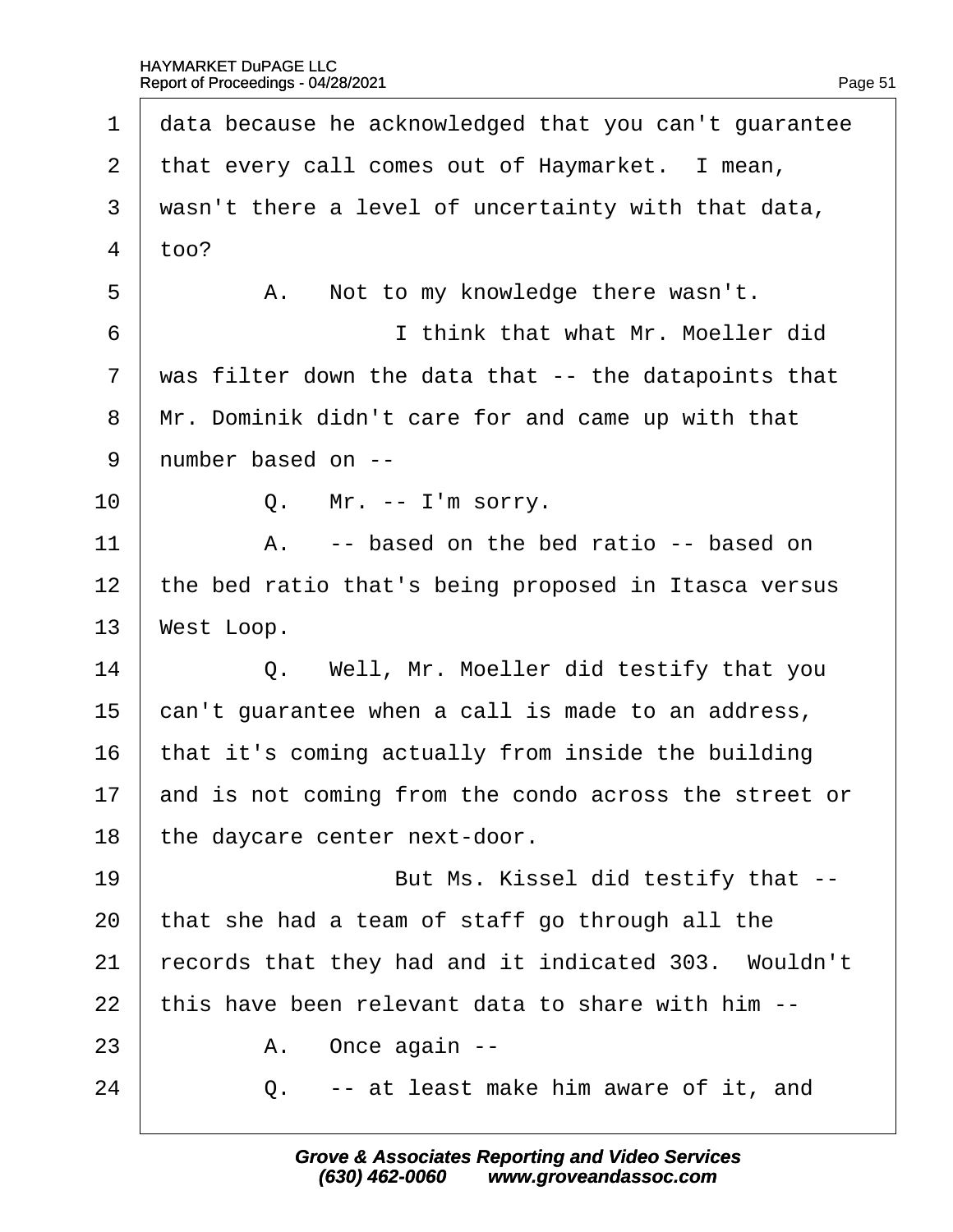1 then he could have waited?  $2 \mid$  A. You know, again, I don't -- I did not 3 Have this conversation with Mr. Moeller as part of 4 that particular internal study that was done by 5 Haymarket. ·6· · · · · · · · · · ·I can only comment on the testimony 7 that Ms. Kissel gave, which is what I mentioned to 8 vou earlier.  $9 \mid$  Q. Okay. And the amount of growth that 10 either Ms. Kissel or -- well, not Ms. Kissel, that 11 Mr. Moeller considered and the number of 379 calls, 12 it didn't assume any calls being handled by Elite; 13 **correct?** 14 | A. I'd have to look at his report, but I 15 believe that's correct. 16 **Q.** Okay. Haymarket provided extensive 17 testimony about why Haymarket Chicago is going to be 18 different than Haymarket DuPage because of different 19 patient types and different programs offered. 20 **I** Mr. Moeller testified he wasn't 21 aware of this information. Why didn't you or 22 Mr. DiNolfo share this information with Mr. Moeller?  $23$  | A. Well, I can't speak for -- for whether 24 it was shared or not shared with Mr. DiNolfo, but I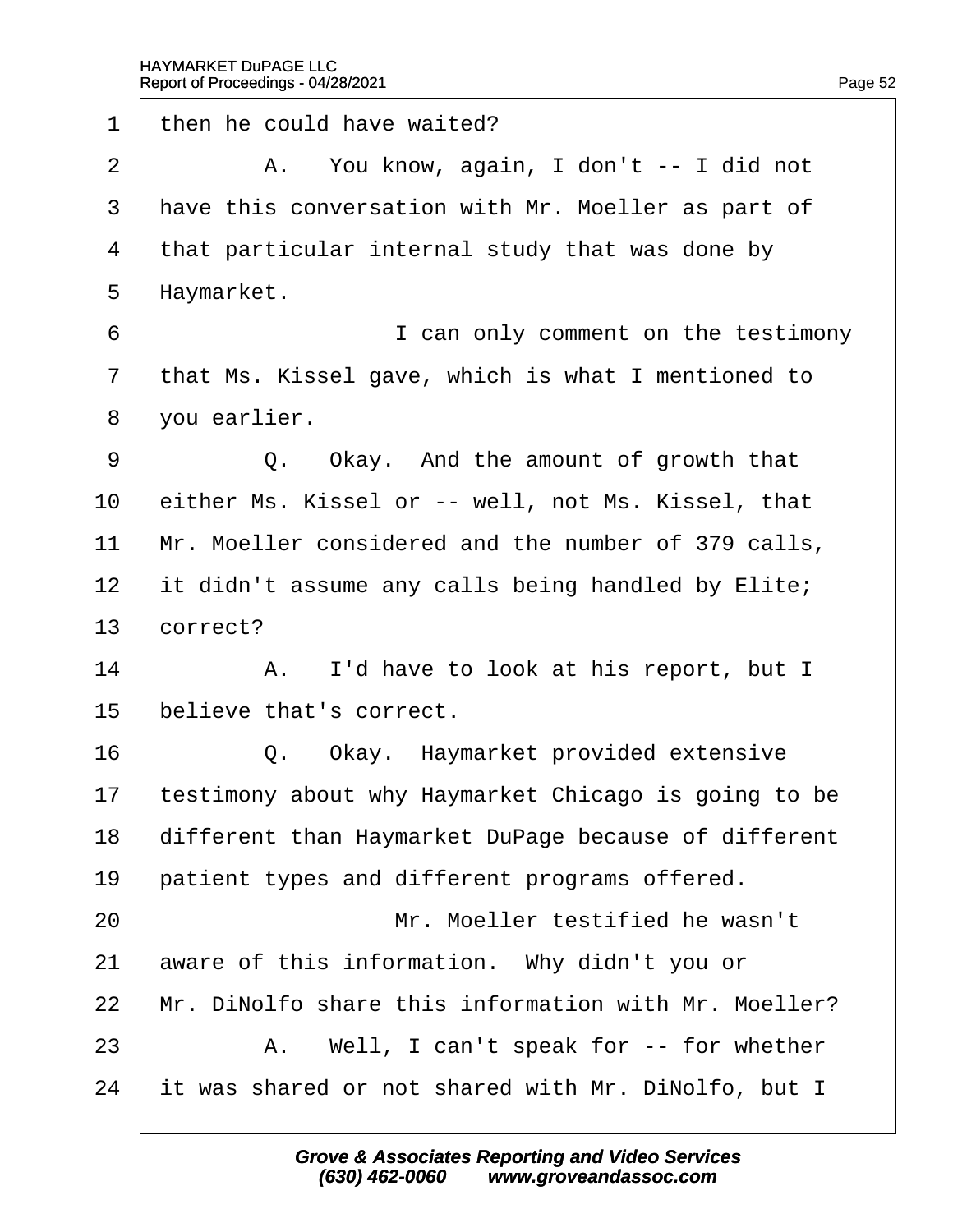| 1              | dan tell you that the conversations that I had with   |
|----------------|-------------------------------------------------------|
| 2              | the initial meeting with Haymarket suggested to me    |
| 3              | that what was going to be going on in Itasca was --   |
| 4              | pretty much mirrored what was going on in the City as |
| 5              | far as treatment levels and treatment modalities.     |
| 6              | So, you know, again, to say that --                   |
| $\overline{7}$ | to say that the comps that Mr. Dominik used are       |
| 8              | somehow more applicable than West Loop just           |
| 9              | doesn't -- just doesn't make sense to me.             |
| 10             | Q. Well, since the time you had the meeting           |
| 11             | in May of 2019 there's been a lot of testimony given  |
| 12             | here before the Plan Commission about the different   |
| 13             | patient types, the different levels of homelessness,  |
| 14             | the different coexisting morbidities. That's          |
| 15             | something that, you know, got flushed out in depth    |
| 16             | since your initial meeting.                           |
| 17             | Isn't this relevant information                       |
| 18             | that should have been shared with Mr. Moeller or he   |
| 19             | would have been aware of it if he just read the       |
| 20             | testimony?                                            |
| 21             | I think Mr. Moeller had a depth of --<br>А.           |
| 22             | of, you know, his experience dealing with these types |
| 23             | of studies in large cities and, you know, other types |
| 24             | of communities to where I'm -- I'm pretty sure he     |
|                |                                                       |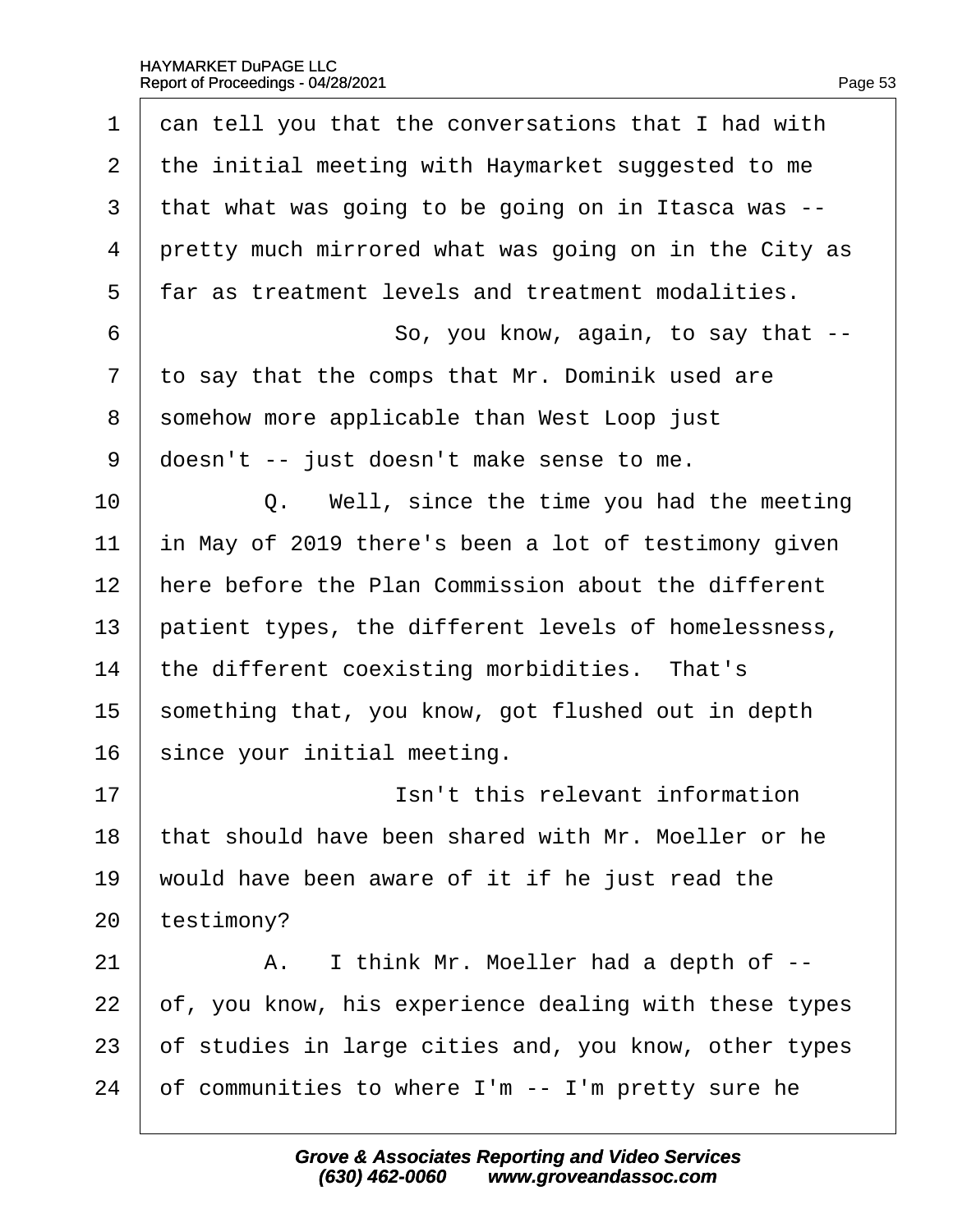| 1              | took all of those things into consideration when      |  |  |
|----------------|-------------------------------------------------------|--|--|
| $\overline{2}$ | He -- when he drew his conclusions.                   |  |  |
| 3              | Q. Are you familiar with the phrase "unit"            |  |  |
| $\overline{4}$ | hour utilization"?                                    |  |  |
| 5              | A. I am.                                              |  |  |
| 6              | Q. Can you describe what this means in the            |  |  |
| $\overline{7}$ | fire protection field?                                |  |  |
| 8              | A. Well, sure. It -- it, you know, in                 |  |  |
| 9              | simple terms means how many hours during a particular |  |  |
| 10             | shift a unit is put to work or the crews work within  |  |  |
| 11             | that -- within that timeline time period.             |  |  |
| 12             | Q. Does your district use unit hour                   |  |  |
| 13             | utilization at a guide in your planning purposes?     |  |  |
| 14             | A. We do not.                                         |  |  |
| 15             | Q. So you don't calculate unit hour                   |  |  |
| 16             | utilization as applies to your operations?            |  |  |
| 17             | A. Not as a rule, no.                                 |  |  |
| 18             | Okay. Mr. Moeller testified that this<br>Q.           |  |  |
| 19             | was a national planning tool, that he did state that  |  |  |
| 20             | the goal would be not to exceed either .25 or .3 in   |  |  |
| 21             | unit hour utilization because at that point a         |  |  |
| 22             | district could become concerned about capacity        |  |  |
| 23             | ssues, asking too much of staff, using equipment too  |  |  |
| 24             | much, which sounds consistent with what you just      |  |  |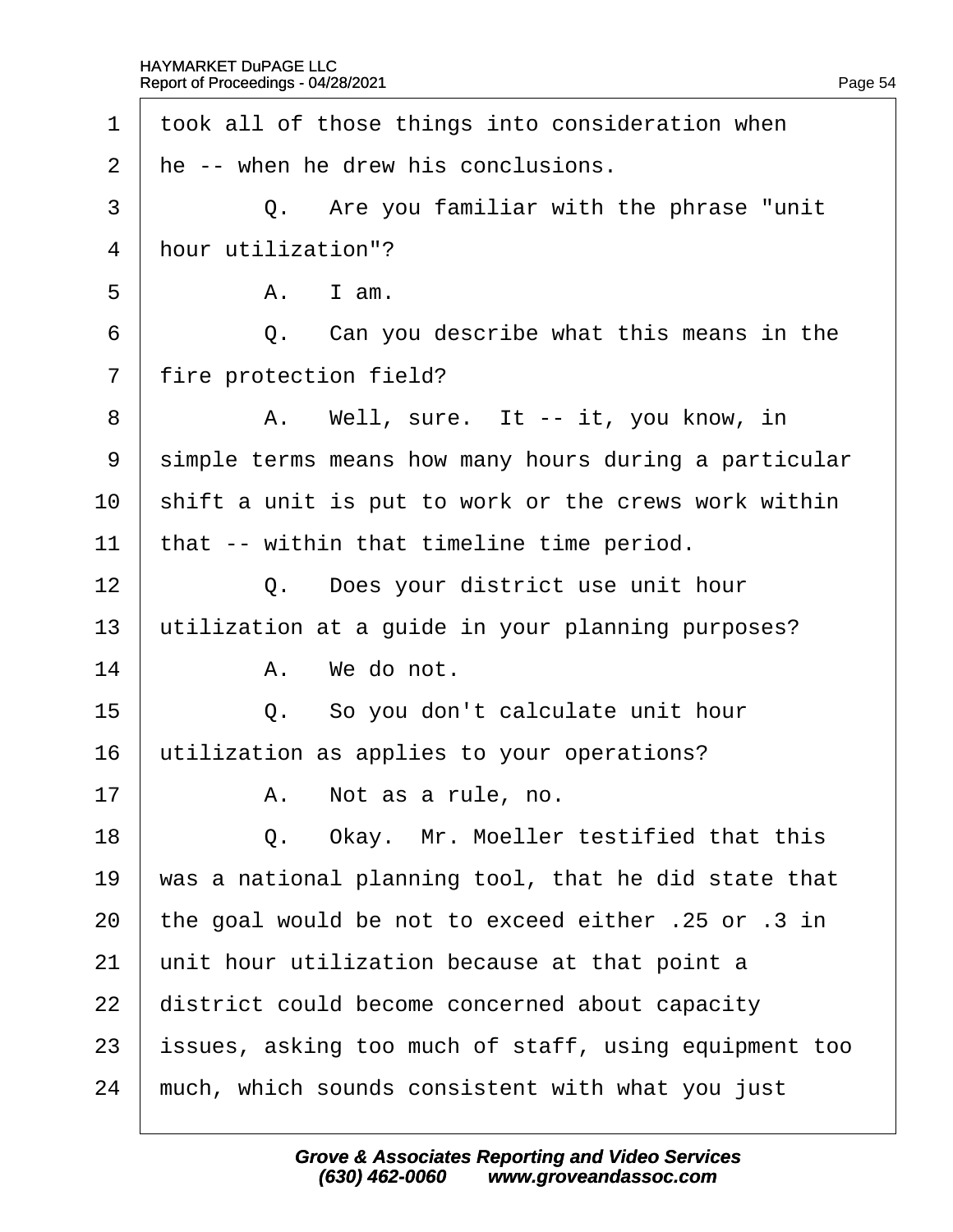1 stated.  $2 \quad | \quad$  Mr. Moeller didn't calculate the 3 unit hour unitization for the District right now, did 4  $he$ ? 5 | A. I'd have to double-check his report 6 whether or not that is in there.  $7 \mid$  Q. I think he testified that was outside 8 his scope. 9 **9** So Mr. Dominik testified that on 10 average Itasca handles 2.55 EMS calls per day with 11 each call being roughly an hour. I believe you 12 testified a little less; you know, 56, 57 minutes. 13 **Would you agree that based on the** 14 24-hour day, which is how that unit hour utilization 15 is typically quantified, that that equals about a .1 16 hour -- a .1 unit hour utilization?  $17$   $\parallel$  A. I'd have to sit down and -- and give 18 that some little bit more thought and look at some 19 $\theta$  data.  $20$   $\Box$  Q. Well, if it's -- if it's 2.5 hours of 21 calls over a 24-hour period and you just basically 22 divide it, it comes out to less than .1. 23 **So that would mean right now the** 24 unit hour utilization for Itasca is .1, and the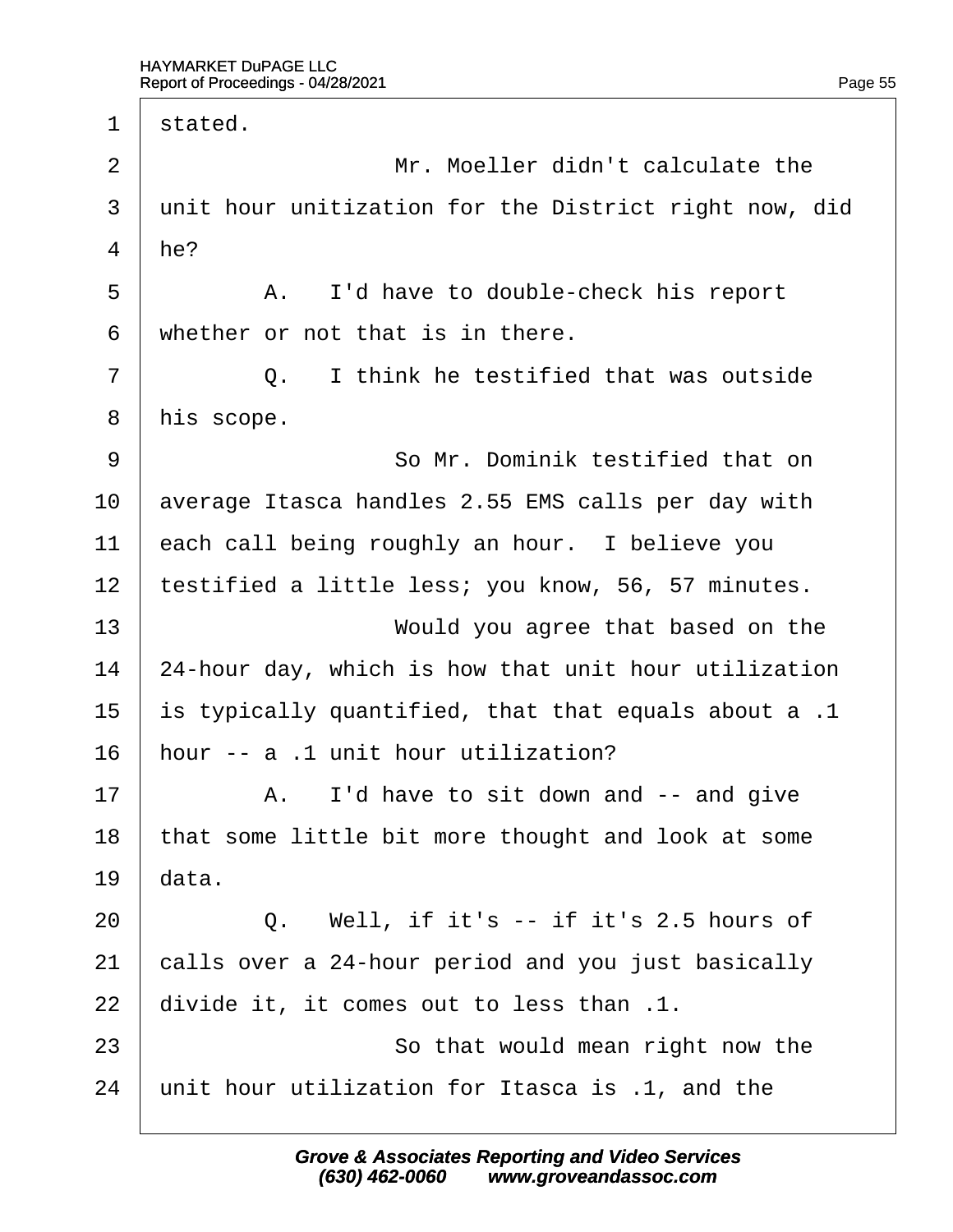| 1              | recommended, you know, top of the tipping point       |
|----------------|-------------------------------------------------------|
| $\overline{2}$ | is .25 or .3. So you are -- in terms of national      |
| 3              | ways of measuring capacity, you're under the .25      |
| $\overline{4}$ | testified to by your expert; is that correct?         |
| 5              | A. Well, again, I'm not going to comment on           |
| 6              | that with -- with -- you know, without being able to  |
| 7              | sit down and work through some of the numbers.        |
| 8              | Q. Okay. Can you detail -- does the                   |
| 9              | District have any studies that it's performed that    |
| 10             | dentified -- that look at planning and identify       |
| 11             | future capacity demands in terms of when you may need |
| 12             | to replace equipment or replace -- or add additional  |
| 13             | staff?                                                |
| 14             | A. Can you repeat -- repeat the question              |
| 15             | one more time for me, Counselor?                      |
| 16             | Q. Sure.                                              |
| 17             | A. There were a couple components to that.            |
| 18             | I'm sorry.<br>Q.                                      |
| 19             | Chief Burke, does the District have                   |
| 20             | any studies -- planning studies that it uses to look  |
| 21             | ahead as to when you anticipate you're going to have  |
| 22             | to replace equipment or add additional staff?         |
| 23             | A. So we do have equipment replacement                |
| 24             | schedules, and typically that's done, you know, on a  |
|                |                                                       |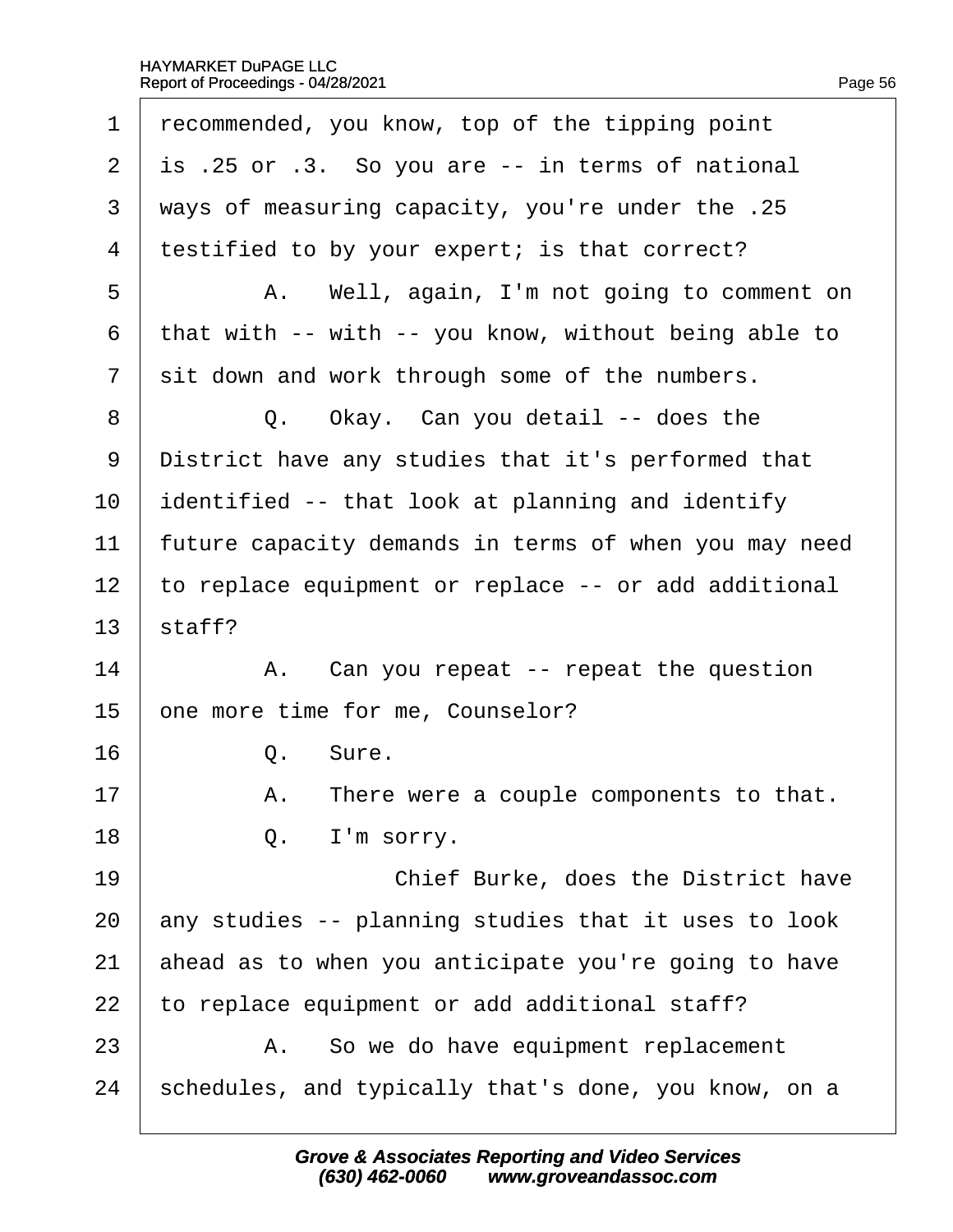1 dertain timeline.

| $\overline{2}$ | Primarily with big, expensive                        |  |  |  |  |
|----------------|------------------------------------------------------|--|--|--|--|
| 3              | ticket items, you know, fire trucks and the like,    |  |  |  |  |
| 4              | they get replaced at a certain time interval, so --  |  |  |  |  |
| 5              | so those things are in place. They've been in place. |  |  |  |  |
| 6              | But as far as, you know, looking at                  |  |  |  |  |
| 7              | future planning, again, the District is a small      |  |  |  |  |
| 8              | district. There isn't a lot of room for development  |  |  |  |  |
| 9              | dr, you know, certainly there isn't a lot of open    |  |  |  |  |
| 10             | land left in the district.                           |  |  |  |  |
| 11             | So if the question is do we -- do                    |  |  |  |  |
| 12             | we have a formal procedure that we use, no, there is |  |  |  |  |
| 13             | hot.                                                 |  |  |  |  |
| 14             | Q. Okay. Do you -- did you replace                   |  |  |  |  |
| 15             | equipment as a result of the referendum?             |  |  |  |  |
| 16             | A. We replaced one ambulance as a result of          |  |  |  |  |
| 17             | the referendum.                                      |  |  |  |  |
| 18             | Q. Okay.                                             |  |  |  |  |
| 19             | MS. O'KEEFE: What time is it? Do you think           |  |  |  |  |
| 20             | we could -- Mr. Chairman, do you think we could take |  |  |  |  |
| 21             | a 10-minute break?                                   |  |  |  |  |
| 22             | CHAIRMAN DALY: Yes. We can reconvene at              |  |  |  |  |
| 23             | about 8:11. Thank you.                               |  |  |  |  |
| 24             | (Recess taken.)                                      |  |  |  |  |
|                |                                                      |  |  |  |  |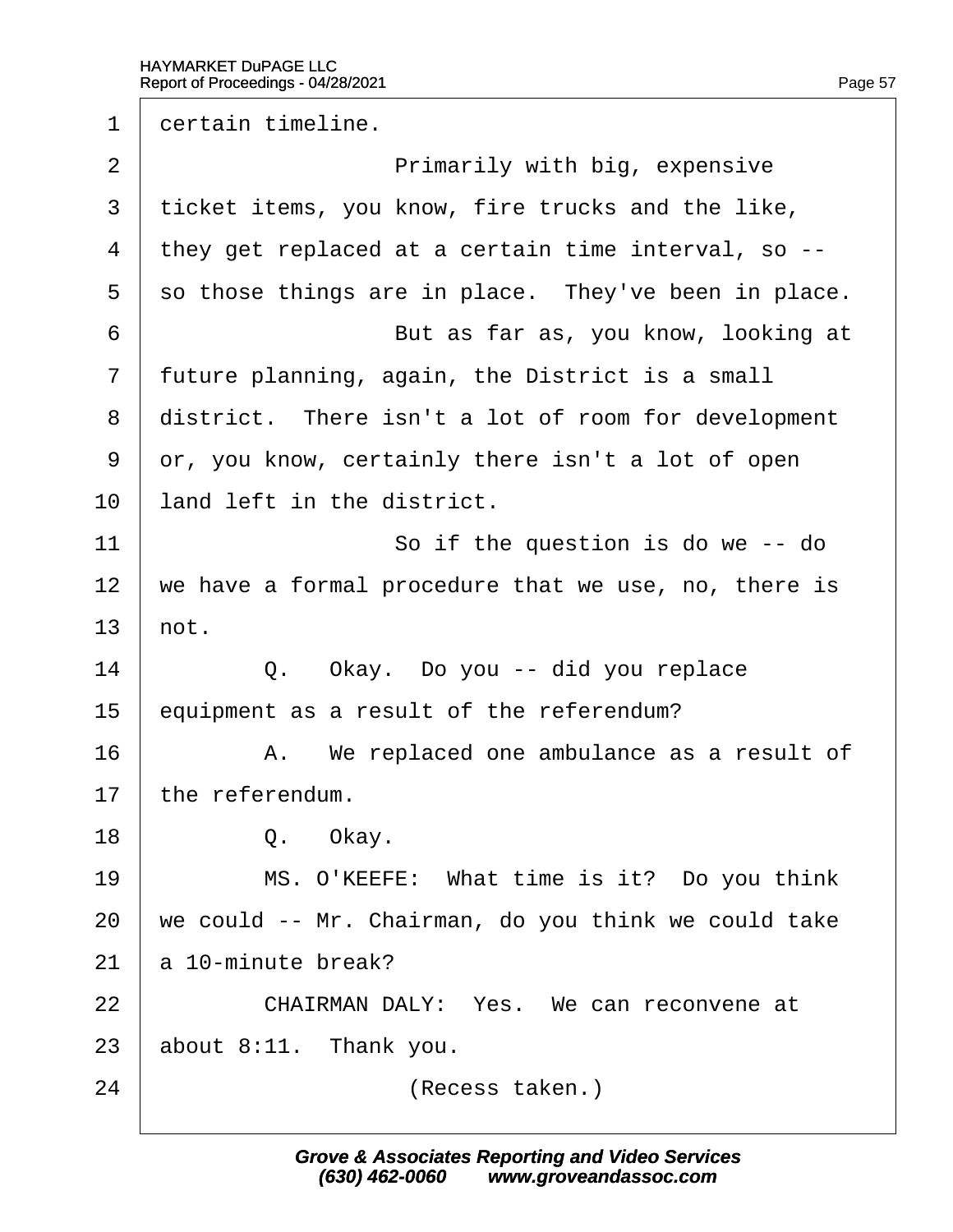| 1              | CHAIRMAN DALY: Okay. At this time I'd like            |
|----------------|-------------------------------------------------------|
| $\overline{2}$ | to resume the cross-examination, please.              |
| 3              | Ms. O'Keefe, would you please continue with Chief     |
| $\overline{4}$ | Burke.                                                |
| 5              | MS. O'KEEFE: Thank you.                               |
| 6              | BY MS. O'KEEFE:                                       |
| $\overline{7}$ | Q. Chief Burke, the District is a member of           |
| 8              | MABAS 12; correct?                                    |
| 9              | A. That's correct.                                    |
| 10             | Q. Okay. And you have a mutual aid                    |
| 11             | agreement between Itasca and Wood Dale. Can you tell  |
| 12             | us a little bit about how that works?                 |
| 13             | A. Well, when you say a mutual aid                    |
| 14             | agreement, are you talking about the MABAS mutual aid |
| 15             | agreements that are in place or -- I'm not sure what  |
| 16             | agreement you're talking about.                       |
| 17             | Q. I'm talking about the separate                     |
| 18             | agreements -- the separate agreement that's been in   |
| 19             | placed for several decades between Wood Dale and      |
| 20             | ltasca.                                               |
| 21             | A. Yeah. So the -- the agreement that --              |
| 22             | that I believe you're speaking about has to do with   |
| 23             | two agencies very similar in size with limited        |
| 24             | resources being able to sort of reach out and back    |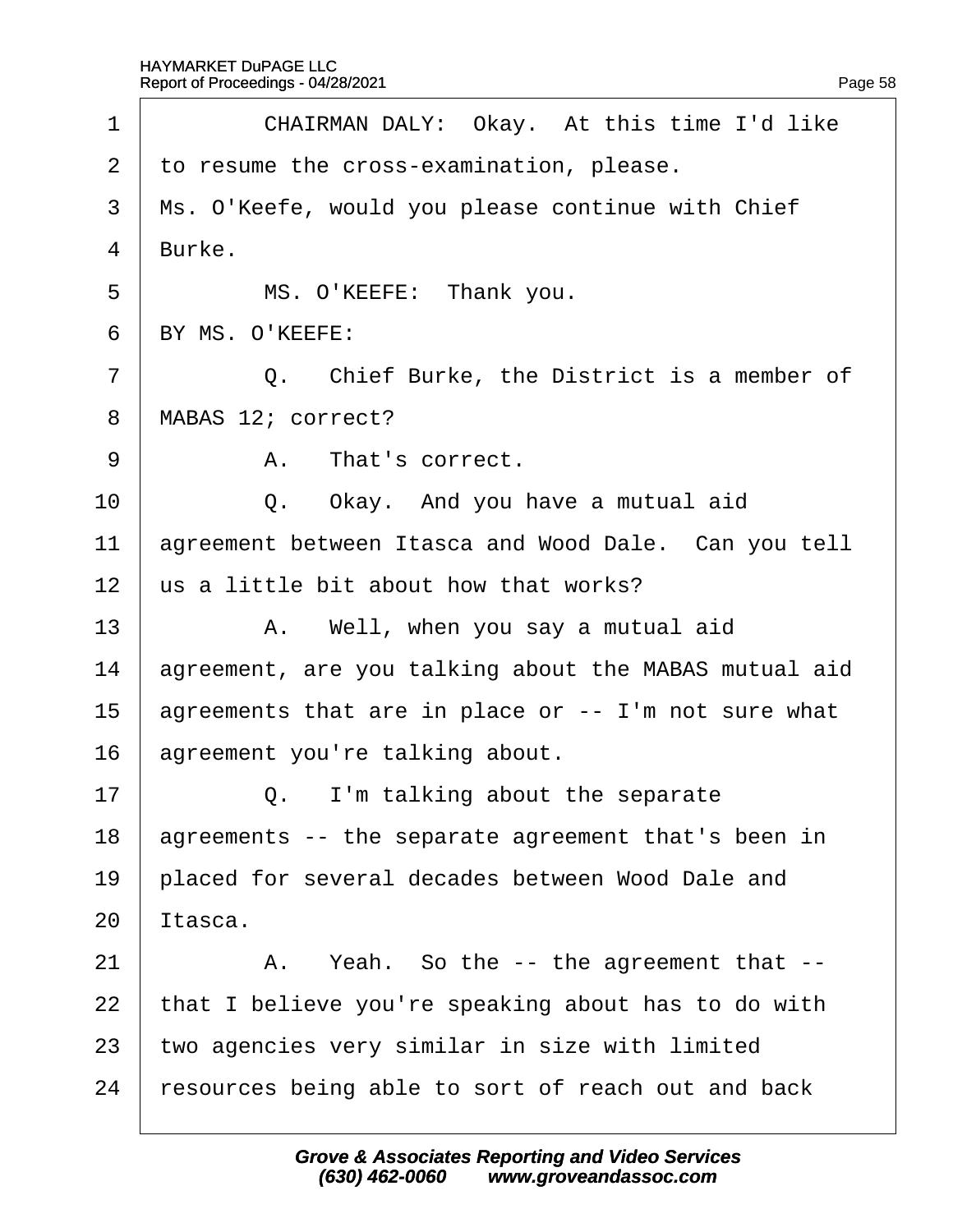| 1              | each other up as needed. That's really the gist of |
|----------------|----------------------------------------------------|
| $\overline{2}$ | the -- the agreement.                              |
| 3              | Q. How many ambulances does Wood Dale have?        |
| 4              | A. One.                                            |
| 5              | Q. And fire engines that's staffed by a            |
| 6              | paramedic; one?                                    |
| $\overline{7}$ | A. One.                                            |
| 8              | Q. Okay. Same as Itasca?                           |
| 9              | A. Yes.                                            |
| 10             | Q. So municipal fire departments and fire          |
| 11             | protection districts are required by state law to  |
| 12             | file monthly reports with the Office of State Fire |
| 13             | Marshal; isn't that correct?                       |
| 14             | A. If you're talking about the NFIRS data          |
| 15             | reporting. Is that what you're speaking of?        |
| 16             | Q. Yes.                                            |
| 17             | A. Yeah.                                           |
| 18             | (Haymarket Exhibit No. 66                          |
| 19             | identified.)                                       |
| 20             | BY MS. O'KEEFE:                                    |
| 21             | Q. And I'd like to refer your attention --         |
| 22             | and, maybe, Mo, we could pull it up -- Exhibit 66. |
| 23             | This is a five-page exhibit. It                    |
| 24             | covers years -- each page is a different year from |
|                |                                                    |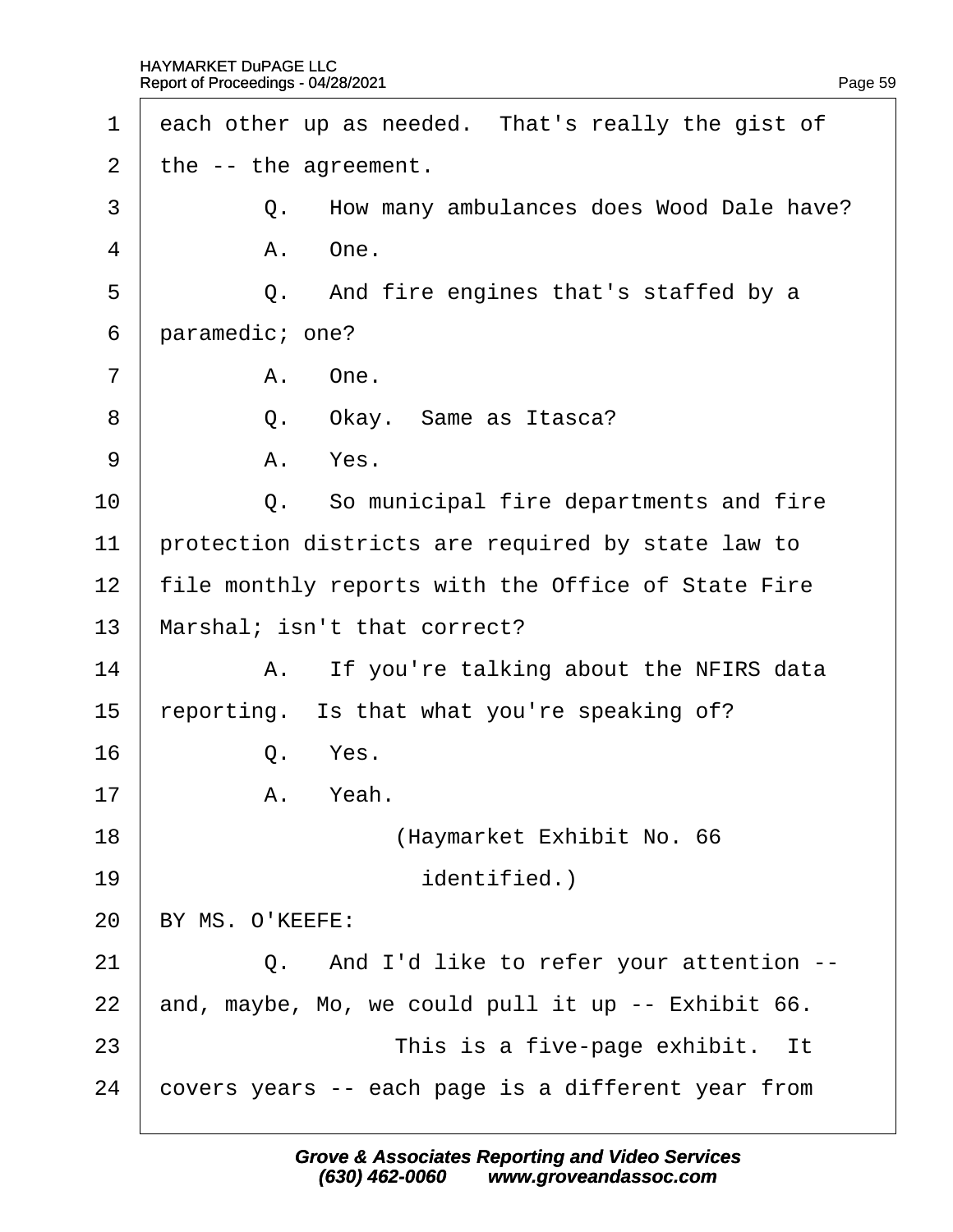| 1              | 2014 to 2018. We do not have information available    |
|----------------|-------------------------------------------------------|
| 2              | for 2019 or 2020 because that's not been published.   |
| 3              | But this information is posted on                     |
| 4              | the -- isn't it posted on the Office of the State     |
| 5              | Fire Marshal for each municipality in Illinois? They  |
| 6              | provide the same kind of reporting data that's made   |
| $\overline{7}$ | public. Isn't that correct, Chief Burke?              |
| 8              | A. I'm not a hundred percent sure on that,            |
| 9              | Counselor.                                            |
| 10             | Q. Okay. So if we could use this 24 --                |
| 11             | this 24 14 document as a way to just orient the Plan  |
| 12             | Commission, as you can see, my focus is on the        |
| 13             | 'Mutual Aid" column.                                  |
| 14             | So if we look at the upper left, it                   |
| 15             | says "Calls by Incident Type."                        |
| 16             | The next row, you can see it has                      |
| 17             | frequencies, and then it has "Mutual Aid None,"       |
| 18             | 'Mutual Aid Given," "Mutual Aid Received," "Other Aid |
| 19             | Given," and then "Total Incidents."                   |
| 20             | And then at the bottom it has                         |
| 21             | 'Total Calls." Can you see the "Total Calls" which    |
| 22             | is the lower left-hand corner? And then it will show  |
| 23             | you that, for example, in 2014 there were 1,702       |
| 24             | incidents, which is the right-hand column, and of     |
|                |                                                       |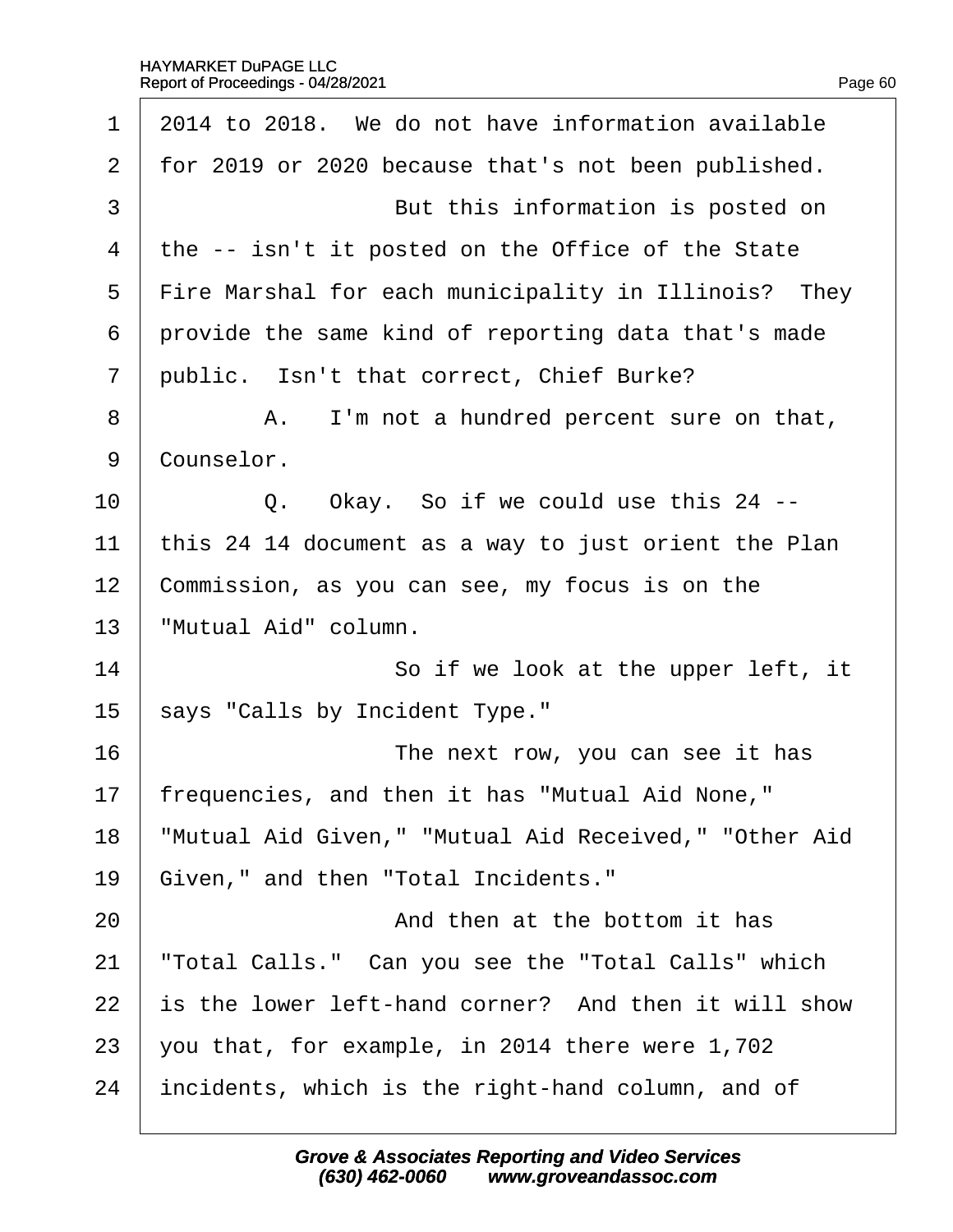| $\mathbf 1$    | those, there were 1,265 in Itasca and 437 mutual aid  |
|----------------|-------------------------------------------------------|
| $\overline{2}$ | given.                                                |
| 3              | So I just want to orient you                          |
| 4              | because I'm going to be talking from these charts. I  |
| 5              | have a separate page for each year, and we can refer  |
| 6              | to those as we do.                                    |
| 7              | So we filed a FOIA with the                           |
| 8              | District requesting a summary of the mutual aid       |
| 9              | provided and given -- given and received -- mutually  |
| 10             | given and received 2014 to 2020, and that exhibit is  |
| 11             | on page -- it's Exhibit 67.                           |
| 12             | (Haymarket Exhibit No. 67                             |
| 13             | <i>identified.)</i>                                   |
| 14             | BY MS. O'KEEFE:                                       |
| 15             | Q. Exhibit 66, which is the data provided             |
| 16             | to the State Fire Marshal, and Exhibit 67 which is    |
| 17             | the same mutual aid given and received -- received by |
| 18             | the District, those numbers are different, and the    |
| 19             | humbers on the --                                     |
| 20             | MR. DI NOLFO: Is there going to be a                  |
| 21             | question, tell me, or are we testifying today?        |
| 22             | MS. O'KEEFE: I'm working my way towards a             |
| 23             | question right now.                                   |
| 24             |                                                       |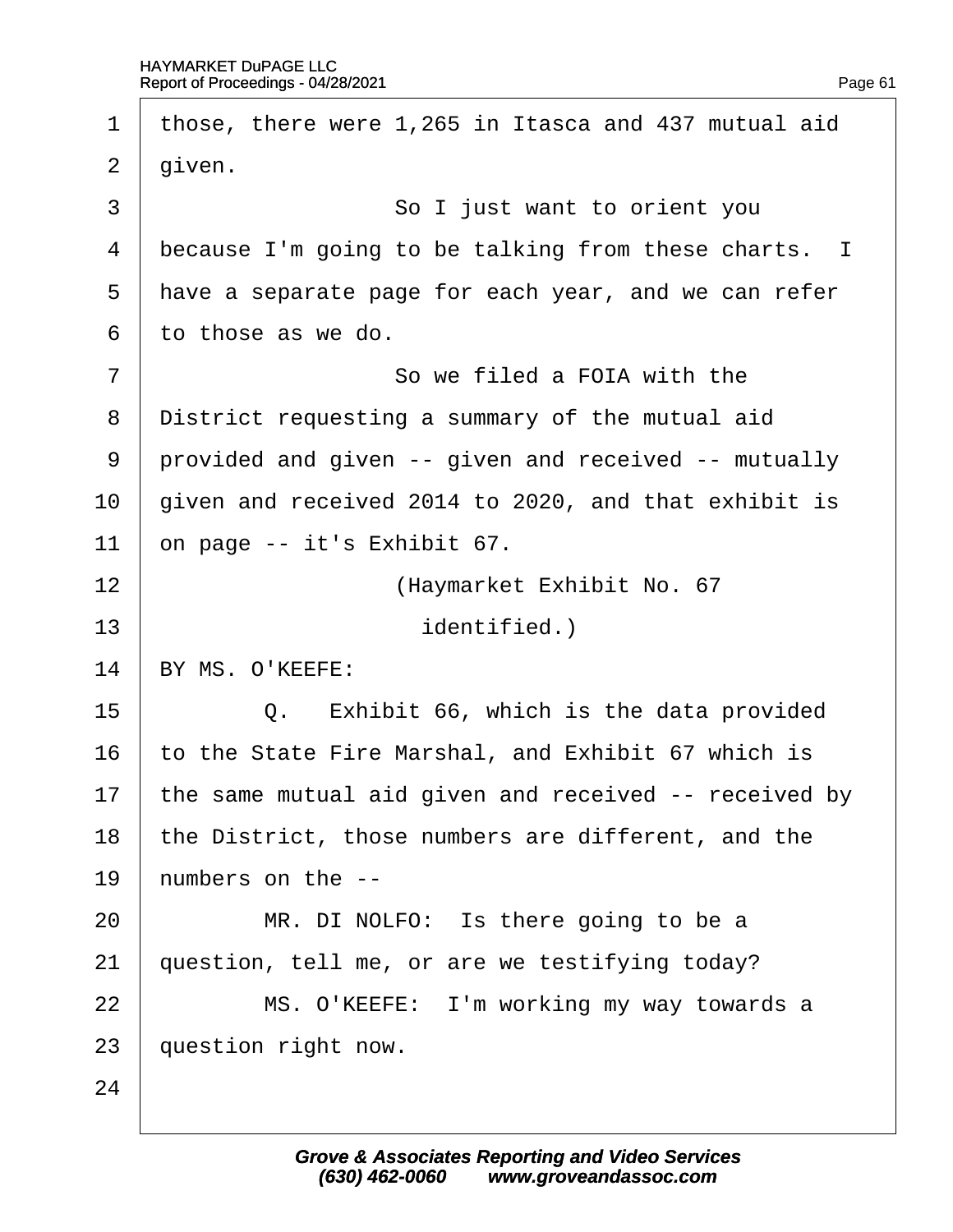| $\mathbf 1$    | BY MS. O'KEEFE:                                     |
|----------------|-----------------------------------------------------|
| $\overline{2}$ | Q. So can you explain to me why the numbers         |
| 3              | are different for mutual aid versus -- mutual aid   |
| 4              | given versus received for 2014 to 2018? Wouldn't    |
| 5              | those numbers have been the same?                   |
| 6              | A. Again, you're going to have to be a              |
| $\overline{7}$ | little bit more specific with your question,        |
| 8              | Counselor.                                          |
| 9              | Q. Okay.                                            |
| 10             | A. Are you talking about the document I'm           |
| 11             | ooking at now compared to a different document?     |
| 12             | Q. So if we could go to Exhibit 67, please.         |
| 13             | Okay. Can we scroll down to the                     |
| 14             | bottom left-hand corner.                            |
| 15             | This is 2018. Can we go to the                      |
| 16             | 2014 data, which is several pages down. This is     |
| 17             | 2019, this is 2020, and this is 2014.               |
| 18             | So the FOIA request that we made to                 |
| 19             | the Fire Protection District was: Can you give us a |
| 20             | summary of mutual aid given and received in 2014    |
| 21             | through 2020, and this is what we received, for     |
| 22             | example, 2014.                                      |
| 23             | So I had to go through -- I went                    |
| 24             | through this page. I added up mutual aid or         |
|                |                                                     |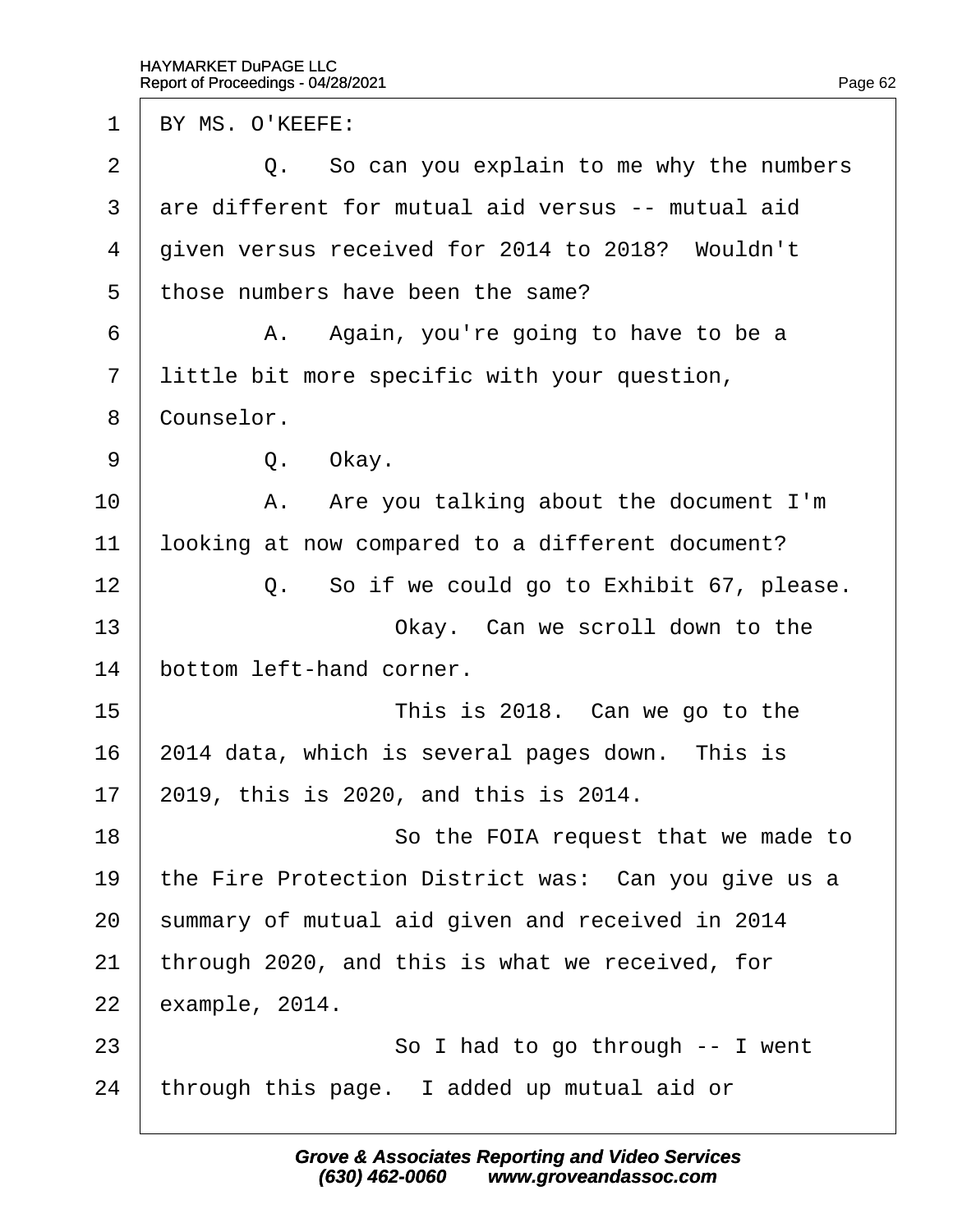|  |  | Page 63 |
|--|--|---------|
|  |  |         |

| $\mathbf 1$    | automatic aid received, and then mutual aid or        |
|----------------|-------------------------------------------------------|
| $\overline{2}$ | automatic eight given, and I compared those numbers   |
| 3              | for 2014 to the numbers on the Office of State Fire   |
| 4              | Marshal website, and they were different with the     |
| 5              | numbers on the State Fire Marshal being far higher.   |
| 6              | So, for example, if you added up                      |
| $\overline{7}$ | the mutual aid given on this document, which was      |
| 8              | dontained in a FOIA response you'd get 192 calls, you |
| 9              | know, given to other municipalities.                  |
| 10             | If you added up how many calls were                   |
| 11             | eceived by Itasca, how much assistance you'd get      |
| 12             | from Itasca, it was 184, okay.                        |
| 13             | If you go back to Exhibit 66 and                      |
| 14             | you go to 2014, if you look down at the bottom under  |
| 15             | 'Mutual Aid Given" you can see in that last line it   |
| 16             | says 437, and "Mutual Aid Received" you can see 213.  |
| 17             | I'm trying to understand why these                    |
| 18             | humbers are different.                                |
| 19             | I can't explain to you the sheet we're<br>A.          |
| 20             | looking at right now from the State Fire Marshal.     |
| 21             | 'm not sure how they are extrapolating the data out   |
| 22             | of the NFIRS report.                                  |
| 23             | I can tell you the other reports                      |
| 24             | that you referred to are in-house reporting system    |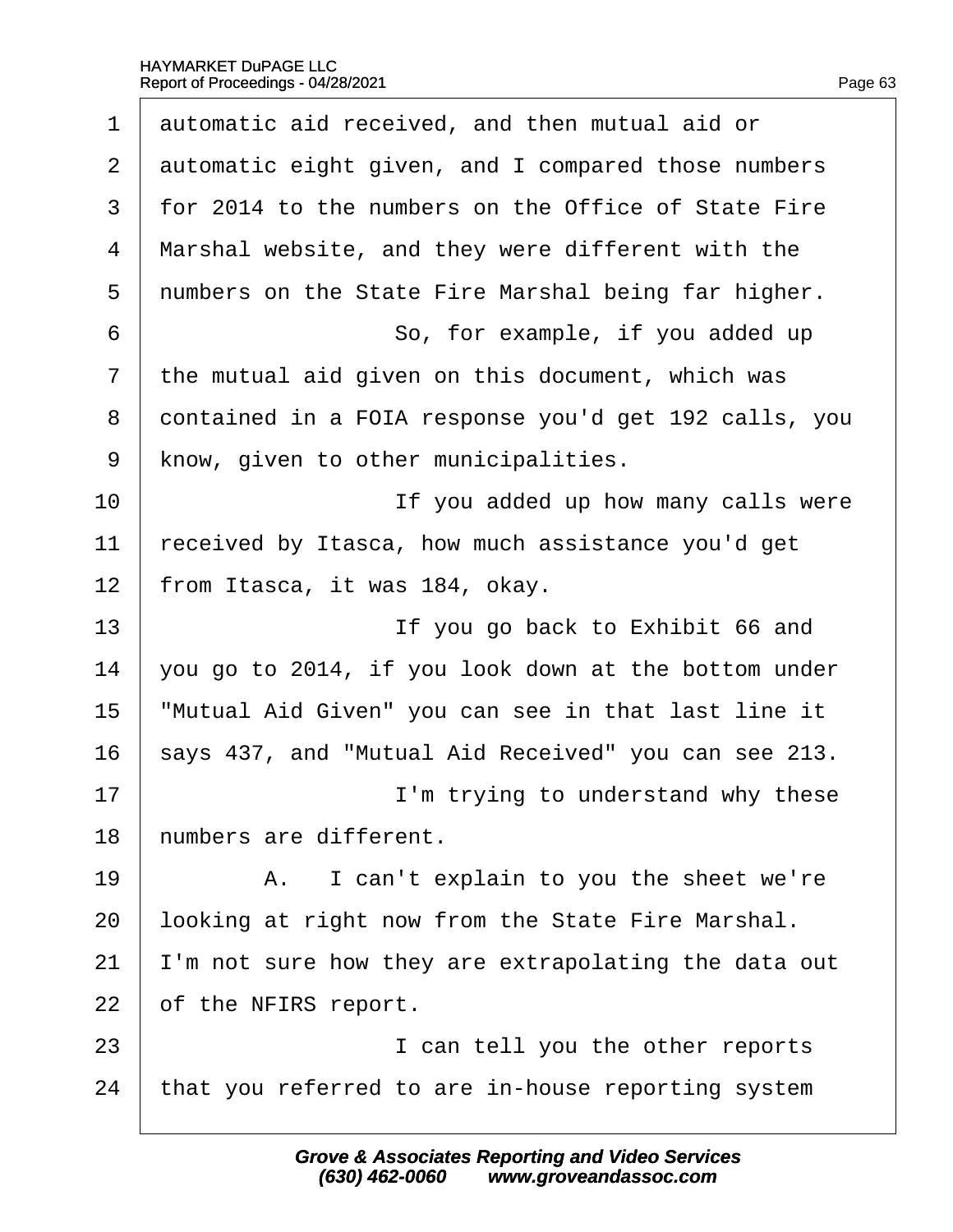| 1              | where the reports are entered, and then those summary |
|----------------|-------------------------------------------------------|
| 2              | reports are done or generated in-house from our       |
| 3              | database. How the state got to those numbers there I  |
| 4              | don't know, and I really can't comment on the         |
| 5              | discrepancy there.                                    |
| 6              | Q. Well, isn't the numbers that the state             |
| $\overline{7}$ | reports on annually based on the numbers you give     |
| 8              | them monthly?                                         |
| 9              | A. They are based on the download that we             |
| 10             | give them on our NFIRS reporting, but what they do    |
| 11             | with that data once they get it, I do -- I do not     |
| 12             | know.                                                 |
| 13             | Q. Would you say that the information the             |
| 14             | state has published, which is based on the            |
| 15             | information you provided, is correct?                 |
| 16             | A. Again, I can't comment on those numbers.           |
| 17             | There -- there is, to your point, a discrepancy with  |
| 18             | our in-house reports versus what you're showing me    |
| 19             | here.                                                 |
| 20             | Q. Okay. Do you keep records -- do you                |
| 21             | keep records of these documents at the office that    |
| 22             | the State Fire Marshal publishes?                     |
| 23             | Do I keep records of them?<br>А.                      |
| 24             | Do you have records of the NFIRS data<br>Q.           |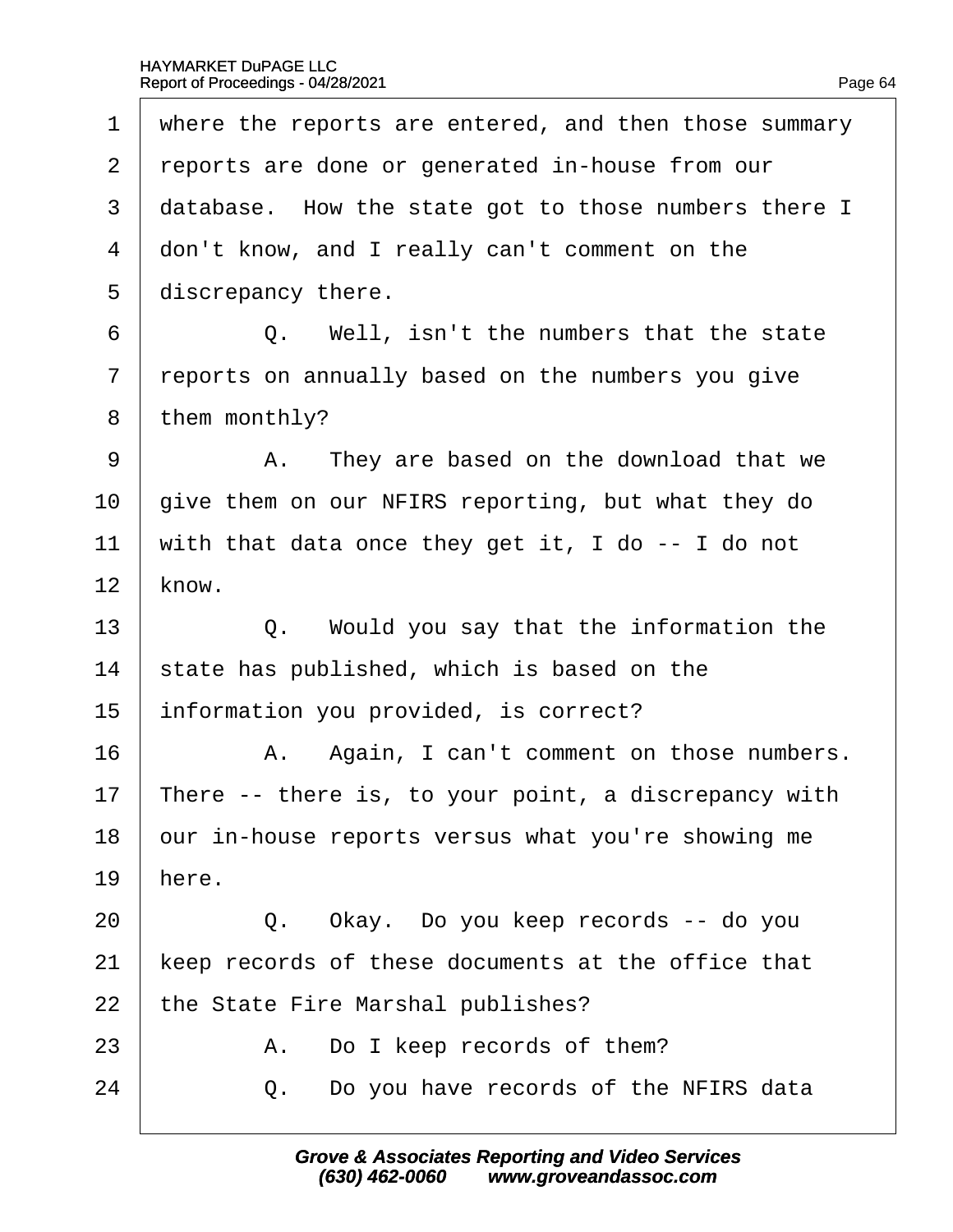| 1                        | such as this? Do you keep these on file?            |
|--------------------------|-----------------------------------------------------|
| $\overline{2}$           | A. I don't have those specifically on file.         |
| 3                        | I can get that from the state as I need them.       |
| 4                        | Q. Okay. Okay. I'd like to -- now I'm               |
| 5                        | going to go through each year question by -- you    |
| 6                        | know, each year -- I'd like to approach each sheet  |
| $\overline{\phantom{a}}$ | separately under Exhibit 66.                        |
| 8                        | So we're going to start with 2014,                  |
| 9                        | and we'll go down to the bottom line where it says  |
| 10                       | Total Calls," and the number -- what is the number  |
| 11                       | under "Mutual Aid Given" under "Total Calls"? Can   |
| 12                       | you see the $4/27$ ?                                |
| 13                       | MR. DI NOLFO: I'm going to give him the             |
| 14                       | binder. Is might be a little easier for him to see. |
| 15                       | MS. O'KEEFE: Okay.                                  |
| 16                       | MR. DI NOLFO: Can you give me one second?           |
| 17                       | MS. O'KEEFE: Sure.                                  |
| 18                       | MR. DI NOLFO: Whichever 14. Need my                 |
| 19                       | glasses?                                            |
| 20                       | MS. O'KEEFE: I know, it's kind of hard to           |
| 21                       | read. I'm having to look at my copy.                |
| 22                       | MR. DI NOLFO: He's got it now, Bridget. Go          |
| 23                       | ahead. So which document --                         |
| 24                       | MS. O'KEEFE: Okay.                                  |
|                          |                                                     |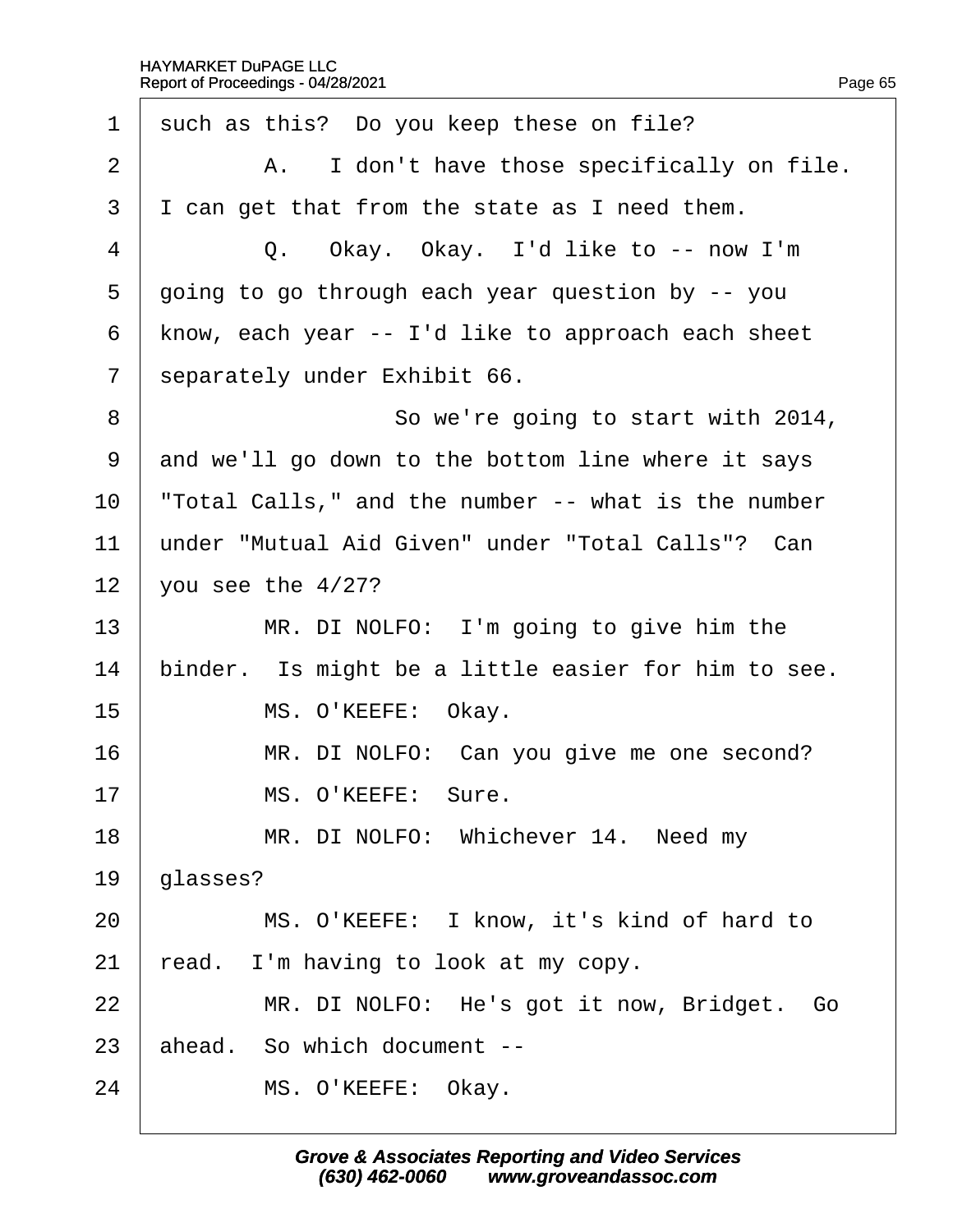| 1                 | MR. DI NOLFO: -- are you on now?                      |
|-------------------|-------------------------------------------------------|
| 2                 | BY MS. O'KEEFE:                                       |
| 3                 | Q. So we're looking under "Mutual Aid                 |
| 4                 | Given," which is the fourth column. I suppose it's    |
| 5                 | the fifth column.                                     |
| 6                 | A. Right, okay.                                       |
| $\overline{7}$    | Q. And you look at the bottom and it says             |
| 8                 | 437.                                                  |
| 9                 | A. Right.                                             |
| 10                | Q. And then two columns over it says "Other           |
| 11                | Aid Given," which is 3. So that would be a total of   |
| $12 \overline{ }$ | 440 calls given where you're providing mutual aid to  |
| 13                | your neighbors.                                       |
| 14                | And then under "Mutual Aid                            |
| 15                | Received," do you see the column that says 213?       |
| 16                | A. Yes.                                               |
| 17                | Q. Okay. So I'm going to ask you to                   |
| 18                | trust -- trust my math for the purposes of these next |
| 19                | questions.                                            |
| 20                | So for this year, when we compare                     |
| 21                | the 440 to the 213, it's 48 percent more aid was      |
| 22                | given than received; is that correct?                 |
| 23                | A. Well, that's certainly what the numbers            |
| 24                | are showing on this particular exhibit.               |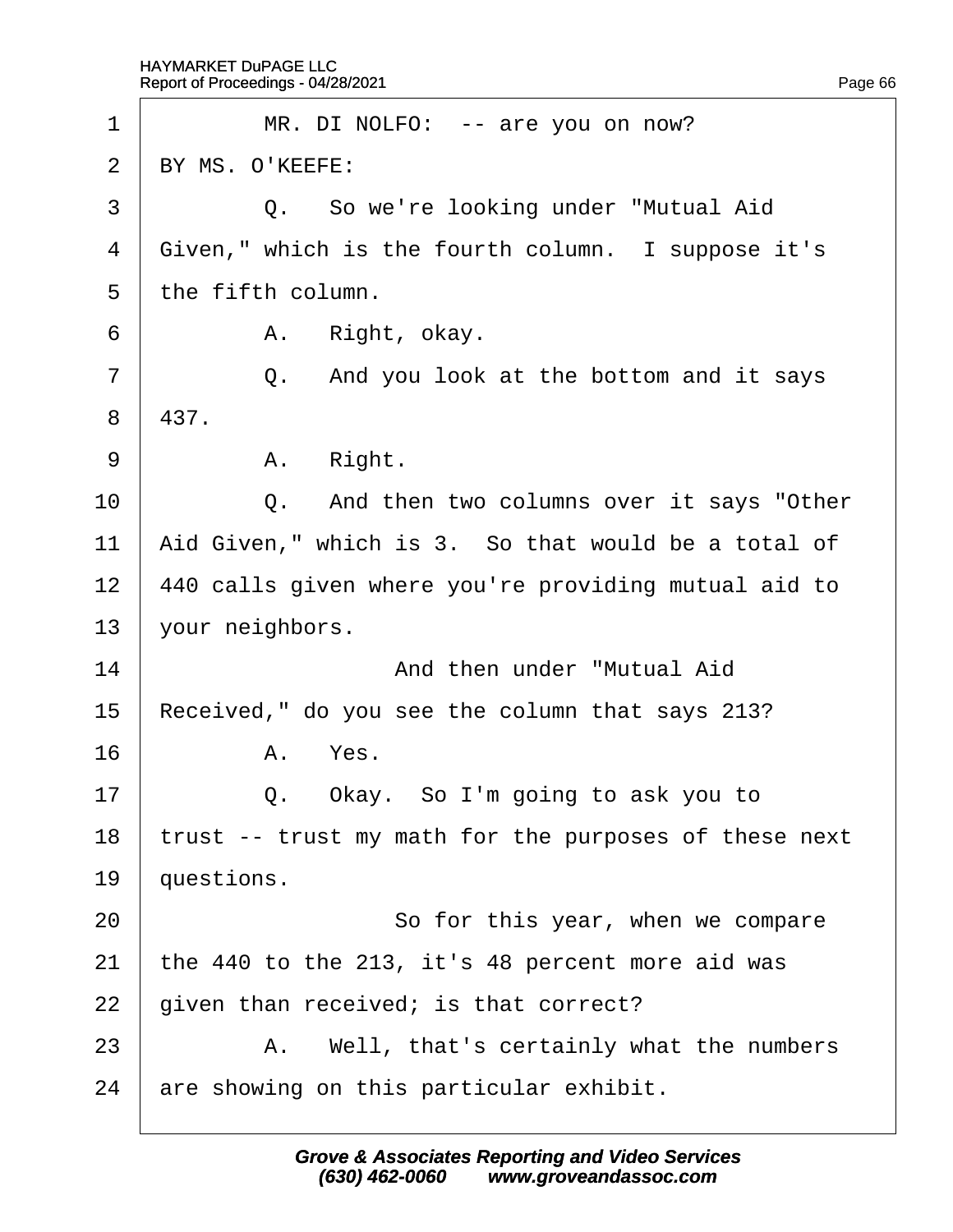| 1              | Q. Okay.                                              |
|----------------|-------------------------------------------------------|
| 2              | A. The --                                             |
| 3              | Q. Okay. Could we go to the next page,                |
| 4              | please, sir.                                          |
| 5              | Under "Total Calls," which is 2015,                   |
| 6              | "Mutual Aid Given" is the 424 plus 2 for 426, and the |
| $\overline{7}$ | "Mutual Aid Received" is 256?                         |
| 8              | And would you agree that that's                       |
| 9              | 60 -- 60 percent more aid given than received?        |
| 10             | A. Yeah, if that's your math.                         |
| 11             | Q. All right. If we can go to 2016,                   |
| 12             | please.                                               |
| 13             | Go under "Mutual Aid Given." It's                     |
| 14             | 477 plus 5 for 482 given. Received is 231. That's     |
| 15             | 48 percent more aid given than received; would that   |
| 16             | be correct?                                           |
| 17             | A. If your math -- yeah, okay.                        |
| 18             | Q. Okay. Next year, 2017 we've got 330                |
| 19             | calls for "Mutual Aid Given" and 203 for "Mutual Aid  |
| 20             | Received," which is 61 percent more given than        |
| 21             | received?                                             |
| 22             | A. Yes.                                               |
| 23             | Q. And then for the last year, 2018, we               |
| 24             | have 346 calls where mutual aid is given and 206      |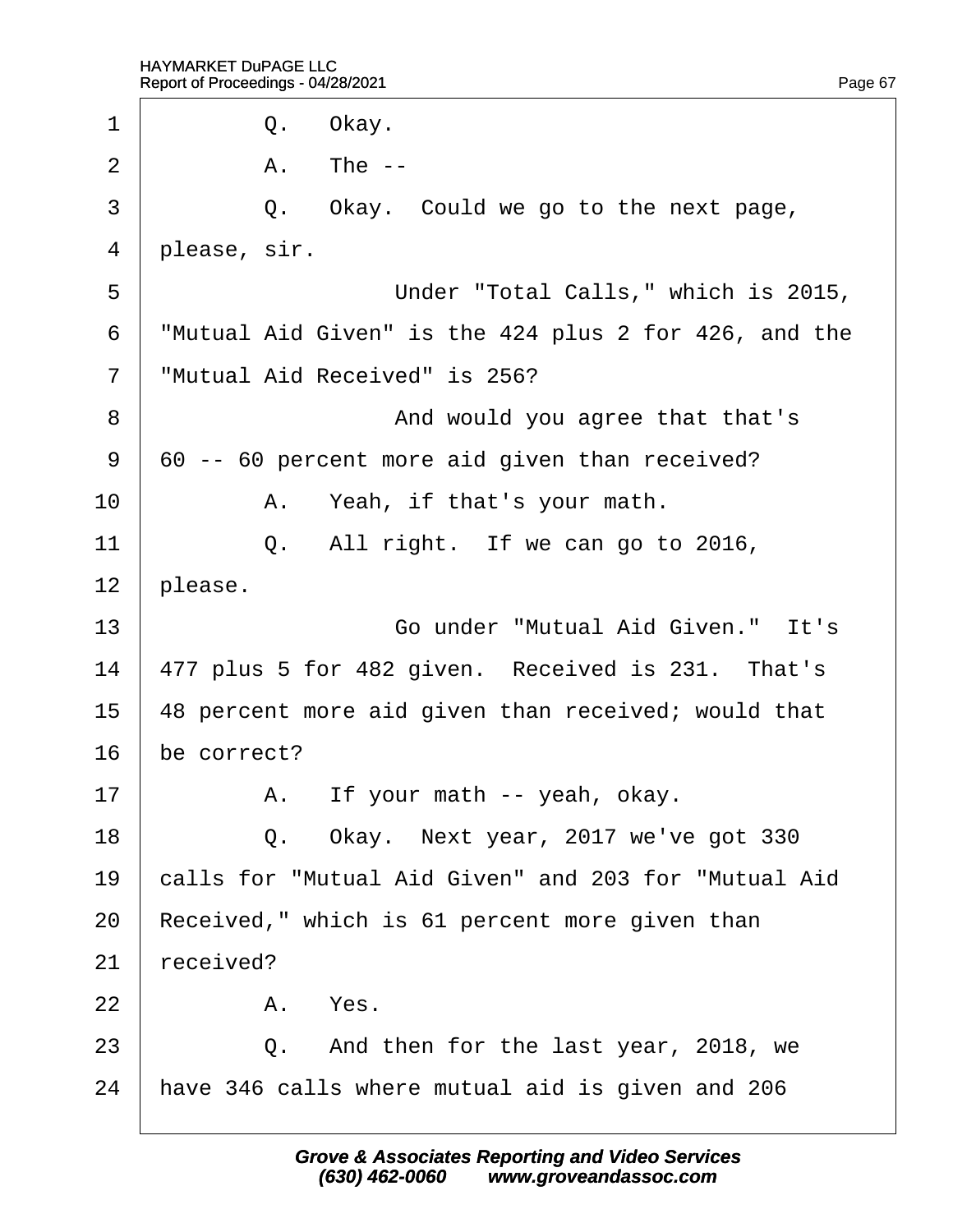| 1  | dalls where mutual aid is received, which is         |
|----|------------------------------------------------------|
| 2  | 60 percent more given than received.                 |
| 3  | Is that your understanding of what                   |
| 4  | the data says?                                       |
| 5  | A. That's what that data on those sheets             |
| 6  | say, yes.                                            |
| 7  | Q. During Mr. Moeller's testimony he                 |
| 8  | testified that an acceptable amount of mutual aid to |
| 9  | be given over what would be received would be        |
| 10 | approximately 15 percent.                            |
| 11 | Would you agree that Itasca has                      |
| 12 | provided more aid than the 15 percent that           |
| 13 | Mr. Moeller stated would be acceptable?              |
| 14 | A. No, I'm not sure I agree with the                 |
| 15 | humbers I'm looking at from the state.               |
| 16 | I would need to know why those                       |
| 17 | numbers are what they are because they directly      |
| 18 | conflict with our internal data.                     |
| 19 | Q. But this is -- isn't this data for the            |
| 20 | state based on what information you provided on a    |
| 21 | monthly basis? Where else would they get             |
| 22 | information?                                         |
| 23 | A. Well, Counselor, what I'm saying is that          |
| 24 | don't know how they extrapolate data out of this to  |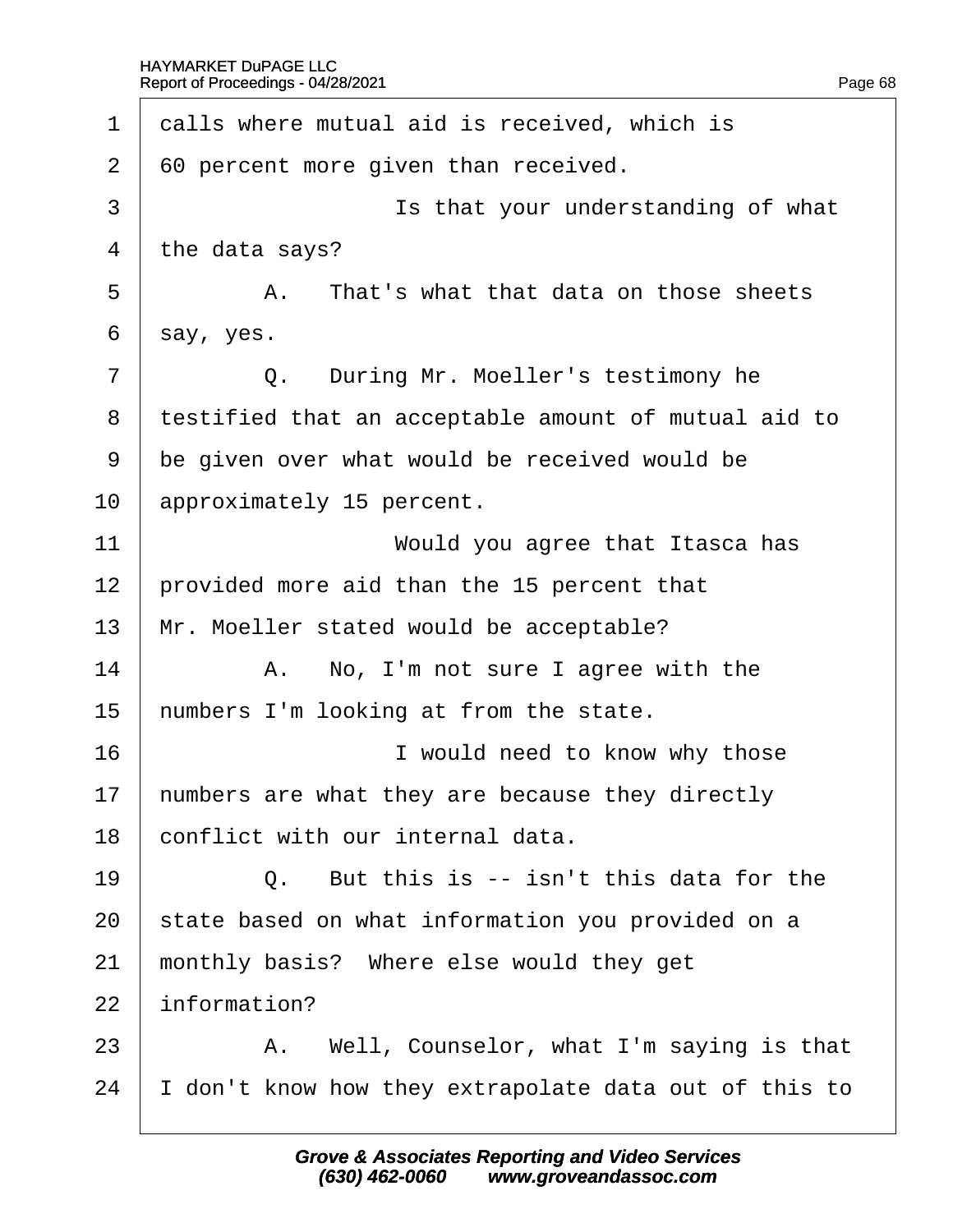1 form this report. 2 You cited the other report that I 3 submitted to you on a FOIA and the numbers are 4 dramatically lower.  $5 \mid$  Q. They are? 6 **A.** Those are our numbers. Those are our 7 in-house numbers. 8 **What the state does with the NFIRS** 9 reporting when it gets it I don't know. I don't know 10 how they derive at these numbers. 11  $\vert$  Q. But aren't your required to provide the 12 humbers by state law?  $13$  | A. I provide the NFIRS reporting. How they 14 extrapolate data out of it, I don't know.  $15$   $\Box$  Q. Did you provide even your mutual aid 16 data to Mr. Moeller so that he could factor that into 17 his analysis? 18 | A. I'm not a hundred percent sure if I did 19 br didn't, to be honest.  $20$   $\Box$  Q. In your prior testimony you testified 21 that aid given to and received from other communities 22 should be roughly even, but these numbers don't 23 indicate that that's true; correct?  $24$  | A. Well, if you look at our sheets they are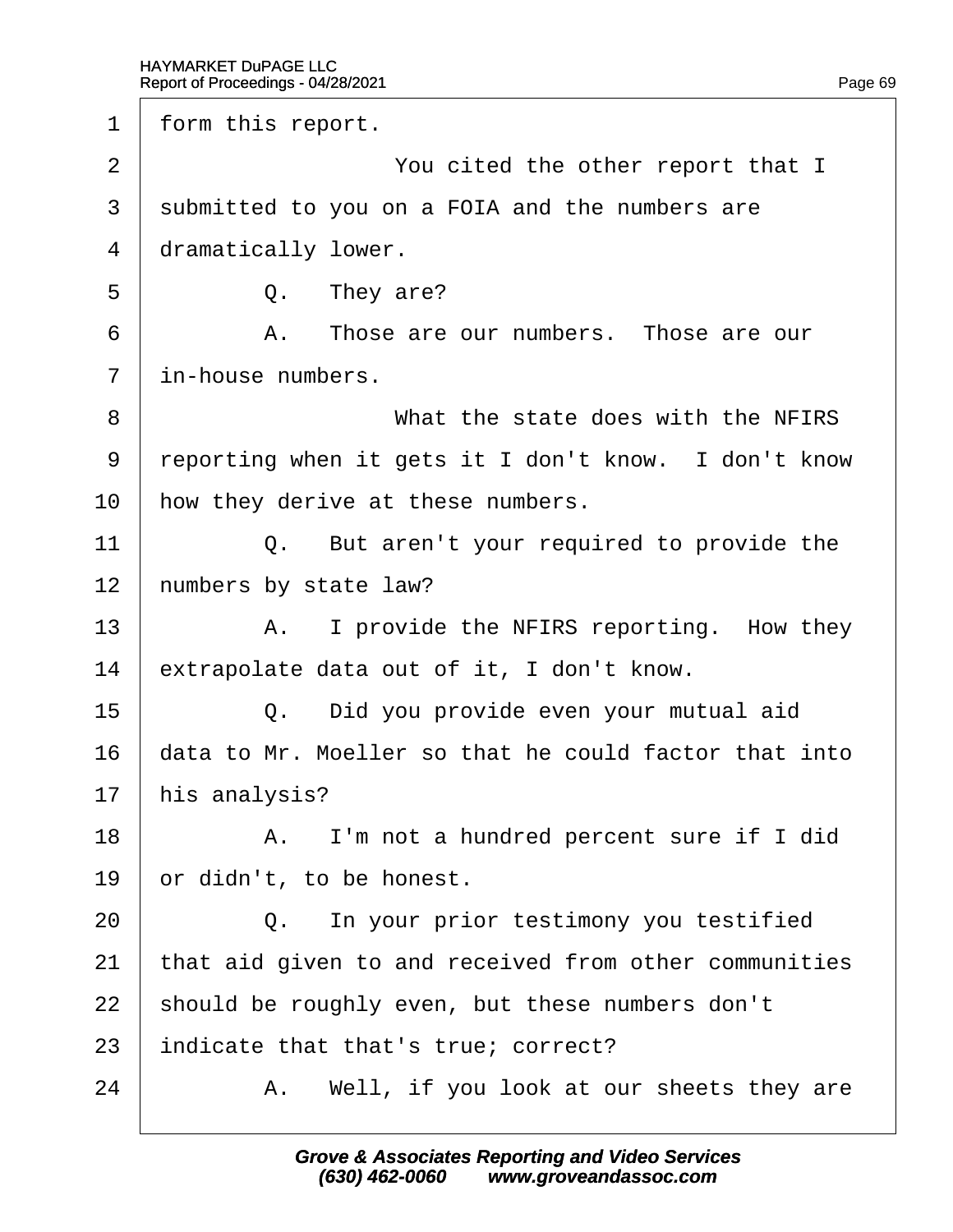|                | 1 true. If you take a look at the one we do it most  |
|----------------|------------------------------------------------------|
| 2              | with, which is Wood Dale, it's a pretty even         |
| 3              | exchange.                                            |
| $\overline{4}$ | Q. In 2019 you gave under your records 360           |
| 5              | dalls and received 250. Those aren't even, are they? |
| 6              | A. I gotta look at the data.                         |
| $\overline{7}$ | MR. DI NOLFO: What year, Bridget?                    |
| 8              | <b>MS. O'KEEFE: 2019.</b>                            |
| 9              | MR. DI NOLFO: Ours only goes to 2018, I              |
| 10             | think.                                               |
| 11             | MS. O'KEEFE: No, Exhibit 67 has 2019 and             |
| 12             | 2020.                                                |
| 13             | MR. DI NOLFO: I'm sorry, I was on the wrong          |
| 14             | exhibit. My apologies.                               |
| 15             | MS. O'KEEFE: That's okay.                            |
| 16             | MR. DI NOLFO: Our exhibits 2019. It's                |
| 17             | somewhere around here.                               |
| 18             | BY THE WITNESS:                                      |
| 19             | A. I'm looking for the page 2019.                    |
| 20             | MR. DI NOLFO: What page is it on that                |
| 21             | exhibit, Bridget?                                    |
| 22             | MS. O'KEEFE: Sure. Let me open that up.              |
| 23             | It's -- I'll re-put these in order. It -- it should  |
| 24             | be lower left-hand corner. I think this is -- I      |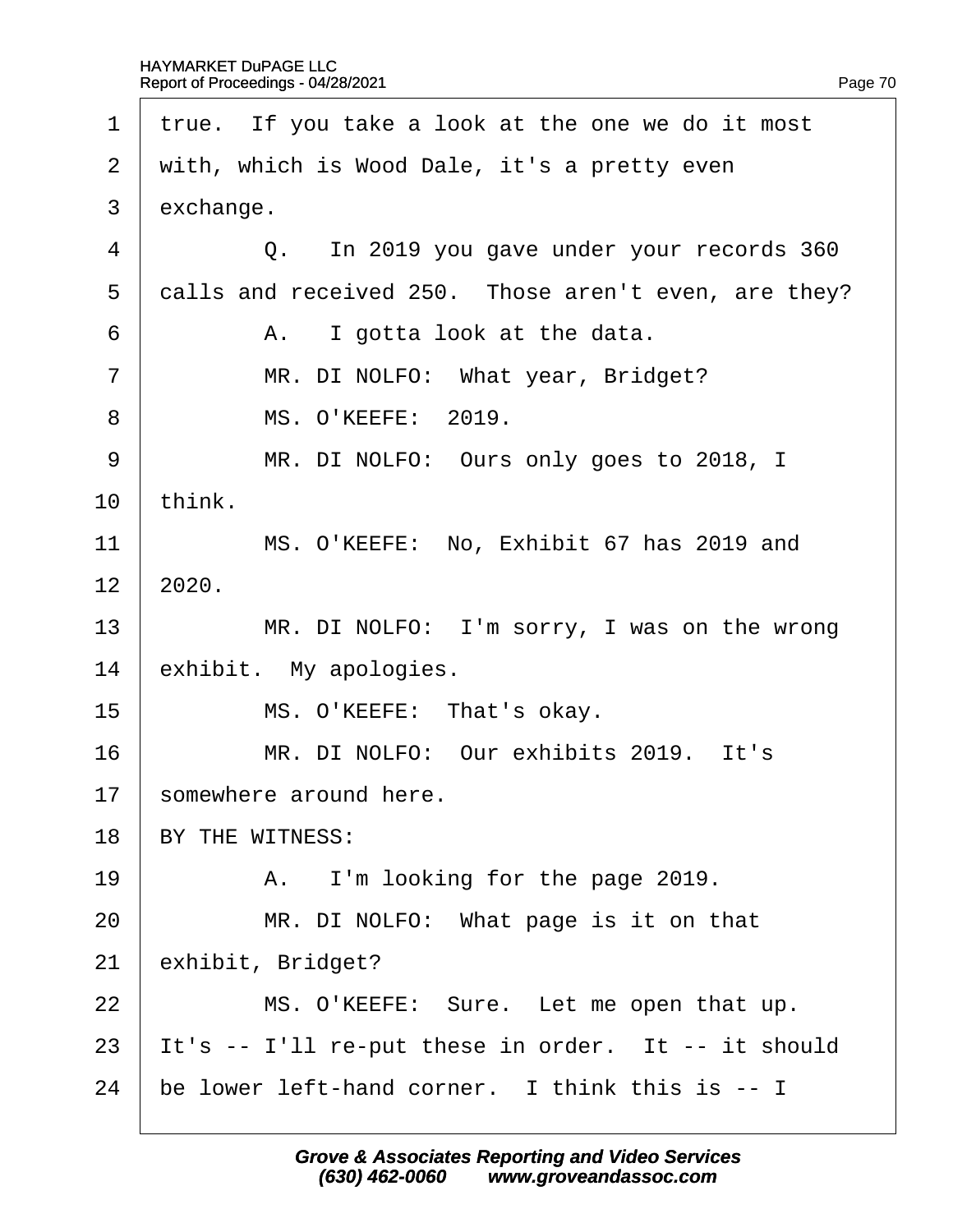1 think this is 2019 if it's two pages. The date  $-$ 2 the dates are in the lower left-hand corners. So 3 that one was 2019, you can see.  $4$   $\parallel$  See, that's 2019. We didn't have 5 data on the Office of State Fire Marshals.  $6$  | MR. DI NOLFO: You got it? Okay, we got it. 7 Sorry. 8 | MS. O'KEEFE: That's okay. 9 BY MS. O'KEEFE:  $10 \quad | \quad Q$ . So this number for 2019 was -- and I 11 relied on this because there was no other information 12 available -- was 360 given and 250 received. And 13 then for 2020, which is the next page, was 230 given 14 and 155 received, and -- and those aren't -- aren't 15  $\,$  equal, are they?  $16$  | A. Again, I'd have to go through and add up 17 the numbers. Those aren't that far off.  $18$   $\Box$  Q. Oh, I don't know, 110 calls in 2019 and 19  $\sqrt{75}$  calls is a fair number. 20 • What's -- so when you have -- your 21 data that you provided, you broke it down into the 22 difference between mutual aid and automatic aid?  $23$  A. Yes.  $24$   $\Box$  Q. Could you --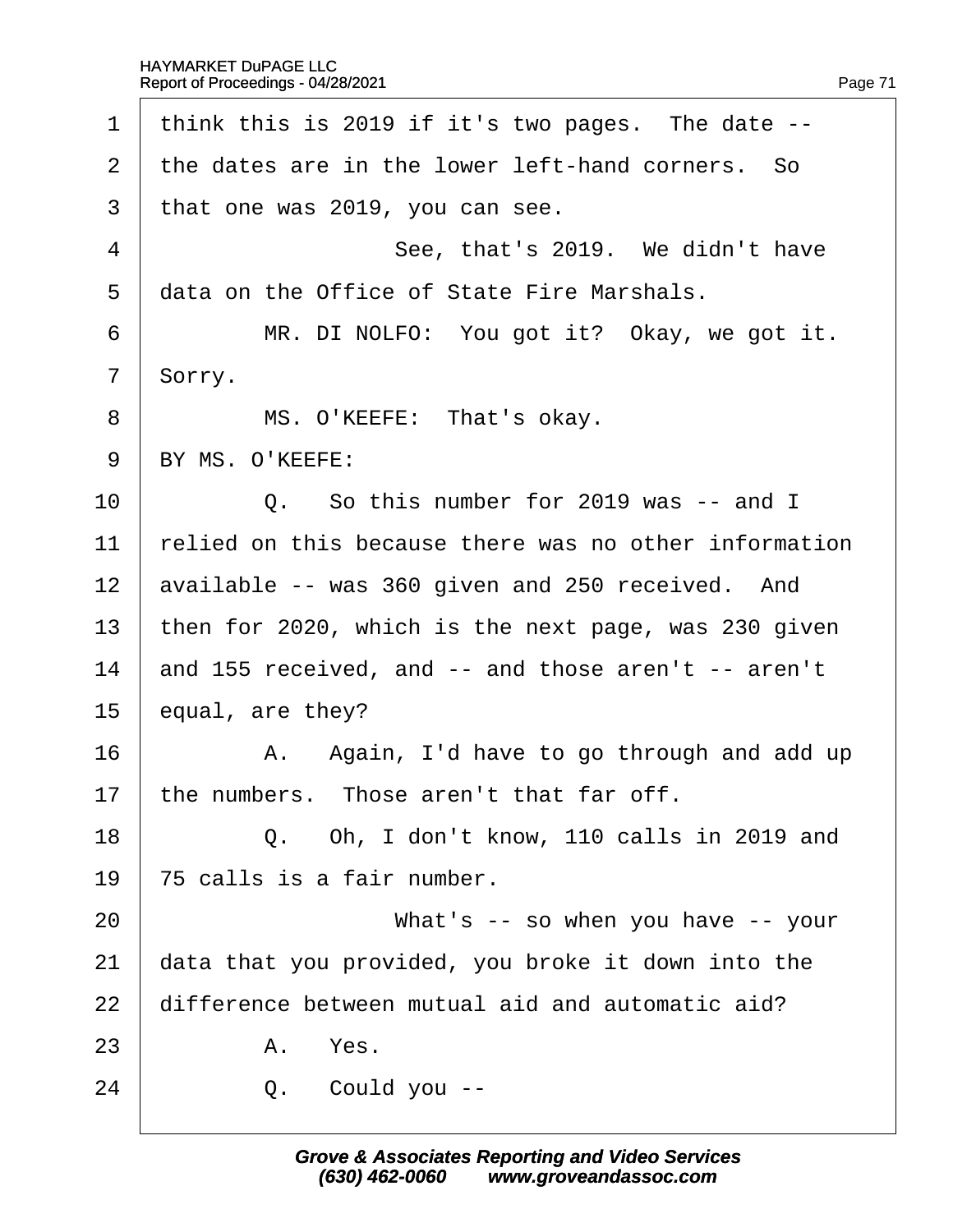| 1              | MS. O'KEEFE: We've got the video off.                |  |  |  |
|----------------|------------------------------------------------------|--|--|--|
| $\overline{2}$ | BY MS. O'KEEFE:                                      |  |  |  |
| 3              | Q. Could you describe to me what the                 |  |  |  |
| 4              | difference is between them?                          |  |  |  |
| 5              | MS. DICKSON: It's not going on. Oh, there            |  |  |  |
| 6              | we go.                                               |  |  |  |
| $\overline{7}$ | MS. O'KEEFE: Sorry, having trouble with our          |  |  |  |
| 8              | damera.                                              |  |  |  |
| 9              | THE WITNESS: Ready?                                  |  |  |  |
| 10             | BY THE WITNESS:                                      |  |  |  |
| 11             | A. Okay. So auto aid is a little different           |  |  |  |
| 12             | than mutual aid. Automatic aid means it's just what  |  |  |  |
| 13             | it says.                                             |  |  |  |
| 14             | So when we -- we get a call, we                      |  |  |  |
| 15             | have -- in this case Wood Dale would probably be the |  |  |  |
| 16             | best example. If our -- if our rig is tied up on a   |  |  |  |
| 17             | call existing, then Wood Dale is automatically       |  |  |  |
| 18             | dispatched. When --                                  |  |  |  |
| 19             | BY MS. O'KEEFE:                                      |  |  |  |
| 20             | It doesn't go to the Addison dispatch<br>Q.          |  |  |  |
| 21             | center and they don't determine where the nearest    |  |  |  |
| 22             | ambulance is? You guys do it without going through   |  |  |  |
| 23             | the dispatch center? How does that work?             |  |  |  |
| 24             | A. No. The dispatch center does -- does              |  |  |  |
|                |                                                      |  |  |  |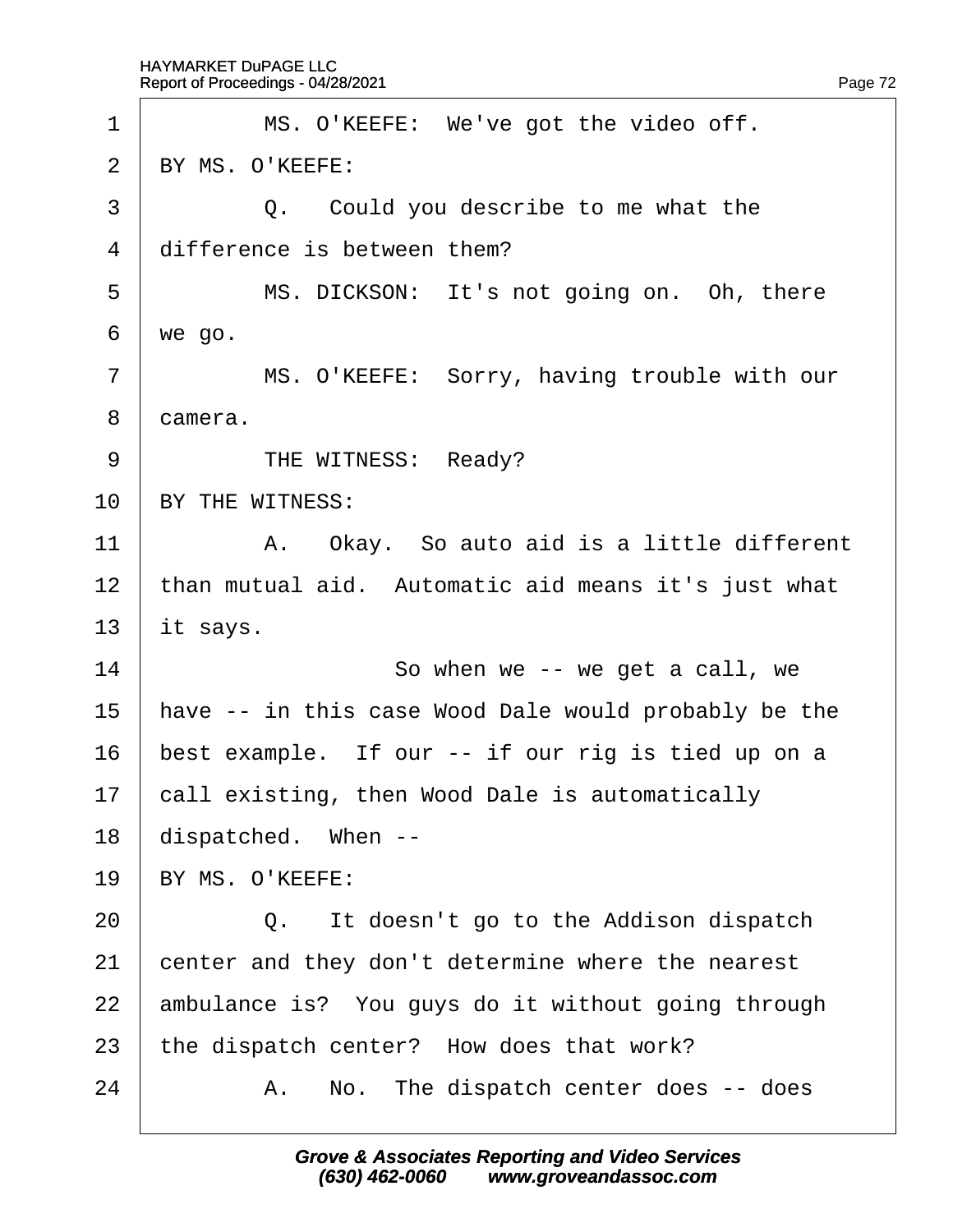| 1              | that work for us, but it's an automatic dispatch      |  |  |  |
|----------------|-------------------------------------------------------|--|--|--|
| $\overline{2}$ | meaning Wood Dale would be the next one out if we     |  |  |  |
| 3              | were unavailable, versus mutual aid which is more of  |  |  |  |
| 4              | a setting where you would have a -- let's say a fire, |  |  |  |
| 5              | perhaps, and you are calling in additional companies  |  |  |  |
| 6              | because the fire gets bigger or the situation worsens |  |  |  |
| $\overline{7}$ | and you need more help. You would reach out back to   |  |  |  |
| 8              | the dispatch center to elevate alarm levels which,    |  |  |  |
| 9              | again, get into the mutual aid type -- type           |  |  |  |
| 10             | agreements.                                           |  |  |  |
| 11             | Now, with the new CAD it sort of                      |  |  |  |
| 12             | streamlined this and it's kind of blended them a bit  |  |  |  |
| 13             | together.                                             |  |  |  |
| 14             | But the idea here is that automatic                   |  |  |  |
| 15             | aid happens at the same time, theoretically, that     |  |  |  |
| 16             | your rig would be dispatched; whoever you have down   |  |  |  |
| 17             | as your automatic aid partner would be dispatched in  |  |  |  |
| 18             | lieu -- excuse me, in lieu of your -- your equipment. |  |  |  |
| 19             | Q. So do you have, like, prearranged calls            |  |  |  |
| 20             | where if a fire alarm goes off and you don't know if  |  |  |  |
| 21             | it's a -- you know, a valid call or an actual fire,   |  |  |  |
| 22             | do you have prearranged automatic aid where -- where  |  |  |  |
| 23             | more than one municipality will respond?              |  |  |  |
| 24             | Yes. It depends on the call type and,<br>А.           |  |  |  |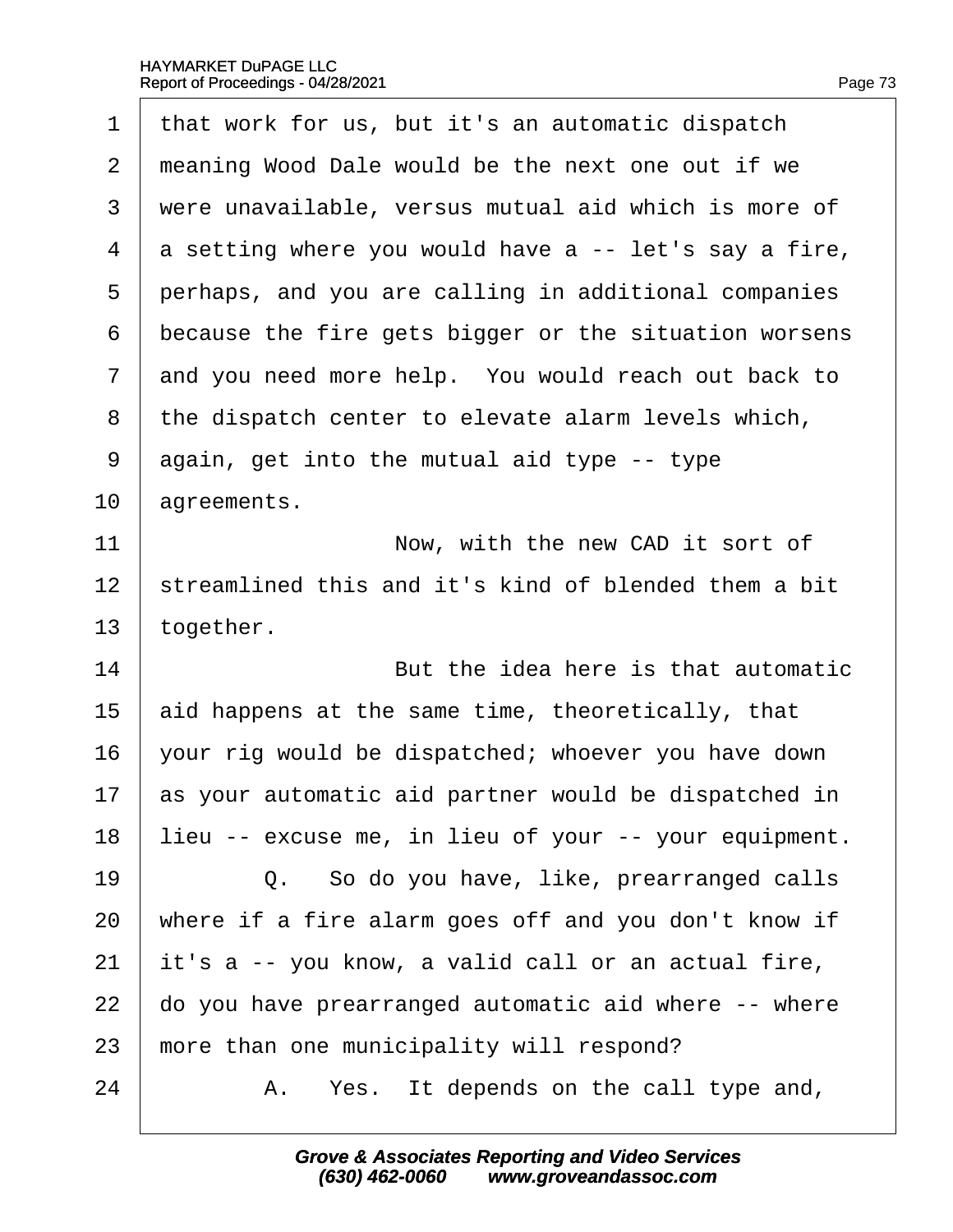1 you know, what -- what the call is.  $2 \mid Q$ . And so that call is  $-$  so you might have 3 multiple agencies responding depending on the type of 4 event it is; correct? Is that what you're saying? 5 | A Correct.  $6$   $\Box$  Q. Okay. So when that kind of call goes 7 dut, it's not necessarily a concurrent call; it's 8 more like a prearranged call. It's not that you've 9 got several calls going on at the same time; you 10 might have one call, but you might have multiple 11 responders depending on the nature of the call? 12 | A. That would be correct. 13 | Q. Okay. Mr. Moeller's report stated that 14 the District handles roughly 1,636 calls on average 15 byer a five-year period, which works out to 68 days 16 b f work per year for the personnel and equipment. Is 17 this correct? 18  $\parallel$  A. Again, if that's what was quoted by 19 Mr. Moeller, then I would assume it's accurate, yeah.  $20$   $\Box$  Q. And so if we do a similar comparison to 21 Exhibit 66 and we do the math, it would indicate that 22 b f those 68 days of work, 17 of those days are spent 23 giving mutual aid to nearby communities. Would this 24 be correct?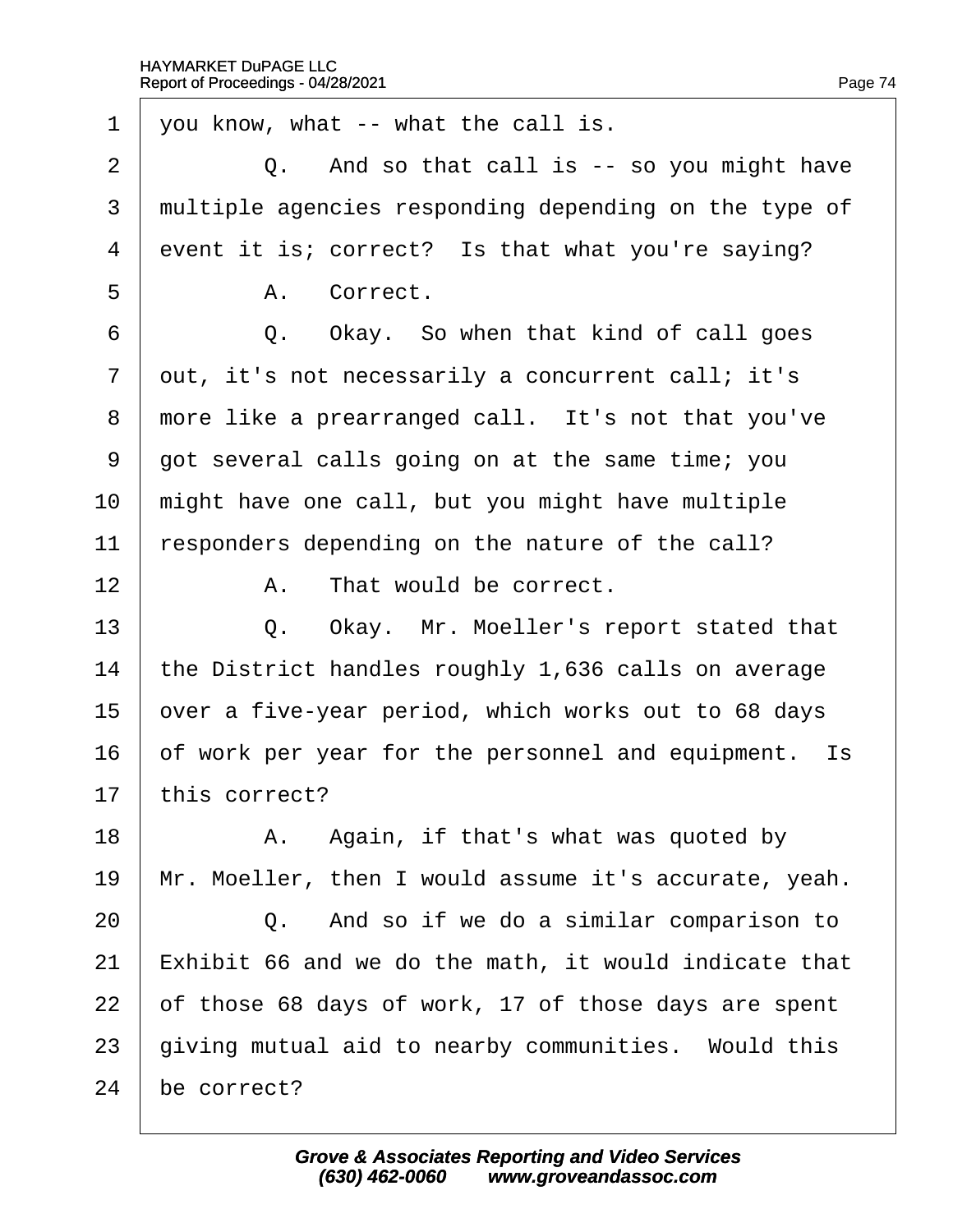$\Gamma$ 

| 1  | A. No, I don't think I'm agreeing with that           |  |  |
|----|-------------------------------------------------------|--|--|
| 2  | statement. I'm not sure where you're coming up with   |  |  |
| 3  | $17$ days.                                            |  |  |
| 4  | Q. We basically just averaged -- I averaged           |  |  |
| 5  | the calls. I averaged the calls and -- and just like  |  |  |
| 6  | I used the same way Mr. Moeller did it in his report. |  |  |
| 7  | A. Again, I'd have to look at the data, but           |  |  |
| 8  | are you using the numbers from the State Fire         |  |  |
| 9  | Marshal's report?                                     |  |  |
| 10 | Q. Yes, I am.                                         |  |  |
| 11 | A. Yeah, so I don't -- I don't agree with             |  |  |
| 12 | those numbers, so no, I don't agree with your         |  |  |
| 13 | statement.                                            |  |  |
| 14 | Q. Okay. What happens in Itasca if -- if a            |  |  |
| 15 | call comes in and the Fire Protection District is     |  |  |
| 16 | providing call to a neighbor, that ends up usually in |  |  |
| 17 | longer response times, doesn't it?                    |  |  |
| 18 | A. If we're providing --                              |  |  |
| 19 | Aid to a neighbor.<br>Q.                              |  |  |
| 20 | -- responding to another agency?<br>А.                |  |  |
| 21 | Uh-huh.<br>Q.                                         |  |  |
| 22 | A. Well, now depending if I have -- you               |  |  |
| 23 | know, if I have no vehicles or no resources left,     |  |  |
| 24 | then, yeah, we'd have to pull in another neighbor to  |  |  |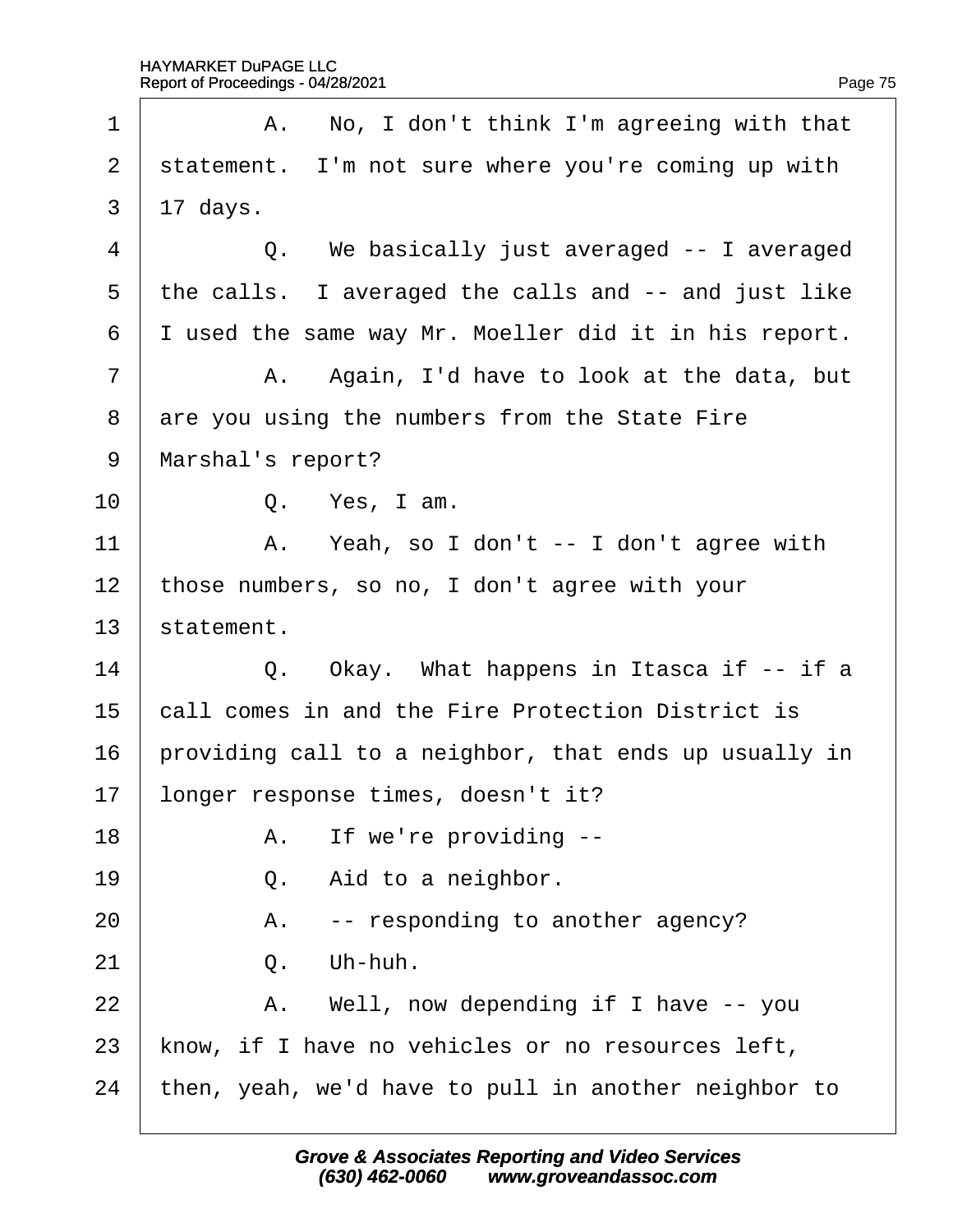$\Gamma$ 

| 1              | dome in and handle that call. Yes.                   |  |  |  |
|----------------|------------------------------------------------------|--|--|--|
| $\overline{2}$ | Q. When you respond to a mutual aid call,            |  |  |  |
| 3              | do you send -- if it's an EMS call, do you send both |  |  |  |
| 4              | the ambulance and the fire truck?                    |  |  |  |
| 5              | A. Not as a rule, no. It would depend on             |  |  |  |
| 6              | whether, you know, the request is for, perhaps, a    |  |  |  |
| $\overline{7}$ | structured fire or something more serious where both |  |  |  |
| 8              | resources would be pulled in.                        |  |  |  |
| 9              | Q. Okay. You mentioned earlier that -- in            |  |  |  |
| 10             | your prior testimony, excuse me, you discussed that  |  |  |  |
| 11             | MABAS is used for large scale events. Can you give   |  |  |  |
| 12             | me an example of how you define a large scale event? |  |  |  |
| 13             | A. Sure. I can give you a perfect example.           |  |  |  |
| 14             | We had a rather large wind event happen --           |  |  |  |
| 15             | Q. I'm sorry, I got -- you broke up. I               |  |  |  |
| 16             | couldn't hear you. I apologize.                      |  |  |  |
| 17             | A. Okay. I said a few years ago we had a             |  |  |  |
| 18             | rather large wind event come through Itasca and      |  |  |  |
| 19             | knocked down dozens and dozens of trees onto houses, |  |  |  |
| 20             | knocked down power lines, trees on vehicles, trees   |  |  |  |
| 21             | blocking streets.                                    |  |  |  |
| 22             | Obviously with five people on shift                  |  |  |  |
| 23             | there's no way we could handle that alone, so you    |  |  |  |
| 24             | then you tap into the MABAS system and you request   |  |  |  |
|                |                                                      |  |  |  |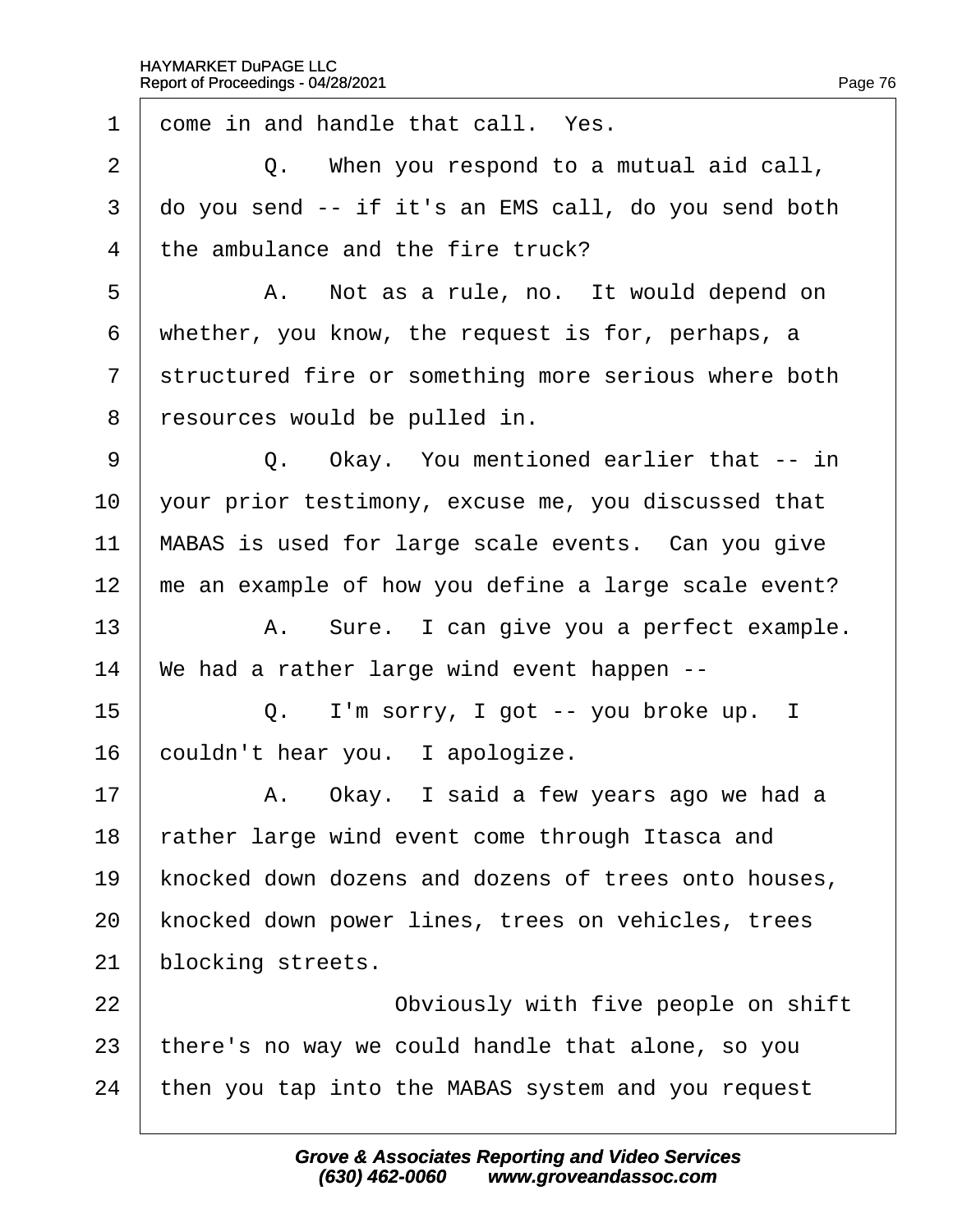1 help from your neighbors. 2  $\parallel$  2 And so in this case we had several 3 df our neighbors come in. The event was pretty much 4 localized to Itasca, and they were with us for --5 dectually for several hours trying to mitigate the ·6· ·various calls we had based on that event.  $7 \mid$  Q. So what was interesting about the Office ·8· ·of the State Fire Marshal data on Exhibit 66 -- and 9 it breaks it down by category of different kinds of 10 calls. So, for example, you had mentioned weather in 11 your prior testimony, so I was kind of curious and I 12 looked and I noticed it was 2017 that you had the --13 I'm assuming it was 2017 that you had the wind event 14 because you had 47 calls -- $15$  A Yes.  $16$   $\Box$  Q. -- where other years you had four calls 17 br no calls or three calls.  $18$   $\parallel$  So I have a feeling -- it was 20 --19 it was 2017, but the number of weather calls was --20 was pretty small overall except for that. 21 **Are there other kind of examples**  $22\;$  you can give us?  $23$  | A. Well, sure. Like a large fire, you 24 know, factory fire or something like that where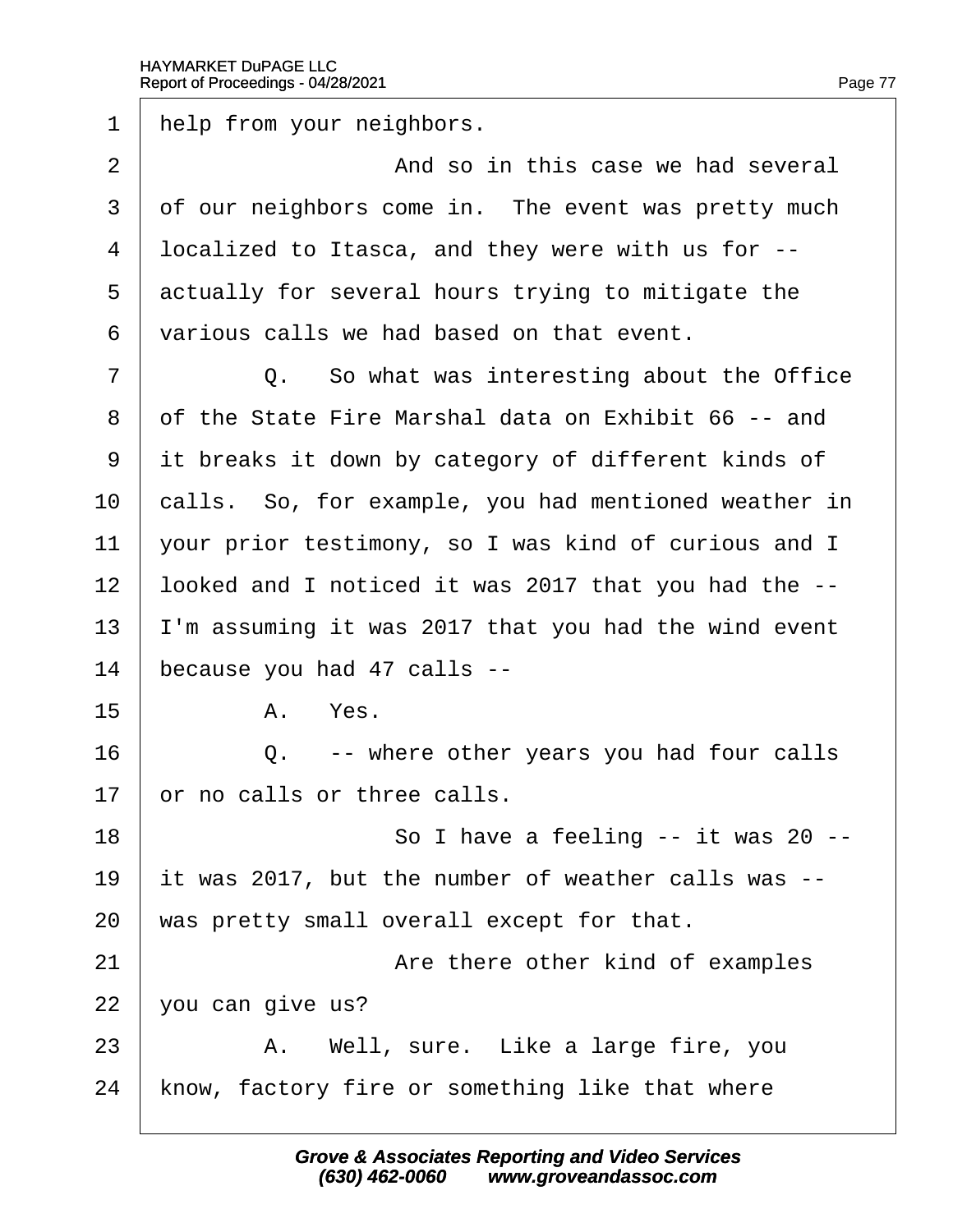$\Gamma$ 

| $\mathbf 1$    | obviously the -- you know, us as a responding agency  |  |  |  |
|----------------|-------------------------------------------------------|--|--|--|
| $\overline{2}$ | with, you know, an engine and an ambulance wouldn't   |  |  |  |
| 3              | be able to handle a large fire situation on our own.  |  |  |  |
| 4              | Q. Well, last year you gave 360 -- this is            |  |  |  |
| 5              | your data -- you gave 360 calls for mutual aid        |  |  |  |
| 6              | provided to your -- to other communities, to your     |  |  |  |
| 7              | neighbors.                                            |  |  |  |
| 8              | You had 360 large scale events that                   |  |  |  |
| 9              | you had to respond to?                                |  |  |  |
| 10             | A. No. I think this is where the -- some              |  |  |  |
| 11             | of the data's reporting is misleading.                |  |  |  |
| 12             | So some of those boxes that are                       |  |  |  |
| 13             | checked as mutual aid or auto aid could, in fact,     |  |  |  |
| 14             | mean calls that were originally, perhaps, given to us |  |  |  |
| 15             | and then cancelled right away or that we returned in  |  |  |  |
| 16             | foute, those types of calls.                          |  |  |  |
| 17             | So once a -- once a CAD ticket is                     |  |  |  |
| 18             | generated for that particular call, an NFIRS report   |  |  |  |
| 19             | has to be done, and it's going to be logged in as a   |  |  |  |
| 20             | mutual aid or auto aid report.                        |  |  |  |
| 21             | Q. Well, this was -- was your number, the             |  |  |  |
| 22             | 360 in 2019. So that would include those calls?       |  |  |  |
| 23             | A. Yeah, it would include those calls.                |  |  |  |
| 24             | If -- you know, again, I didn't do                    |  |  |  |
|                |                                                       |  |  |  |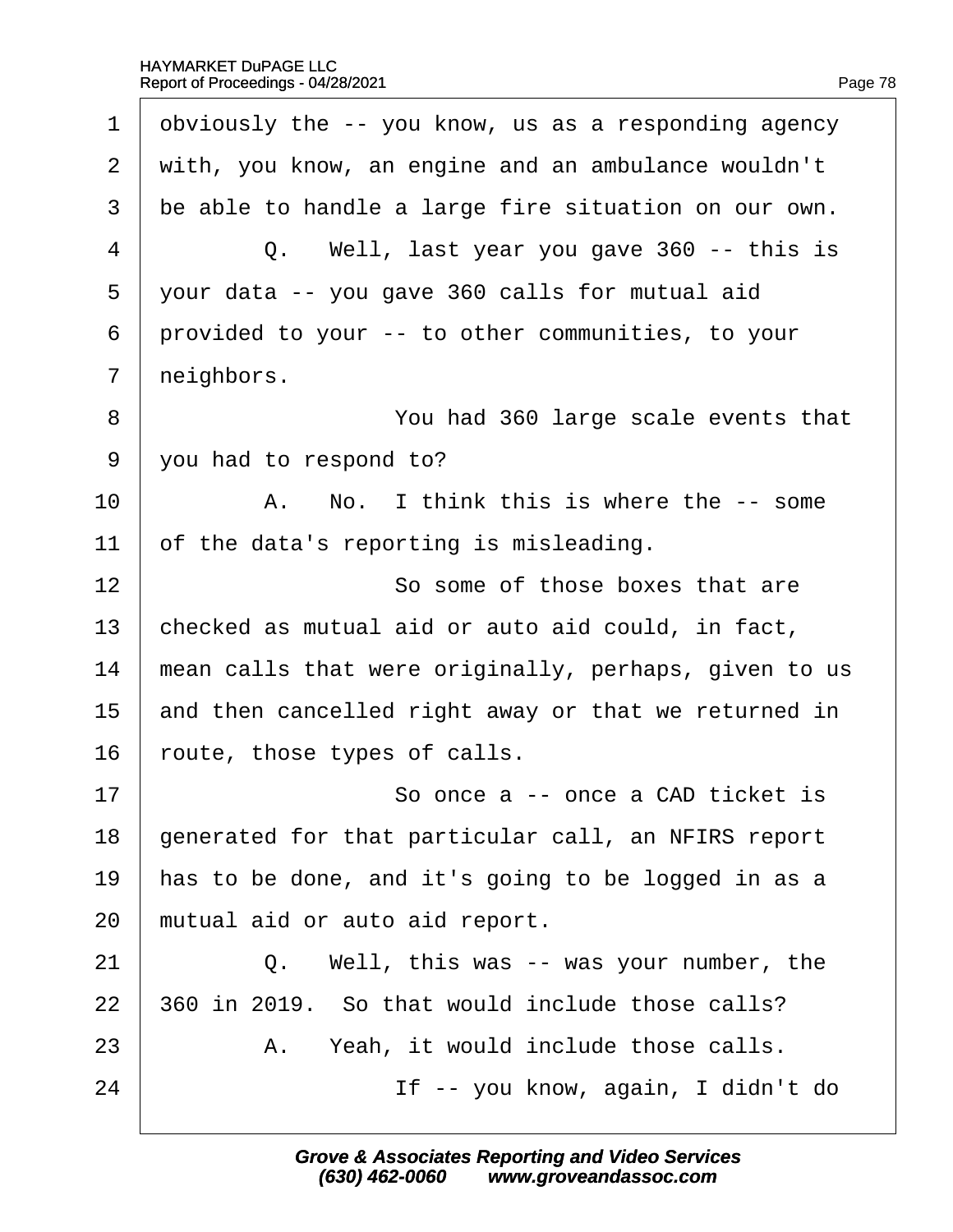| 1              | the math and add those numbers up. I'm taking your    |  |  |
|----------------|-------------------------------------------------------|--|--|
| $\overline{2}$ | math at face value on those, but, yeah, that would    |  |  |
| 3              | include those.                                        |  |  |
| 4              | Q. Okay. So you testified that if you --              |  |  |
| 5              | in your prior testimony during the prior hearing you  |  |  |
| 6              | testified that if the numbers aren't fairly even,     |  |  |
| $\overline{7}$ | you're taking a resource designed to be in your       |  |  |
| 8              | dommunity protecting your taxpayers and you're        |  |  |
| 9              | basically providing supplemental service to the other |  |  |
| 10             | communities.                                          |  |  |
| 11             | Do you still agree with that                          |  |  |
| 12             | statement?                                            |  |  |
| 13             | A. I do.                                              |  |  |
| 14             | Q. Okay. So I think you did state it                  |  |  |
| 15             | earlier; you have one ambulance and one engine. Are   |  |  |
| 16             | both of these ambulance and engine staffed with       |  |  |
| 17             | personnel trained as a paramedic?                     |  |  |
| 18             | A. Yes, they are.                                     |  |  |
| 19             | Q. And they're both equipped with EMS                 |  |  |
| 20             | equipment?                                            |  |  |
| 21             | A. Correct.                                           |  |  |
| 22             | Q. And so both the ambulance and engine can           |  |  |
| 23             | espond to EMS calls separately, if needed?            |  |  |
| 24             | A. Correct.                                           |  |  |
|                |                                                       |  |  |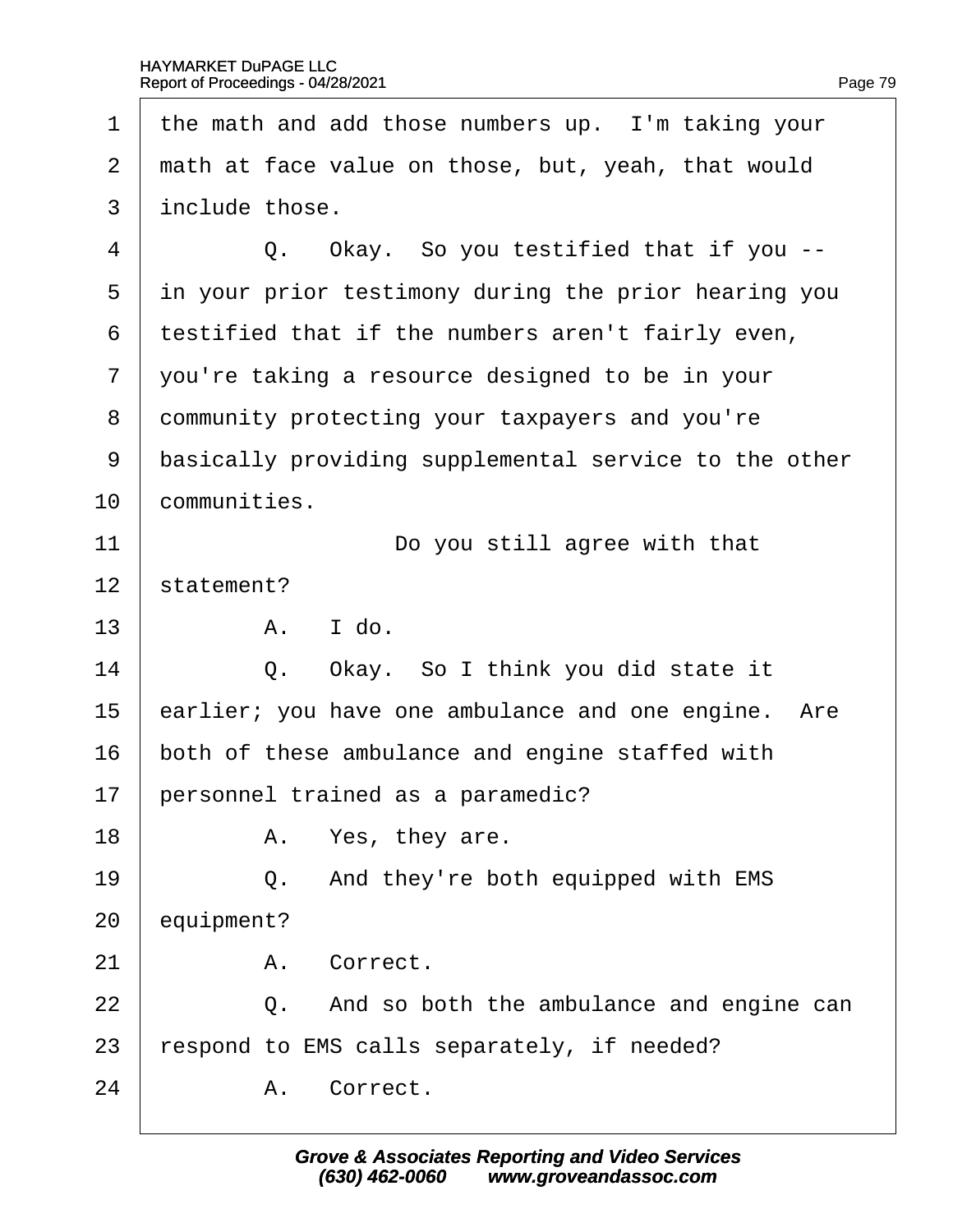| 1              | Q. Okay. If Haymarket were to hire a                  |  |  |  |
|----------------|-------------------------------------------------------|--|--|--|
| 2              | paramedic to be located on-site 24/7 who was trained  |  |  |  |
| 3              | to stabilize a patient pursuant to the protocols that |  |  |  |
| 4              | the fire district would follow, would this help       |  |  |  |
| 5              | address your concerns?                                |  |  |  |
| 6              | A. Well, there's two problems with this I             |  |  |  |
| $\overline{7}$ | dan tell you right now. I think that the -- the       |  |  |  |
| 8              | first problem would be that to employ a paramedic in  |  |  |  |
| 9              | that capacity I'm not sure is even within the scope,  |  |  |  |
| 10             | hor do I know that it would be --                     |  |  |  |
| 11             | Q. The scope of what?                                 |  |  |  |
| 12             | A. The scope of what a medic is allowed to            |  |  |  |
| 13             | do, okay, and that would have to go through the EMS   |  |  |  |
| 14             | system in order -- in order for that to even -- even  |  |  |  |
| 15             | happen.                                               |  |  |  |
| 16             | So the fact here is that I don't                      |  |  |  |
| 17             | know if that would even be a possibility to           |  |  |  |
| 18             | be totally --                                         |  |  |  |
| 19             | Q. Well, isn't there a company that -- that           |  |  |  |
| 20             | actually does contract out with different facilities  |  |  |  |
| 21             | trained paramedics that they do as second jobs?       |  |  |  |
| 22             | A. Again, you'd have to check with the                |  |  |  |
| 23             | privates on that. I don't -- I don't -- I don't know  |  |  |  |
| 24             | that, but, you know, to employ a paramedic on-site    |  |  |  |
|                |                                                       |  |  |  |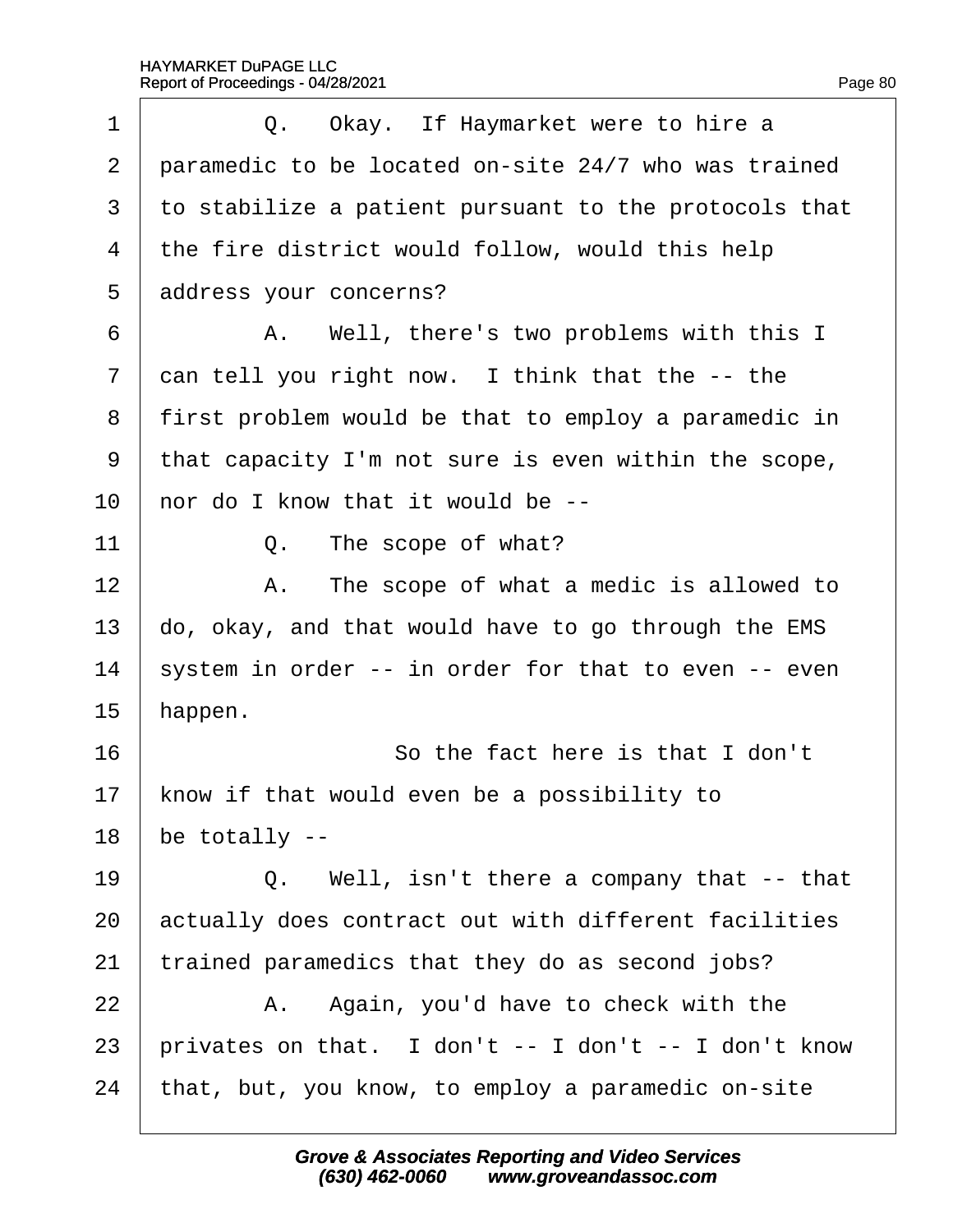| 1              | that's specific to that building, they would have to  |  |  |  |
|----------------|-------------------------------------------------------|--|--|--|
| 2              | be attached to some EMS system; and in our case it's  |  |  |  |
| 3              | Northwest, and I don't know that that would be        |  |  |  |
| 4              | allowable for, you know, them to operate that way.    |  |  |  |
| 5              | Q. Well, what about if someone had been               |  |  |  |
| 6              | trained as a paramedic, had worked as a paramedic for |  |  |  |
| $\overline{7}$ | a number of years, and then left the EMS services and |  |  |  |
| 8              | dame and worked for Haymarket, would that address     |  |  |  |
| 9              | your concerns if they had the trained credentials     |  |  |  |
| 10             | that your staff has?                                  |  |  |  |
| 11             | A. Well, like I said, I don't know that --            |  |  |  |
| 12             | in order to practice in that role I think there has   |  |  |  |
| 13             | to be some licensing considerations that would come   |  |  |  |
| 14             | into play. And, again, I've never -- never heard or   |  |  |  |
| 15             | seen that done in a facility like you're being --     |  |  |  |
| 16             | like you're proposing, so I really can't answer that, |  |  |  |
| 17             | you know, with any accuracy.                          |  |  |  |
| 18             | Q. Are you under -- aware under state                 |  |  |  |
| 19             | licensing for drug rehabilitation centers, in detox,  |  |  |  |
| 20             | for example, the trained professional can be an -- I  |  |  |  |
| 21             | think an RN, an LPN, or a trained paramedic? So it    |  |  |  |
| 22             | is contemplated by state statute that a paramedic     |  |  |  |
| 23             | could be enroll- -- you know, engaged in that kind of |  |  |  |
| 24             | foll. So if somebody with that background was         |  |  |  |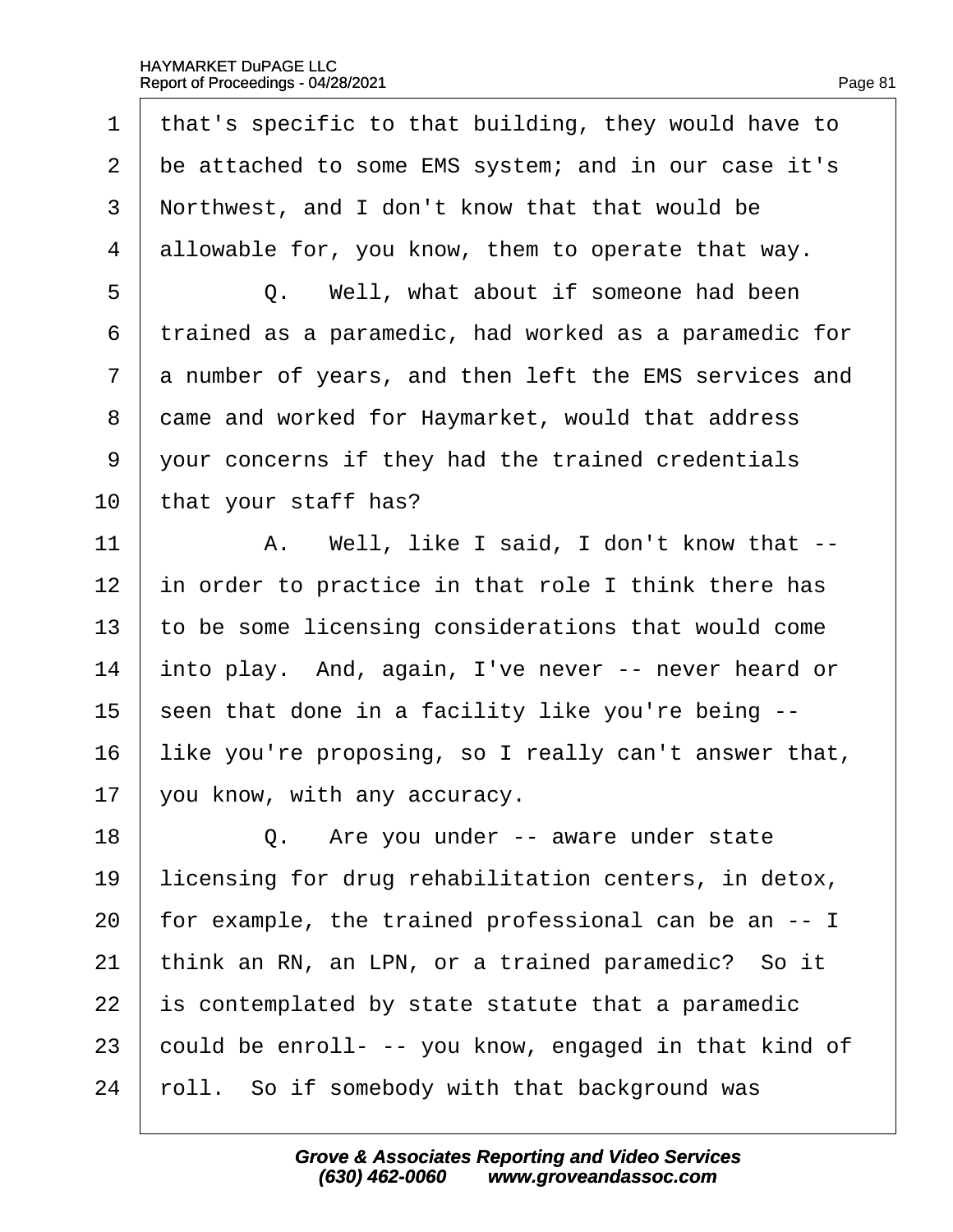| 1              | provided, would that -- would that help assist with   |  |  |  |
|----------------|-------------------------------------------------------|--|--|--|
| $\overline{2}$ | your concerns if they had that requisite training?    |  |  |  |
| 3              | A. I'm not so sure it would.                          |  |  |  |
| 4              | Q. Why not?                                           |  |  |  |
| 5              | A. Because I don't think that -- you know,            |  |  |  |
| 6              | again, having an in-house paramedic, you know, again, |  |  |  |
| $\overline{7}$ | it would be on the same line if you had an in-house   |  |  |  |
| 8              | RN who are trained to a higher level. I'm not sure    |  |  |  |
| 9              | that that's going to change any of the things that we |  |  |  |
| 10             | would need to do as a response agency coming into the |  |  |  |
| 11             | facility, you know, to assess the patient and, as you |  |  |  |
| 12             | say, treat the patient. You know, again, I don't      |  |  |  |
| 13             | think that's going to change much on our end as far   |  |  |  |
| 14             | as how and when we come in.                           |  |  |  |
| 15             | Q. Isn't it Haymarket's contention that               |  |  |  |
| 16             | that party, either the paramedic or the RN, could     |  |  |  |
| 17             | make the assessment if a 911 call even has to be      |  |  |  |
| 18             | made?                                                 |  |  |  |
| 19             | MR. DI NOLFO: I'm just going to object to --          |  |  |  |
| 20             | MS. O'KEEFE: Well --                                  |  |  |  |
| 21             | MR. DI NOLFO: Oh --                                   |  |  |  |
| 22             | MS. O'KEEFE: Pardon me?                               |  |  |  |
| 23             | MR. DI NOLFO: -- I'm sorry, I'll let you              |  |  |  |
| 24             | finish. I cut you off.                                |  |  |  |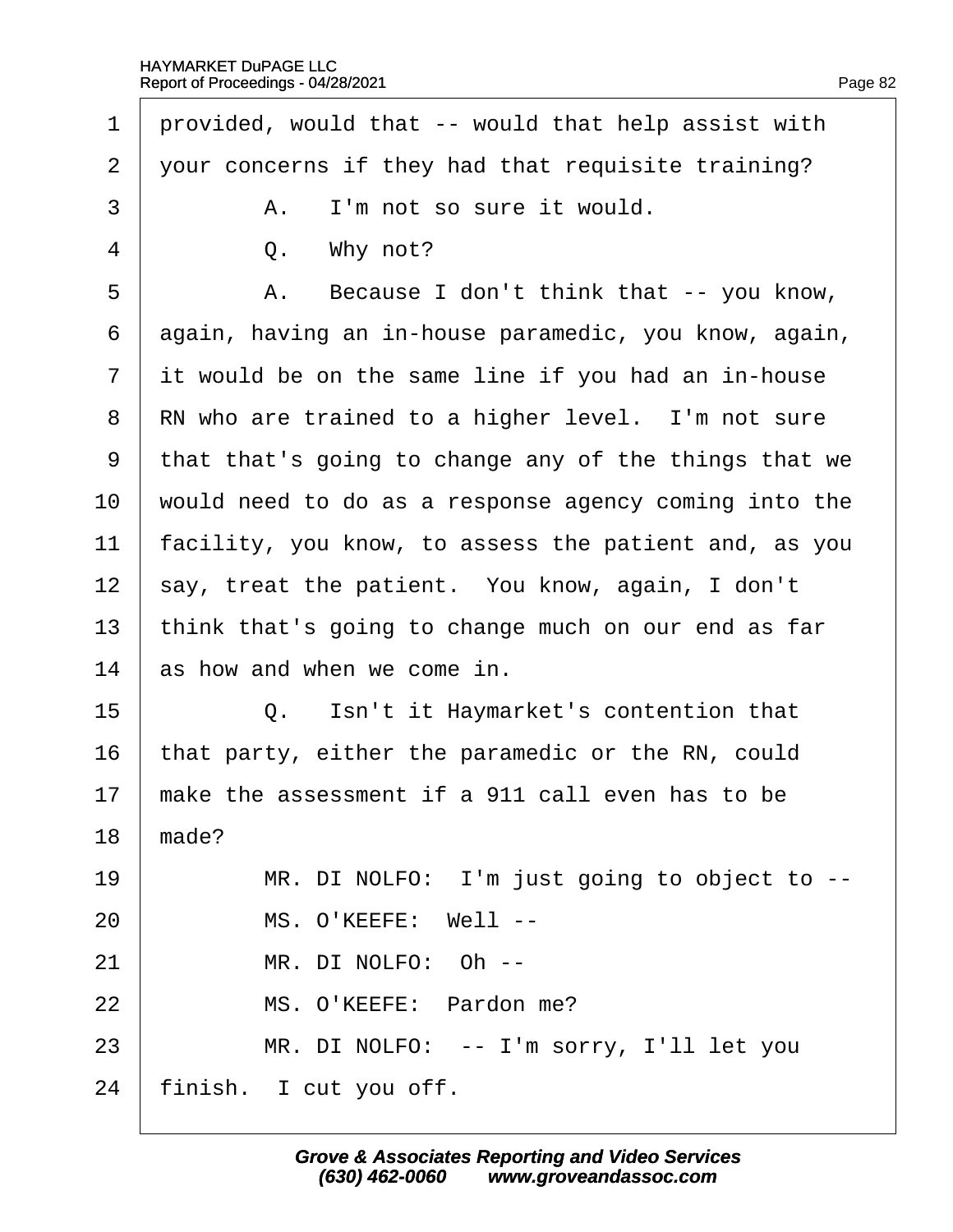| 1              | MS. O'KEEFE: It was a question for once,              |  |  |  |
|----------------|-------------------------------------------------------|--|--|--|
| 2              | Steve.                                                |  |  |  |
| 3              | MR. DI NOLFO: It wasn't a good one.                   |  |  |  |
| $\overline{4}$ | MS. O'KEEFE: Now I gotta remember it.                 |  |  |  |
| 5              | BY MS. O'KEEFE:                                       |  |  |  |
| 6              | Q. But wouldn't -- wouldn't -- if a                   |  |  |  |
| $\overline{7}$ | paramedic or an RN was to make the assessment and be  |  |  |  |
| 8              | trained to stabilize them, as a paramedic is,         |  |  |  |
| 9              | wouldn't -- couldn't that prevent 911 calls from even |  |  |  |
| 10             | being made and just utilizing Elite?                  |  |  |  |
| 11             | MR. DI NOLFO: I would just object to the              |  |  |  |
| 12             | lack of foundation, assumes facts not in evidence,    |  |  |  |
| 13             | and I think it's an incomplete hypothetical.          |  |  |  |
| 14             | But I'll let Mr. Hervas decide on                     |  |  |  |
| 15             | that one.                                             |  |  |  |
| 16             | MR. HERVAS: Chief, did you understand the             |  |  |  |
| 17             | question?                                             |  |  |  |
| 18             | THE WITNESS: I'd ask her to repeat it one             |  |  |  |
| 19             | more time.                                            |  |  |  |
| 20             | MS. O'KEEFE: Okay. Now I've got to remember           |  |  |  |
| 21             | it a third time.                                      |  |  |  |
| 22             | BY MS. O'KEEFE:                                       |  |  |  |
| 23             | Q. So is it Haymarket's contention that if            |  |  |  |
| 24             | they were to have a trained professional, be it a     |  |  |  |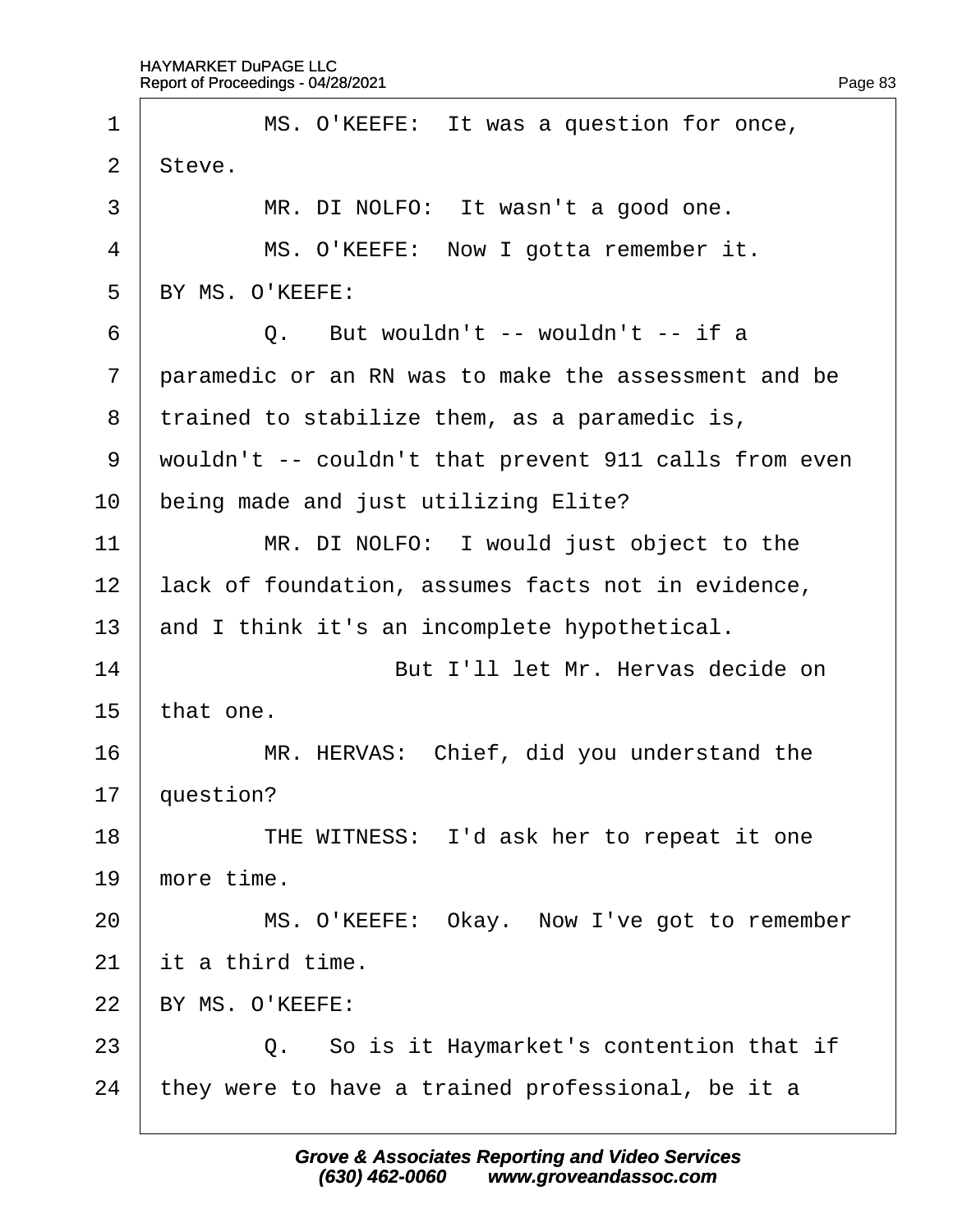1 nurse or a paramedic, who were trained to assess a 2 situation and stabilize a patient, they might be able 3 to stabilize a patient, which would mean they might 4 not even need a 911 call in the first place, and then 5 they could just go directly to Elite? 6 | A. Well, really, I don't know that it 7 impacts me or helps me in either capacity, Counselor. 8 Part of the reason would be that, you know, if the 9 patient could be stabilized to the extent that they 10 didn't need to call an ambulance, I wouldn't know 11 about it. We wouldn't know about it anyway. 12 **I I** think we're more talking about 13 the calls that would still require a response. 14 Whether it was a paramedic or a nurse doing the 15 stabilization, there's still going to be a need for 16 treatment and transport on our end. So I'm not sure 17 that that's going to change a whole lot for me. 18  $\vert$  Q. Well, I think that's part of the 19 fundamental issue with regards to Elite, is I think 20 Haymarket's position is that they could stabilize it 21 |til -- stabilize a patient if needed until an 22 ambulance would come, i.e., Elite or another private 23 ambulance company, thus minimizing the calls made to 24 the Itasca Fire Protection District.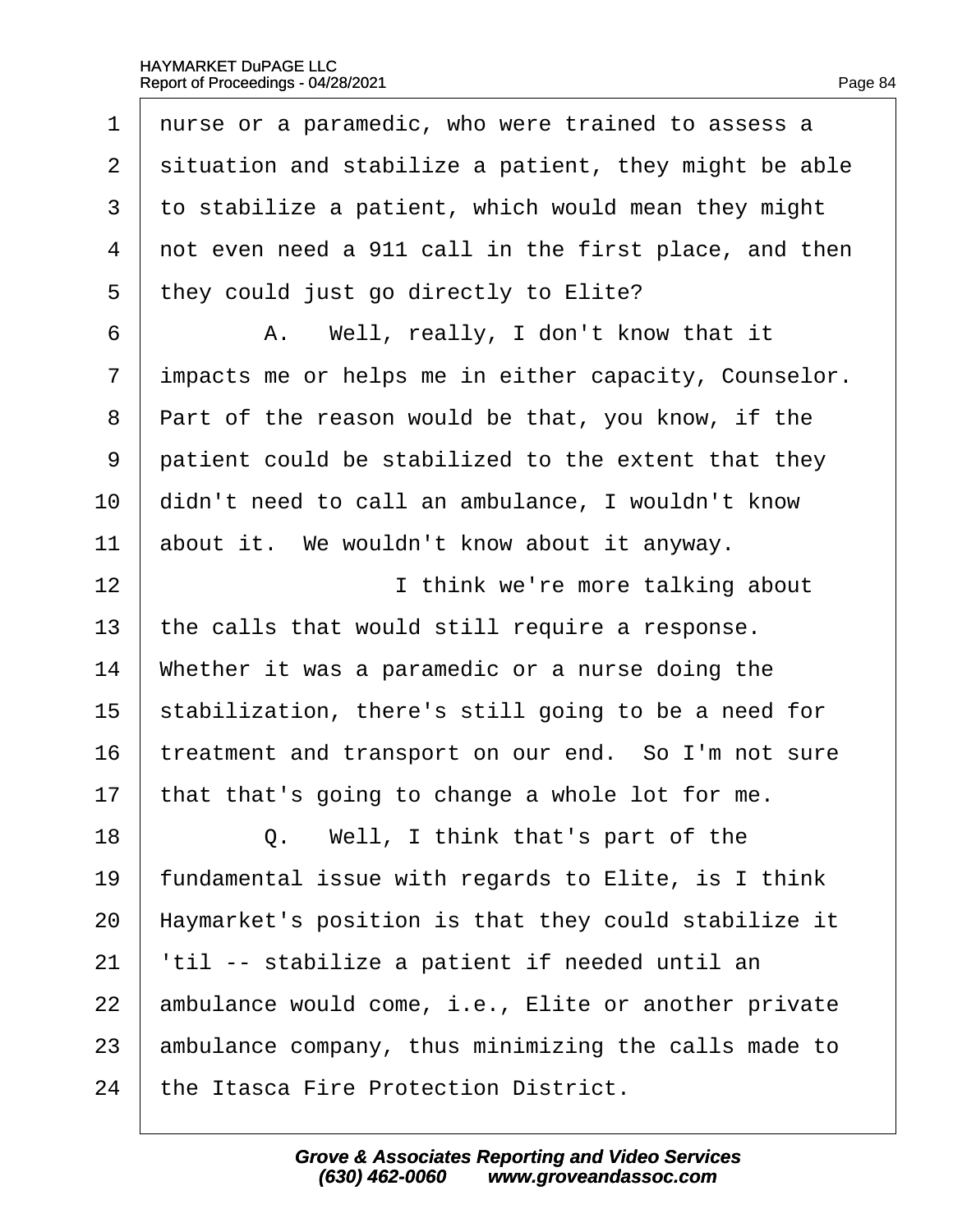| A. Well, I think -- I think that that's               |  |  |
|-------------------------------------------------------|--|--|
| your -- you know, that's the intention, but I'm not   |  |  |
| sure -- (Inaudible.)                                  |  |  |
| THE REPORTER: I'm sorry, Chief, you trailed           |  |  |
| off at the end. Chief?                                |  |  |
| BY THE WITNESS:                                       |  |  |
| A. (Continuing.) I said that that might be            |  |  |
| what's being proposed, but I'm not sure I'm in        |  |  |
| agreement with that statement.                        |  |  |
| BY MS. O'KEEFE:                                       |  |  |
| Q. Okay. So how do you define -- Chief,               |  |  |
| how do you define a concurrent call?                  |  |  |
| A. A concurrent call would be if we were              |  |  |
| tied up on one call and a second call comes in for    |  |  |
| service.                                              |  |  |
| Q. So Mr. Moeller testified the District              |  |  |
| should consider this issue of possible concurrent     |  |  |
| calls in his report.                                  |  |  |
| Does the District currently track                     |  |  |
| concurrent calls?                                     |  |  |
| A. Well, concurrent calls, again, could be            |  |  |
| those calls where we are, you know, again, tied up    |  |  |
| and we have to call in a mutual aid or auto aid piece |  |  |
| of equipment, and it could be fire or EMS related.    |  |  |
|                                                       |  |  |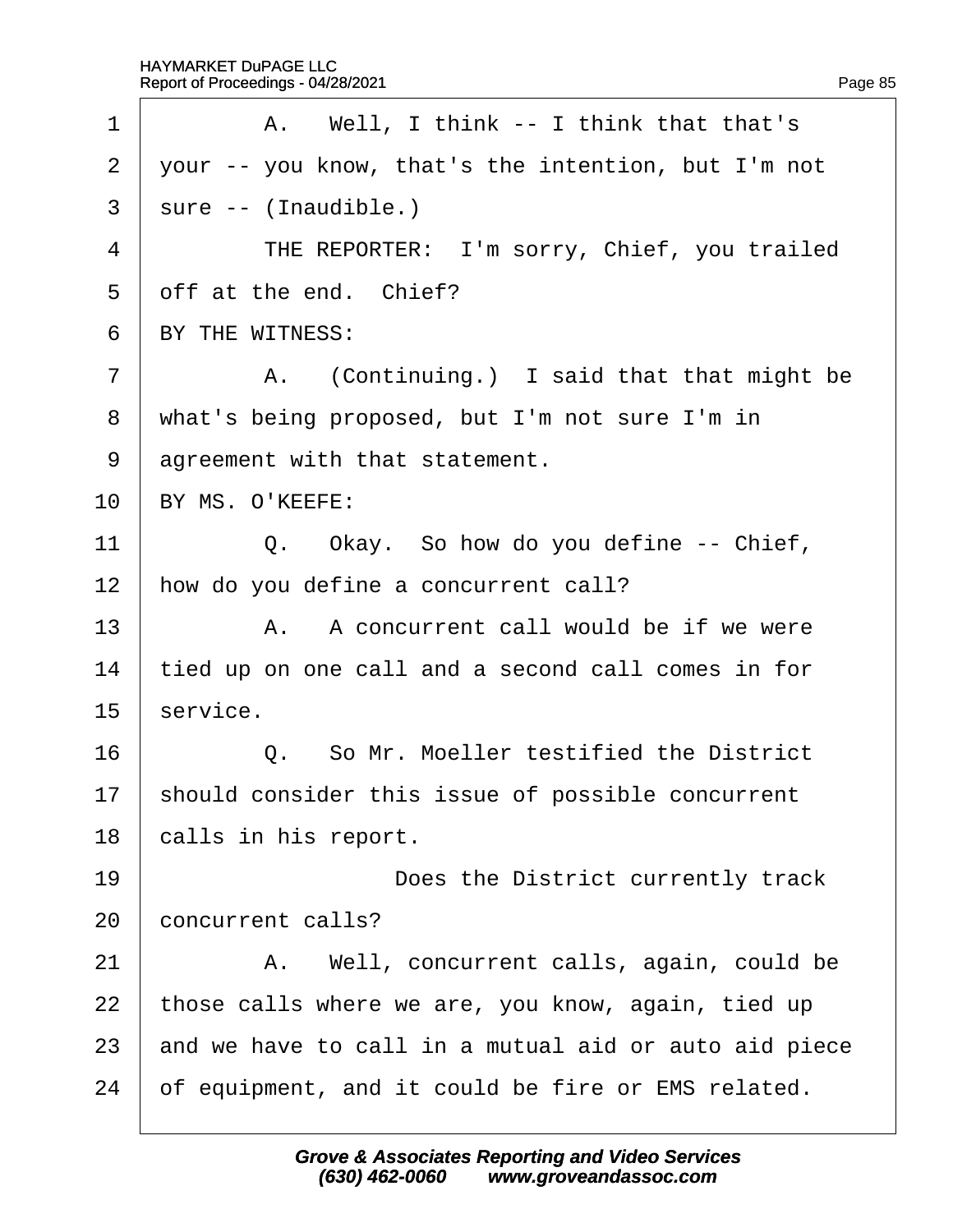| 1              |                                                       | But do we track them? I don't                         |  |  |
|----------------|-------------------------------------------------------|-------------------------------------------------------|--|--|
| 2              | track them to the extent other than the reports that  |                                                       |  |  |
| 3              | we've -- we've discussed tonight on our end as far as |                                                       |  |  |
| 4              | mutual aid given and received.                        |                                                       |  |  |
| 5              |                                                       | I can get more detailed data -- CAD                   |  |  |
| 6              | data, but, no, I don't track them as a rule.          |                                                       |  |  |
| $\overline{7}$ |                                                       | Q. You have concurrent calls now; correct?            |  |  |
| 8              |                                                       | A. I'm sorry?                                         |  |  |
| 9              |                                                       | Q. You have concurrent calls now?                     |  |  |
| 10             |                                                       | A. Of course.                                         |  |  |
| 11             |                                                       | Q. Any use coming into town if that -- if             |  |  |
| 12             |                                                       | that new -- if the Starbucks come back to Itasca,     |  |  |
| 13             | that would create -- could potentially create         |                                                       |  |  |
| 14             | concurrent calls; correct?                            |                                                       |  |  |
| 15             |                                                       | A. Sure, you could make that argument.                |  |  |
| 16             |                                                       | Q. Okay. But if you had a concern about               |  |  |
| 17             | concurrent calls, too many happening now, you would   |                                                       |  |  |
| 18             | be tracking them, wouldn't you?                       |                                                       |  |  |
| 19             |                                                       | A. Well, again, I think, you know, from our           |  |  |
| 20             |                                                       | data, you know, the data that we've discussed, we are |  |  |
| 21             | tracking them in that sense.                          |                                                       |  |  |
| 22             |                                                       | Q. Through the mutual aid data?                       |  |  |
| 23             | А.                                                    | Mutual aid, auto data, correct.                       |  |  |
| 24             | Q.                                                    | Okay. Did you give any of that                        |  |  |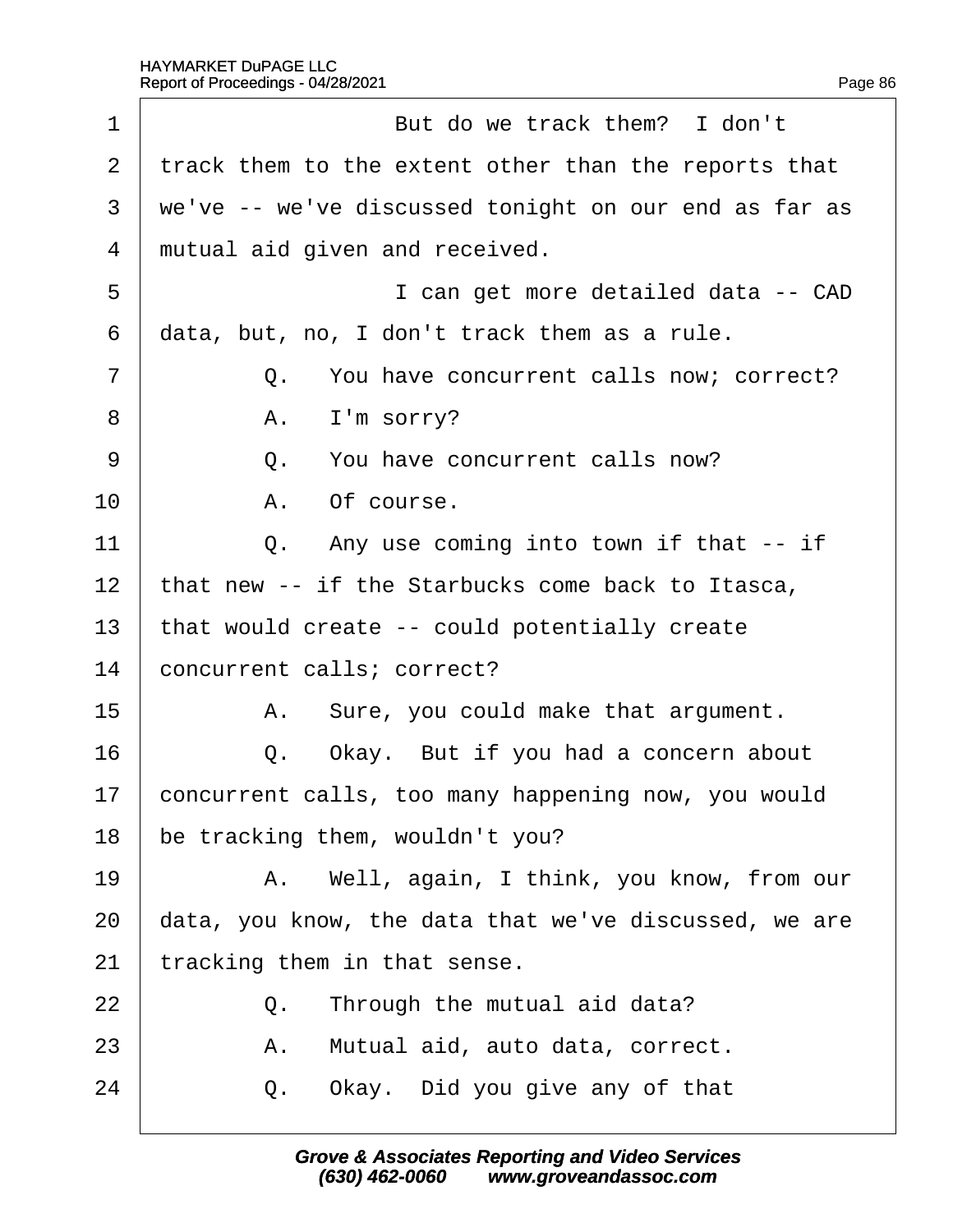$\Gamma$ 

| 1              | information to Mr. Moeller?                           |
|----------------|-------------------------------------------------------|
| $\overline{2}$ | A. I think you asked me that before. I                |
| 3              | don't recall giving --                                |
| 4              | Q. Oh, I'm sorry.                                     |
| 5              | A. -- it to him directly. No, I don't                 |
| 6              | recall giving it to him.                              |
| $\overline{7}$ | Q. Do you know how many calls occur where             |
| 8              | Itasca personnel are just not available to handle the |
| 9              | dall and another community is the sole provider with  |
| 10             | ho assistance from Itasca? Does that ever happen?     |
| 11             | A. It does, sure. I couldn't give you a               |
| 12             | humber off the top of my head, though.                |
| 13             | Q. Very often?                                        |
| 14             | A. Again, I'm not going to say that, you              |
| 15             | know, it's very often. I don't know what very often   |
| 16             | is as far as a number, but it does happen on          |
| 17             | occasion.                                             |
| 18             | Q. Doesn't the -- the number of daily calls           |
| 19             | that you have at the 2.2 level and that .1 unit hour  |
| 20             | utilization indicate that personnel should be         |
| 21             | available to handle and respond?                      |
| 22             | A. Well, I don't -- I don't know that I               |
| 23             | agree with that statement. I think, too, that we      |
| 24             | handle EMS and fire calls. So I'm not so sure that I  |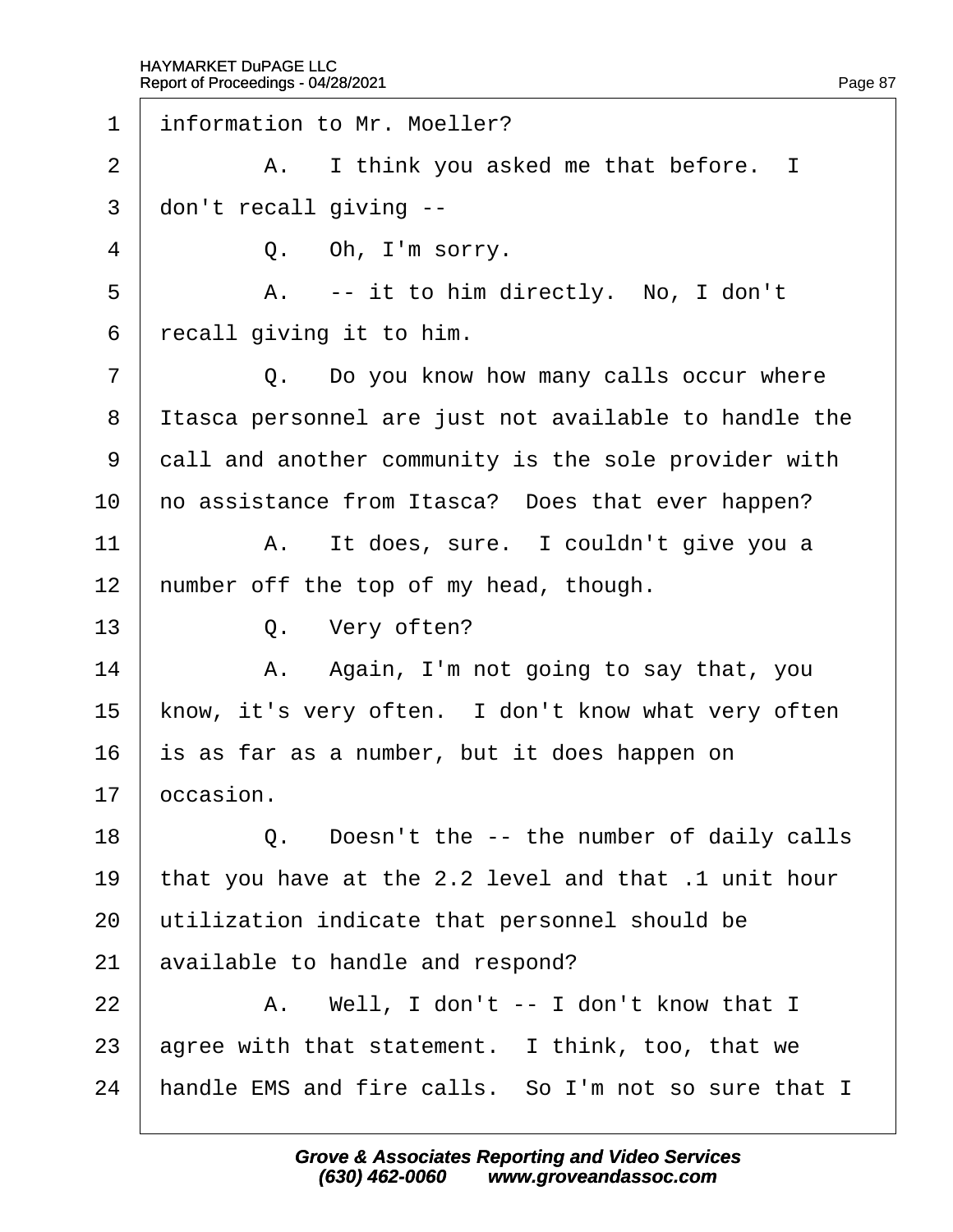| 1              | agree with the statement that you're making.         |
|----------------|------------------------------------------------------|
| $\overline{2}$ | Q. Well, if you're at a .1 unit -- unit              |
| 3              | hour utilization and you could go up to a .3 before  |
| 4              | dapacity becomes an issue and that, doesn't that     |
| 5              | leave a lot of room?                                 |
| 6              | A. Well, this is a discussion we had a               |
| $\overline{7}$ | little earlier. Again, I'm not so sure I agree with  |
| 8              | the -- with the math you're doing. I'd have to sit   |
| 9              | down and look at some additional data.               |
| 10             | Q. Since receiving Mr. Moeller's                     |
| 11             | recommendation that the Fire Protection District     |
| 12             | consider the issue of concurrent calls that was      |
| 13             | contained in his report, has the Fire Protection     |
| 14             | District -- has it started to track concurrent calls |
| 15             | since that time?                                     |
| 16             | A. Again, concurrent calls can be tracked            |
| 17             | to some degree through the data we just spoke about  |
| 18             | earlier.                                             |
| 19             | Q. Do you track response times?                      |
| 20             | A. Be more specific.                                 |
| 21             | Q. Do you -- do you track how long it takes          |
| 22             | to respond to a call on average?                     |
| 23             | A. I do have a study that was done a few             |
| 24             | years ago that -- that does track that data, yes.    |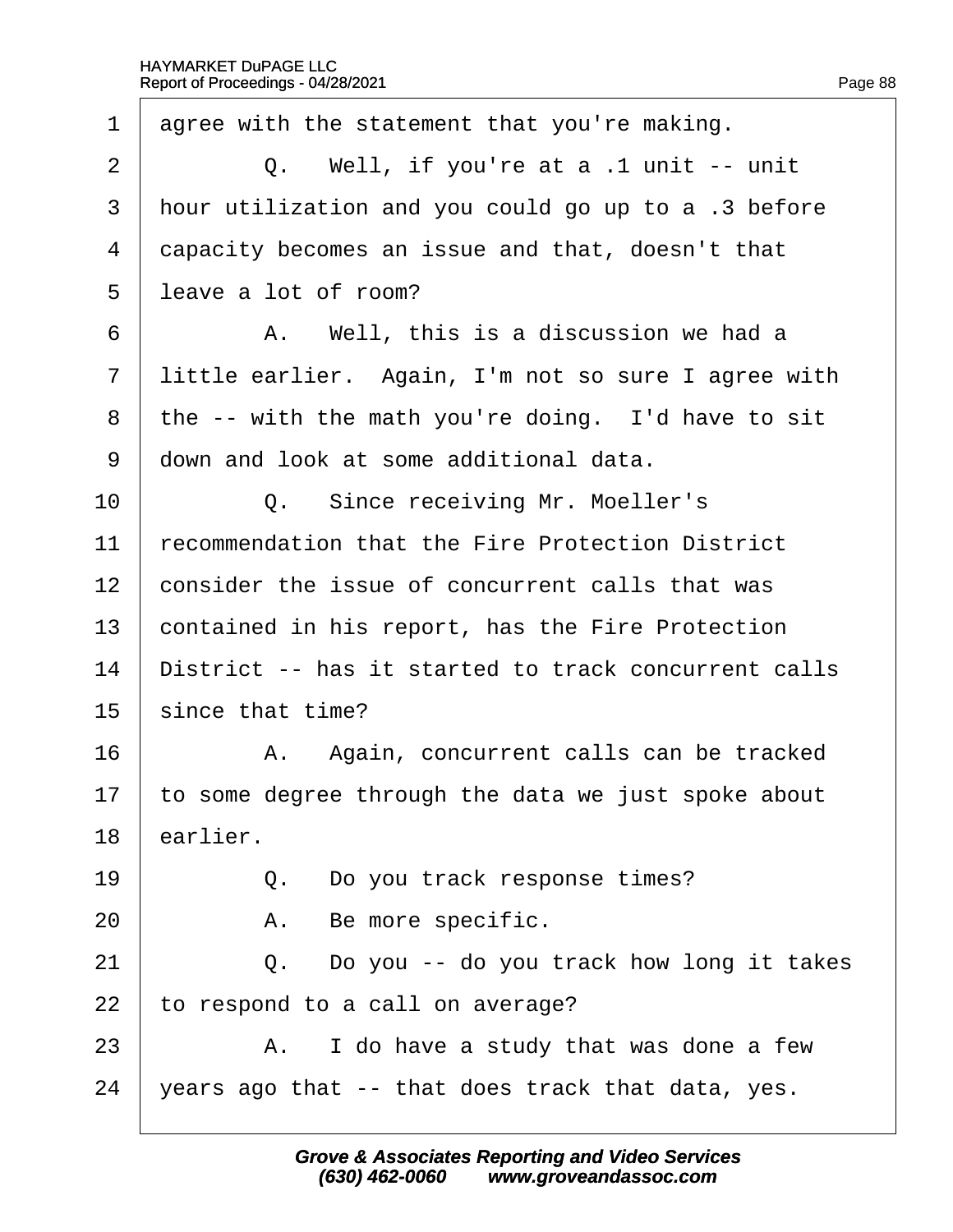| Q. How long ago was that?                                   |  |
|-------------------------------------------------------------|--|
| A. 2015 through 2018 data.                                  |  |
| Did you provide that data to<br>Q.                          |  |
| Mr. Moeller?                                                |  |
| A. I did not.                                               |  |
| Q. Do you know what the average response                    |  |
| time was, say, at any of those years?                       |  |
| A. I could give you the -- the three-year                   |  |
| average.                                                    |  |
| Q. Okay.                                                    |  |
| A. The three-year average was we can                        |  |
| 12<br>respond to 80 percent of our district in four minutes |  |
| or less, and a hundred percent of the district in           |  |
| eight minutes or less.                                      |  |
| Q. Did you see how you thought -- did you                   |  |
| consider or study or analyze how these response times       |  |
| might change if Haymarket was approved?<br>17               |  |
| A. No. The study was done prior to                          |  |
| Haymarket being introduced.                                 |  |
| Q. Well, if the District consultants and                    |  |
| Haymarket's consultants agree that Hay- -- the Fire         |  |
| Protection District has the capacity to handle the          |  |
| Haymarket calls at this time assuming no -- even            |  |
| assuming no involvement by Elite -- you said you            |  |
|                                                             |  |
|                                                             |  |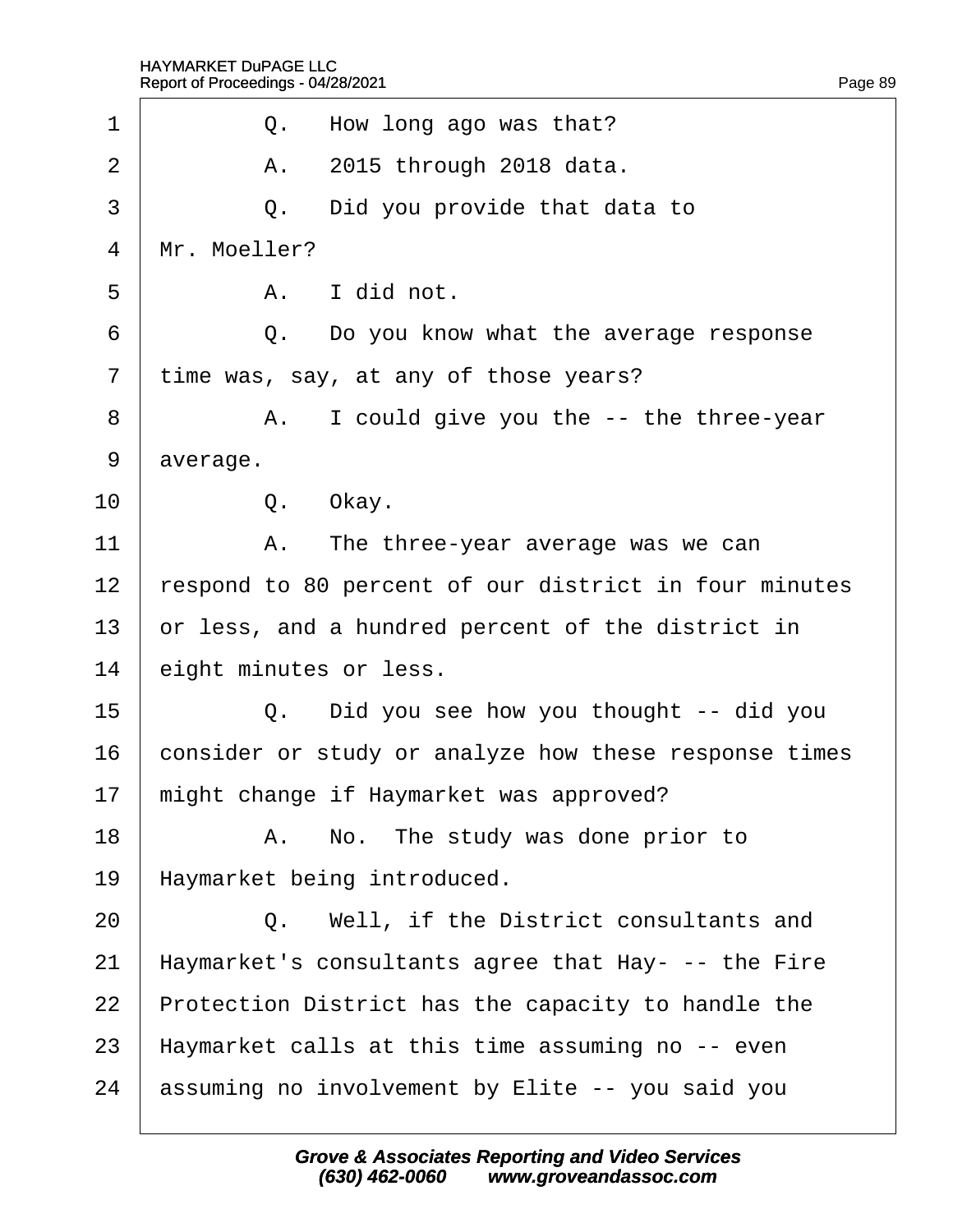1 agree with the Fitch findings, so doesn't -- so -- so 2 vou agree that the Fire Protection District has the 3 dapacity to handle Haymarket calls?  $4$  | A. To handle 379 calls; is that your 5 duestion?  $6 \mid Q$ . That's why I think -- I'm depending on 7 the number. You feel 379; we feel far less, but even 8 at the 379 level, didn't Fitch feel the District had 9 the capacity to handle it?  $10$   $\parallel$  A. I think Fitch outlined that we -- he 11 felt we had some capacity. I'm not sure that it was 12 the 379, and to the point, my  $-$  my feeling on that 13 is I wouldn't necessarily agree with the fact that we 14 have capacity. 15 **Capacity without impact doesn't** 16 mean anything. So it's the capacity of those 17 **additional calls is one thing.** The impact of where 18 those calls are occurring is something totally 19 different.  $20$   $\Box$  Q. Okay. Let's -- can we -- let's delve 21 into that a little bit. 22 **I** iust want to point out for the 23 record that the Moeller report on page 11 says it's 24 Fitch's assessment that currently the Fire Protection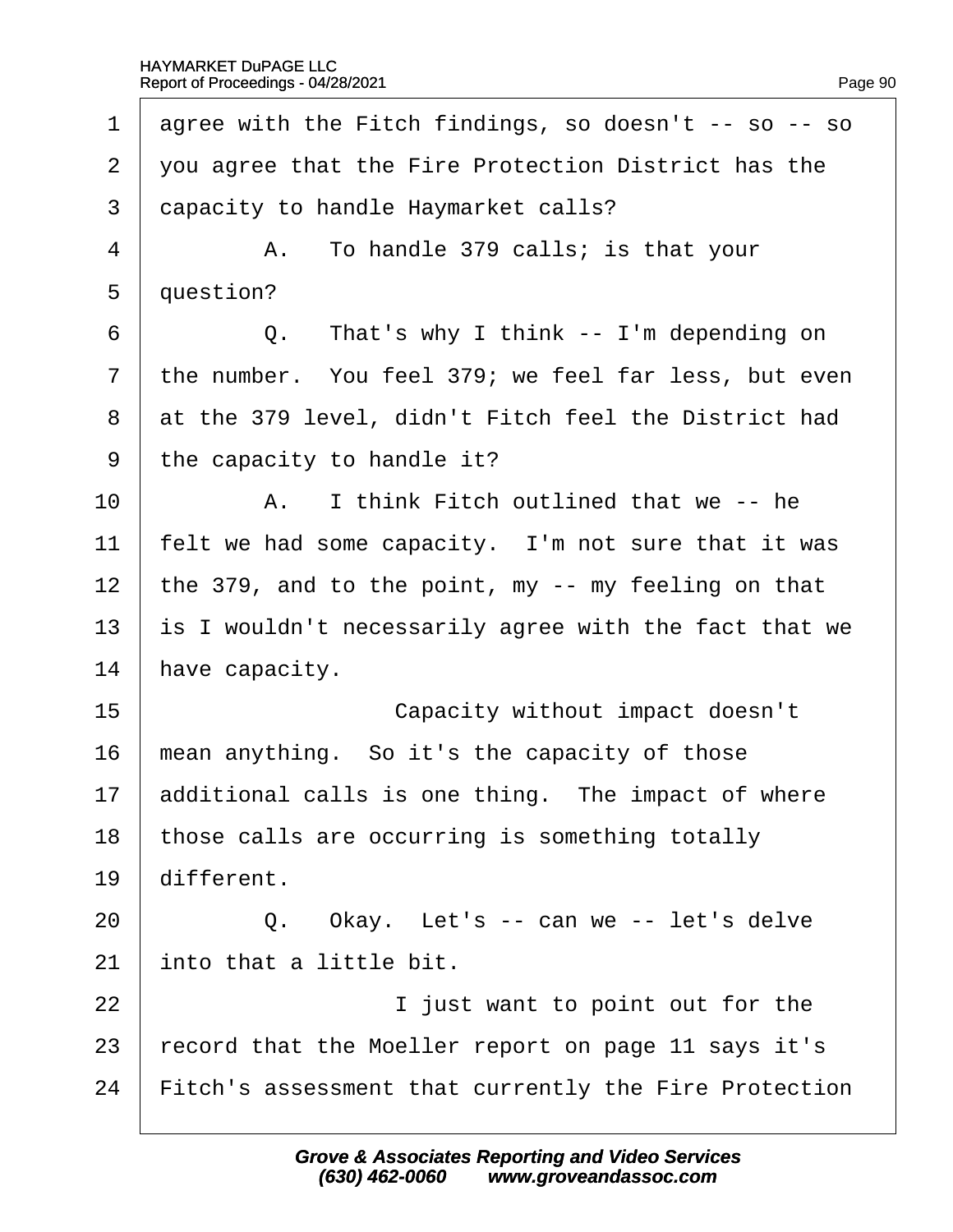| 1              | District has sufficient capacity to absorb the       |
|----------------|------------------------------------------------------|
| 2              | increased demand from the proposed Haymarket DuPage  |
| 3              | project. So can you tell me what you mean by impact? |
| 4              | A. Yeah. The impact of a 240-bed facility            |
| 5              | increasing my call volume by 23 percent, that's      |
| 6              | impact.                                              |
| $\overline{7}$ | Q. Well, so you're looking at it as call             |
| 8              | volume? Is that what you mean by impact.             |
| 9              | A. Sure, that's part of it. So and --                |
| 10             | Q. Part of --                                        |
| 11             | A. -- and my ability to provide service for          |
| 12             | the rest of the community, you know, my ability to   |
| 13             | put into play more resources to handle those         |
| 14             | additional calls, the cost --                        |
| 15             | Q. What does that mean?                              |
| 16             | A. -- the cost of those resources. Who               |
| 17             | bears the cost of those resources; all my concerns.  |
| 18             | Q. Well, when you talk about -- about call           |
| 19             | volume, right now the testimony has been provided    |
| 20             | that you have 2.2 calls per day. You have evidence   |
| 21             | that's provided about unit hour utilization being    |
| 22             | one-third of what it could be. You have your         |
| 23             | consultant saying you have sufficient capacity.      |
| 24             | How can you say the call volume                      |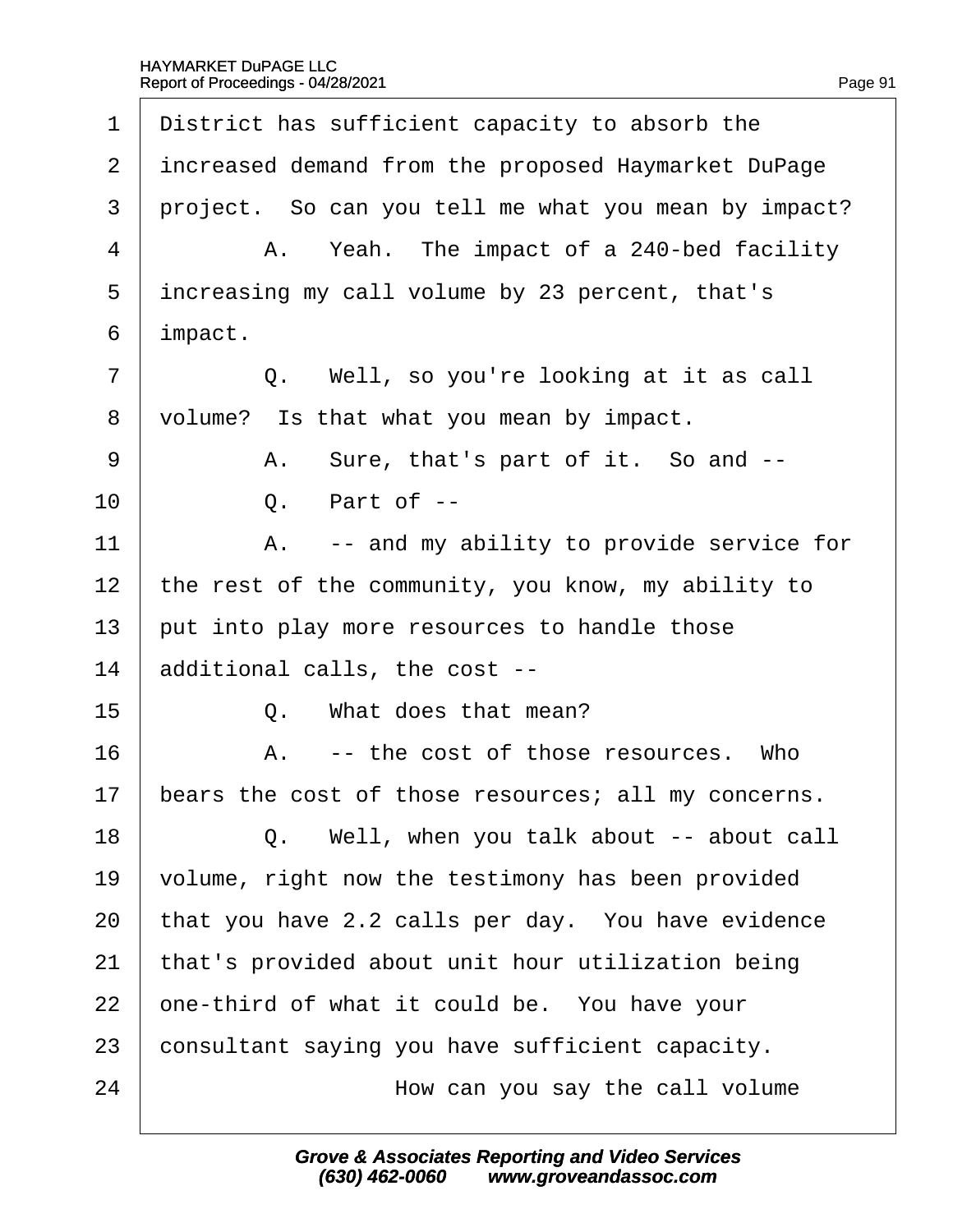| 1              | should be a concern? Your consultant considered the   |
|----------------|-------------------------------------------------------|
| 2              | higher number.                                        |
| 3              | A. My consultant also -- also said that --            |
| 4              | that -- that the number proposed by Polaris was       |
| 5              | vastly understated, and in Mr. Moeller's report he    |
| 6              | also stated that his number was conservative -- the   |
| $\overline{7}$ | 379 was a conservative number. That's in his report.  |
| 8              | I think it's a conservative number.                   |
| 9              | Q. Well, you testified at the beginning of            |
| 10             | tonight that you agreed with the findings in the      |
| 11             | Fitch report. The Fitch report said it has            |
| 12             | sufficient capacity.                                  |
| 13             | You talk about ability -- so I'm a                    |
| 14             | little unclear on why you feel call volume would be   |
| 15             | an issue when they considered the higher call volume. |
| 16             | You also -- just to clarify, you                      |
| 17             | said that you were concerned about your ability to    |
| 18             | provide services and who bears the cost of the        |
| 19             | services that has to be provided.                     |
| 20             | I know you haven't really been able                   |
| 21             | to reconcile the difference between the Office of     |
| 22             | State Fire Marshal numbers and the numbers you have   |
| 23             | internally, but there is, you know, considerable      |
| 24             | esources being given in mutual aid.                   |
|                |                                                       |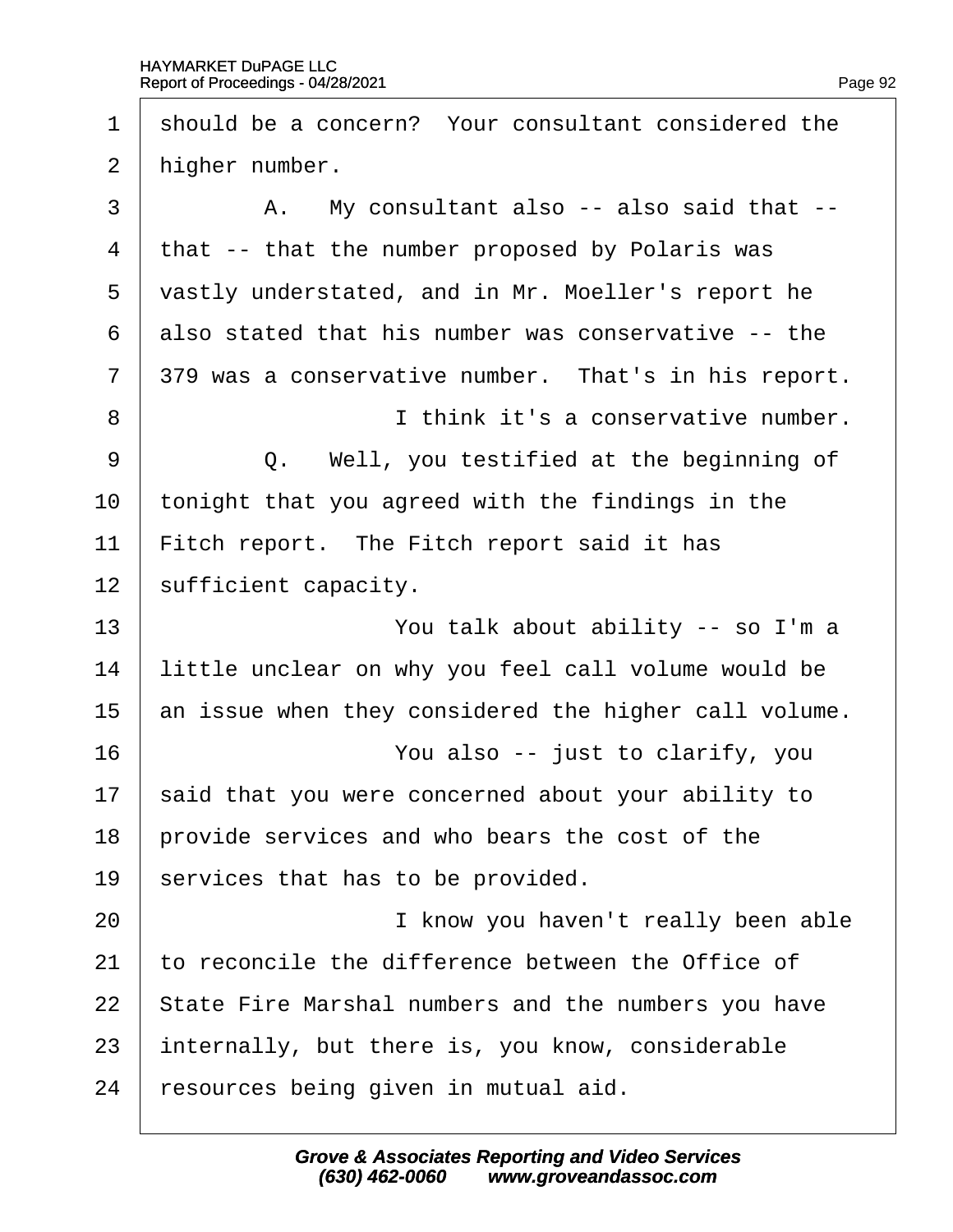$\Gamma$ 

| 1              | Right now aren't your neighbors                       |
|----------------|-------------------------------------------------------|
| $\overline{2}$ | paying -- aren't Itasca paying for the cost of        |
| 3              | providing services -- supplemental services to the    |
| $\overline{4}$ | neighbors?                                            |
| 5              | A. I think you're --                                  |
| 6              | Q. Couldn't they be provided -- couldn't              |
| 7              | that -- those resources be redirected to uses within  |
| 8              | the boundaries?                                       |
| 9              | A. I think you're distorting the numbers              |
| 10             | here, Counselor, and I think that that's what I tried |
| 11             | to point out to you before.                           |
| 12             | Some of those numbers that you                        |
| 13             | allude to on the State Fire Marshal report are        |
| 14             | numbers that are categorized as mutual aid that don't |
| 15             | actually result in mutual aid. These could be calls   |
| 16             | that were punched out without the vehicle ever        |
| 17             | leaving the station, but it's going to be logged in   |
| 18             | as such.                                              |
| 19             | So to -- to say that we're --                         |
| 20             | we're -- you know, we're somehow funding other --     |
| 21             | other communities is -- is -- is not accurate.        |
| 22             | Isn't that what you're saying with<br>Q.              |
| 23             | Chicago CAD data? You know, if a call is made,        |
| 24             | and you just said yourself that it would be logged in |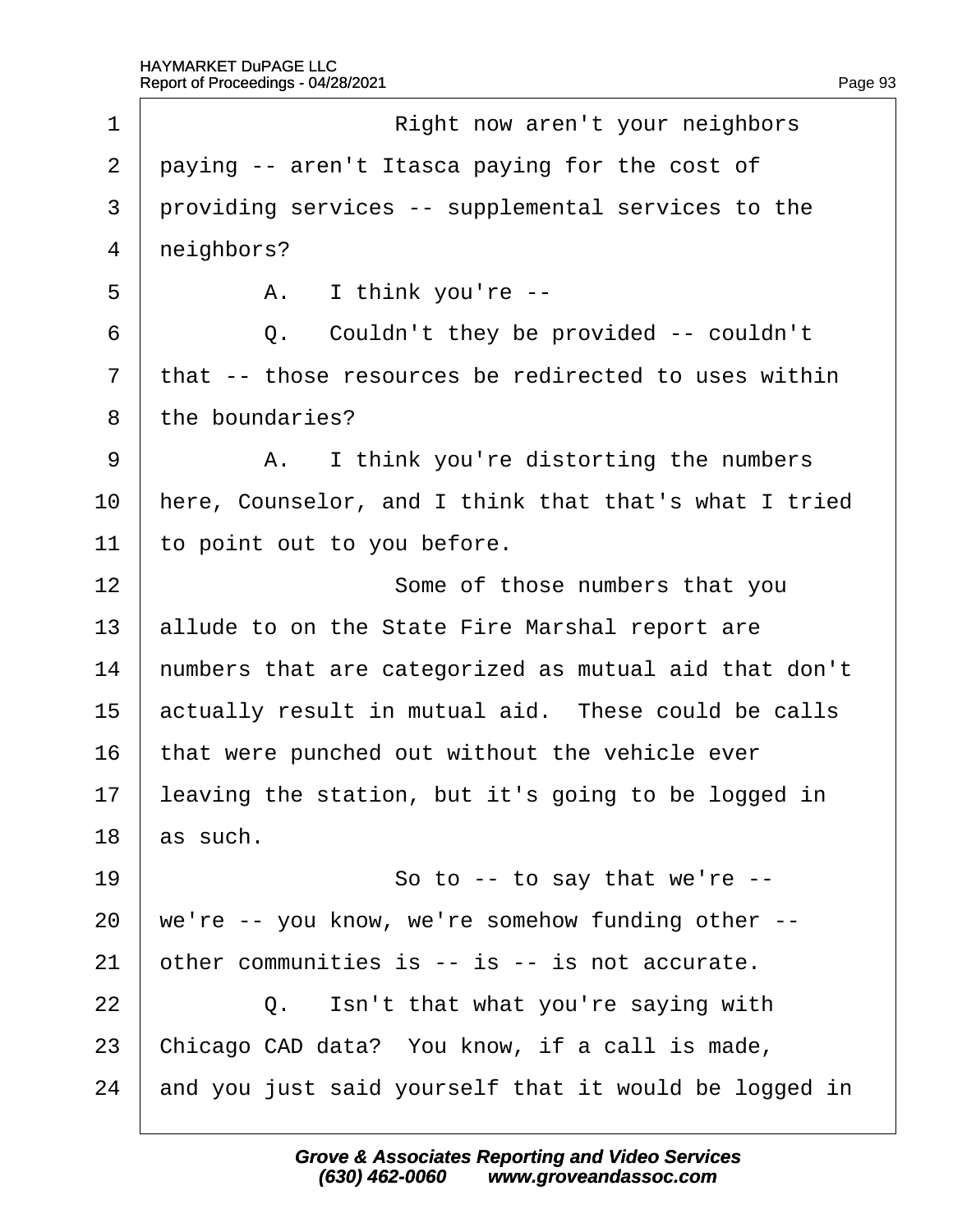1 and you may never even leave the station, those 2 numbers could be happening in Chicago, too, right, 3 for Haymarket?  $4 \mid$  A. Yeah, but those are the ones that were 5 filtered out by Mr. Moeller. Those are the ones 6 that -- that Mr. Dominik didn't like. All of  $7$  those  $-$ 8 | Q. Well, how could he know that? I mean -- $9 \mid$  A. All those numbers  $-$  all of those 10 humbers were filtered out. 11  $\vert$  Q. Well, if he -- if it looked on the --12 you just said  $-$  just now you stated that a call 13 bould come in; you may be assigned to the call; you 14 may never leave the station but it's entered into the 15 CAD data. Couldn't that be happening in Chicago 16 where a call comes in, a call -- an engine is 17 assigned, it comes up on the CAD data, but it never 18 leaves the station?  $19 \mid$  A. Those are the numbers  $20$   $\vert$  Q. Why would that be different?  $21$  | A. Those are the numbers that were pulled 22 but of the CAD data. Either there were no rigs 23 assigned or there was a duplicate number. All of 24 those were pulled out of that data from Chicago. So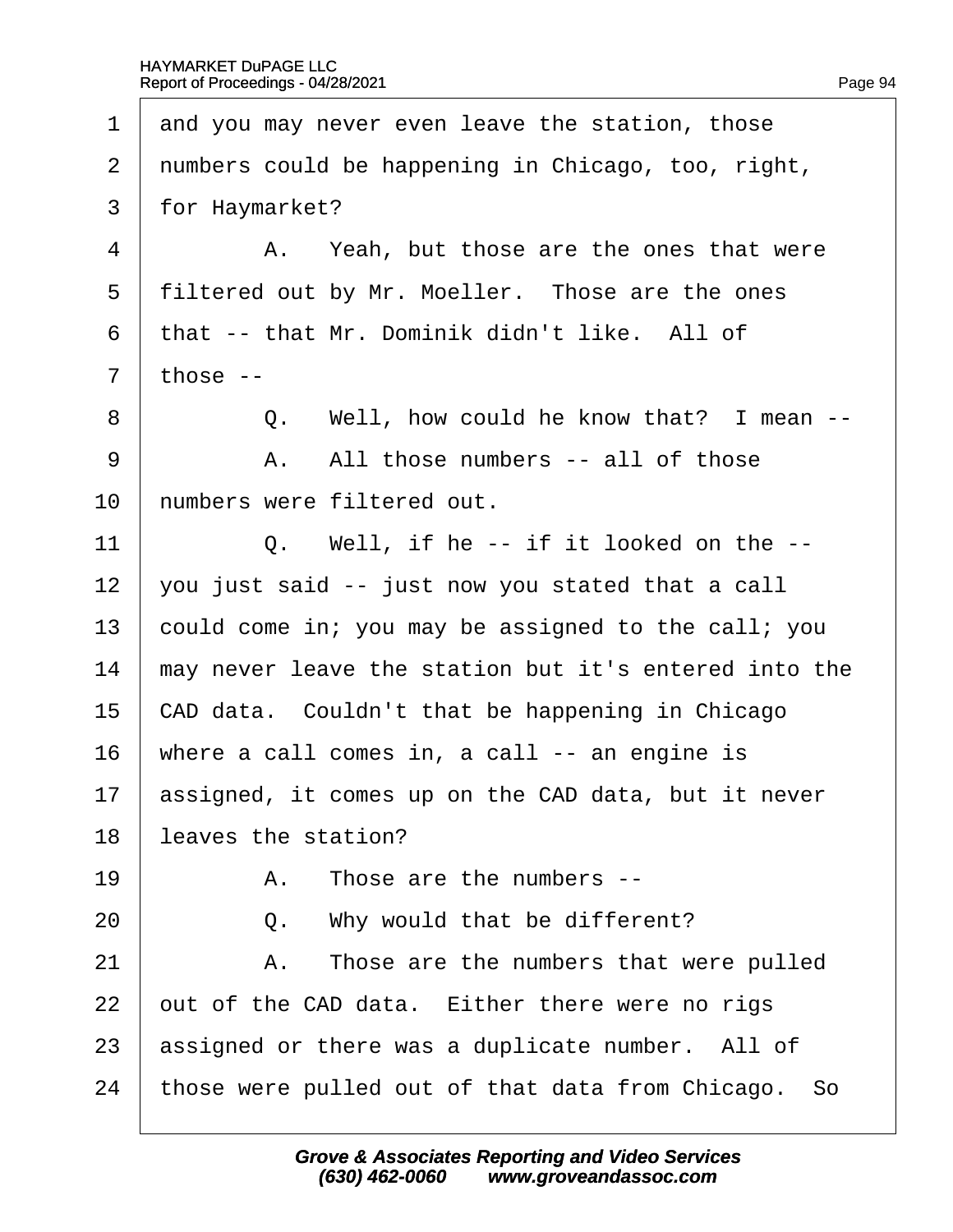1 those  $2 \mid Q$ . So you -- $3 \mid$  A. -- are the instances we're talking 4 about.  $5 \mid$  Q. So Itasca, when a call is assigned  $6$  and  $-$  and  $-$  is the rig data  $-$  it doesn't  $-$  does 7 it show it's not assigned? Does it show it doesn't 8 leave the station? 9 | Imean, I don't know, this is 10 inconsistent. It seems like we're getting different 11 treatment here where in Itasca, you know, it doesn't 12 leave the station and so it's a fake -- it's not a 13 true call, where in Chicago it is. 14 **I** mean, I don't know, it just seems 15 a bit confusing to me. 16 | A. So here's the difference, Counselor. 17 You're talking about NFIRS data -- this is the 18 difference. You're talking about NFIRS data that 19  $\sqrt{v}$  you're providing me from the State of Illinois versus 20 CAD data. That's the difference.  $21$   $\Box$  Q. But, sir, in -- in -- the numbers I 22 guoted to you in 2019 and 2020 were not NFIRS data. 23 It was CAD data from you. Those were numbers that 24 you provided.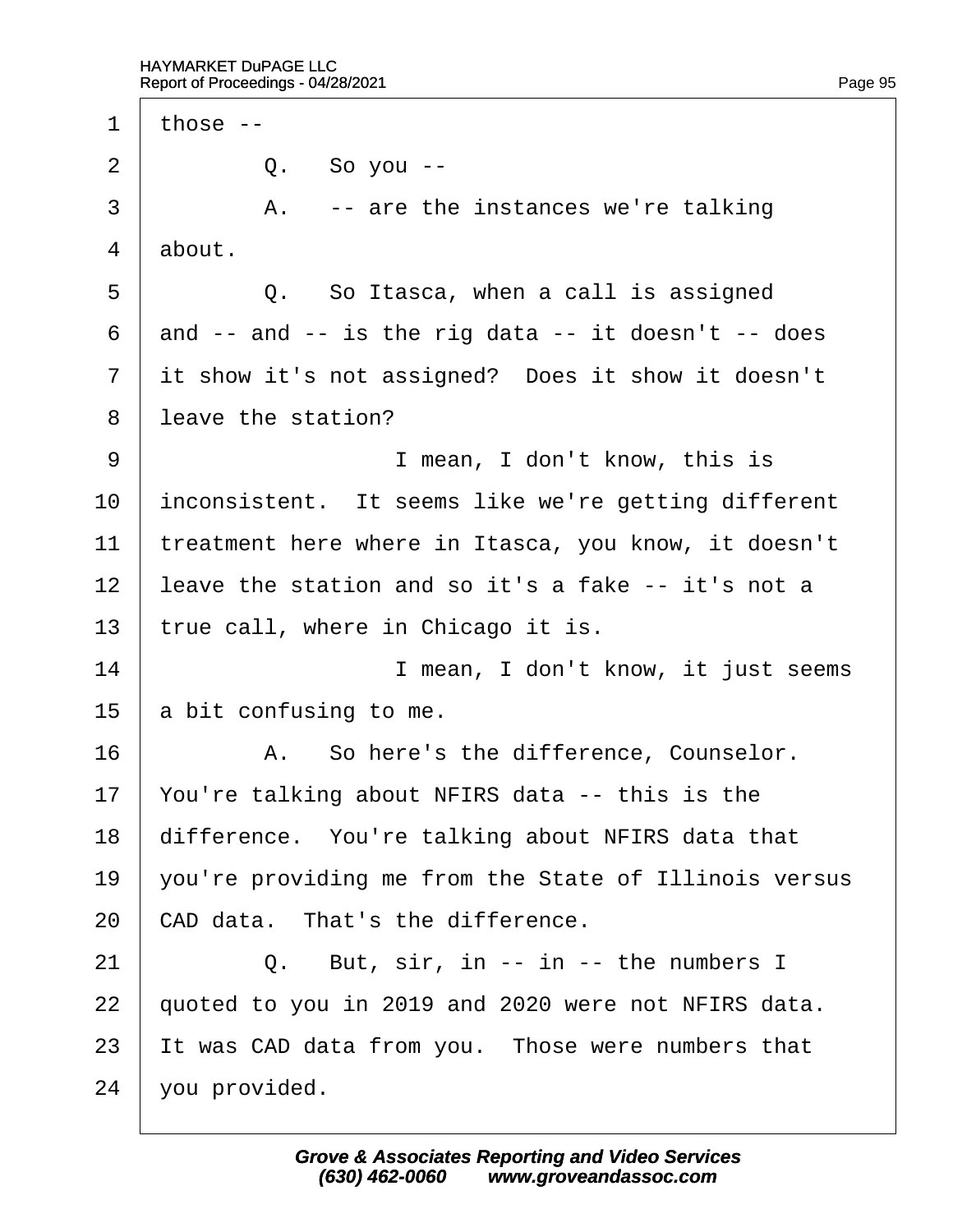| 1              | The NFIRS data is not available for                   |
|----------------|-------------------------------------------------------|
| $\overline{2}$ | 2019 and 2020, so we're talking about CAD data, too.  |
| 3              | A. No. We are talking about my internal               |
| 4              | database. That is NFIRS reporting that you FOIA'd     |
| 5              | from me. That is not CAD data.                        |
| 6              | Q. I didn't FOIA -- I did not FOIA NFIRS              |
| $\overline{7}$ | data. I FOIA'd the numbers for mutual aid. I did      |
| 8              | $not -$                                               |
| 9              | A. Correct.                                           |
| 10             | Q. -- ask for it to be CAD or NFIRS, and              |
| 11             | it --                                                 |
| 12             | A. And what I gave you was NFIRS data from            |
| 13             | bur internal database. We are -- that's the only      |
| 14             | mechanism, without contacting my dispatch center, to  |
| 15             | get CAD data.                                         |
| 16             | So the only FOIAble document I had                    |
| 17             | to give you was my NFIRS report, which is what you    |
| 18             | have. This is why NFIRS data is not used; CAD data    |
| 19             | s used.                                               |
| 20             | Q. Well, you were just saying that you're             |
| 21             | using that. I mean, I'm sorry, I may not be           |
| 22             | understanding you, Chief Burke, but you're saying     |
| 23             | that this is NFIRS data, not CAD data, in Exhibit 67. |
| 24             | Well, 66 it clearly says it's NFIRS                   |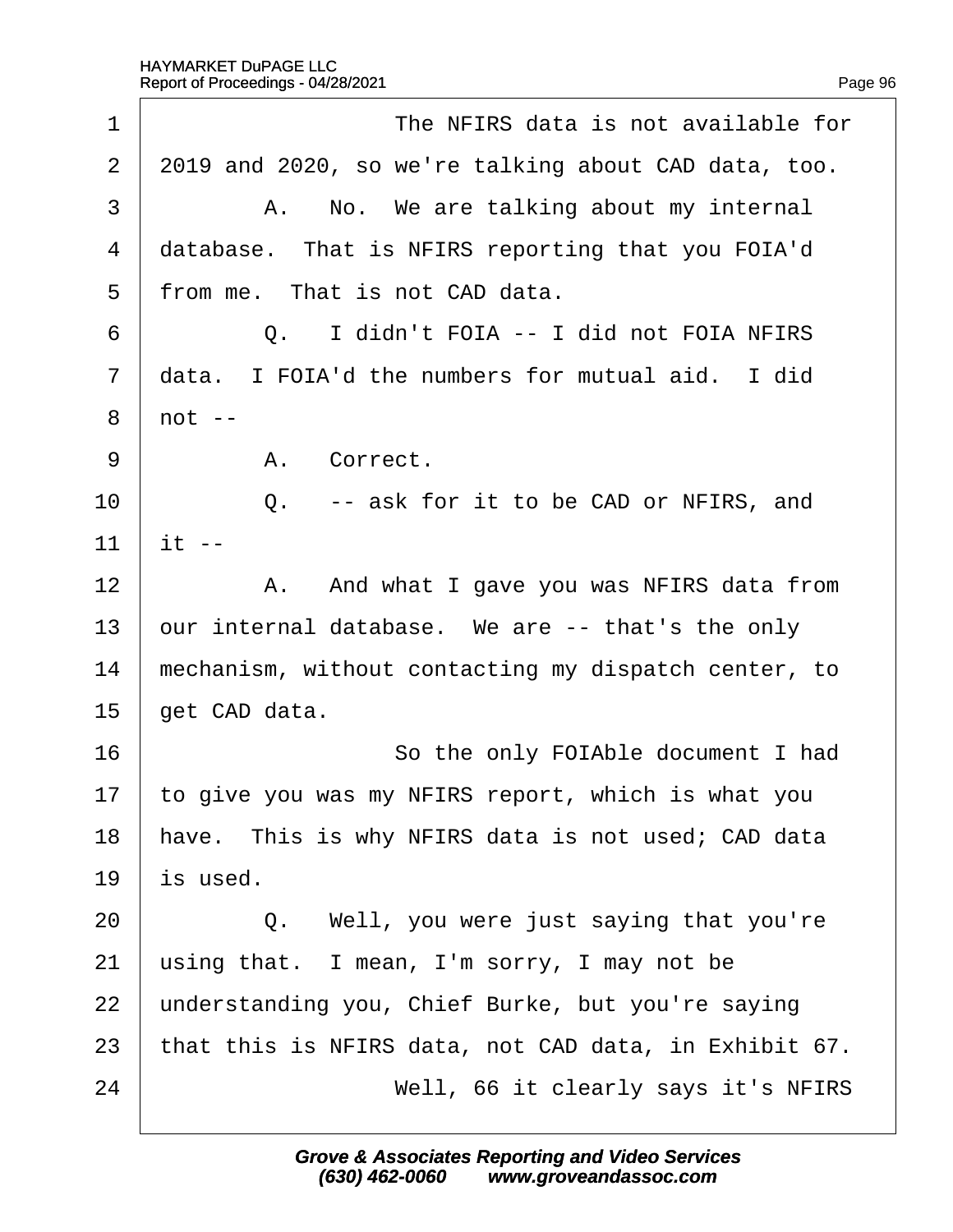| 1              | data. So if you're saying NFIRS data is in            |
|----------------|-------------------------------------------------------|
| $\overline{2}$ | Exhibit 67, which is what I got from the FOIA, and if |
| 3              | NFIRS data is on the state of -- of the Office of the |
| 4              | State Fire Marshal, and it's both discussing mutually |
| 5              | given and mutually received, why aren't the numbers   |
| 6              | the same?                                             |
| $\overline{7}$ | A. Once again, I can't answer the question            |
| 8              | for the state side. I don't know how they're          |
| 9              | extrapolating the data. This is about the -- I think  |
| 10             | this is the third time we've had this discussion. I   |
| 11             | don't know. I don't know what the state does with     |
| 12             | the data.                                             |
| 13             | I can only give you what I have on                    |
| 14             | bur database, and it does not match up with what the  |
| 15             | state is showing. I don't know why.                   |
| 16             | Q. And it's your testimony that the                   |
| 17             | information you gave us on the database is NFIRS data |
| 18             | and not CAD data?                                     |
| 19             | A. The stuff that we gave you on the FOIA,            |
| 20             | the exhibits that you put out; that's your question?  |
| 21             | Q.<br>Yes.                                            |
| 22             | A. Yes, that's NFIRS data.                            |
| 23             | Q. Exhibit 67?                                        |
| 24             | A. Yes, which is the FOIA document. Yes.              |
|                |                                                       |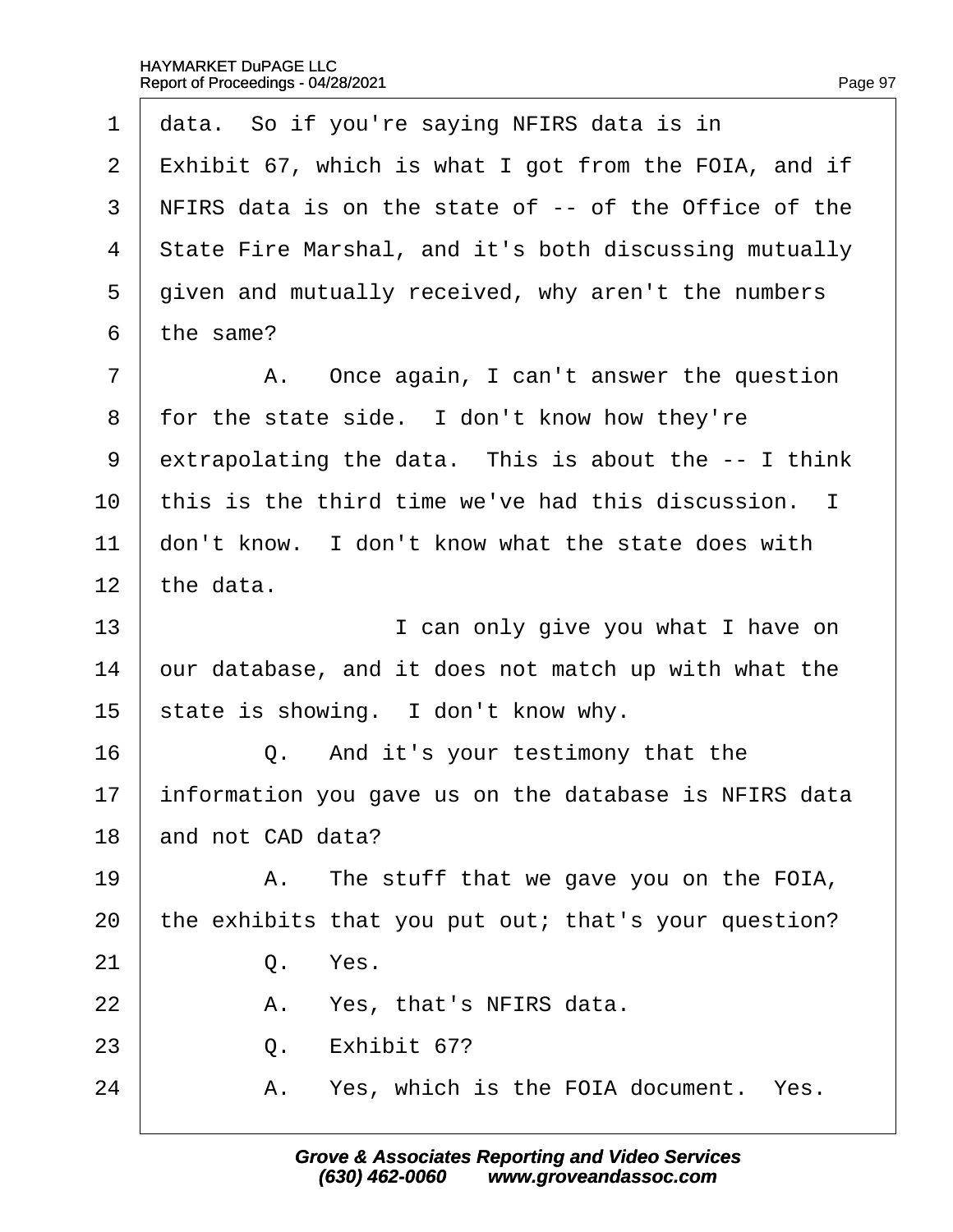| 1              | MS. O'KEEFE: Mr. Chairman, can we take a            |
|----------------|-----------------------------------------------------|
| 2              | 10-minute break?                                    |
| 3              | MR. DI NOLFO: We've only been going like a          |
| 4              | half hour here, so.                                 |
| 5              | MS. O'KEEFE: It's 9:00 o'clock. It's                |
| 6              | 9:00 o'clock. We haven't been going a half an hour. |
| $\overline{7}$ | And we usually take a break every hour.             |
| 8              | MR. DI NOLFO: Okay, then. Whatever.                 |
| 9              | MS. O'KEEFE: Okay, thank you.                       |
| 10             | <b>CHAIRMAN DALY: We'll take a five-minute</b>      |
| 11             | break.                                              |
| 12             | MS. O'KEEFE: Okay.                                  |
| 13             | CHAIRMAN DALY: We'll reconvene at 9:06.             |
| 14             | MS. O'KEEFE: Thank you.                             |
| 15             | (Recess taken.)                                     |
| 16             | CHAIRMAN DALY: Okay, we're back.                    |
| 17             | Okay, Bridget, it looked like                       |
| 18             | you're muted. We're ready to restart.               |
| 19             | MS. O'KEEFE: Okay. I'm trying to find Chief         |
| 20             | Burke on the screen. I have everybody up on the     |
| 21             | screen.                                             |
| 22             | Okay, Chief Burke, one last                         |
| 23             | question about the Office of the State Fire Marshal |
| 24             | and we're done -- The Office the State Fire Marshal |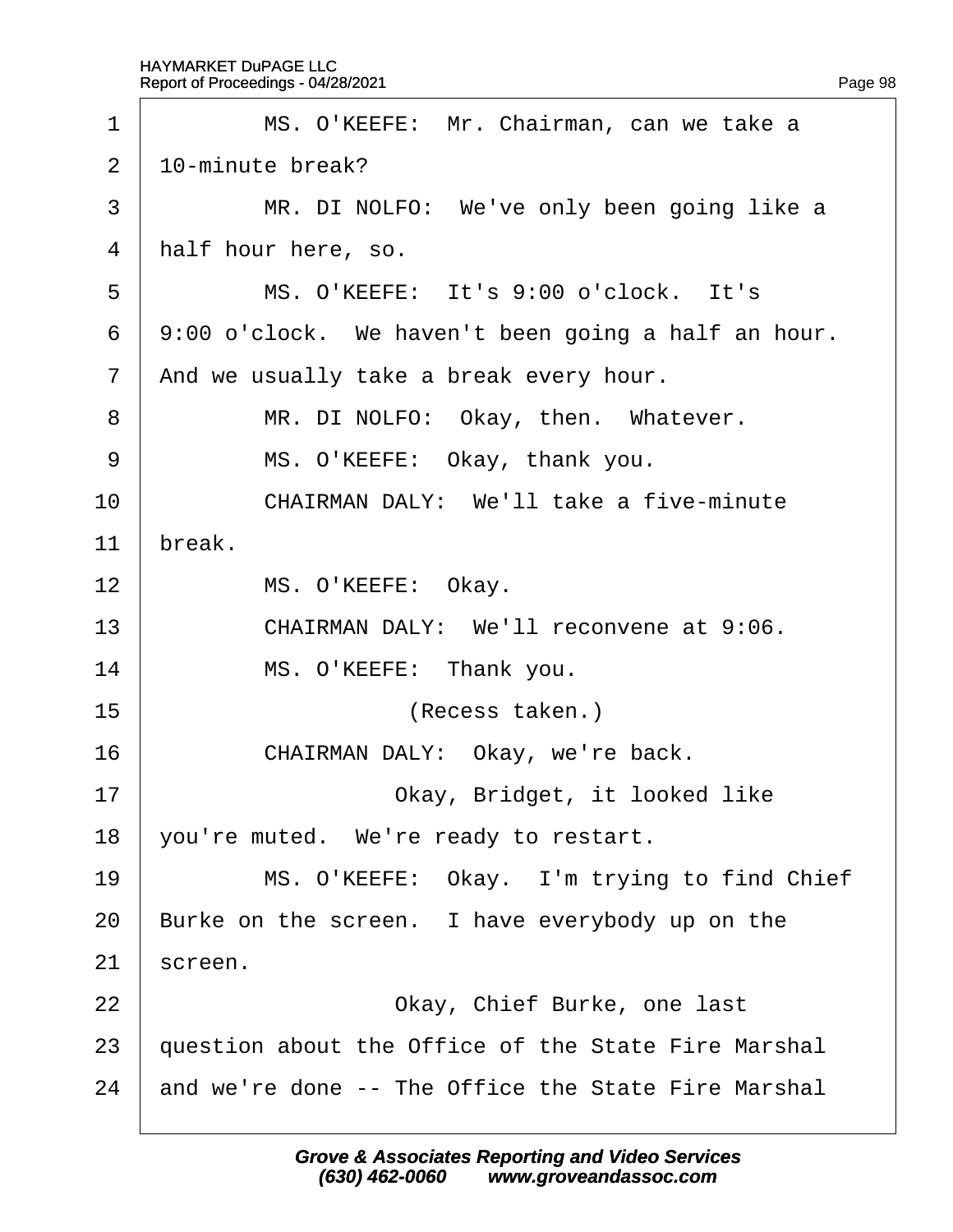| 1              | and move on to something else.                        |
|----------------|-------------------------------------------------------|
| 2              | BY MS. O'KEEFE:                                       |
| 3              | Q. I sent over the exhibits on Friday. Did            |
| 4              | you have a chance to review them prior to tonight?    |
| 5              | A. I'm sorry, the exhibits you just                   |
| 6              | submitted?                                            |
| $\overline{7}$ | Q. Exhibit 66 which is the data from the              |
| 8              | Office of the State Fire Marshal.                     |
| 9              | A. Yes, I did.                                        |
| 10             | Q. And you didn't notice the discrepancy              |
| 11             | with the information that you provided?               |
| 12             | A. Yeah, I did -- I did notice the                    |
| 13             | discrepancy.                                          |
| 14             | Q. But you're not able to explain the basis           |
| 15             | for it?                                               |
| 16             | A. No. What I can tell you is that the                |
| 17             | data that I gave you based on your FOIA is a summary  |
| 18             | of our internal database which shows all of our       |
| 19             | mutual aid and auto aid calls per your request.       |
| 20             | I don't know how or why when we                       |
| 21             | send the data to the state it is done in report form. |
| 22             | This is a batch form that is sent. I don't know what  |
| 23             | they do with the data once they get the reports. I    |
| 24             | don't know how this extrapolate that -- that out.     |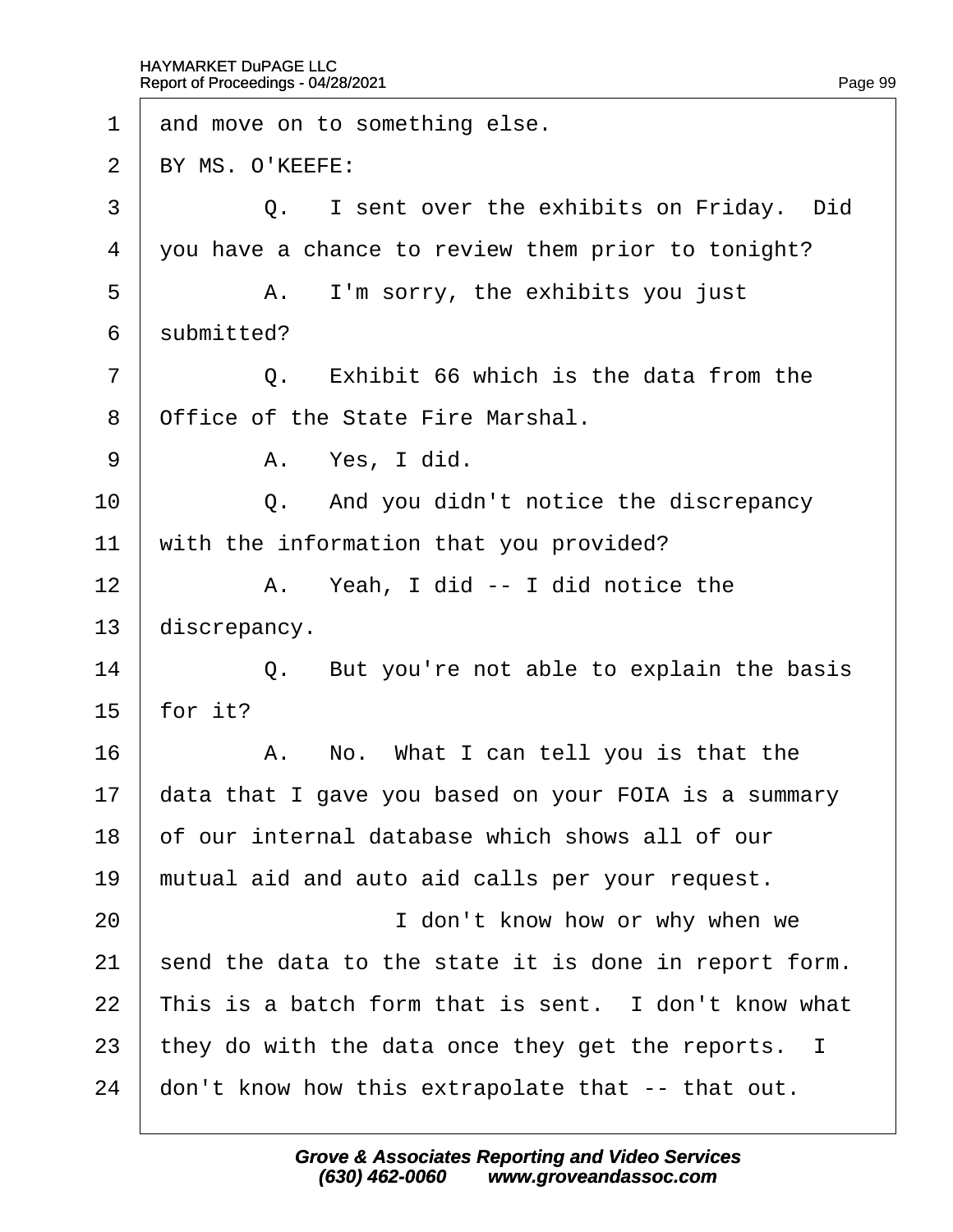| 1                        |                                                       |
|--------------------------|-------------------------------------------------------|
|                          | Q. Well, it's NFIRS data -- NFIRS data?               |
| $\overline{2}$           | A. Correct.                                           |
| 3                        | Q. Okay. Let's move on to Elite Ambulance.            |
| $\overline{\mathcal{A}}$ | I have a few questions.                               |
| 5                        | Haymarket representatives have                        |
| 6                        | testified that it has a contract with Elite to        |
| $\overline{7}$           | provide BLS services to the proposed Haymarket        |
| 8                        | DuPage. Do you know why Haymarket has offered to      |
| 9                        | provide a private ambulance?                          |
| 10                       | MR. DI NOLFO: I'll just object. It calls              |
| 11                       | for speculation on why Haymarket is doing something.  |
| 12 <sup>°</sup>          | BY MS. O'KEEFE:                                       |
| 13                       | Q. Chief Burke, can you give me what your             |
| 14                       | understanding is of why Haymarket is providing a      |
| 15                       | supplemental ambulance?                               |
| 16                       | MR. DI NOLFO: I guess -- go ahead.                    |
| 17                       | BY THE WITNESS:                                       |
| 18                       | A. Well, I think -- I think that the                  |
| 19                       | initial intent was to try and take some of the -- the |
| 20                       | calls that potentially we're responding on.           |
| 21                       | BY MS. O'KEEFE:                                       |
| 22                       | Q. After reviewing Haymarket's                        |
| 23                       | presentation, the PowerPoint that it made and         |
| 24                       | provided in October 2019, one version of that         |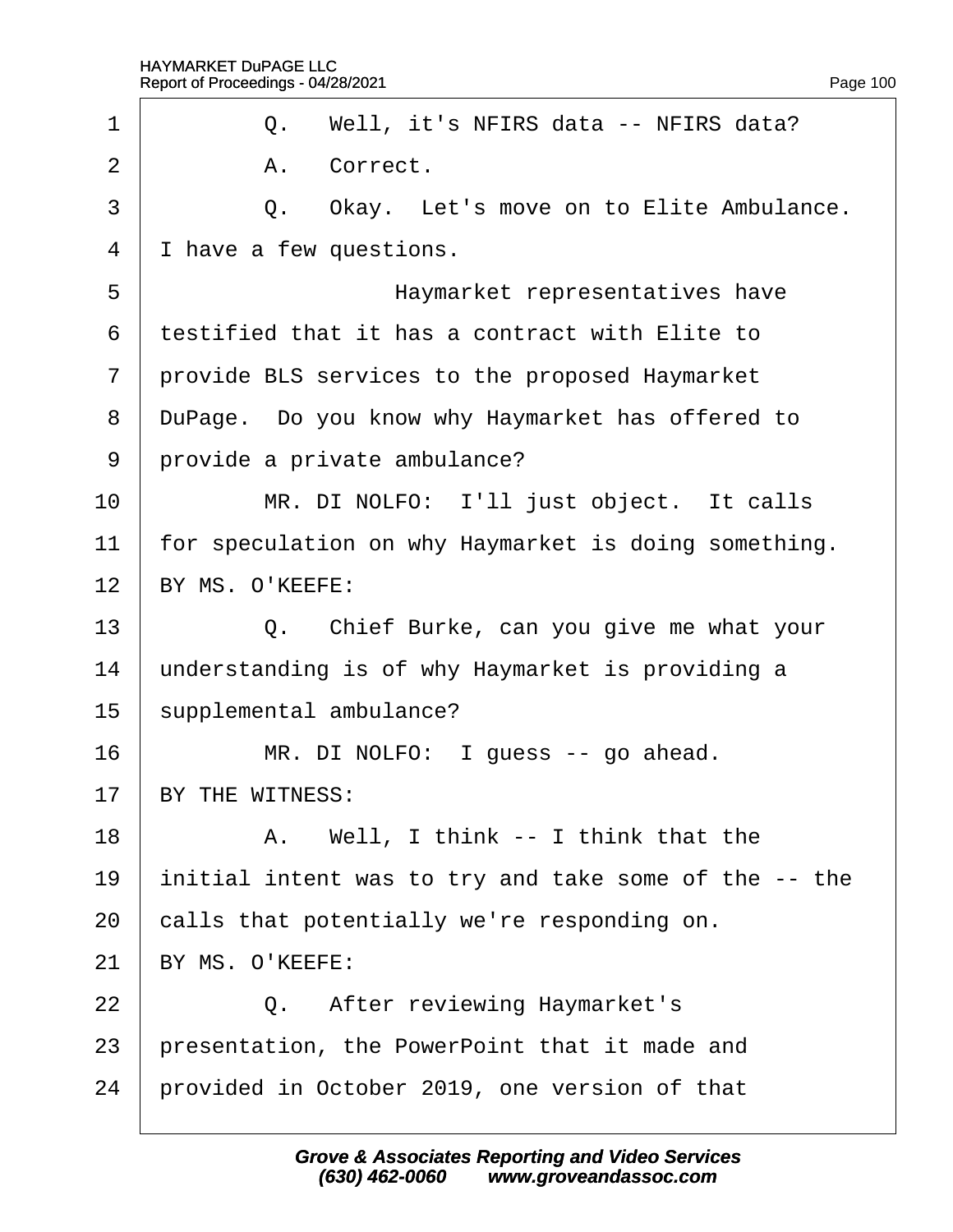| 1              | PowerPoint which the communities that Elite operates  |
|----------------|-------------------------------------------------------|
| 2              | in DuPage County, wasn't that done simply to show     |
| 3              | that Elite operates pretty heavily in DuPage County   |
| 4              | and has a good presence so it could respond quickly?  |
| 5              | A. I'm not sure what the intent was, but,             |
| 6              | you know, it did list several facilities in our area. |
| $\overline{7}$ | Q. Okay. Your testimony at the last                   |
| 8              | hearing you testified that in your experience the     |
| 9              | private -- the primary function of a private          |
| 10             | ambulance is to handle inter-facility transports; is  |
| 11             | that correct?                                         |
| 12             | A. Yes, that's correct.                               |
| 13             | Q. Do fire protection districts handle                |
| 14             | inter-facility transports?                            |
| 15             | None that I'm aware of.<br>A.                         |
| 16             | Q. During your testimony at the last                  |
| 17             | hearing you stated on several occasions that the      |
| 18             | purpose of Elite services being provided in           |
| 19             | Bloomingdale and Hoffman Estates and Carol Stream was |
| 20             | to relieve the burden on the respective fire          |
| 21             | protection districts.                                 |
| 22             | Have you reviewed the contracts                       |
| 23             | existing between Elite and these entities that you    |
| 24             | cited in Bloomingdale and Carol Stream and Hoffman    |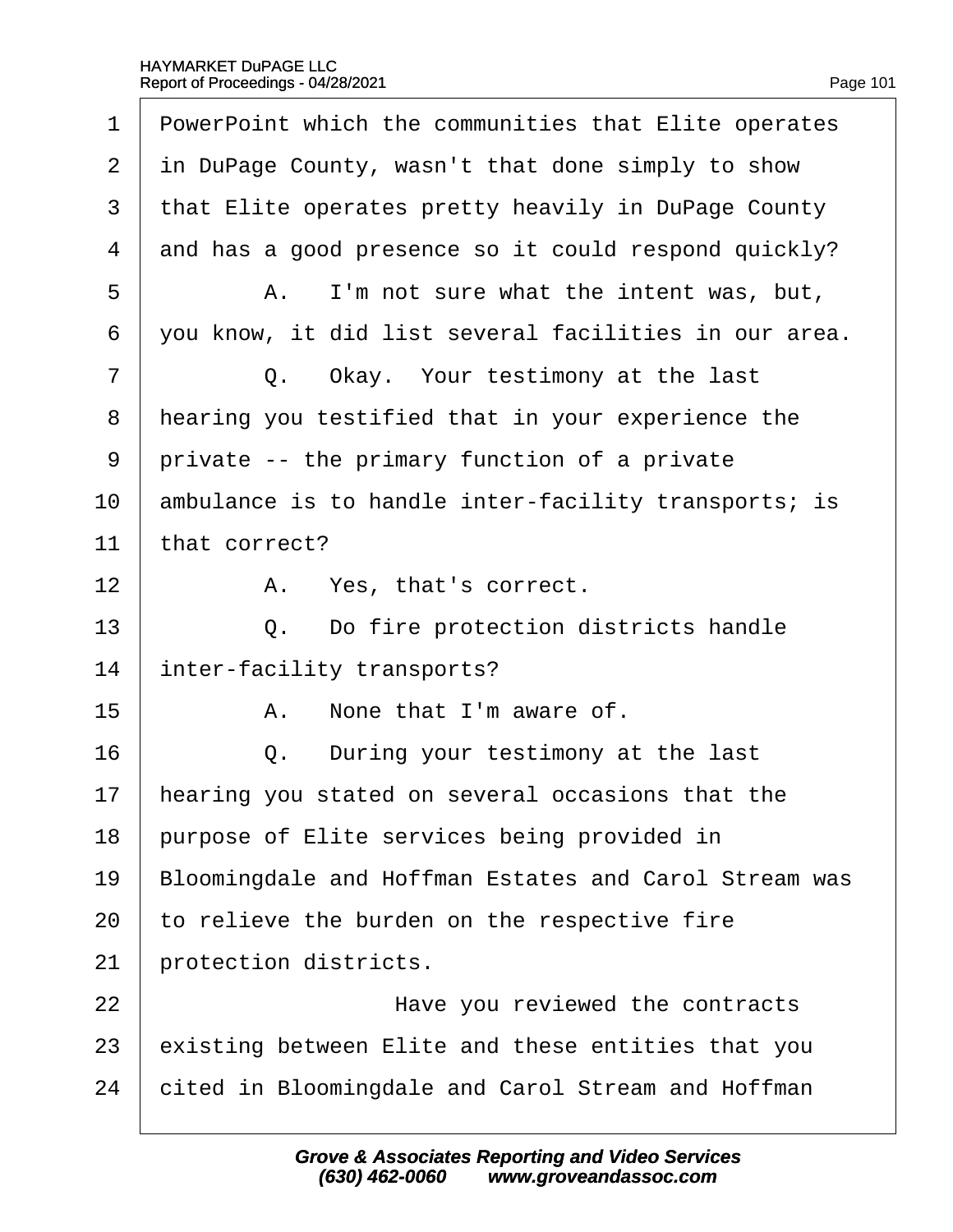$\Gamma$ 

| 1              | Estates?                                             |
|----------------|------------------------------------------------------|
| $\overline{2}$ | A. No, I haven't seen contracts for --               |
| 3              | for -- on any Elite facility, including Haymarket.   |
| $\overline{4}$ | Q. Do you have any evidence that Elite was           |
| 5              | dontracted to provide services other than            |
| 6              | inter-facility transports?                           |
| 7              | A. Nope, I don't.                                    |
| 8              | Q. Don't you think it's important to know            |
| 9              | before you're using those as comps what kind of      |
| 10             | services it's contracted to provide?                 |
| 11             | A. Again, my -- my sole purpose here was to          |
| 12             | find out how many times Elite serviced a facility    |
| 13             | where the local fire department was going to that    |
| 14             | facility.                                            |
| 15             | Q. Well, couldn't the fire department be             |
| 16             | going to that facility because whatever private      |
| 17             | ambulance company serves that facility is just doing |
| 18             | inter-facility transports and they handle only 911   |
| 19             | calls?                                               |
| 20             | A. I guess that could be the case, but I             |
| 21             | spoke to Chief Fortunato in Hoffman and that's not   |
| 22             | the case.                                            |
| 23             | Q. I thought I just asked you previously if          |
| 24             | you conducted any due diligence and you said you     |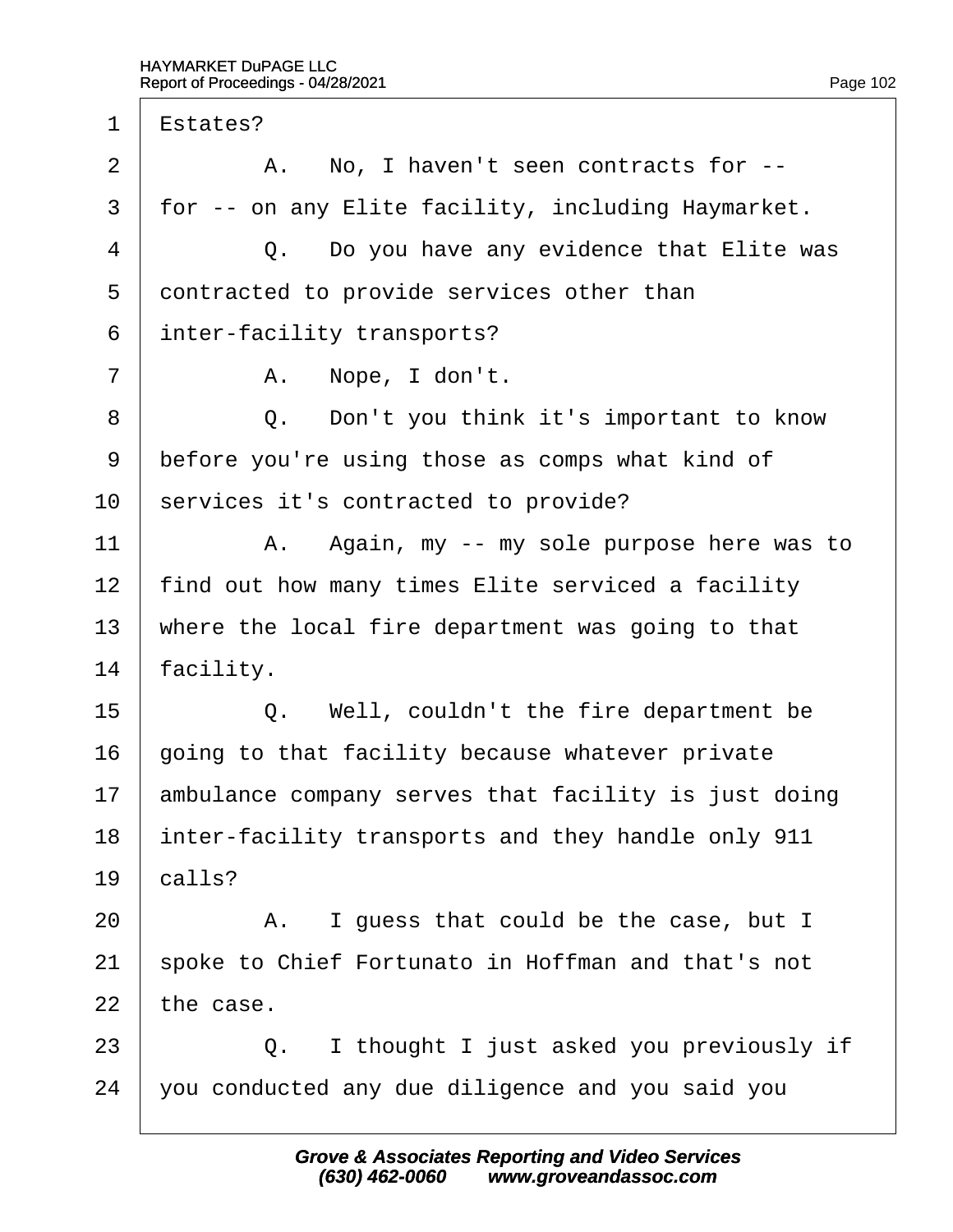| 1              | hadn't talked to any of the fire chiefs in the        |
|----------------|-------------------------------------------------------|
| $\overline{2}$ | municipalities where the comps were.                  |
| 3              | So you did talk with one?                             |
| 4              | A. First of all, these aren't comps,                  |
| 5              | Counselor, and you keep --                            |
| 6              | Q. Well, the comps suggested --                       |
| $\overline{7}$ | A. Okay. What my -- my intent was to find             |
| 8              | dut what facilities that Elite services and what kind |
| 9              | of a burden was still being placed on the local fire  |
| 10             | departments.                                          |
| 11             | So I did speak to Chief Fortunato                     |
| 12             | from Hoffman -- that's in my testimony from last      |
| 13             | time -- and he said it wasn't uncommon, even though   |
| 14             | they have a contract, that -- they've got four        |
| 15             | ambulances in Hoffman. It's not uncommon for them to  |
| 16             | be at that facility -- the AMITA Health facility, 141 |
| 17             | beds -- on calls -- two calls going on at the same    |
| 18             | time different parts of the building. It's not        |
| 19             | uncommon.                                             |
| 20             | So -- and they go there 400 times a                   |
| 21             | year, roughly, still with a private ambulance that's  |
| 22             | supposed to be taking some of these calls off of --   |
| 23             | off of their plate.                                   |
| 24             | So, yeah, my concern is that all                      |
|                |                                                       |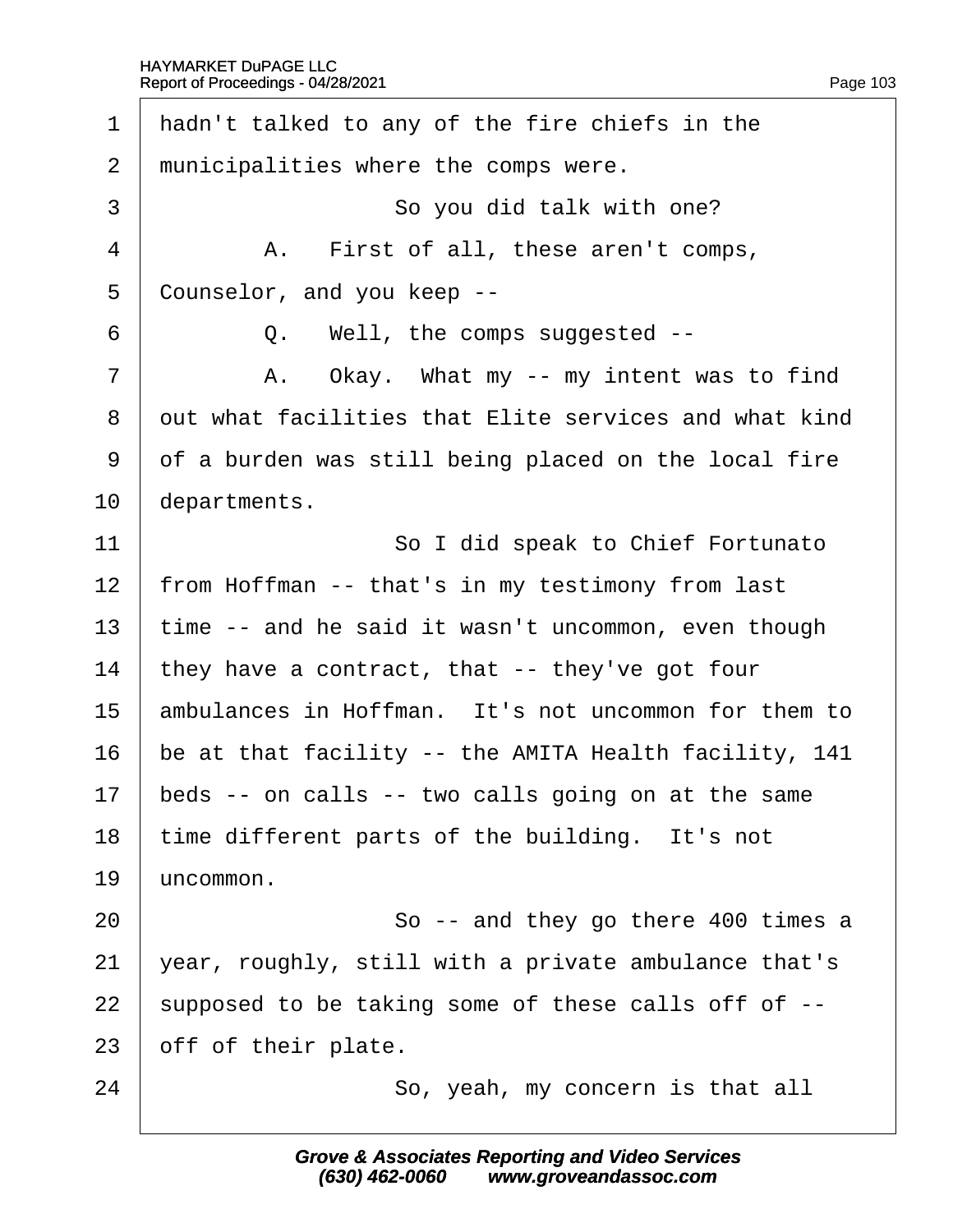| 1              | those facilities that were listed in Haymarket's     |
|----------------|------------------------------------------------------|
| $\overline{2}$ | presentation don't seem to be taking the burden off  |
| 3              | of any of these departments.                         |
| 4              | Q. Well, let's start with that -- let's              |
| 5              | start with Hoffman Estates and AMITA.                |
| 6              | How do you know AMITA has a                          |
| $\overline{7}$ | dontract with Elite?                                 |
| 8              | A. I don't know that Hoffman has a contract          |
| 9              | with Elite. I said a private amb- --                 |
| 10             | Q. No, I meant AMITA. How do you know that           |
| 11             | AMITA has a contract with Elite?                     |
| 12             | A. I don't, and I never said such.                   |
| 13             | I said Hoffman -- Hoffman Estates                    |
| 14             | Fire Department has an understanding with AMITA that |
| 15             | they're supposed to be taking -- Chief Fortunato had |
| 16             | told me that they've had meetings with AMITA on this |
| 17             | topic and the ambulance company.                     |
| 18             | Q. So what does that have to do with Elite           |
| 19             | when Elite doesn't have a contract with them?        |
| 20             | It's about private ambulances taking the<br>А.       |
| 21             | pressure off of local fire departments, Counselor.   |
| 22             | Q. How does -- how do you know that the              |
| 23             | ambulances that you -- are supposedly serving AMITA  |
| 24             | have contracts to do anything but cover              |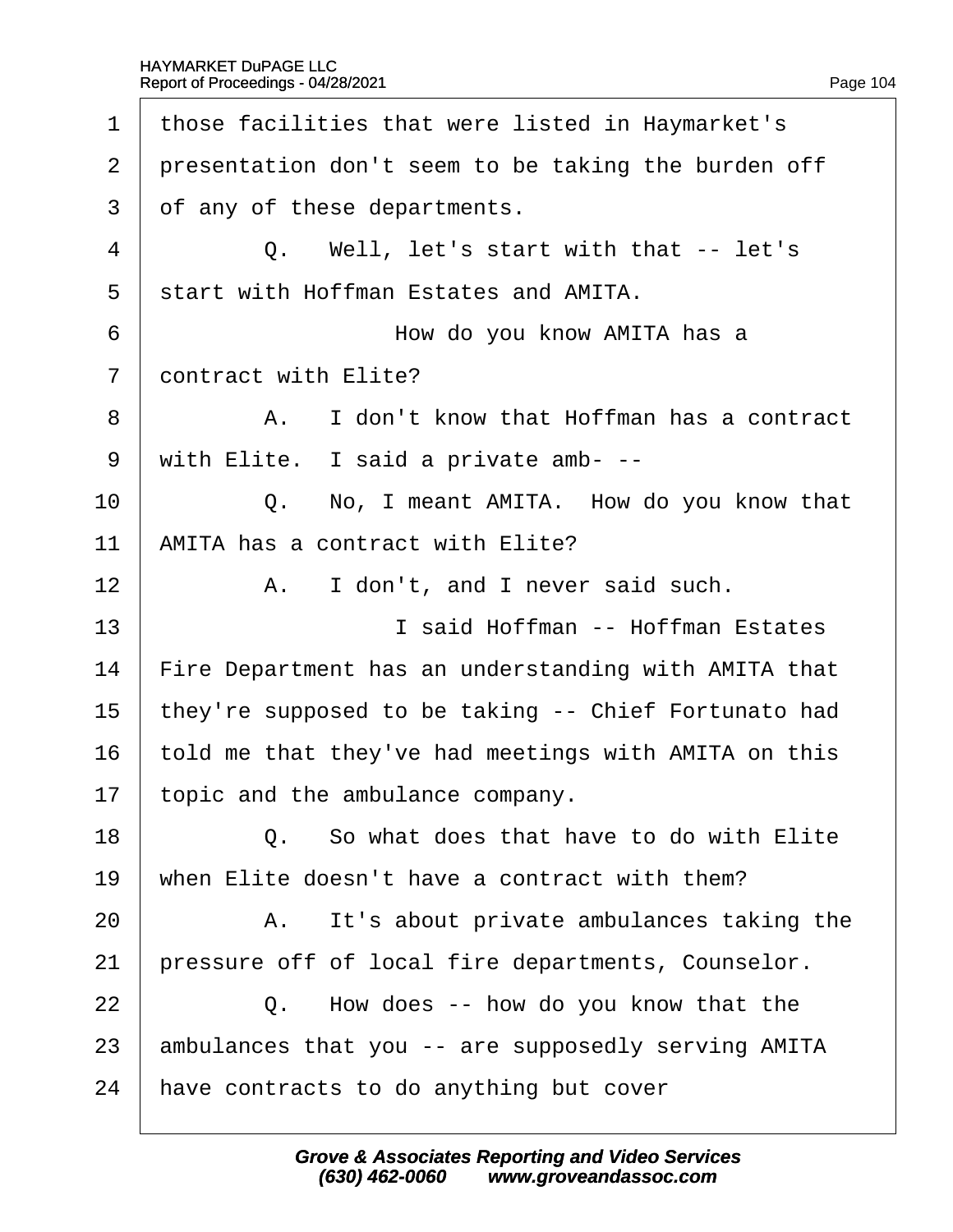| 1              | inter-facility transport, which has been your prior  |
|----------------|------------------------------------------------------|
| 2              | experience?                                          |
| 3              | A. I don't know that.                                |
| 4              | Q. Okay. So aren't you just assuming that            |
| 5              | Elite, which doesn't even provide services at AMITA, |
| 6              | isn't providing adequate service at these facilities |
| $\overline{7}$ | you've cited when they just may not have been        |
| 8              | dontracted to provide those services? Do you even    |
| 9              | know?                                                |
| 10             | A. Counselor, I would -- I would say this            |
| 11             | to you. You used Forest View as an example and you   |
| 12             | cited that they have 110 calls on average that Elite |
| 13             | goes there. Are they contracted to do just           |
| 14             | inter-facility transports? I would flip that back to |
| 15             | you. Do you know that?                               |
| 16             | Q. I -- you know, I do believe they are              |
| 17             | contracted for more than that, but --                |
| 18             | A. Okay, but you don't know, either.                 |
| 19             | Q. -- Mr. Dominik testified -- no, I want            |
| 20             | to be really correct and careful in what I say.      |
| 21             | Mr. Dominik was the one who --                       |
| 22             | MR. DI NOLFO: Well, I guess -- I guess -- I          |
| 23             | guess --                                             |
| 24             | MS. O'KEEFE: He asked me a question on --            |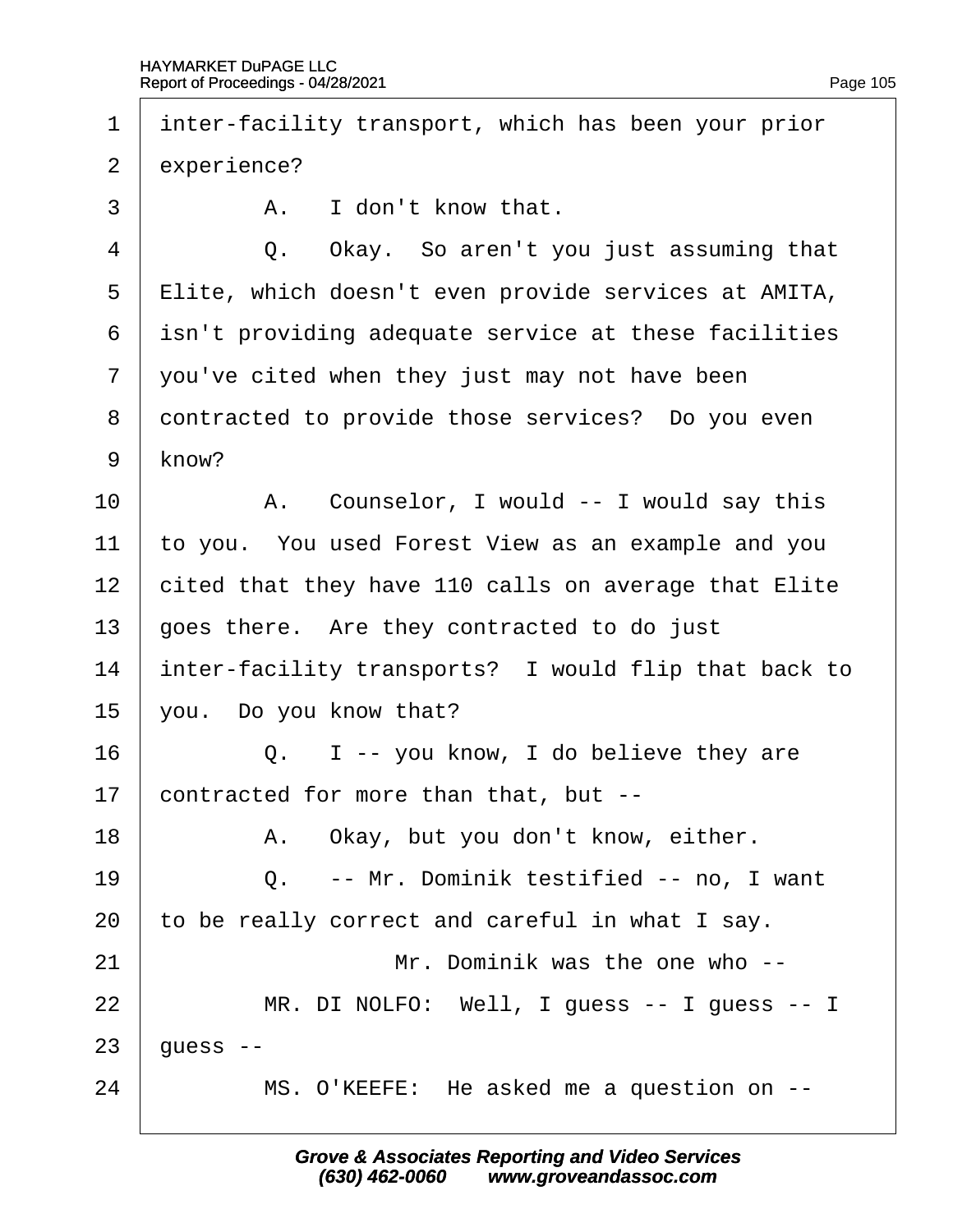$\Gamma$ 

| 1              | MR. DI NOLFO: Well, unless you want to be             |
|----------------|-------------------------------------------------------|
| $\overline{2}$ | sworn in, and testify under oath, and subject to      |
| 3              | dross-examination, I don't think it's appropriate to  |
| 4              | be answering questions as the questioning attorney.   |
| 5              | MS. O'KEEFE: That's fine. I respect that.             |
| 6              | BY MS. O'KEEFE:                                       |
| $\overline{7}$ | Q. Mr. Moeller testified he didn't know               |
| 8              | what went into your decision to select the sites that |
| 9              | were provided to him, and you focused on, as we just  |
| 10             | discussed, Belmont Village, Windsor Park, and         |
| 11             | different entities in Bloomingdale.                   |
| 12             | How did you select those sites?                       |
| 13             | A. They were in the Haymarket PowerPoint.             |
| 14             | Q. And just to confirm your testimony, you            |
| 15             | haven't seen the contracts between Elite and those    |
| 16             | facilities?                                           |
| 17             | A. No.                                                |
| 18             | Q. So you don't know if they were                     |
| 19             | contracted to provide anything more than              |
| 20             | inter-facility transports?                            |
| 21             | I do not.<br>А.                                       |
| 22             | In your opinion, why are the services --<br>Q.        |
| 23             | the population served and the services provided at    |
| 24             | these facilities comparable to those -- the substance |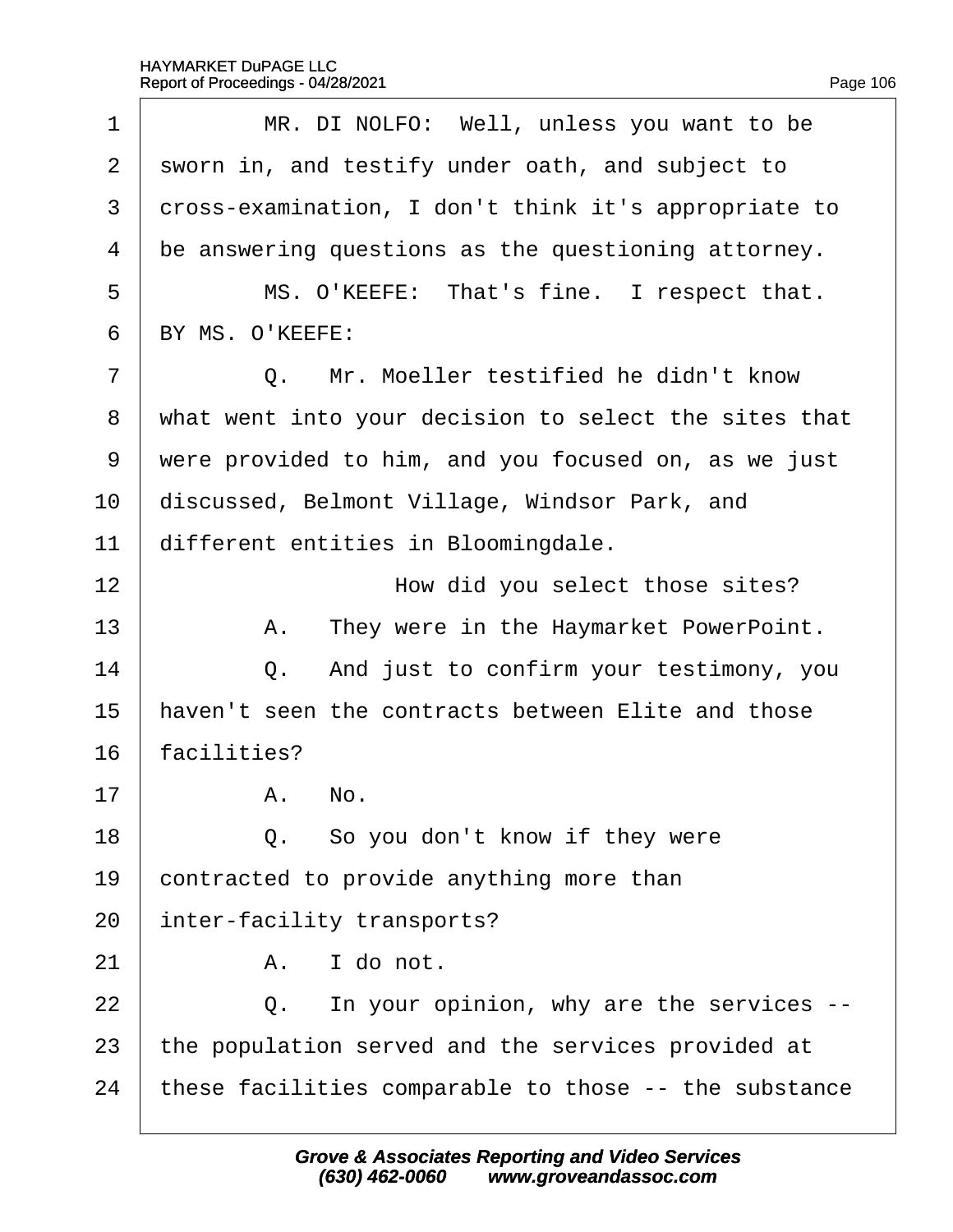| 1              | use disorder, you know, treatment -- treatment        |
|----------------|-------------------------------------------------------|
| 2              | programs that will be provided by Haymarket DuPage?   |
| 3              | MR. DI NOLFO: I'll just object. He's                  |
| 4              | testified a number of times they're not comparables.  |
| 5              | So I'll just object to the form of the question.      |
| 6              | BY MS. O'KEEFE:                                       |
| $\overline{7}$ | Q. Okay. So let's take a step back. I                 |
| 8              | want to make sure I understand what you stated.       |
| 9              | You stated that you identified                        |
| 10             | sites that supposedly use private ambulance services  |
| 11             | in various communities; is that correct?              |
| 12             | A. Well, no, it's not correct. They don't             |
| 13             | supposedly use them. They were listed in Haymarket's  |
| 14             | PowerPoint as being private ambulance services that   |
| 15             | they provided to those -- those communities and those |
| 16             | specific facilities.                                  |
| 17             | I didn't assume anything.                             |
| 18             | AMITA was not listed.<br>$Q_{\perp}$                  |
| 19             | I didn't say AMITA was listed, okay.<br>А.            |
| 20             | My -- my concern with the AMITA                       |
| 21             | acility was the size of the facility, which, by the   |
| 22             | way, is only 141 beds, and what kind of impact that   |
| 23             | was having on the local fire department there, and    |
| 24             | whether or not there was an agreement that a private  |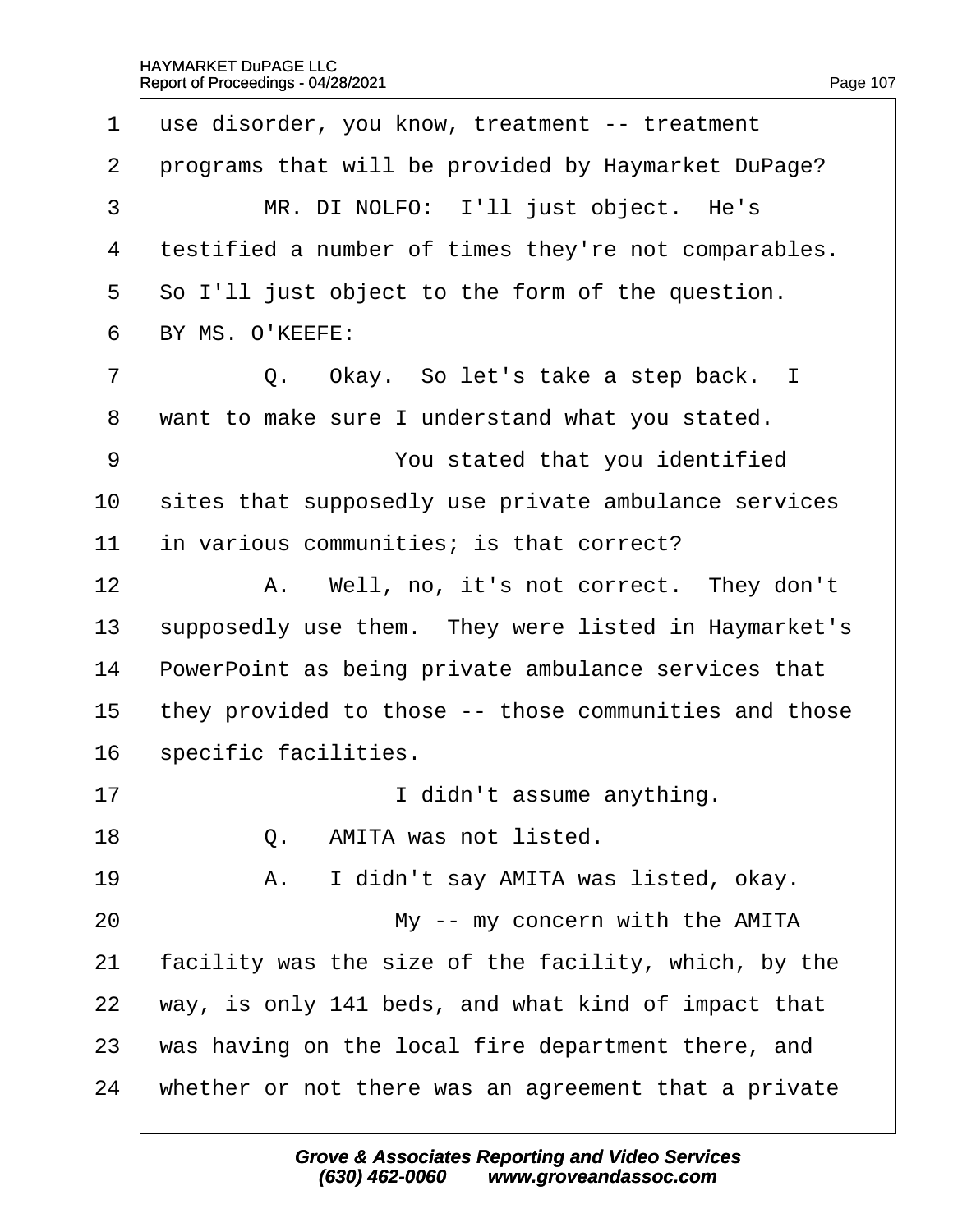<span id="page-108-0"></span>

| 1              | ambulance was supposed to be taking some of these     |
|----------------|-------------------------------------------------------|
| 2              | dalls off the plate of the local fire and EMS. And    |
| 3              | the answer to that is yes.                            |
| 4              | Q. Well, you don't know that because you              |
| 5              | don't know who the contract is with, do you?          |
| 6              | A. I don't know who the contract is with,             |
| $\overline{7}$ | but $I -$                                             |
| 8              | Q. Do you even know what the contract says?           |
| 9              | A. Counselor, I had a talk with the fire              |
| 10             | chief.                                                |
| 11             | Okay.<br>Q.                                           |
| 12             | A. The fire chief Pat Fortunato said to me            |
| 13             | directly that he had had several meetings between     |
| 14             | AMITA and the health provider, the private provider,  |
| 15             | because they weren't doing what they were supposed to |
| 16             | be doing.                                             |
| 17             | Have I seen the contract? No.                         |
| 18             | Q. But it's a hospital; correct?                      |
| 19             | It's a facility that demand -- puts a<br>А.           |
| 20             | demand that has an impact on local fire and EMS.      |
| 21             | Doesn't every hospital have a demand on<br>Q.         |
| 22             | ocal fire and EMS?                                    |
| 23             | I would -- I would argue that it does.<br>А.          |
| 24             | Haymarket DuPage is not a hospital;<br>Q.             |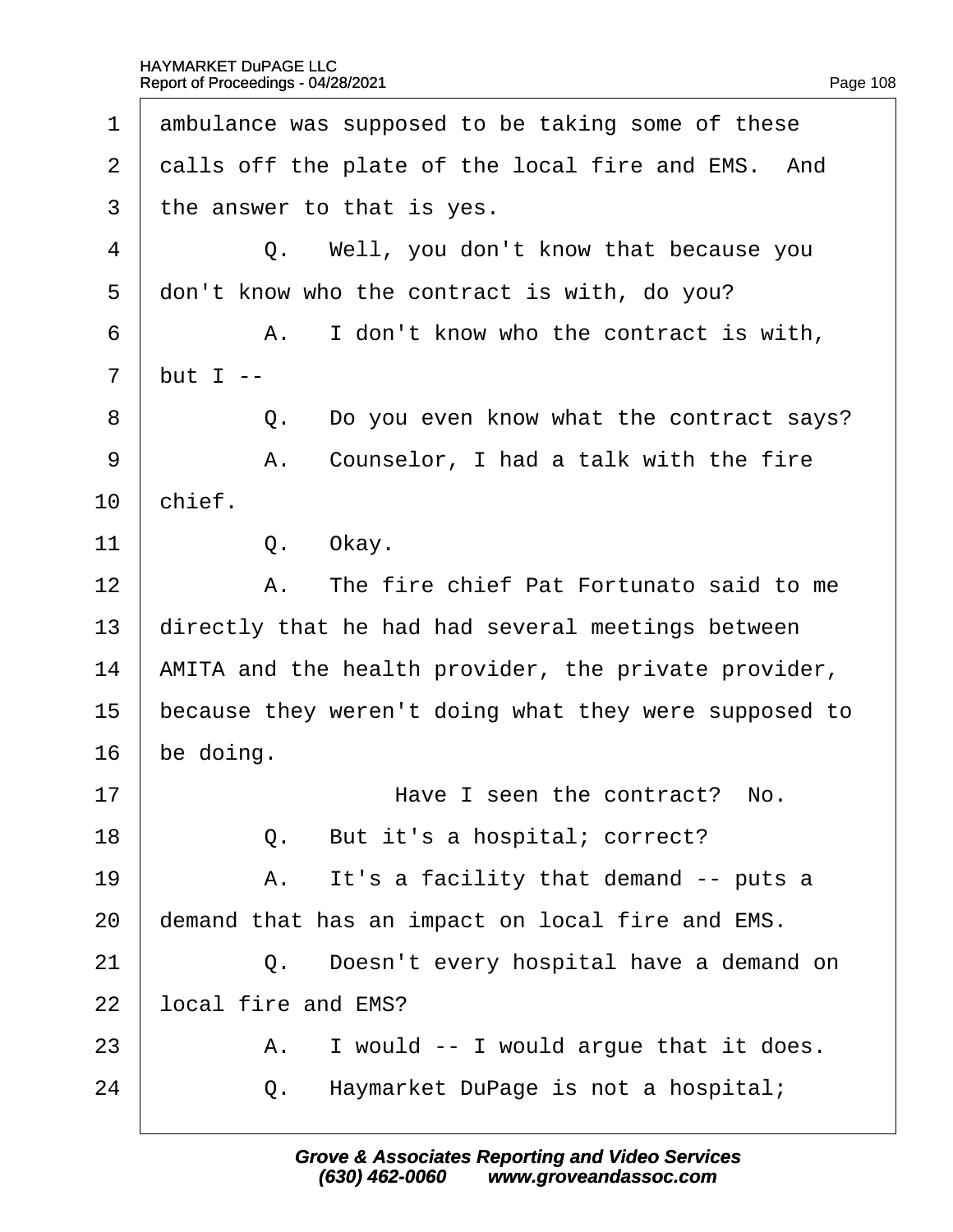<span id="page-109-0"></span>

| 1  | dorrect? |                                                       |
|----|----------|-------------------------------------------------------|
| 2  |          | A. They're a health facility, correct.                |
| 3  | Q.       | But not a hospital?                                   |
| 4  | Α.       | Okay. And they're not a nursing home,                 |
| 5  | either.  |                                                       |
| 6  | Q.       | That's right, they're not a nursing                   |
| 7  | home.    |                                                       |
| 8  |          | So you --                                             |
| 9  | А.       | (Inaudible).                                          |
| 10 |          | Q. -- reached out to -- so you reached to             |
| 11 |          | other chiefs in Streamwood and Roselle and Addison to |
| 12 |          | get numbers of calls for different facilities.        |
| 13 |          | Is there a reason that these                          |
| 14 |          | numbers weren't used?                                 |
| 15 |          | A. No.                                                |
| 16 |          | Q. Could it be that the numbers weren't               |
| 17 |          | high enough to generate concerns?                     |
| 18 | Α.       | No, that wasn't the case at all.                      |
| 19 | Q.       | The Fitch report stated that it's                     |
| 20 |          | essential to understand and inform the related policy |
| 21 |          | questions regarding how much service Haymarket will   |
| 22 |          | equire from the community and what resources will be  |
| 23 |          | heeded to meet the demand.                            |
| 24 |          | Fitch identified key issues for the                   |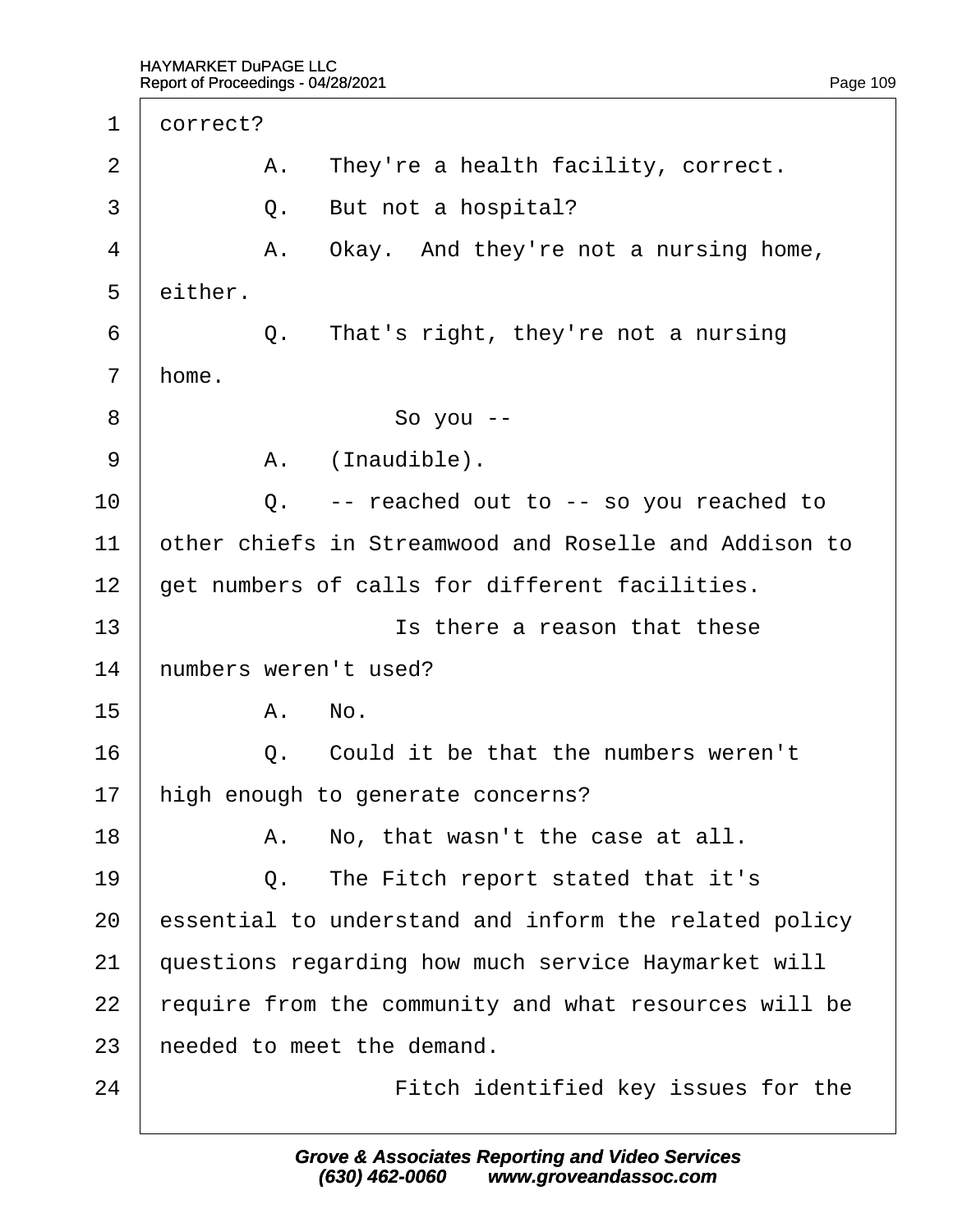<span id="page-110-0"></span>

| $\mathbf 1$    | Fire Protection District to consider related to       |
|----------------|-------------------------------------------------------|
| $\overline{2}$ | MABAS, concurrent calls, capacities.                  |
| 3              | Did you study these issues as was                     |
| $\overline{4}$ | recommended by your consultant?                       |
| 5              | A. You have to be more specific.                      |
| 6              | Q. Fitch identified issues in its report              |
| $\overline{7}$ | stating that the District needed to consider the      |
| 8              | impact of Haymarket DuPage on mut- -- mutual aid      |
| 9              | obligations to the neighbors, concurrent calls        |
| 10             | capacity. It's pretty clear in the report what their  |
| 11             | recommendations were.                                 |
| 12             | Did you take the next step and                        |
| 13             | actually study these issues and consider them in your |
| 14             | determination on the project?                         |
| 15             | A. Well, we haven't -- we haven't -- we've            |
| 16             | only had the Fitch report here for, you know, a brief |
| 17             | period of time, so we have taken the results from the |
| 18             | Fitch report and, you know, agreed with the findings  |
| 19             | of the Fitch report.                                  |
| 20             | Moving forward, again, I don't -- I                   |
| 21             | don't have an answer for you there. It's really       |
| 22             | going to depend on what my board wants to do as the   |
| 23             | hext step here, so --                                 |
| 24             | Q. So do you intend to recommend to your              |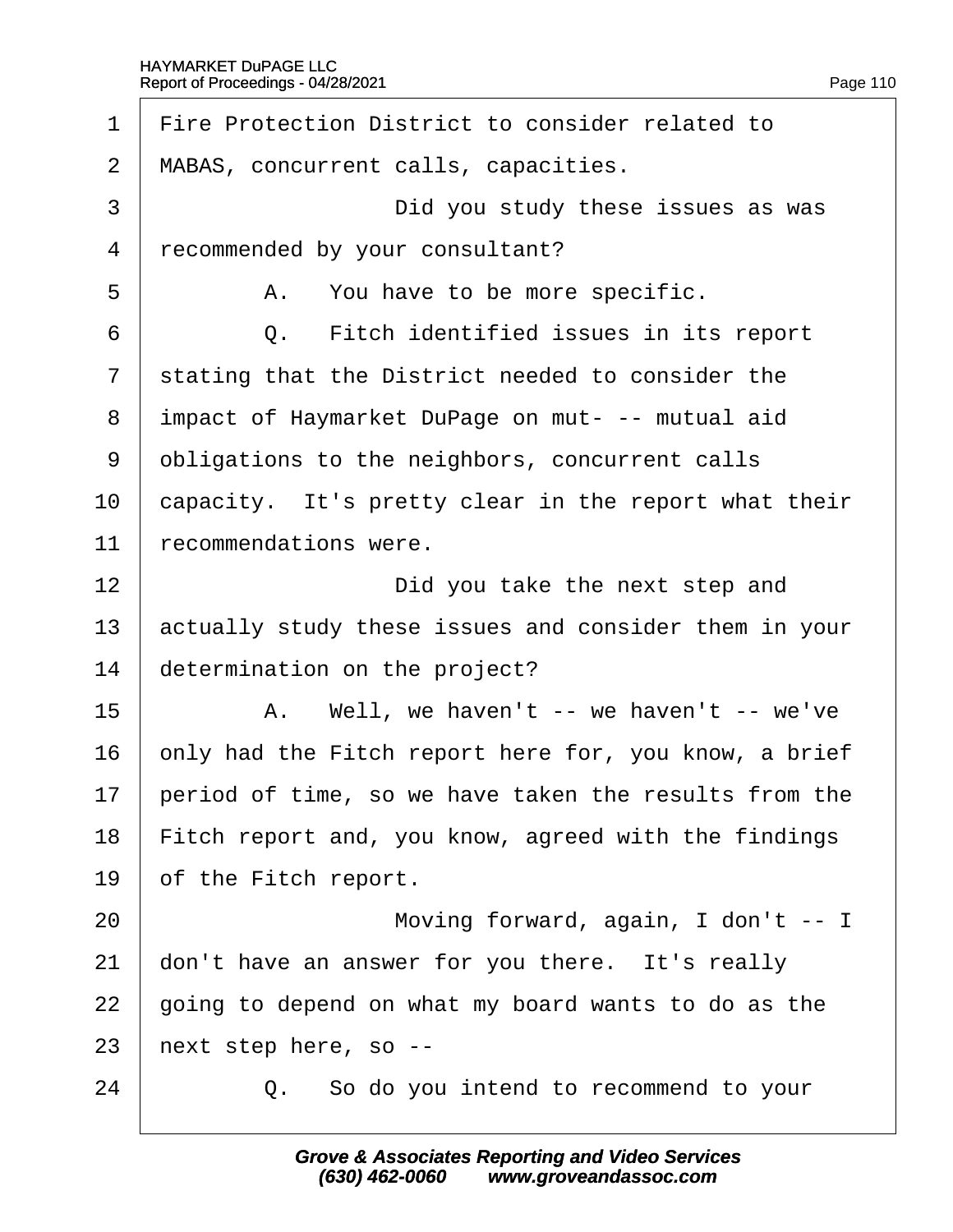<span id="page-111-0"></span>

| 1              | board that they conduct the analysis recommended by  |
|----------------|------------------------------------------------------|
| $\overline{2}$ | your consultant?                                     |
| 3              | A. Again, that's a -- that's a discussion I          |
| 4              | have to have with -- with my board and with legal.   |
| 5              | Q. When a project is applying for zoning             |
| 6              | approvals in Itasca, do you conduct a call volume    |
| $\overline{7}$ | analysis for each project?                           |
| 8              | A. No.                                               |
| 9              | Q. How do you decide when you are going to           |
| 10             | do so?                                               |
| 11             | A. I -- I won't say that I think that                |
| 12             | there's any, you know, specific item that would      |
| 13             | trigger that.                                        |
| 14             | I think -- I have a full-time fire                   |
| 15             | prevention director who is part of the process as it |
| 16             | relates to plan reviews on the Fire District's side  |
| 17             | and he had the appropriate codes.                    |
| 18             | They work closely with the Village.                  |
| 19             | If there was a concern that a project or a facility  |
| 20             | coming in would somehow impact us, you know, in a    |
| 21             | arge way, then we would take the next step probably  |
| 22             | to take a look at it a little closer.                |
| 23             | Q. While you've been chief of the District,          |
| 24             | have you ever hired a consultant to conduct an       |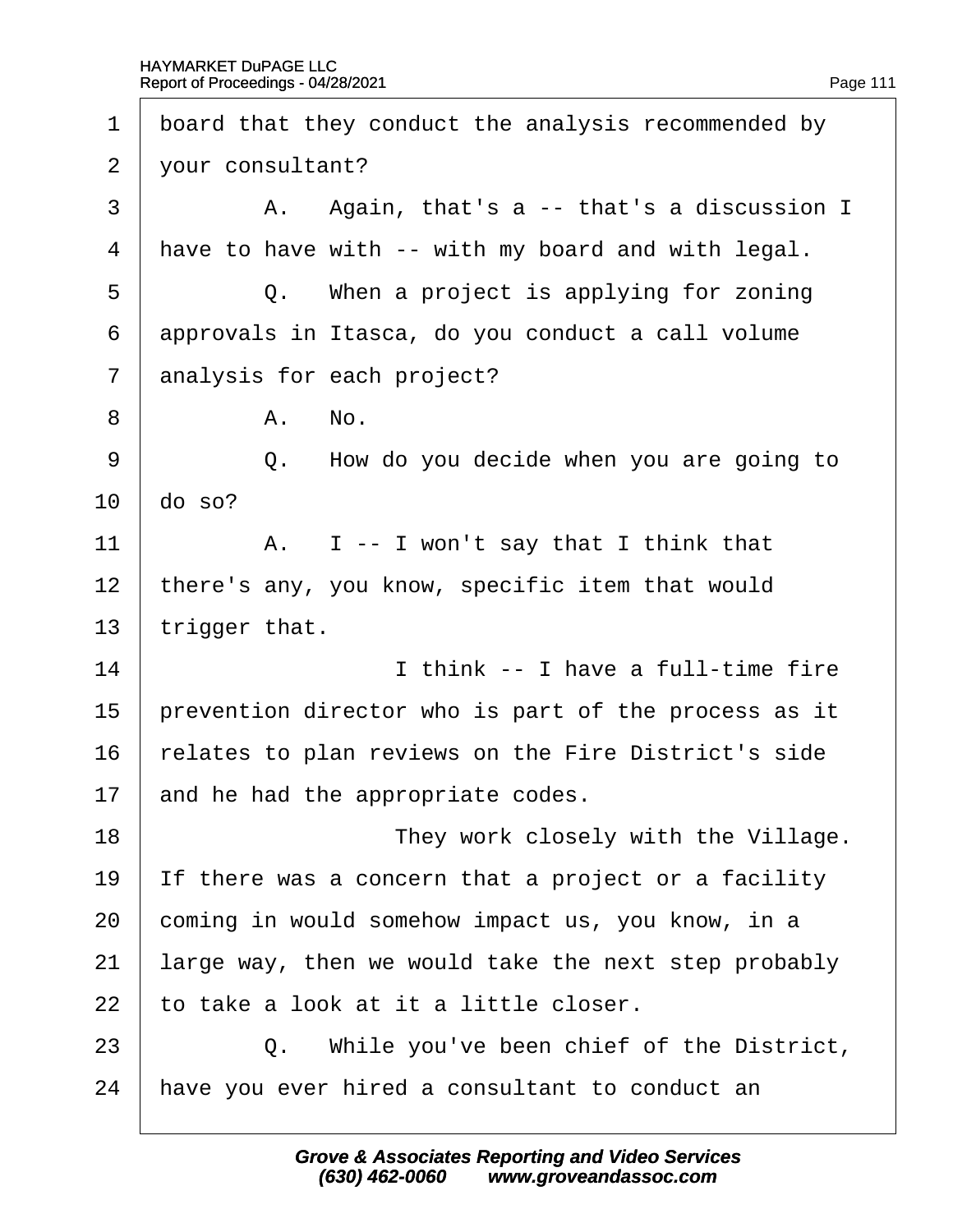<span id="page-112-0"></span>

| 1              |          | analysis such as you're doing for Haymarket?          |
|----------------|----------|-------------------------------------------------------|
| $\overline{2}$ |          | A. No.                                                |
| 3              |          | Q. Are you familiar with the bridge project           |
| 4              |          | which is currently under development in Itasca?       |
| 5              | А.       | I am.                                                 |
| 6              |          | Q. Okay. What's your understanding of the             |
| $\overline{7}$ | project? |                                                       |
| 8              |          | A. As far as what's being developed? Is               |
| 9              |          | that your question?                                   |
| 10             |          | Q. Uh-huh.                                            |
| 11             |          | A. Three large warehouses with potential              |
| 12             |          | future development of a few restaurants and possibly  |
| 13             | a hotel. |                                                       |
| 14             |          | Q. Okay. So the three industrial                      |
| 15             |          | buildings, are they contemplated to be three-quarters |
| 16             |          | of a million in square feet in size?                  |
| 17             |          | A. That sounds about right.                           |
| 18             |          | Q. Okay. And the commercial space, is it              |
| 19             |          | about another close to 50- -- 47,000 square feet of   |
| 20             |          | commercial space?                                     |
| 21             |          | A. I couldn't really answer that because I            |
| 22             |          | have not seen or heard any definitive plans for the   |
| 23             |          | rest of the development.                              |
| 24             | Q.       | Well, in -- in the summer of 2020 the                 |
|                |          |                                                       |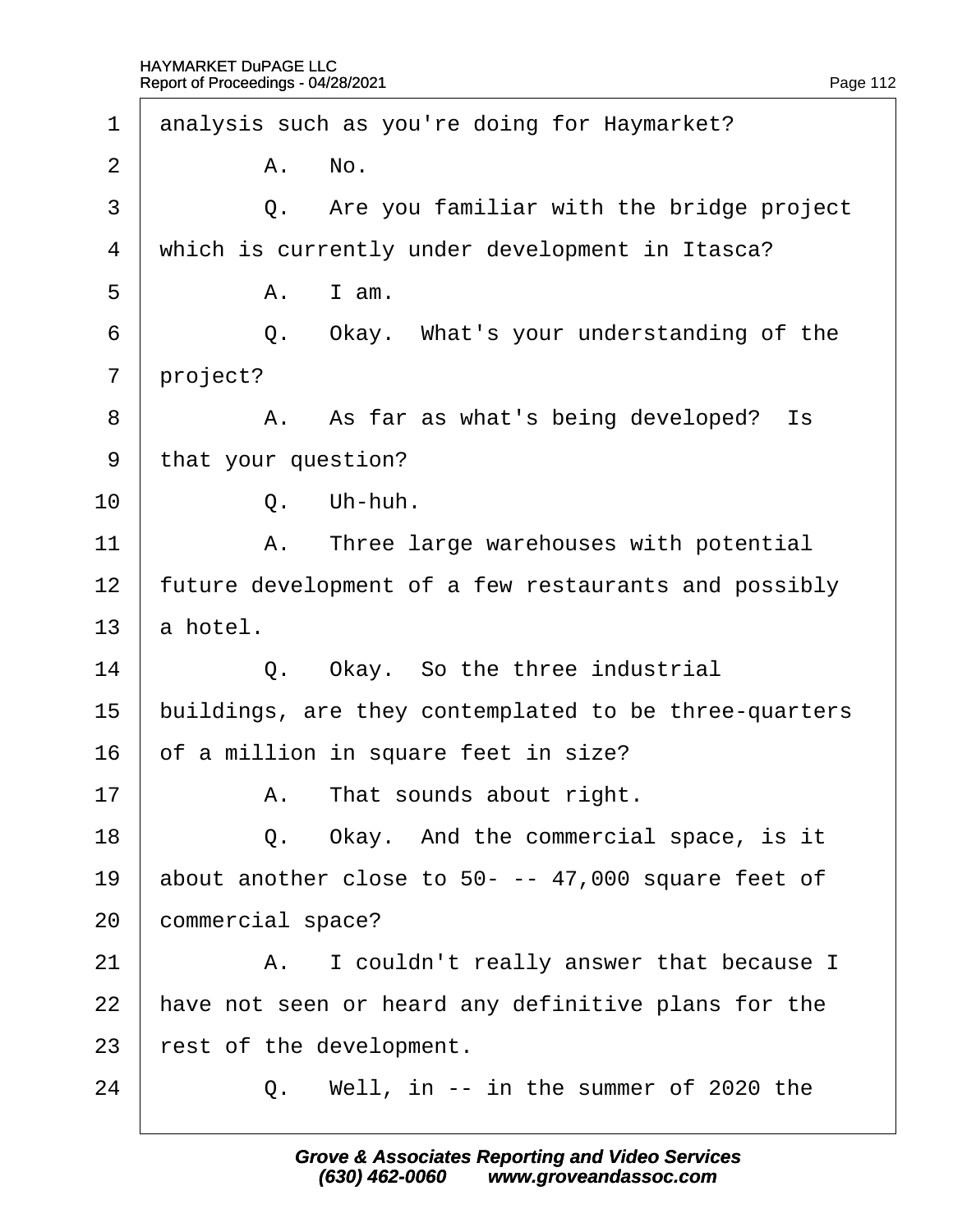<span id="page-113-0"></span>

|                | Nopolt of Floodcalligation Europe                    |
|----------------|------------------------------------------------------|
| 1              | Plan Commission considered the second phase,         |
| $\overline{2}$ | donsidered the 47,000 square feet commercial, and    |
| 3              | the -- and the gas station, and the replacement      |
| 4              | Holiday Inn.                                         |
| 5              | Are you not familiar with that                       |
| 6              | process that went through the Plan Commission?       |
| 7              | A. We're a fire district, Counselor. I               |
| 8              | don't -- I'm not privy to everything that comes      |
| 9              | through the Village. If there's something that needs |
| 10             | to be brought to my attention, this is why I have my |
| 11             | fire prevention director work closely with the       |
| 12             | Village and the building department to, you know,    |
| 13             | address these concerns.                              |
| 14             | Q. So but it's -- that's a little --                 |
| 15             | wouldn't you say that this is one of the largest     |
| 16             | projects that's been developed in recent years in    |
| 17             | tasca?                                               |
| 18             | A. Yeah, that's probably true.                       |
| 19             | But you wouldn't want to know the impact<br>Q.       |
| 20             | of that project on the District?                     |
| 21             | A. So, you know, Counselor, when we're               |
| 22             | talking about buildings here, large warehouse        |
| 23             | buildings don't typically generate large -- large    |
| 24             | call volumes. So unless there was something here     |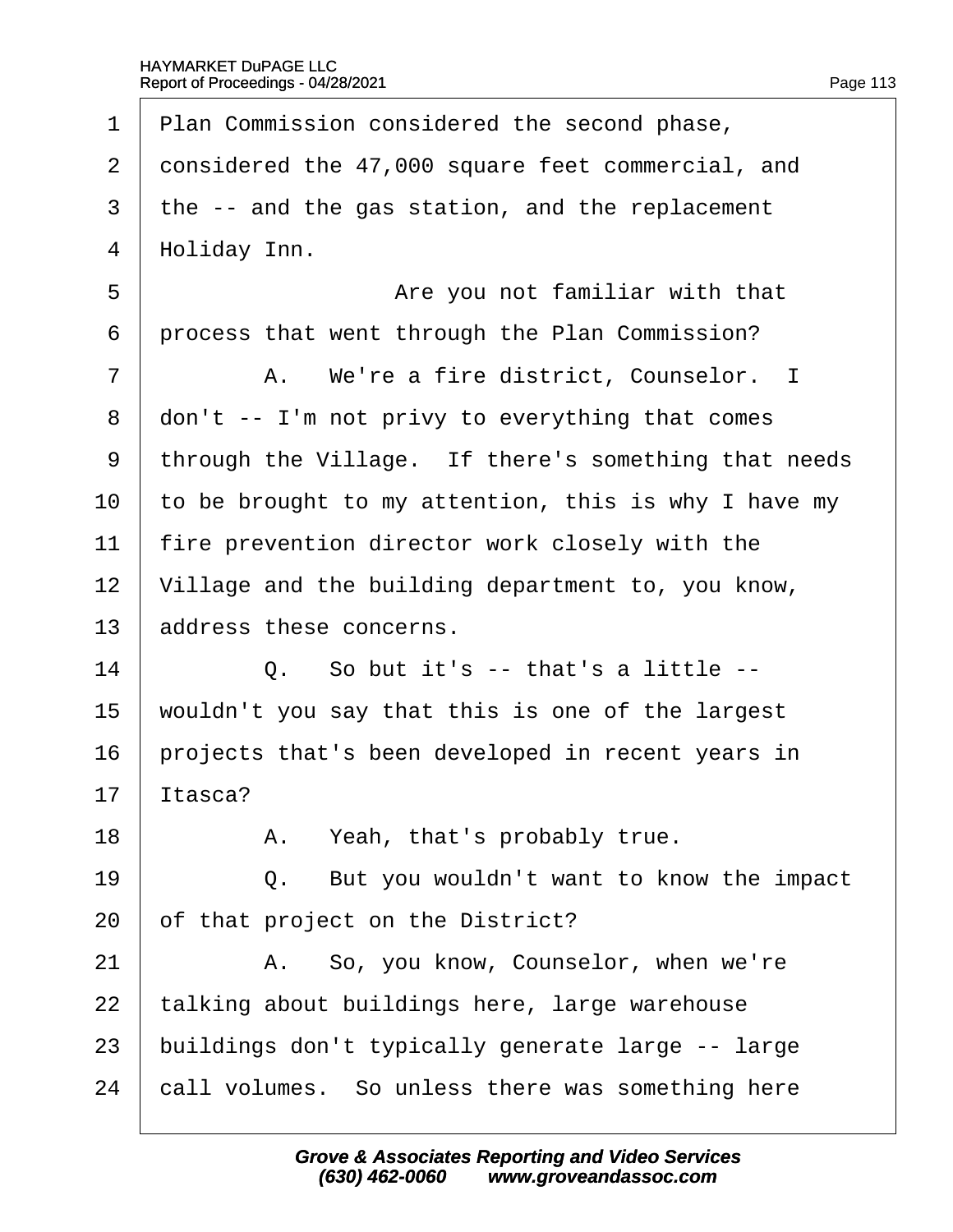<span id="page-114-0"></span>

| 1              | that, again, drove that number up or, you know,      |
|----------------|------------------------------------------------------|
| 2              | dreated a concern, no, we -- you know, we have -- we |
| 3              | have buildings going out, you know, at various spots |
| 4              | around town all the time.                            |
| 5              | Q. So these buildings, the uses haven't              |
| 6              | been identified; correct? They weren't identified    |
| $\overline{7}$ | when it went through the process; correct?           |
| 8              | A. I don't know where the -- you know,               |
| $9\,$          | where the process is or what -- what -- what the     |
| 10             | occupancy currently, what that state is. As of right |
| 11             | how, I don't know.                                   |
| 12             | Q. Will you take my word that the                    |
| 13             | underlying zoning is an M District?                  |
| 14             | A. Sure.                                             |
| 15             | Q. Okay. And M Districts, they allow                 |
| 16             | manufacturing uses that are subject to performance   |
| 17             | standards that deal with toxic and noxious matters,  |
| 18             | fire and explosion hazards, smoke, et cetera,        |
| 19             | emissions, and there was no consideration to any of  |
| 20             | these issues regarding three-quarters of a million   |
| 21             | square feet of space coming in.                      |
| 22             | All of these relate to fire                          |
| 23             | department issues. Wasn't there a potential impact   |
| 24             | that should have been considered?                    |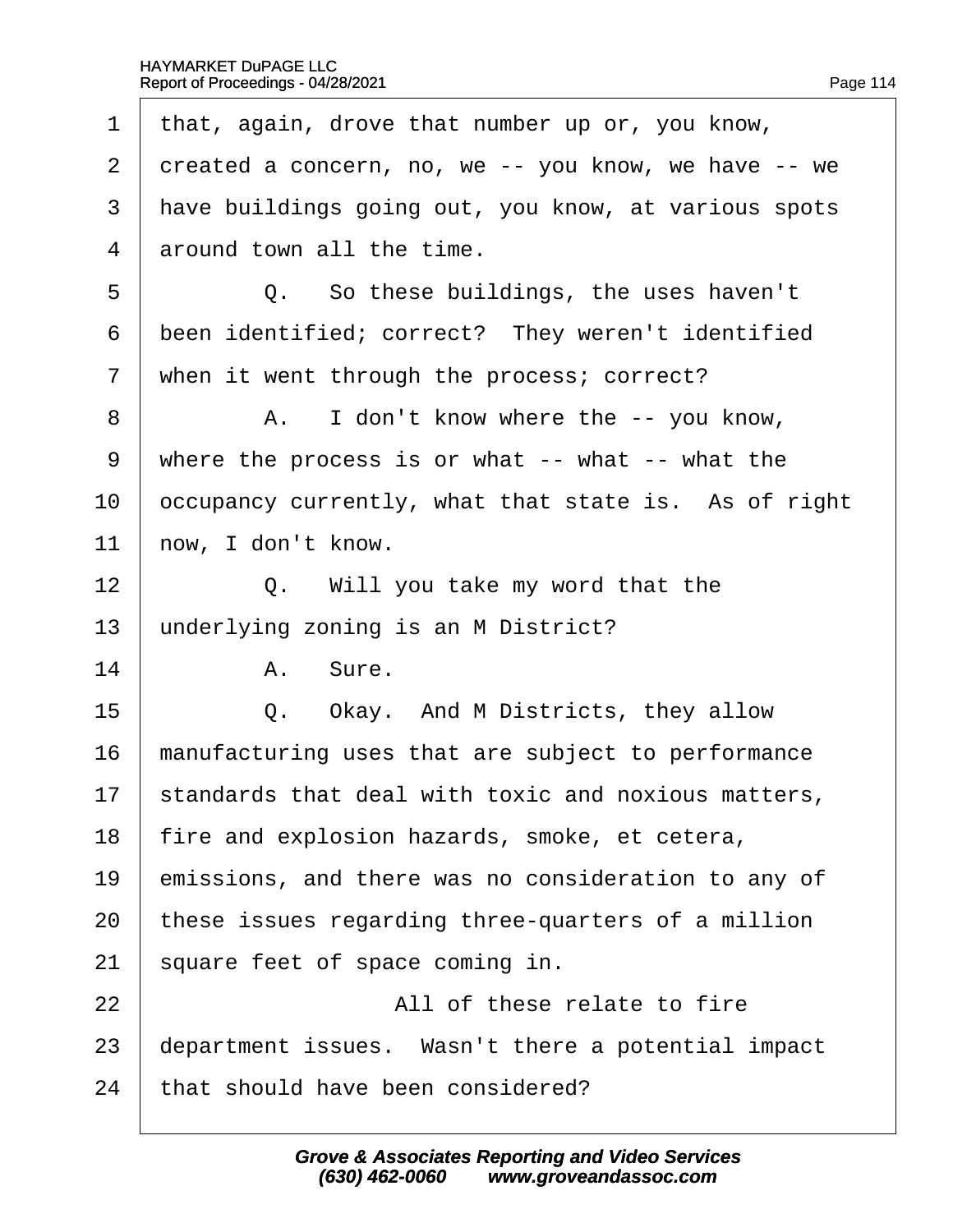<span id="page-115-0"></span>

| 1              | A. Counselor, I think that you're -- you're           |
|----------------|-------------------------------------------------------|
| 2              | again mischaracterizing a lot of this. A lot of this  |
| 3              | is covered in the code, and a lot of these buildings  |
| 4              | today are designed with fire prevention, installed    |
| 5              | systems that address those very things you're talking |
| 6              | about, whether it's storage, whether it's fire        |
| $\overline{7}$ | suppression, whether it's access, whether it's water  |
| 8              | supply, whether it's construction, and whether it's   |
| 9              | access for us to get into the building should we need |
| 10             | it.                                                   |
| 11             | So that -- that is a total                            |
| 12             | mischaracterization of what goes on during that       |
| 13             | process.                                              |
| 14             | Q. Did you study how many employees there             |
| 15             | would be, how many potential people could be on-site  |
| 16             | to generate calls?                                    |
| 17             | A. Once again, this is what my fire                   |
| 18             | prevention director does. If there's a concern that   |
| 19             | the facility is going to generate an inordinate       |
| 20             | amount of calls based on occupancy levels or some     |
| 21             | sort of specialized process, that's when it's brought |
| 22             | to my attention.                                      |
| 23             | Q. Was it done? I mean, he's under your               |
| 24             | supervision. Did he perform that kind of analysis?    |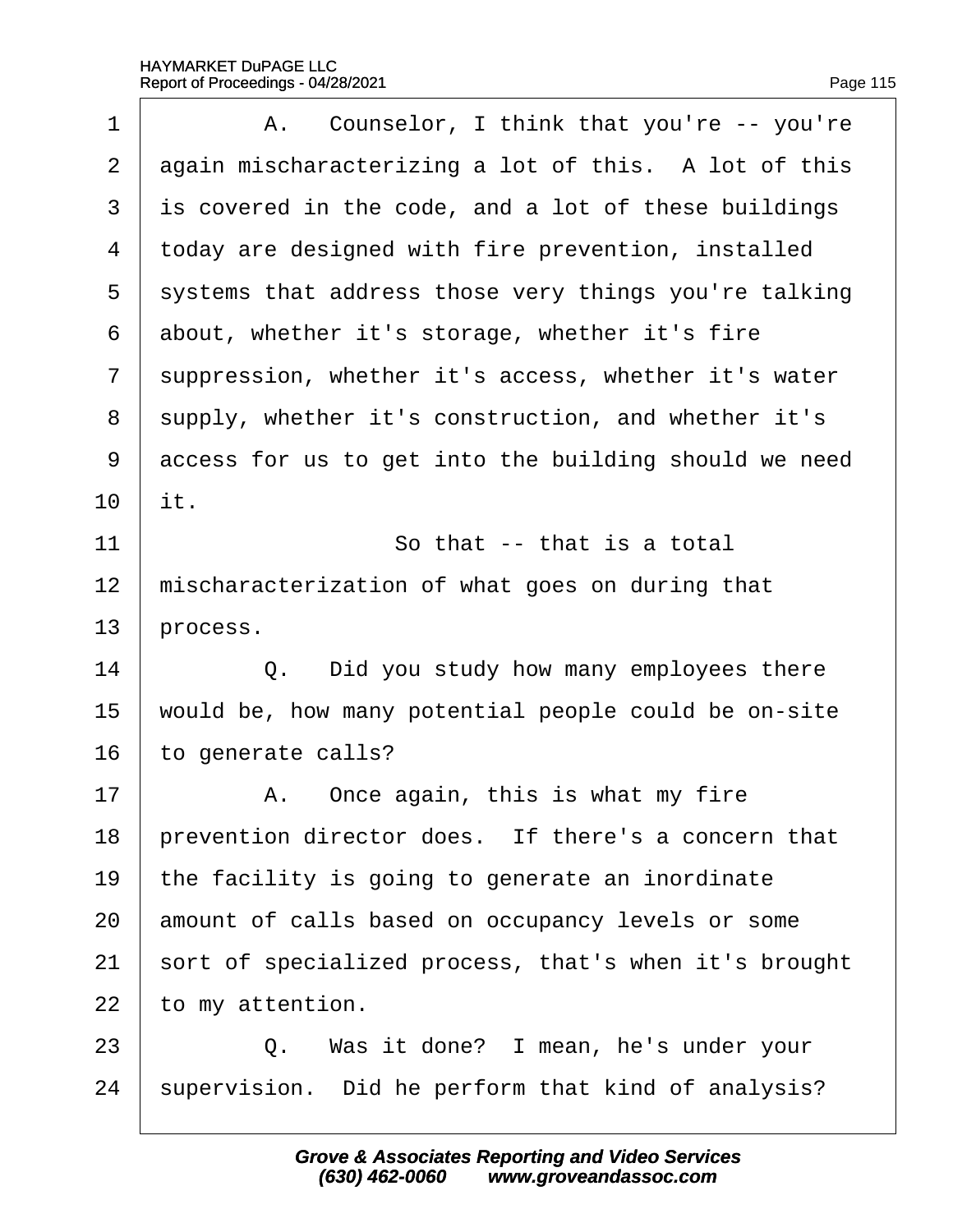<span id="page-116-0"></span>

| 1              | A. Yeah. They do that all the time.                   |
|----------------|-------------------------------------------------------|
| $\overline{2}$ | That's part of the plan review process.               |
| 3              | Q. So what is the occupancy -- for a                  |
| 4              | manufacturing building, what's the occupancy levels   |
| 5              | for three-quarters of a million square feet?          |
| 6              | A. I -- I don't have that data. That's --             |
| $\overline{7}$ | that's what my fire prevention director does. That's  |
| 8              | why he's certified to do that.                        |
| 9              | Q. But as far as you're aware, he did not             |
| 10             | conduct an analysis of those uses for those questions |
| 11             | when the project went through the process --          |
| 12             | A. No.                                                |
| 13             | Q. -- maybe later, but when the project               |
| 14             | went through the process and was considered by the    |
| 15             | Plan Commission and the Village board, was any of     |
| 16             | that information presented to them for consideration? |
| 17             | A. What was presented was anything that the           |
| 18             | Fire District is responsible for presenting.          |
| 19             | Now, to your point there, I don't                     |
| 20             | know because I'm not the fire prevention director,    |
| 21             | like, I'm not the one that's certified in this. This  |
| 22             | is why we have him.                                   |
| 23             | If there was a necessity to provide                   |
| 24             | that information to the planning and zoning           |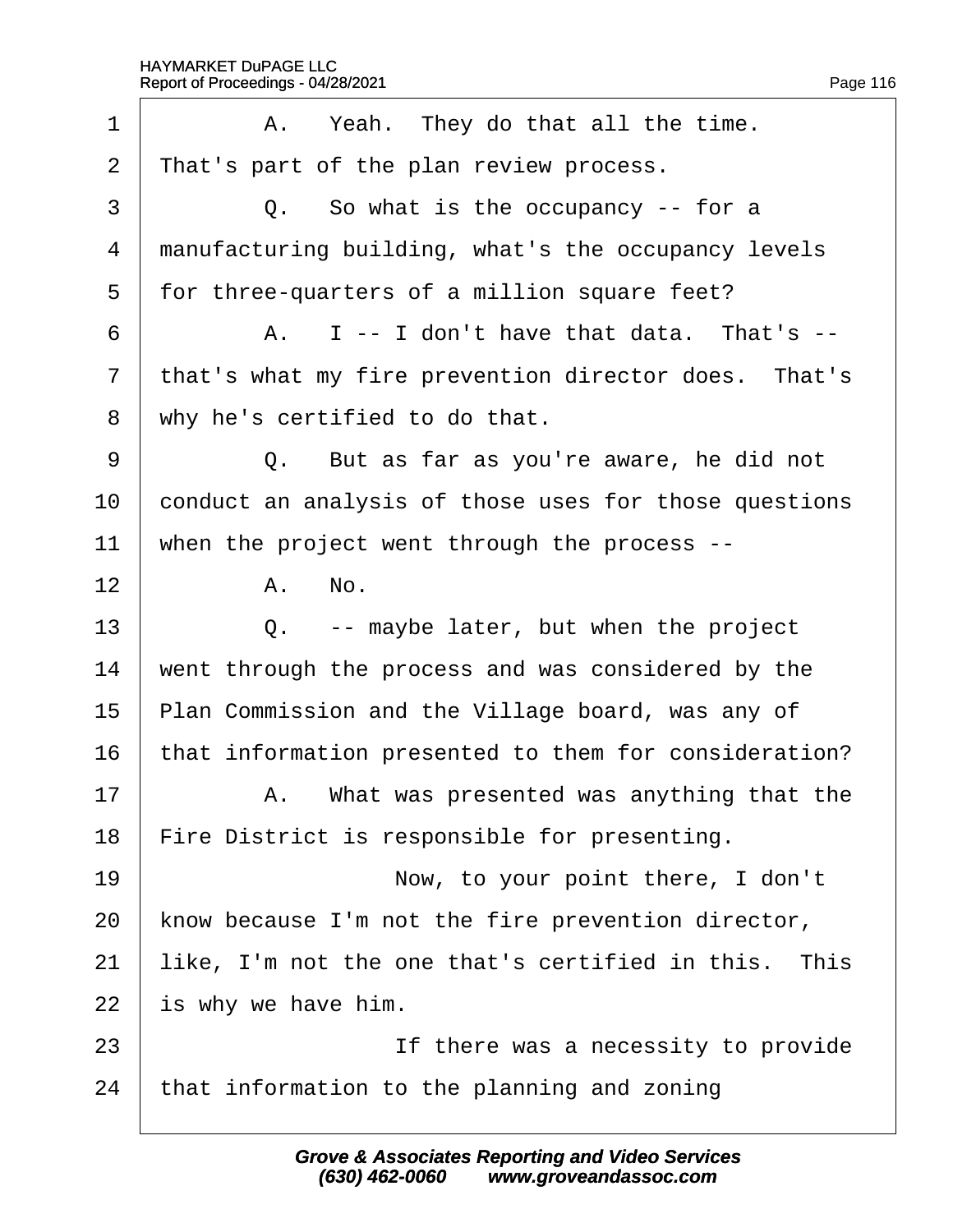<span id="page-117-0"></span>

| $\mathbf 1$    | dommission it would have been done. If that was our   |
|----------------|-------------------------------------------------------|
| 2              | responsibility as the fire department it would have   |
| 3              | been done.                                            |
| 4              | Q. Does he report to you?                             |
| 5              | Yes, he does.<br>А.                                   |
| 6              | Q. Okay. Did he analyze the impact or call            |
| $\overline{7}$ | volume of the hotel?                                  |
| 8              | A. Once again, I have seen nothing                    |
| 9              | definitive on this, nor has it been brought to me.    |
| 10             | Q. So I'd like to refer your attention                |
| 11             | Exhibit 68.                                           |
| 12             | MS. O'KEEFE: Mo, can you pull up 68.                  |
| 13             | (Haymarket Exhibit No. 68                             |
| 14             | identified.)                                          |
| 15             | BY MS. O'KEEFE:                                       |
| 16             | Q. This document represents the -- a                  |
| 17             | one-page analysis of the project involving            |
| 18             | three-quarters of a square -- three-quarters of a     |
| 19             | million square feet of industrial development, hotel, |
| 20             | gas station, commercial uses.                         |
| 21             | Is this the kind of review that the                   |
| 22             | Fire Protection typically does when they are          |
| 23             | considering a project of this size in Itasca?         |
| 24             | A. You know, again, my -- my answer to your           |
|                |                                                       |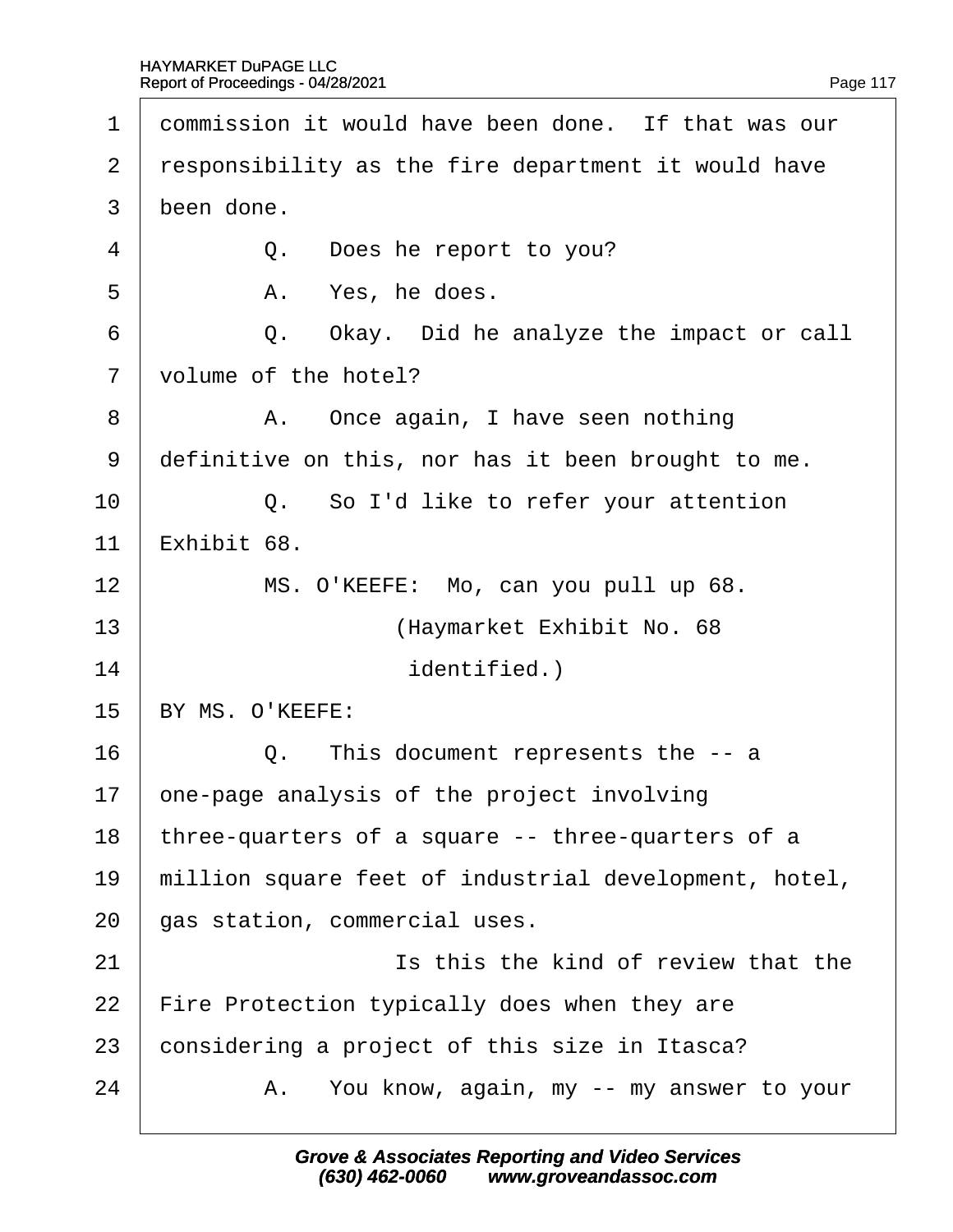<span id="page-118-0"></span>

| 1              | question right here right now is these are probably   |
|----------------|-------------------------------------------------------|
| $\overline{2}$ | doncerns that were just pointed out by our fire       |
| 3              | prevention director to Shannon regarding fire         |
| 4              | district or fire protection issues as it related to   |
| 5              | the project.                                          |
| 6              | I can't speak to the plan reviews                     |
| 7              | and all the other things that go into development of  |
| 8              | a hotel facility, gas station, restaurants, as you've |
| 9              | dutlined here. Those would have all been handled by   |
| 10             | my fire prevention director.                          |
| 11             | Q. So this was processed -- the bridge                |
| 12             | development was processed as a PD, planned            |
| 13             | development.                                          |
| 14             | Did the Village ask you to conduct                    |
| 15             | an impact study similar to they asked -- to the study |
| 16             | they asked you to provide for Haymarket or you        |
| 17             | decided --                                            |
| 18             | MR. DI NOLFO: Well, I'll just --                      |
| 19             | BY MS. O'KEEFE:                                       |
| 20             | Q. -- or you decided to provide for                   |
| 21             | Haymarket?                                            |
| 22             | MR. DI NOLFO: I'll just object to the form            |
| 23             | of the question, but --                               |
| 24             | MS. O'KEEFE: Okay. Can I restate,                     |
|                |                                                       |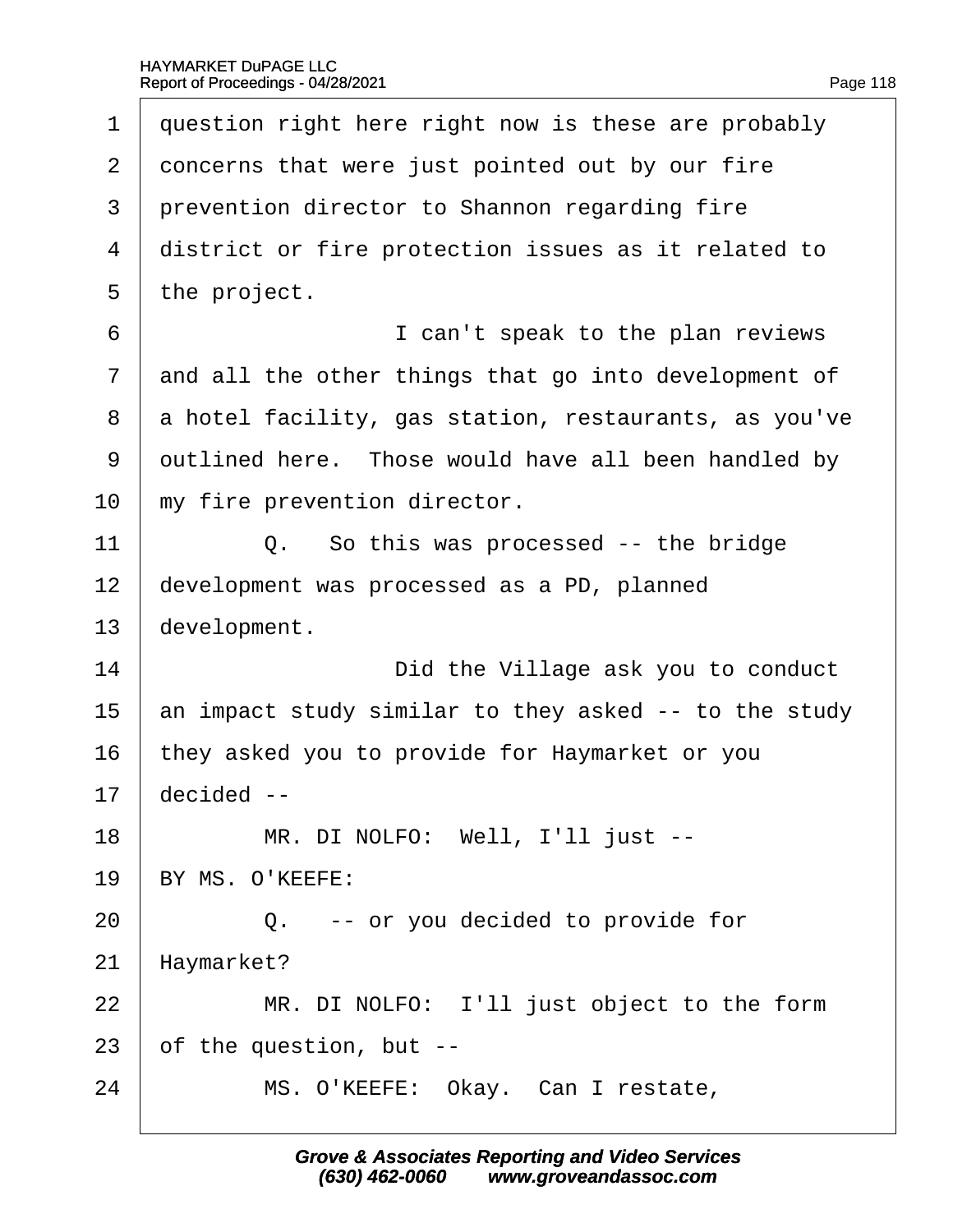<span id="page-119-0"></span>

| 1              | Mr. DiNolfo?                                          |
|----------------|-------------------------------------------------------|
| 2              | BY MS. O'KEEFE:                                       |
| 3              | Q. This project was a planned development.            |
| 4              | Did the Fire Protection District prepare an impact    |
| 5              | analysis for this planned development?                |
| 6              | A. No.                                                |
| $\overline{7}$ | Q. Okay. But you did prepare an impact                |
| 8              | analysis for Haymarket?                               |
| 9              | A. Yeah.                                              |
| 10             | Okay. Okay, let's move on.<br>Q.                      |
| 11             | Do you recall the testimony                           |
| 12             | provided by Mr. Dominik that Elite and Haymarket have |
| 13             | been working together to develop protocols to         |
| 14             | mitigate the impact on the Fire Protection District?  |
| 15             | A. Yes, vaguely.                                      |
| 16             | Q. Has the District considered any                    |
| 17             | protocols that it could recommend to Haymarket that   |
| 18             | could mitigate the impact on the Fire Protection      |
| 19             | District?                                             |
| 20             | No, we haven't discussed that.<br>А.                  |
| 21             | Q. Would you be willing to consider                   |
| 22             | protocols that might address any concerns you have?   |
| 23             | A. Well, I think -- as I stated, I think in           |
| 24             | my testimony, we haven't even agreed on the data that |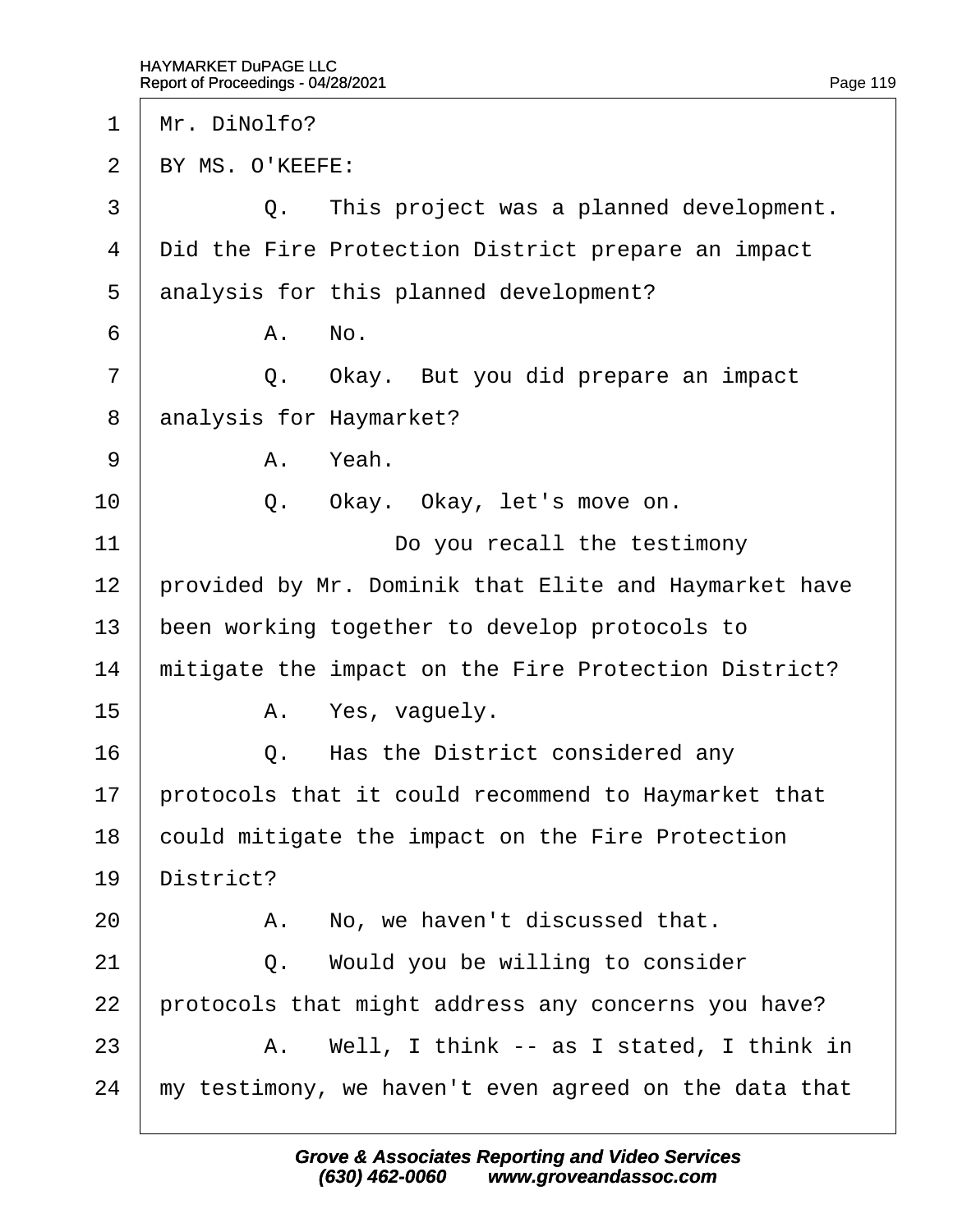<span id="page-120-0"></span>

| we're using as far as call numbers and the like, so      |
|----------------------------------------------------------|
| I'm not sure where we're going to find middle ground     |
| with -- with your statement there.                       |
| Q. Haymarket has spent a lot of time and                 |
| resources analyzing call volumes starting with           |
| Mr. Baldwin, moving to Mr. Polaris, then moving to       |
| the internal study that was done by Haymarket. We've     |
| presented data. We've tried in good faith to present     |
| this data.                                               |
| Are you saying you'll only work                          |
| with us if we accept your data?                          |
| A. Well, what I'm saying is I think that                 |
| there's been a little bit of an attempt here to maybe    |
| distort a few things from a -- from a response           |
| respective on our end. To somehow suggest, again, by     |
| Mr. Dominik's report, that we're only going to be        |
| funning 19 to 26 calls, whatever the number was, I<br>17 |
| think is absurd.                                         |
| So to -- and -- and the other thing                      |
| would just like to point out is that, you know,          |
| you -- you harken back to the fact that we went out      |
| and engaged Fitch & Associates to do a review of         |
| your -- your expert's report, okay.                      |
| We did that based on the fact that                       |
|                                                          |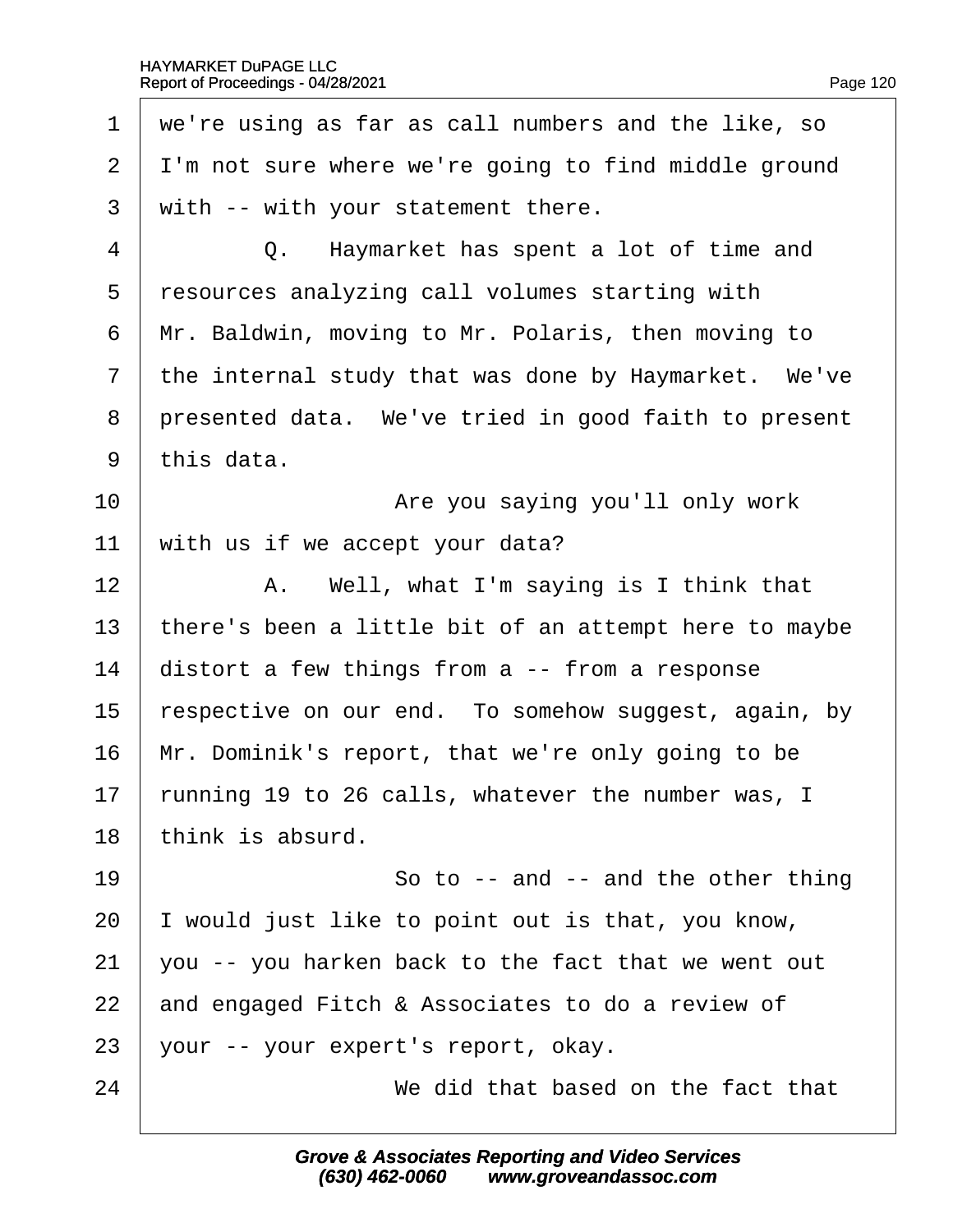<span id="page-121-0"></span>

| 1              | you presented a report to us after Mr. Baldwin's      |
|----------------|-------------------------------------------------------|
| 2              | testimony, and my board felt that we needed somebody  |
| 3              | that had some expertise to look at that to decide     |
| 4              | whether that was valid in any way.                    |
| 5              | The numbers and the things that                       |
| 6              | were contained in the report that was presented by    |
| $\overline{7}$ | Polaris, again, I think are -- are not accurate to    |
| 8              | what -- certainly what we found initially on our own, |
| 9              | and what Mr. Moeller found in -- in his report.       |
| 10             | So I have yet to hear anybody                         |
| 11             | putline any kind of financial picture to the District |
| 12             | about if -- if we need more resources, how do those   |
| 13             | get paid for, those types of things.                  |
| 14             | All I've heard from Haymarket for                     |
| 15             | two years is grants, grants, grants. Grants are no    |
| 16             | long-term funding solution.                           |
| 17             | So -- and I'm going to be honest                      |
| 18             | with you, too, that I think that if there was         |
| 19             | something to be said, that it should be said out in   |
| 20             | the open. If Haymarket has an offer that they want    |
| 21             | to put out, we're -- we're two years into a hearing   |
| 22             | how and I have not heard anything. I've not received  |
| 23             | anything officially from Haymarket since the first    |
| 24             | meeting in May of 2019.                               |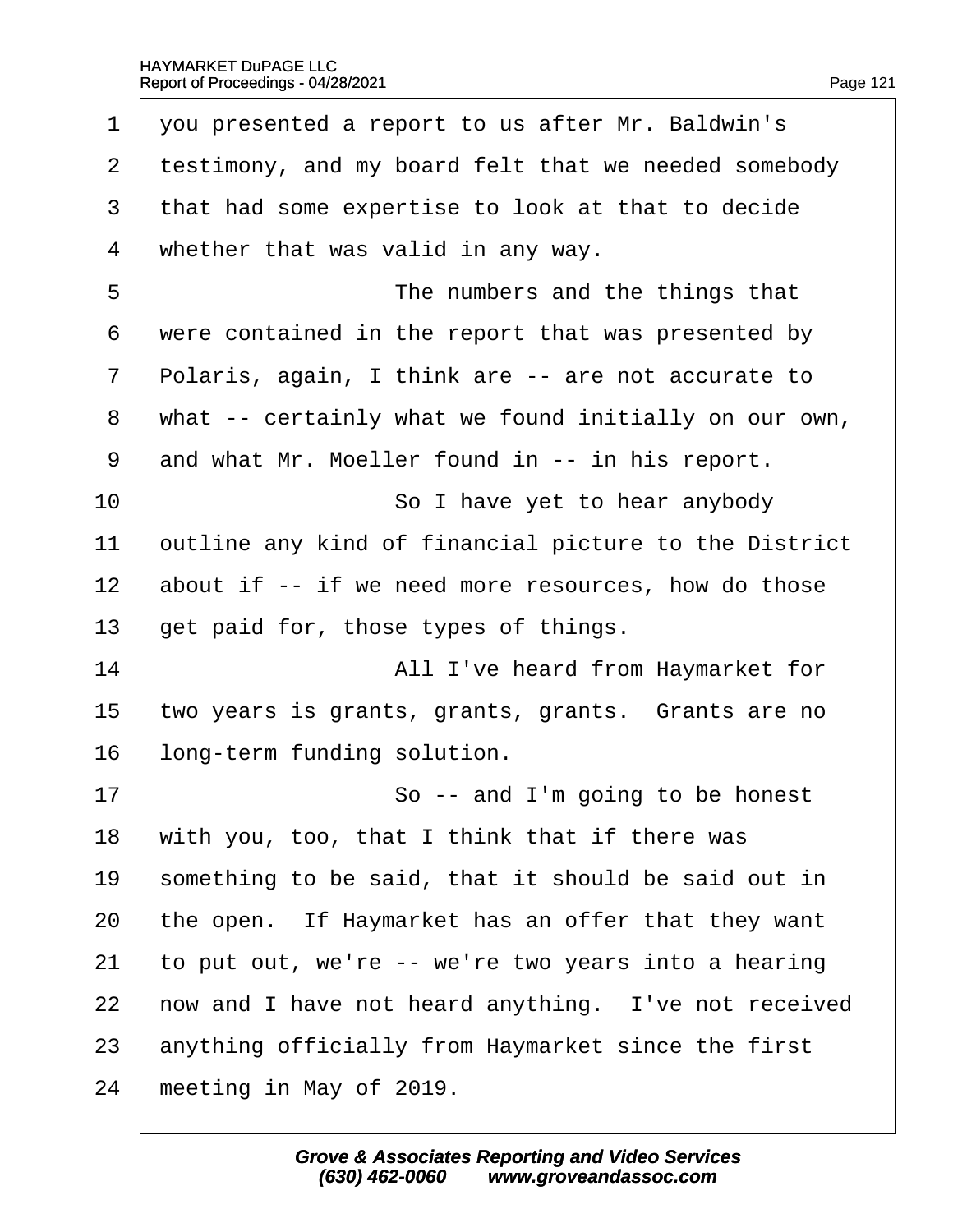<span id="page-122-0"></span>

| Q. So you said a number of -- a number of            |
|------------------------------------------------------|
| things and I'd like to try to respond to them.       |
| One, when Mr. -- you know, there                     |
| was -- you raised the question of Mr. Baldwin's      |
| testimony and the data provided, and the reason that |
| we hired Mr. Dominik was because --                  |
| MR. DI NOLFO: Mr. Hervas -- Mr. Hervas, this         |
| i\$n't --                                            |
| MS. O'KEEFE: Once again, I'm asking --               |
| BY MS. O'KEEFE:                                      |
| Q. Okay, let me say this. If we were to              |
| use your data as a basis, which we don't agree with, |
| but if we were, would you sit down with us in person |
| and discuss this and discuss -- and discuss what     |
| protocols could potentially be developed to address  |
| the issues that you have?                            |
| A. That would be up to my board. That                |
| would be something I'd have to take back to my board |
| of trustees.                                         |
| Q. Would you recommend it to your board?             |
| A. Again, I think that's something I                 |
| can't -- I can't comment on until I have the -- the  |
| conversation with them.                              |
| This is the -- you also raised the issue<br>Q.       |
|                                                      |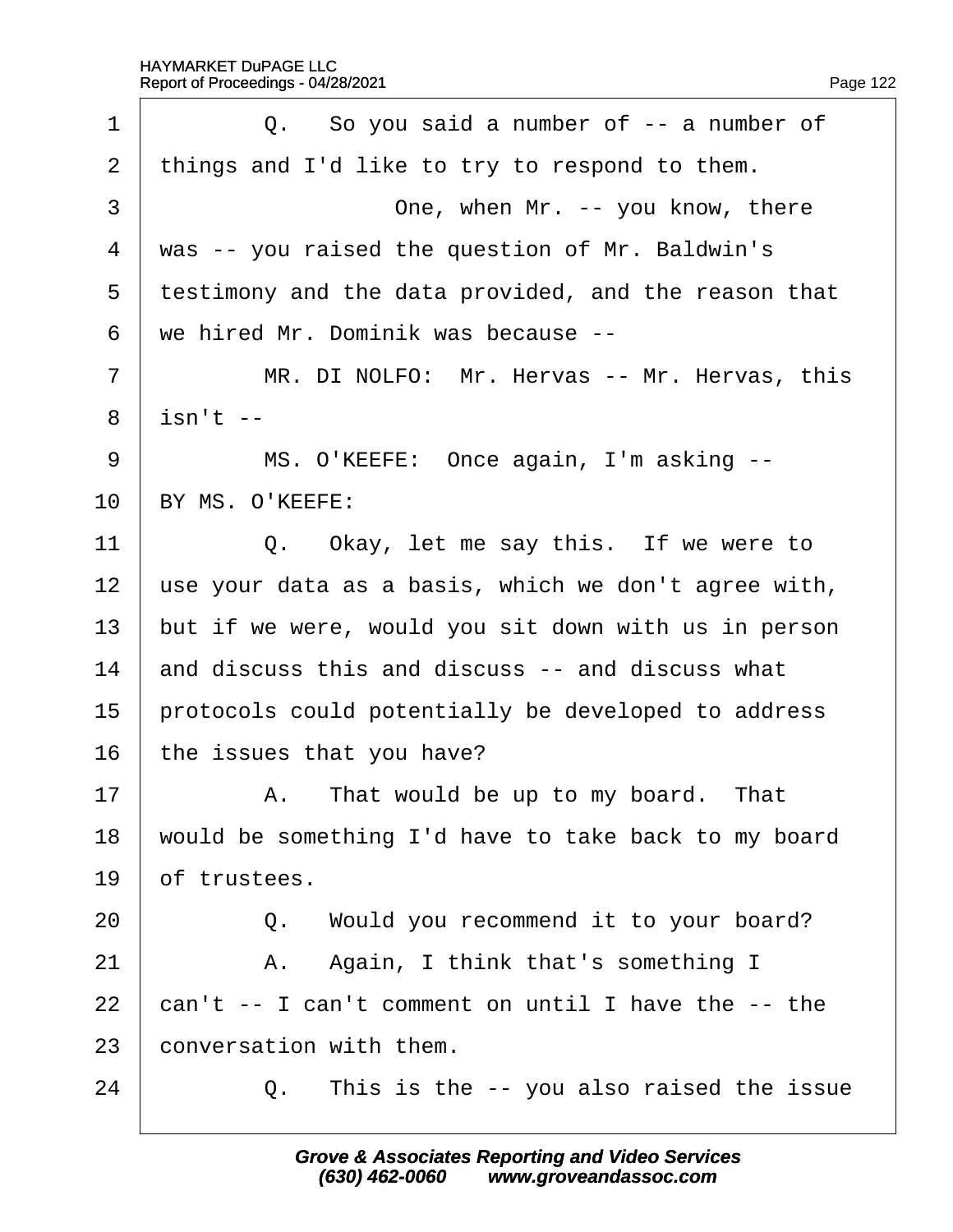$17$ 

 $22$ 

<span id="page-123-0"></span>

| $\mathbf 1$ | of funding, and, you know, had you ever sat down with |
|-------------|-------------------------------------------------------|
| 2           | us to discuss funding and the concerns you have?      |
| 3           | A. Counsel, you -- Haymarket had months               |
| 4           | prior leading into this to sit down with us and they  |
| 5           | chose not to.                                         |
| 6           | Q. We --                                              |
| 7           | A. I'd asked initially --                             |
| 8           | Q. No.                                                |
| 9           | A. I had asked initially for numbers, never           |
| 10          | got them, okay. So now that the process has begun,    |
| 11          | the olive branch was extended to the District to sit  |
| 12          | down. The board felt that because the process had     |
| 13          | started, that it wouldn't be appropriate to do so.    |
| 14          | Q. So Mr. -- Chief Burke, you met with us             |
| 15          | in May 2019. There has not been a subsequent meeting  |
| 16          | in almost two years.                                  |
| 17          | A. Right.                                             |
| 18          | Q. We've asked for -- we've asked for                 |
| 19          | meetings. We've hired consultants. We've done         |
| 20          | internal reports. None of that has justified a        |
| 21          | meeting in two years despite our requests. How is     |
| 22          | that our fault?                                       |
| 23          | A. I'm not trying to point fingers at                 |
| 24          | anybody, Counselor.                                   |
|             |                                                       |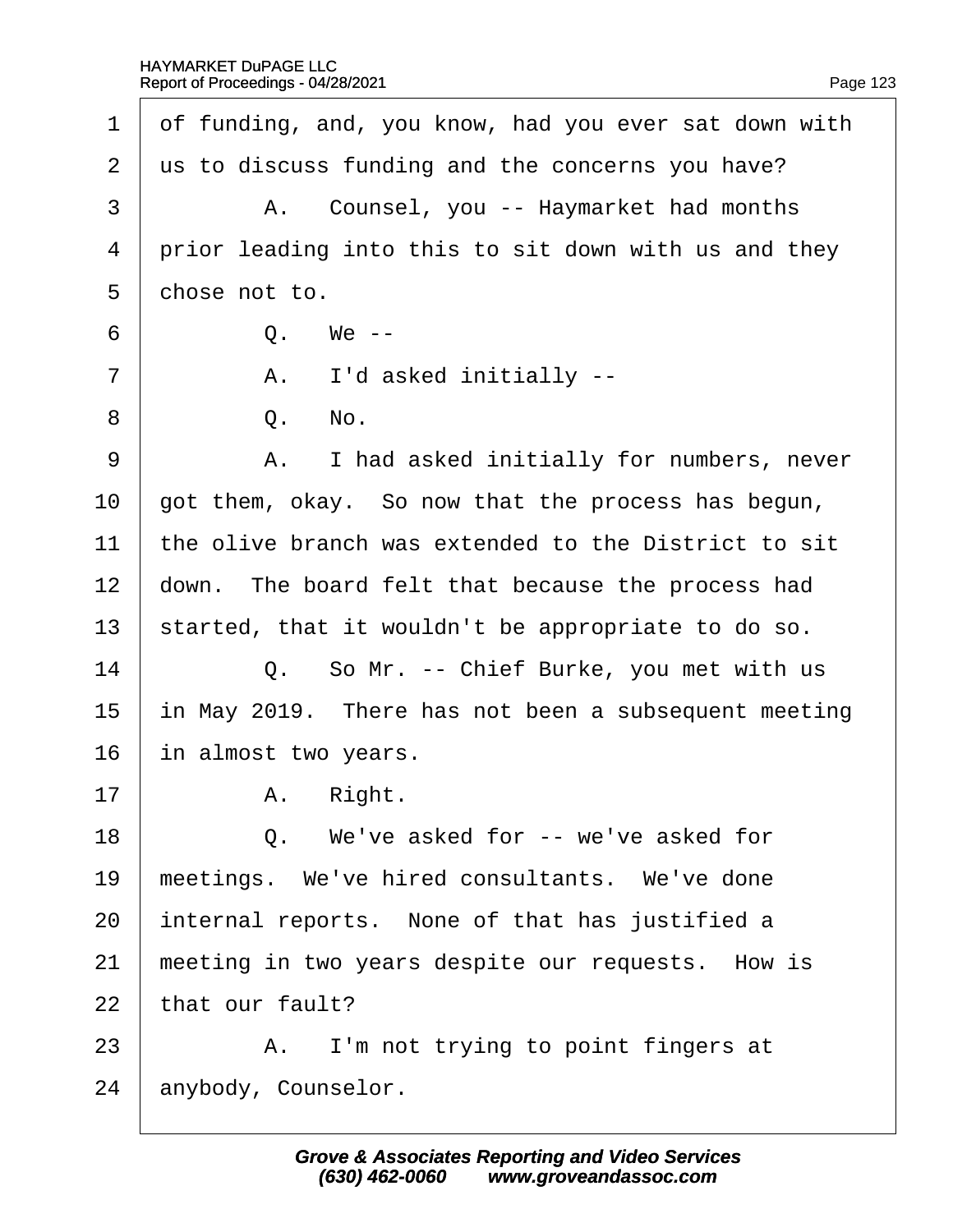<span id="page-124-0"></span>

| 1              | What I'm saying is you had months                     |
|----------------|-------------------------------------------------------|
| $\overline{2}$ | leading into the hearing to offer to sit down. You    |
| 3              | didn't do that. I think from a transparency           |
| 4              | perspective, my board feels that because we're in the |
| 5              | middle of this process that if there's something that |
| 6              | needs to be presented, then present it -- present it  |
| $\overline{7}$ | in this forum.                                        |
| 8              | Q. Would it surprise you to hear that                 |
| 9              | Haymarket feels, in a way, it's negotiating with      |
| 10             | itself since you won't sit down to meet with them?    |
| 11             | A. Again, I can't comment on what Haymarket           |
| 12             | feels and doesn't feel.                               |
| 13             | Q. When there have been other development             |
| 14             | projects in Itasca, once the project started before   |
| 15             | the Plan Commission, have you met with developers to  |
| 16             | discuss the project?                                  |
| 17             | A. Once again, I haven't had the -- the --            |
| 18             | the reason to sit down with anybody leading into a    |
| 19             | project, you know, for the reasons that we outlined   |
| 20             | here a few minutes ago.                               |
| 21             | CHAIRMAN DALY: Chief Burke, I'm sorry to              |
| 22             | interrupt. We're having a technical problem on our    |
| 23             | side, so if you could please just pause that thought  |
| 24             | for a second.                                         |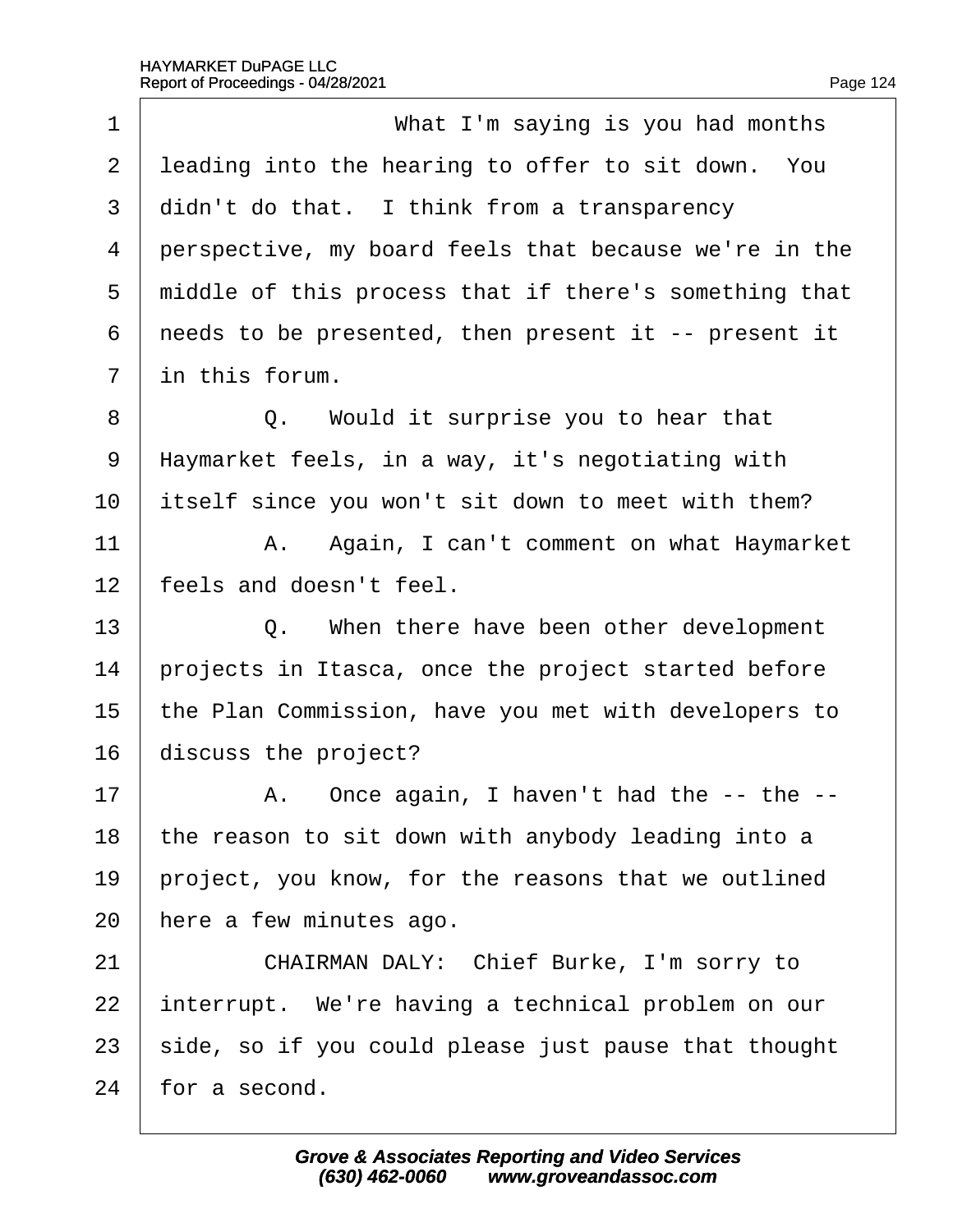<span id="page-125-0"></span>

| 1              | Take a five-minute break to see if                    |
|----------------|-------------------------------------------------------|
| 2              | we can catch up to make sure everything is in sync    |
| 3              | before we resume. So it's 9:37. We will resume at     |
| $\overline{4}$ | $9:42.$ Thank you.                                    |
| 5              | (Recess taken.)                                       |
| 6              | CHAIRMAN DALY: So at this time I think I see          |
| $\overline{7}$ | most of the commission is back up and I see the       |
| 8              | attorneys and Chief Burke.                            |
| 9              | So at this time I would ask that,                     |
| 10             | Ms. O'Keefe, if you could please restate the question |
| 11             | that Mr. -- or Chief Burke was in the middle          |
| 12             | answering or if the court reporter could please read  |
| 13             | back just so we have some context of what he was      |
| 14             | referring to. Thank you.                              |
| 15             | (Record read.)                                        |
| 16             | BY THE WITNESS:                                       |
| 17             | A. So I would just try to pick up it where            |
| 18             | think we left off.                                    |
| 19             | I've had no reason to sit down with                   |
| 20             | any -- any of the developers or any -- anybody of     |
| 21             | that nature since I've been in Itasca for any         |
| 22             | developments leading up -- or leading into a project. |
| 23             | As I stated earlier, my fire                          |
| 24             | prevention director works closely with the Village on |
|                |                                                       |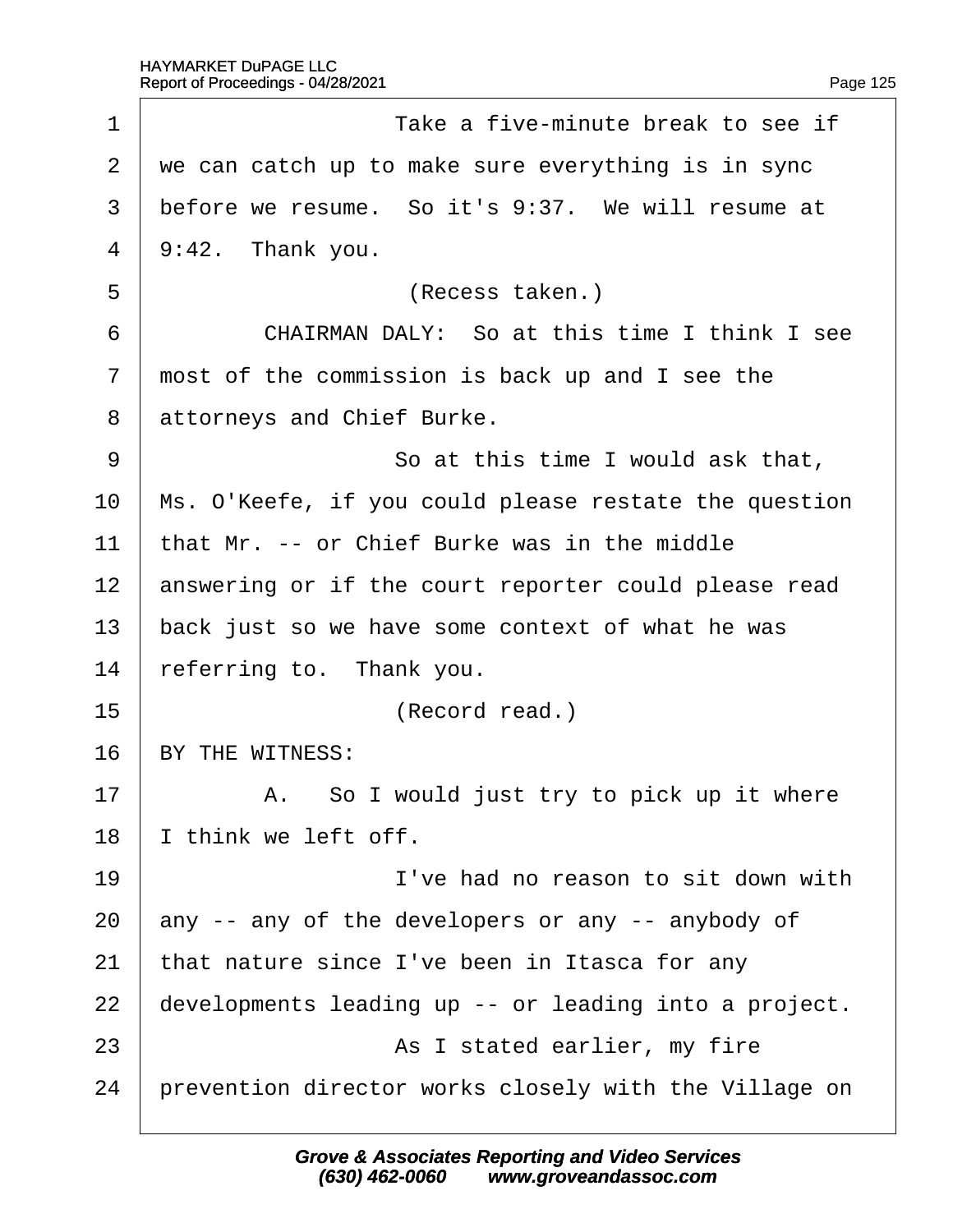<span id="page-126-0"></span>

| 1              | these various projects and brings any concerns that   |
|----------------|-------------------------------------------------------|
| 2              | He might have to me, but I haven't had an occasion to |
| 3              | do this prior.                                        |
| 4              | MS. O'KEEFE: Mr. Chairman, it's hard for me           |
| 5              | right now because I'm not sure if all the -- can I    |
| 6              | ask the court reporter, did you catch everything up   |
| $\overline{7}$ | until that point --                                   |
| 8              | MS. REPORTER: Let me quick check --                   |
| 9              | MS. O'KEEFE: -- before that?                          |
| 10             | MS. Reporter: Let me quick check my audio.            |
| 11             | Sorry, there was a little interruption in there.      |
| 12             | (Record read.)                                        |
| 13             | MS. O'KEEFE: Okay, thank you, ma'am. I                |
| 14             | appreciate it.                                        |
| 15             | You know, Mr. Chairman, we're at                      |
| 16             | 9:47. I still do have questions. Would it make        |
| 17             | sense for us to break for the evening and start fresh |
| 18             | hext week?                                            |
| 19             | CHAIRMAN DALY: I'd be fine with that,                 |
| 20             | Ms. O'Keefe, because I'm sure -- I know I also have   |
| 21             | questions and we also have the opportunity for        |
| 22             | redirect.                                             |
| 23             | So at this time I would ask if one                    |
| 24             | of the Commissioners could make a motion to continue  |
|                |                                                       |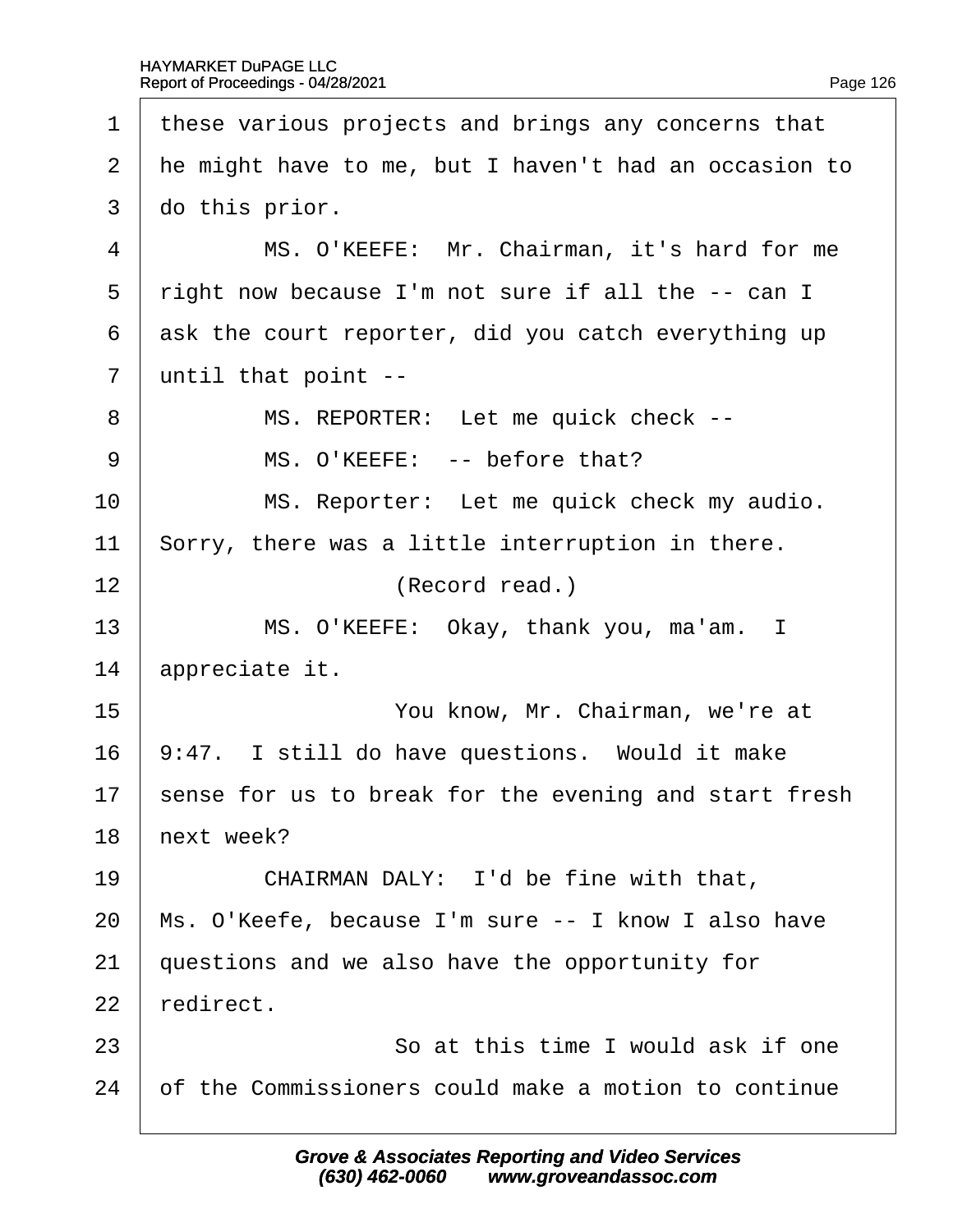<span id="page-127-0"></span>

| 1              | this public hearing until next Wednesday.           |
|----------------|-----------------------------------------------------|
| 2              | <b>COMMISSIONER HOLMES: So moved.</b>               |
| 3              | <b>COMMISSIONER RAY: Second; Ray.</b>               |
| 4              | CHAIRMAN DALY: Would the secretary please           |
| 5              | dall the vote to continue the meeting until next    |
| 6              | Wednesday, May 5th.                                 |
| $\overline{7}$ | <b>VILLAGE PLANNER KHAN: Commissioner Carello?</b>  |
| 8              | <b>COMMISSIONER CARELLO: For.</b>                   |
| 9              | <b>VILLAGE PLANNER KHAN: Commissioner Drummond?</b> |
| 10             | <b>COMMISSIONER DRUMMOND: For.</b>                  |
| 11             | <b>VILLAGE PLANNER KHAN: Commissioner Holmes?</b>   |
| 12             | <b>COMMISSIONER HOLMES: For.</b>                    |
| 13             | <b>VILLAGE PLANNER KHAN: Commissioner Ray?</b>      |
| 14             | <b>COMMISSIONER RAY: For.</b>                       |
| 15             | <b>VILLAGE PLANNER KHAN: Commissioner Russo?</b>    |
| 16             | <b>COMMISSIONER RUSSO: For.</b>                     |
| 17             | VILLAGE PLANNER KHAN: Chairman Daly?                |
| 18             | CHAIRMAN DALY: For. Thank you.                      |
| 19             | This meeting will be continued                      |
| 20             | until next Wednesday, May 5th. And at this time I   |
| 21             | would ask for a motion to adjourn.                  |
| 22             | <b>COMMISSIONER HOLMES: So moved.</b>               |
| 23             | COMMISSIONER RAY: Second; Ray.                      |
| 24             | MS. O'KEEFE: Mr. Chairman --                        |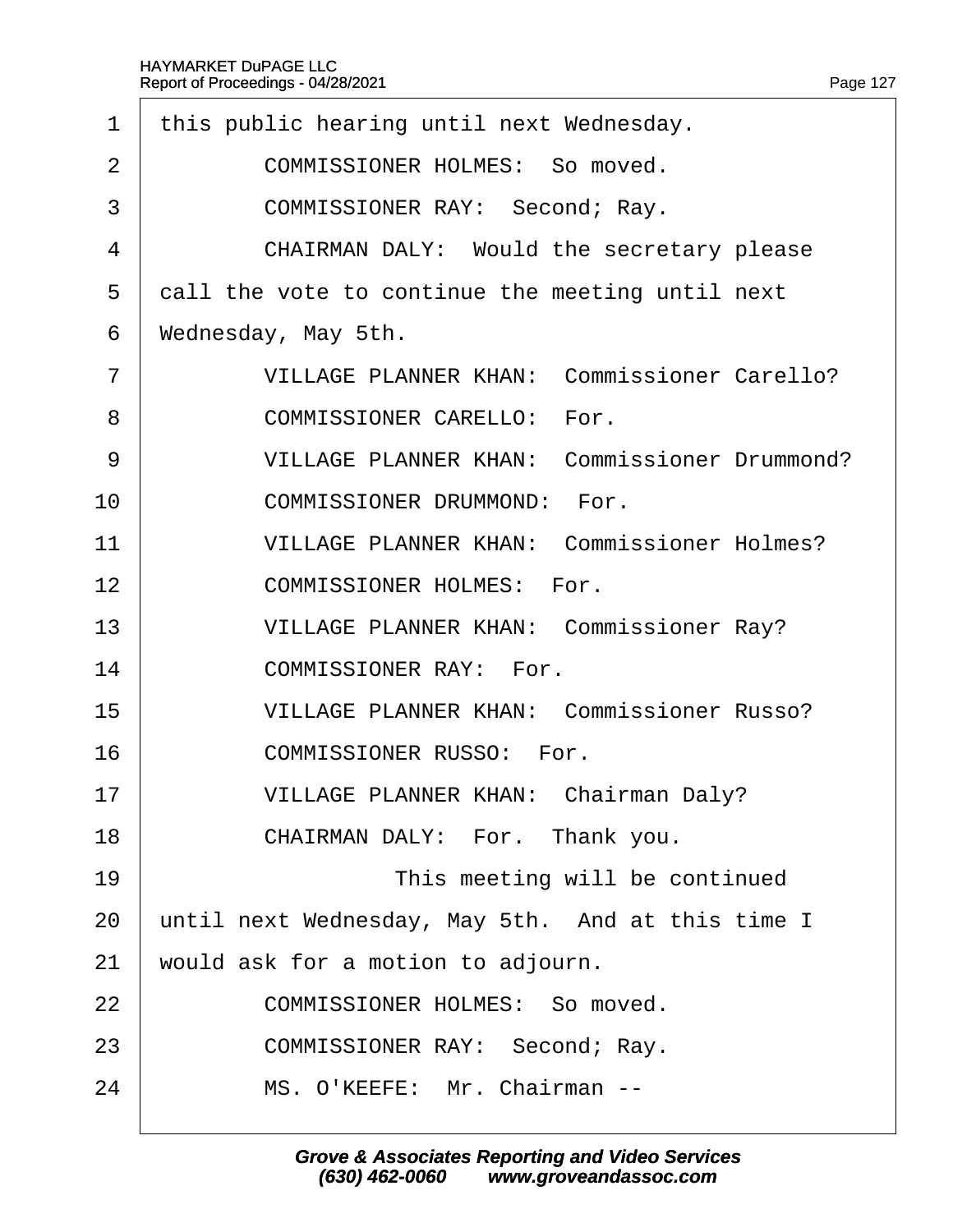<span id="page-128-0"></span>

| 1              | CHAIRMAN DALY: Would you please call the             |
|----------------|------------------------------------------------------|
| 2              | vote.                                                |
| 3              | MS. O'KEEFE: -- can I ask who is going to be         |
| 4              | up next week.                                        |
| 5              | CHAIRMAN DALY: Pardon me?                            |
| 6              | MS. O'KEEFE: Can I ask who's going to be up          |
| $\overline{7}$ | next week beyond Chairman -- or Chief Burke? Are we  |
| 8              | going to continue with Mr. Ellenbecker's witness and |
| 9              | then the chief of police? Is that the next step?     |
| 10             | MR. DI NOLFO: Mr. Chairman, this is Steve            |
| 11             | DiNolfo. I think the only question I have is how     |
| 12             | much longer is -- is cross going to be and questions |
| 13             | from the Commission? Not that I'm -- I mean, take as |
| 14             | much time as anybody needs. I just -- that will      |
| 15             | probably dictate our schedule for the next --        |
| 16             | MS. O'KEEFE: I don't have very much more.            |
| 17             | CHAIRMAN DALY: I have three questions for            |
| 18             | Chief Burke at most, and I can't speak for the rest  |
| 19             | of my commissioners.                                 |
| 20             | MR. DI NOLFO: And I'll let Mr. Ellenbecker           |
| 21             | address that.                                        |
| 22             | MR. ELLENBECKER: I mean, if that's the case,         |
| 23             | mean, if we're talking about -- you know, I've said  |
| 24             | 'm not going to be that long with Mr. Wrigley. I     |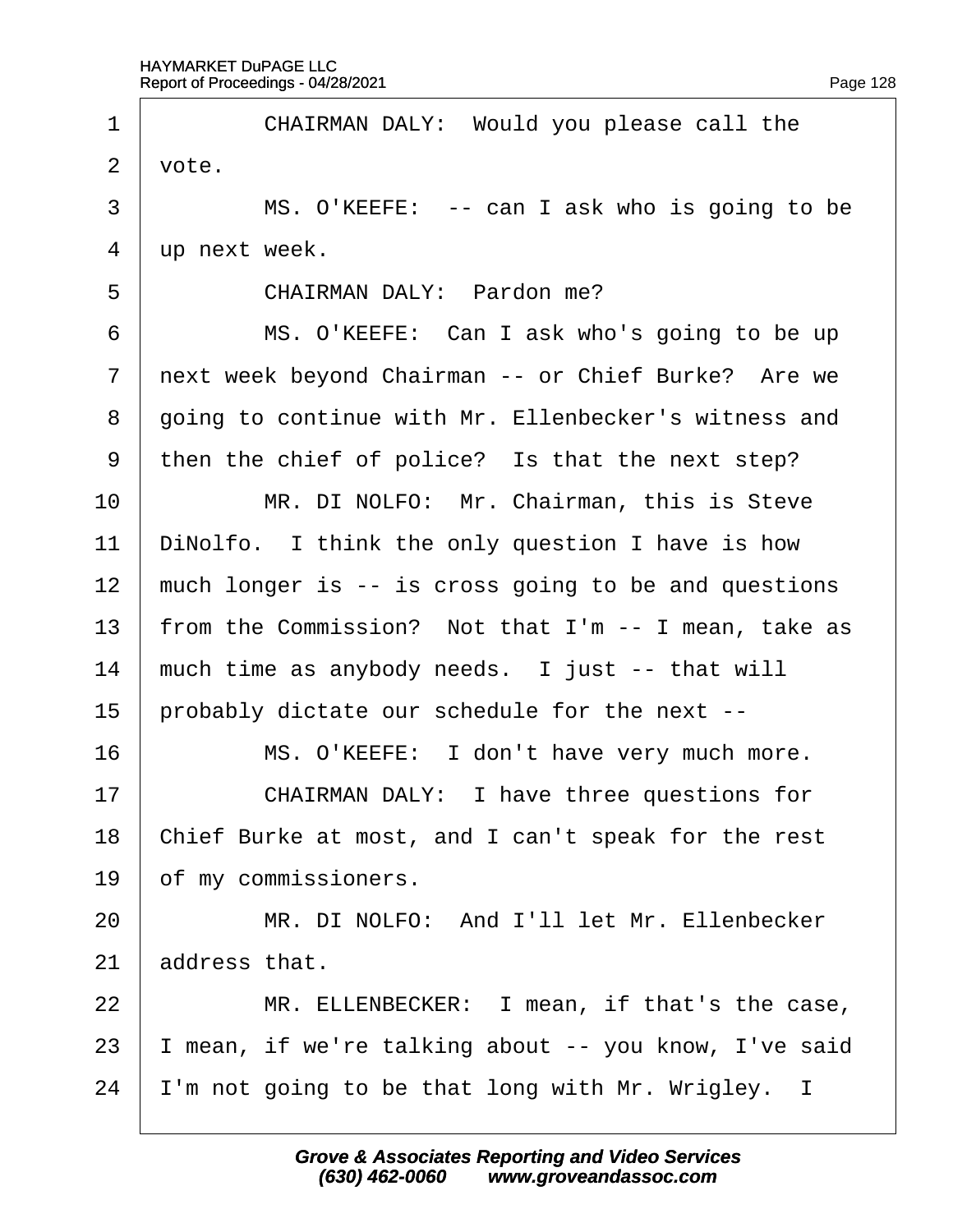<span id="page-129-0"></span>

| 1              | dan't, you know, speak for how long your cross is     |
|----------------|-------------------------------------------------------|
| $\overline{2}$ | going to be, but I can't imagine it's that long given |
| 3              | the type of witness he is. So we can probably put     |
| 4              | him on after Chief Burke next week.                   |
| 5              | MS. O'KEEFE: But if we have additional time           |
| 6              | left, which I think we might, would the police chief  |
| 7              | be the next witness presented?                        |
| 8              | MR. HERVAS: I don't know the answer to that           |
| 9              | question right now, and so I'd have to -- I'm sorry,  |
| 10             | can you hear me okay?                                 |
| 11             | MS. O'KEEFE: Uh-uh.                                   |
| 12             | MR. HERVAS: I have to check. I don't know             |
| 13             | that.                                                 |
| 14             | I--I assumed that we would                            |
| 15             | complete Chief Burke, start with Mr. Wrigley, and I   |
| 16             | just don't know at this time that the police chief,   |
| 17             | or we have another witness, too, would be prepared to |
| 18             | go next week. So I have to check.                     |
| 19             | MS. O'KEEFE: Okay. Well, we -- we hope that           |
| 20             | we can make full use of next week. It would be great  |
| 21             | to keep this moving. So, you know, if you could look  |
|                |                                                       |
| 22             | into that and let us know, that would be very         |
| 23             | helpful.                                              |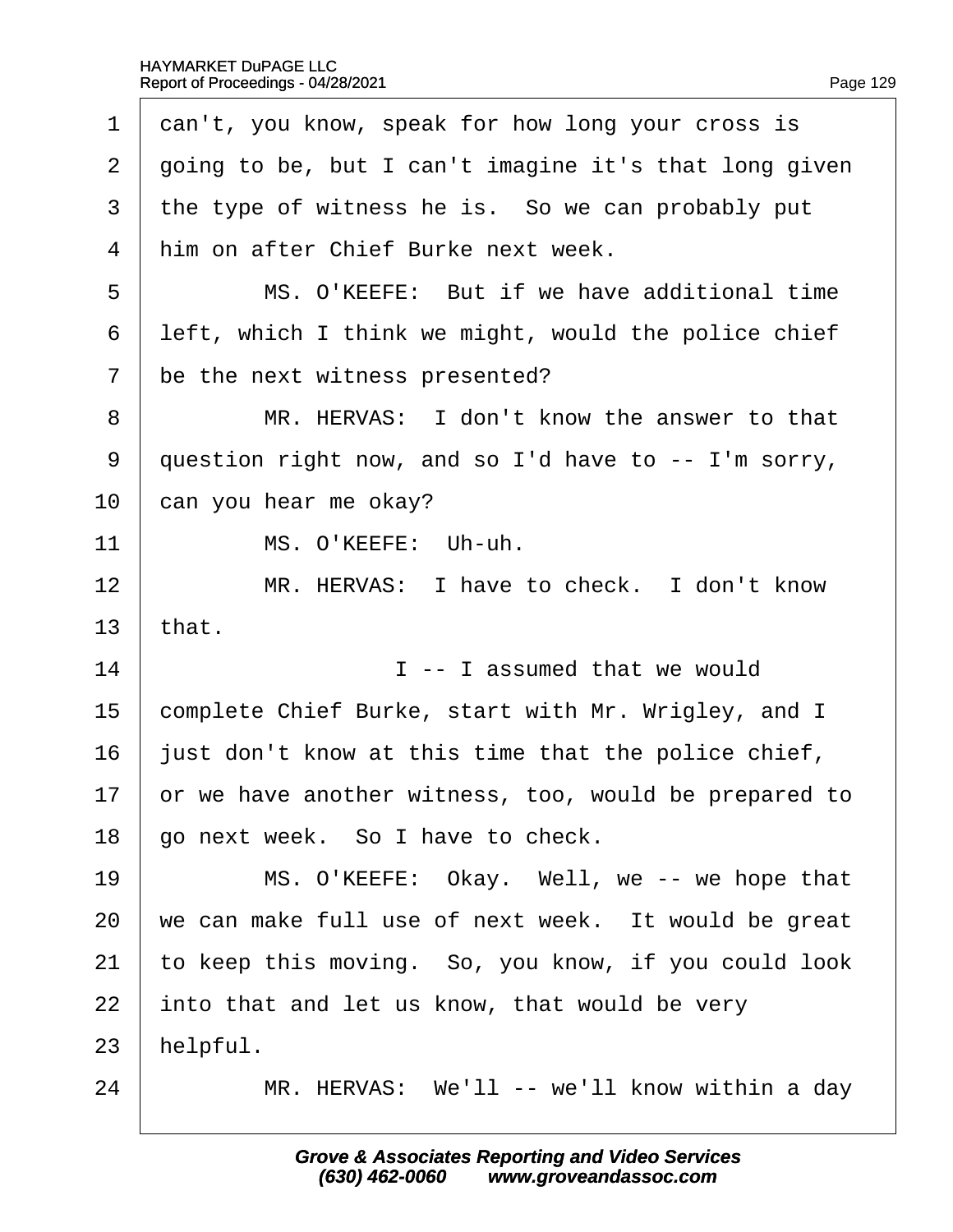<span id="page-130-0"></span>

| dr two.                                            |
|----------------------------------------------------|
| MS. O'KEEFE: Okay. Thank you, so much,             |
| Mr. Chairman.                                      |
| CHAIRMAN DALY: You're welcome.                     |
| At this time I believe we have a                   |
| motion and a second to adjourn the meeting. Mo,    |
| would you please call the vote.                    |
| <b>VILLAGE PLANNER KHAN: Commissioner Carello?</b> |
| <b>COMMISSIONER CARELLO: For.</b>                  |
| VILLAGE PLANNER KHAN: Commissioner Drummond?       |
| <b>COMMISSIONER DRUMMOND: For.</b>                 |
| <b>VILLAGE PLANNER KHAN: Commissioner Holmes?</b>  |
| <b>COMMISSIONER HOLMES: For.</b>                   |
| <b>VILLAGE PLANNER KHAN: Commissioner Ray?</b>     |
| <b>COMMISSIONER RAY: For.</b>                      |
| <b>VILLAGE PLANNER KHAN: Commissioner Russo?</b>   |
| <b>COMMISSIONER RUSSO: For.</b>                    |
| <b>VILLAGE PLANNER KHAN: Chairman Daly?</b>        |
| <b>CHAIRMAN DALY: For.</b>                         |
| Thank you all. Have a good night.                  |
| (Whereupon the proceedings                         |
| concluded at 9:50 p.m.)                            |
|                                                    |
|                                                    |
|                                                    |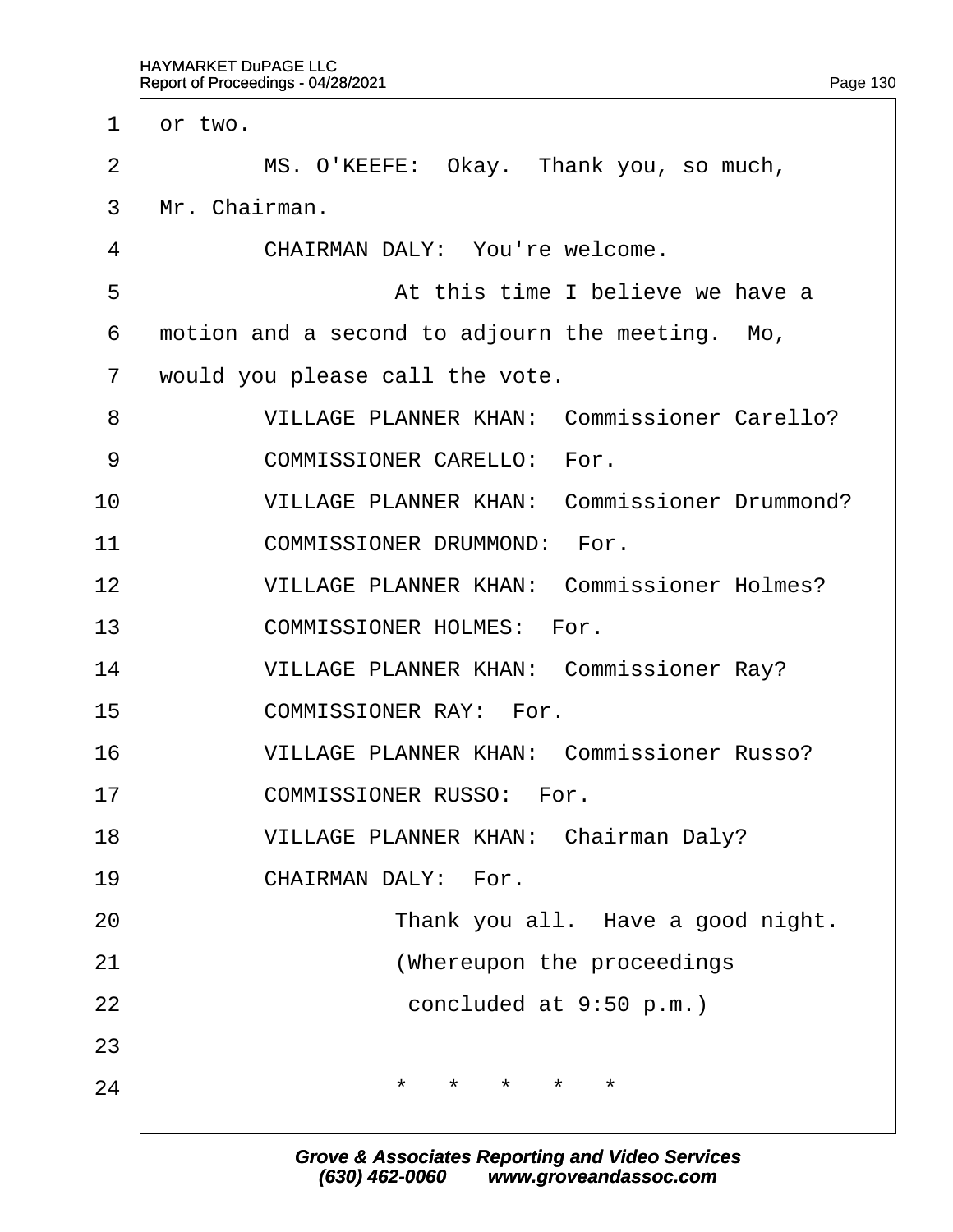| $\mathbf 1$    | <b>STATE OF ILLINOIS</b> )                                                                                                                       |
|----------------|--------------------------------------------------------------------------------------------------------------------------------------------------|
| $\overline{2}$ | SS.<br><b>COUNTY OF DU PAGE</b> )                                                                                                                |
| 3              | I, Shannon M. Frey, CSR. No. 84-002277, RMR,<br>¢RR, do hereby certify that I reported in shorthand<br>the proceedings had at the Hearing of the |
|                | 4 above-entitled cause and that the foregoing Report of<br>Proceedings, Pages 5 through 130, inclusive, is a                                     |
|                | 5 true, correct, and complete transcript of my<br>shorthand notes taken at the time and place                                                    |
|                | 6 aforesaid.                                                                                                                                     |
| $\mathbf{7}$   | I further certify that I am not counsel for<br>nor in any way related to any of the parties herein,                                              |
|                | nor am I in any way directly or indirectly interested<br>8 in the outcome thereof.                                                               |
|                | This certification applies only to those<br>9 transcripts, original and copies, produced under my                                                |
| 10             | direction and control; and I assume no responsibility<br>for the accuracy of any copies which are not so<br>produced.                            |
| 11             | IN WITNESS WHEREOF I have hereunto set my                                                                                                        |
| 12             | hand this 3rd day of May, 2021.                                                                                                                  |
| 13             | <b>Certified Shorthand Reporter</b>                                                                                                              |
| 14             |                                                                                                                                                  |
| 15             |                                                                                                                                                  |
| 16             |                                                                                                                                                  |
| 17             |                                                                                                                                                  |
| 18             |                                                                                                                                                  |
| 19             |                                                                                                                                                  |
| 20             |                                                                                                                                                  |
| 21             |                                                                                                                                                  |
| 22             |                                                                                                                                                  |
| 23             |                                                                                                                                                  |
| 24             |                                                                                                                                                  |
|                |                                                                                                                                                  |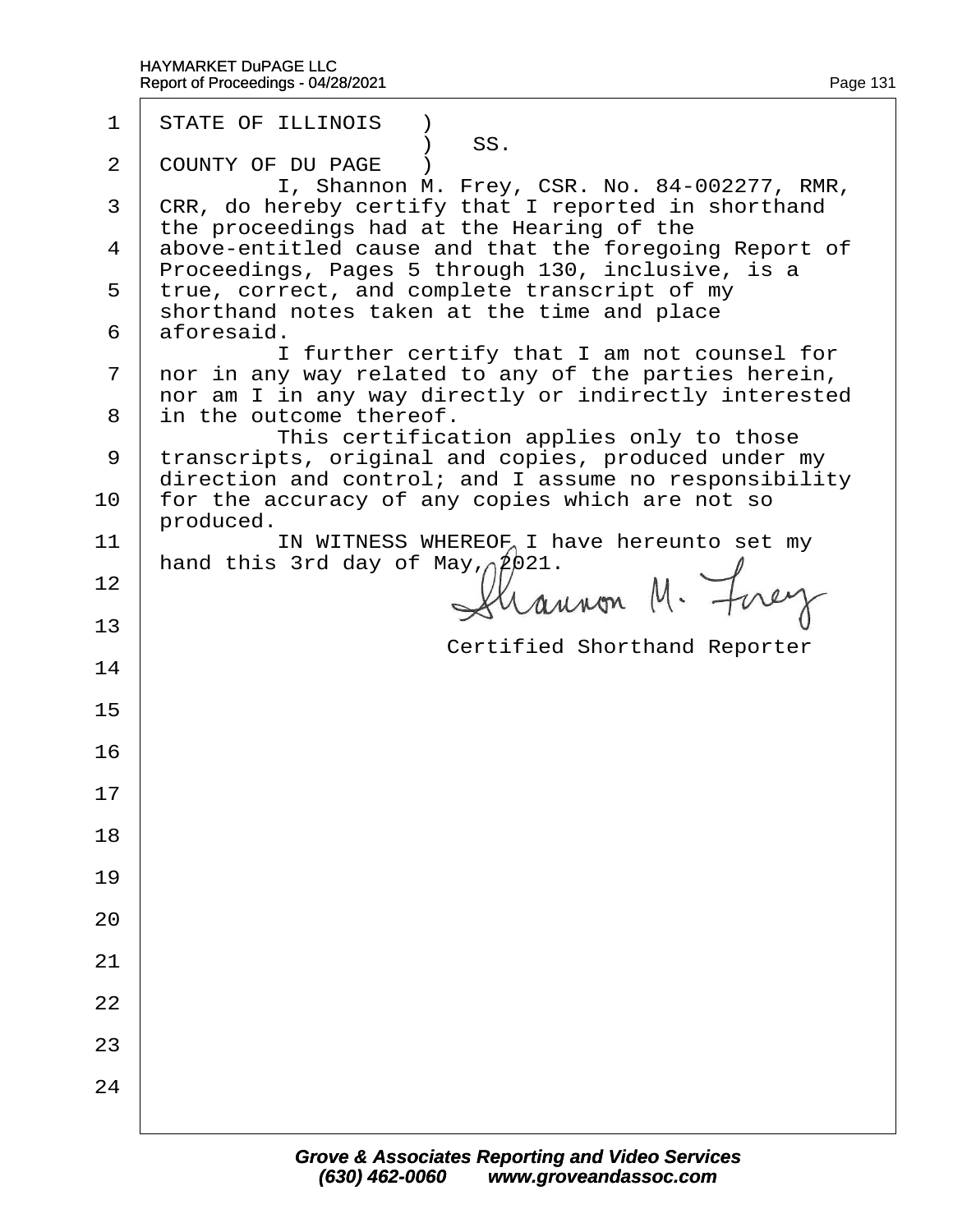Index: 1..accept

| 1                                         | 2019 41:13,15 47:11<br>53:11 60:2 62:17 70:4,8,                            | 4                                               | <b>7th</b> 11:6 12:8,11 14:9,15,<br>19,20 20:18 24:14 |
|-------------------------------------------|----------------------------------------------------------------------------|-------------------------------------------------|-------------------------------------------------------|
| 1 9:2 10:13 55:15,16,22,<br>24 87:19 88:2 | 11, 16, 19 71: 1, 3, 4, 10, 18<br>78:22 95:22 96:2 100:24<br>121:24 123:15 | 4/27 65:12                                      | 8                                                     |
| 1,265 61:1                                | 2020 60:2 61:10 62:17,                                                     | 400 103:20                                      | 80 89:12                                              |
| 1,636 74:14                               | 21 70:12 71:13 95:22                                                       | 424 67:6                                        | 860 5:23 9:5                                          |
| 1,702 60:23                               | 96:2 112:24                                                                | 426 67:6                                        | 8:11 57:23                                            |
| 10 17:7 19:4 20:13 26:10                  | 2021 5:2,19,21 12:11                                                       | 437 61:1 63:16 66:8                             |                                                       |
| 10-minute 57:21 98:2                      | 203 67:19                                                                  | 440 66:12,21                                    | 9                                                     |
| 100 50:20,24                              | 206 67:24                                                                  | 47 77:14                                        |                                                       |
| 11 90:23                                  | 213 63:16 66:15,21                                                         | 47,000 112:19 113:2                             | 9,000 22:1                                            |
| 110 71:18 105:12                          | 22 23:18,24                                                                | 477 67:14                                       | 911 48:11 49:14 82:17<br>83:9 84:4 102:18             |
|                                           | 22-year-olds 22:5 23:4                                                     | 48 66:21 67:15                                  | 9:00 98:5,6                                           |
| 12 58:8                                   | 23 50:9 91:5                                                               | 482 67:14                                       | 9:06 98:13                                            |
| 14 60:11 65:18                            | 230 71:13                                                                  |                                                 | 9:37 125:3                                            |
| 141 103:16 107:22                         | 231 67:14                                                                  | 5                                               | 9:42 125:4                                            |
| 14th 5:21                                 | 24 60:10,11                                                                | 5 67:14                                         | 9:47 126:16                                           |
| 15 68:10,12                               | 24-hour 55:14,21                                                           | 50,000 23:19 24:3                               | 9:50 130:22                                           |
| 153 50:11                                 | 24/7 80:2                                                                  | 50-112:19                                       |                                                       |
| 155 71:14                                 | 240-bed 31:5 91:4                                                          | 50/50 33:12                                     | A                                                     |
| 17 74:22 75:3                             | 25 54:20 56:2,3                                                            | 56 55:12                                        |                                                       |
| 18 22:5 23:4,18 26:11                     | 25,000 23:19 24:3                                                          | 57 55:12                                        | ability 31:15 91:11,12<br>92:13,17                    |
| 184 63:12                                 | 250 70:5 71:12                                                             | 5th 127:6,20                                    | able 6:10,15 37:15 56:6                               |
| 19 40:24 120:17                           | 256 67:7                                                                   |                                                 | 58:24 78:3 84:2 92:20                                 |
| 192 63:8                                  | 26 120:17                                                                  | 6                                               | 99:14                                                 |
| $\mathbf{2}$                              | 27,000 22:1                                                                | 60 67:9 68:2                                    | about 8:6 17:5 18:5,7<br>19:22 20:18 21:17 22:4       |
|                                           | 28th 5:2,19                                                                | 61 67:20                                        | 23:3,9 24:6,16 25:4,8,17,                             |
| 2 11:9,22 67:6                            | 3                                                                          | 65 35:1,4                                       | 19 33:19 38:2,23 39:22<br>42:3,5 45:5 47:10 48:2      |
| 2.2 87:19 91:20                           |                                                                            | 66 59:18,22 61:15 63:13                         | 50:3 52:17 53:12 54:22                                |
| 2.5 55:20                                 | 3 11:9,22 54:20 56:2                                                       | 65:7 74:21 77:8 96:24                           | 55:15 57:23 58:12,14,16,<br>17,22 59:14 62:10 77:7    |
| 2.55 55:10                                | 66:11 88:3                                                                 | 99:7                                            | 81:5 84:11,12 86:16                                   |
| 20 48:11 49:4,9 77:18                     | 303 49:14 50:10,19 51:21                                                   | 67 10:15 61:11,12,16<br>62:12 70:11 96:23 97:2, | 88:17 91:18,21 92:13,17<br>95:4,17,18 96:2,3 97:9     |
| 2014 60:1,23 61:10 62:4,                  | 330 67:18                                                                  | 23                                              | 98:23 104:20 112:17,19                                |
| 16,17,20,22 63:3,14 65:8                  | 346 67:24                                                                  | 68 11:8 74:15,22 117:11,                        | 113:22 115:6 121:12<br>128:23                         |
| 2015 67:5 89:2                            | <b>360</b> 70:4 71:12 78:4,5,8,                                            | 12, 13                                          | absorb 91:1                                           |
| 2016 67:11                                | 22                                                                         |                                                 | absurd 120:18                                         |
| 2017 67:18 77:12,13,19                    | 379 50:8 52:11 90:4,7,8,<br>12 92:7                                        | 7                                               |                                                       |
| 2018 60:1 62:4,15 67:23<br>70:9 89:2      |                                                                            | 75 71:19                                        | accept 120:11                                         |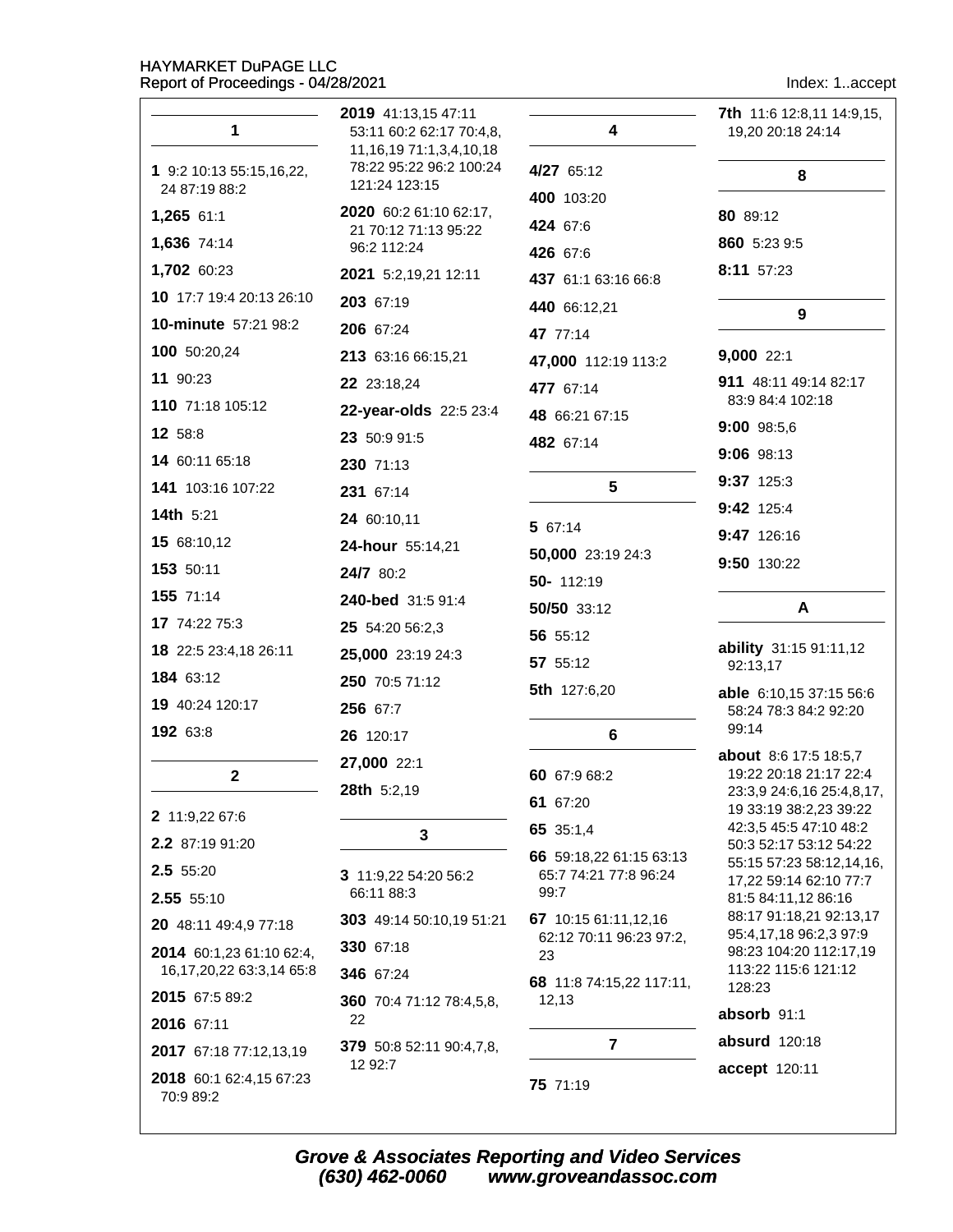another 6:21 19:24 acceptable 68:8,13 advice 33:22 62:3.20.24 63:1.7.15.16 65:11 66:3.11.12.14.21 75:20.24 84:22 87:9 accepted 25:3 advising 7:3 67:6.7.9.13.15.19.24 112:19 129:17 access 115:7,9 affect 28:12,19 31:6 68:1,8,12 69:15,21 71:22 answering 106:4 72:11,12 73:3,9,15,17,22 accessory 9:4 125:12 after 6:10,15 11:5 12:8 74:23 75:19 76:2 78:5, 42:1,5,6 47:14 49:4 accreditation 39:23 13,20 85:23 86:4,22,23 anticipate 56:21 100:22 121:1 129:4 92:24 93:14.15 96:7 anticipated 50:8 accredited 40:3 99:19 110:8 afternoon 14:7,15 32:19 apologies 30:11 70:14 accuracy 35:24 81:17 alarm 73:8.20 again 11:5,6 12:9 19:19 apologize 76:16 accurate 45:15 74:19 26:8 28:18 33:12 34:23 alcohol 40:11 93:21 121:7 35:14.15 37:2 40:16 applicable 53:8 alleviated 24:9 43:22 44:22 45:13,24 accurately 46:2 46:11,12 49:22 50:5 applies 54:16 allow 114:15 51:23 52:2 53:6 56:5 acknowledge 45:16 apply 24:21 allowable 81.4 57:7 62:6 64:16 71:16 acknowledged 51:1 73:9 74:18 75:7 78:24 applying 47:2 111:5 allowed 8:11 31:17 37:6 80:22 81:14 82:6,12 across 7:23 39:23 51:17 80:12 approach 65:6 85:21,22 86:19 87:14 act 15:3 26:23 27:8 88:7,16 97:7 102:11 allowing 29:17 appropriate 8:8,15 110:20 111:3 114:1 action 34:1 34:13 106:3 111:17 allude 93:13 115:2.17 117:8.24 123:13 actual 73:21 120:15 121:7 122:9,21 **almost** 123:16 approval 9:2 124:11.17 actually 14:17 29:22 **alone 76:23** 33:22 51:16 77:5 80:20 approvals 47:2 111:6 against 39:24 amb- 104:9 93:15 110:13 approved 7:22 89:17 age 26:11 48:18 add 56:12.22 71:16 79:1 ambulance 36:18 57:16 approximately 12:23 agencies 39:24 41:8 72:22 76:4 78:2 79:15, added 62:24 63:6.10 22:1 24:3 68:10 58:23 74:3 16,22 84:10,22,23 100:3, 9.15 101:10 102:17 addendum 49:16 **April** 5:2,19,21 11:6 agency 40:3 44:9 75:20 103:21 104:17 107:10,14 12:8,11 14:9,15,19,20 78:1 82:10 Addison 72:20 109:11 108:1  $24:14$ ago 48:23 49:9 76:17 addition 31:4 ambulances 59:3 area 36:24 38:13 44:6 88:24 89:1 124:20 additional 21:17,20,21, 103:15 104:20,23 45:2 50:6 101:6 agree 8:17 31:3 39:18 22,23 29:2 56:12,22 73:5 **AMITA** 103:16 104:5,6, areas 28:16 43:12 48:20 49:7 50:24 88:9 90:17 91:14 129:5 10,11,14,16,23 105:5 55:13 67:8 68:11,14 arque 108:23 107:18,19,20 108:14 address 19:19 46:17 75:11,12 79:11 87:23 51:15 80:5 81:8 113:13 argument 86:15 88:1,7 89:21 90:1,2,13 amount 52:9 68:8 115:5 119:22 122:15 122:12 115:20 assess 82:11 84:1 128:21 agreed 92:10 110:18 **analysis** 31:20 37:22 assessment 24:23 35:7 adequate 105:6 119:24 69:17 111:1.7 112:1 82:17 83:7 90:24 115:24 116:10 117:17 adjacent 24:21 agreeing 75:1 assigned 94:13,17,23 119:5,8 adjourn 127:21 130:6 95:5,7 agreement 58:11,14,16, analyze 31:15 33:21 18,21 59:2 85:9 107:24 administrated 25:4 assignment 36:7 89:16 117:6 agreements 58:15,18 assist  $82.1$ administrating 25:6 analyzed 30:24 73:10 administrative 14.5 assistance 25:18 63:11 analyzing 120:5 ahead 28:3 56:21 65:23 87:10 adopted 6:5 100:16 and/or 28:11 30:24 associated 22:5 23:4 adverse 18:21 19:1 aid 25:20,21 58:10,13,14 annually 64:7 **Associates** 35:6 120:22 20:12 60:13,17,18 61:1,8,17

Index: acceptable..Associates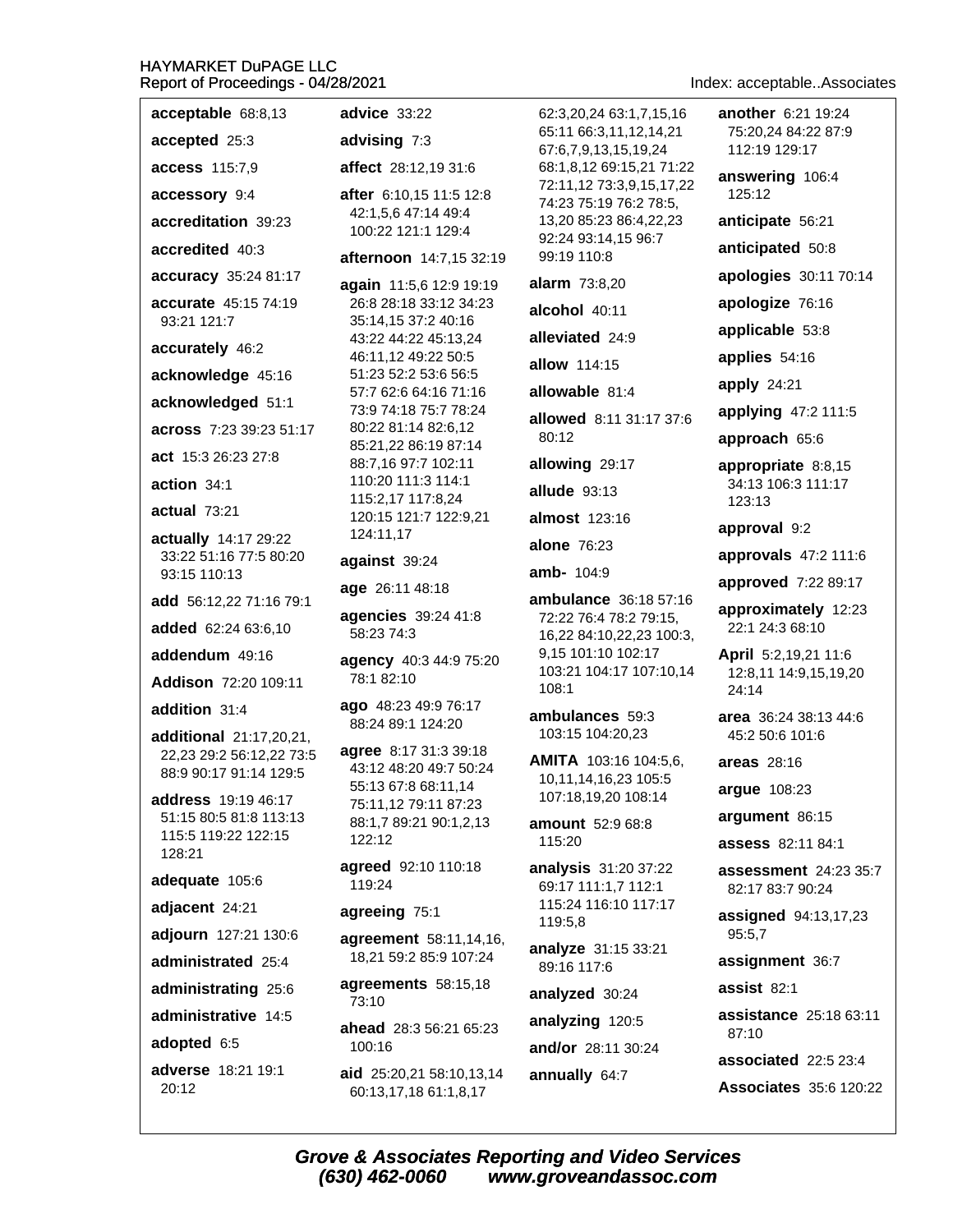| association 41:22                                                                                             | background 37:24                                                                 |
|---------------------------------------------------------------------------------------------------------------|----------------------------------------------------------------------------------|
| <b>assume</b> 14:19 52:12<br>74:19 107:17                                                                     | 81:24                                                                            |
|                                                                                                               | backup 10:14                                                                     |
| assumed 129:14                                                                                                | <b>Baldwin</b> 120:6                                                             |
| assumes $83:12$                                                                                               | <b>Baldwin's 121:1 122:4</b>                                                     |
| assuming 15:5,10 77:13<br>89:23,24 105:4                                                                      | ballpark 19:12                                                                   |
| attached 81:2                                                                                                 | <b>based</b> 15:2 21:18 33:13<br>34:23 38:12 43:11 50:21                         |
| attempt 120:13                                                                                                | 51:9,11 55:13 64:7,9,14<br>68:20 77:6 99:17 115:20                               |
| attend 19:3                                                                                                   | 120:24                                                                           |
| <b>attention</b> 59:21 113:10<br>115:22 117:10                                                                | basically 37:11 55:21<br>75:4 79:9                                               |
| attorney 7:3 34:11<br>41:21 106:4                                                                             | <b>basis</b> 68:21 99:14<br>122:12                                               |
| attorneys 8:12 27:13                                                                                          | <b>batch</b> 99:22                                                               |
| 125:8                                                                                                         | bearing 12:11                                                                    |
| audio 126:10                                                                                                  | bears 91:17 92:18                                                                |
| authorized 34:1                                                                                               | beat $18:2$                                                                      |
| <b>auto</b> 72:11 78:13,20<br>85:23 86:23 99:19                                                               | <b>bed</b> 51:11,12                                                              |
| <b>automatic</b> 63:1,2 71:22                                                                                 | <b>beds</b> 103:17 107:22                                                        |
| 72:12 73:1,14,17,22                                                                                           | <b>before</b> $5:197:78:22$                                                      |
| automatically 72:17                                                                                           | 10:3 15:17,18 18:18<br>27:14 36:2 39:10 53:12                                    |
| available 8:4 13:3 50:15<br>60:1 71:12 87:8,21 96:1                                                           | 87:2 88:3 93:11 102:9<br>124:14 125:3 126:9                                      |
| average 55:10 74:14                                                                                           | begin 32:17 43:10                                                                |
| 88:22 89:6,9,11 105:12                                                                                        | beginning 92:9                                                                   |
| averaged 75:4,5                                                                                               | begun 123:10                                                                     |
| aware 26:22 30:21<br>40:14,16 48:8,13 51:24                                                                   | behalf 26:23 32:20                                                               |
| 52:21 53:19 81:18                                                                                             | <b>Belmont</b> 106:10                                                            |
| 101:15 116:9<br><b>awareness</b> 26:18                                                                        | <b>Benes</b> 6:3 10:3,23 11:4<br>21:2,4,9 22:17 23:3 26:9                        |
| away 78:15                                                                                                    | 27:11,14,23 28:2,8 29:12                                                         |
|                                                                                                               | big 57:2                                                                         |
| в                                                                                                             | bigger 73:6                                                                      |
|                                                                                                               | binder $65:14$                                                                   |
| $B-2$ 9:4<br><b>back</b> 32:9,11 46:20<br>50:18 58:24 63:13 73:7<br>86:12 98:16 105:14<br>107:7 120:21 122:18 | bit 25:11,15 40:8 41:19<br>42:19 55:18 58:12 62:7<br>73:12 90:21 95:15<br>120:13 |
| 125:7,13                                                                                                      | blended $73:12$                                                                  |

blocking 76:21

Bloomingdale 101:19, 24 106:11

#### **BLS** 100:7

**board** 7:13,15 24:15 27:9 33:24 34:5 39:8 41:20 110:22 111:1,4 116:15 121:2 122:17,18, 20 123:12 124:4

boards  $27:5$ 

bodies  $24:24$ 

**body 7:15** 

bottom 60:20 62:14 63:14 65:9 66:7

boundaries 48:3 93:8

**boxes** 78:12

branch  $123:11$ 

break 57:21 98:2,7,11 125:1 126:17

breaks 77:9

bridge 112:3 118:11

**Bridget** 32:20 65:22 70:7,21 98:17

brings  $126:1$ 

**broad** 17:11 18:4 24:2

broke 71:21 76:15

brought 16:2 113:10 115:21 117:9

**building** 51:16 81:1 103:18 113:12 115:9 116:4

buildings 112:15 113:22,23 114:3,5 115:3

burden 101:20 103:9 104:2

Burke 6:4 29:23 30:1,6, 15,16 32:5,13,19 39:21 56:19 58:4.7 60:7 96:22 98:20,22 100:13 123:14 124:21 125:8,11 128:7, 18 129:4,15

**business** 7:21 8:22 9:4 31:12,13,14

## C

Index: association..Carello

CAD 36:17,21 37:3,14 47:4,10,15 48:9,10,21 50:24 73:11 78:17 86:5 93:23 94:15,17,22 95:20, 23 96:2,5,10,15,18,23  $97:18$ 

calculate 54:15 55:2

call 5:3,4 9:12 38:20,23 50:7 51:2,15 55:11 72:14,17 73:21,24 74:1, 2,6,7,8,10,11 75:15,16 76:1,2,3 78:18 82:17 84:4,10 85:12,13,14,23 87:9 88:22 91:5,7,18,24 92:14.15 93:23 94:12.13. 16 95:5,13 111:6 113:24 117:6 120:1.5 127:5 128:1 130:7

#### calling 73:5

calls 38:10 43:17,24 44:2,10 46:6,8,16,22 49:14 50:8,10,11 52:11, 12 55:10,21 60:15,21 63:8,10 65:10,11 66:12 67:5,19,24 68:1 70:5 71:18,19 73:19 74:9,14 75:5 77:6,10,14,16,17,19 78:5,14,16,22,23 79:23 83:9 84:13,23 85:18,20, 21,22 86:7,9,14,17 87:7, 18,24 88:12,14,16 89:23 90:3,4,17,18 91:14,20 93:15 99:19 100:10,20 102:19 103:17,22 105:12 108:2 109:12 110:2,9 115:16,20 120:17

### camera 72:8

cancelled 78:15

capacities 110:2

capacity 54:22 56:3,11 80:9 84:7 88:4 89:22 90:3,9,11,14,15,16 91:1, 23 92:12 110:10

care 51:8

careful 105:20

Carello 5:5,6 9:9,10,13, 14 28:1,2,4,10,17 29:5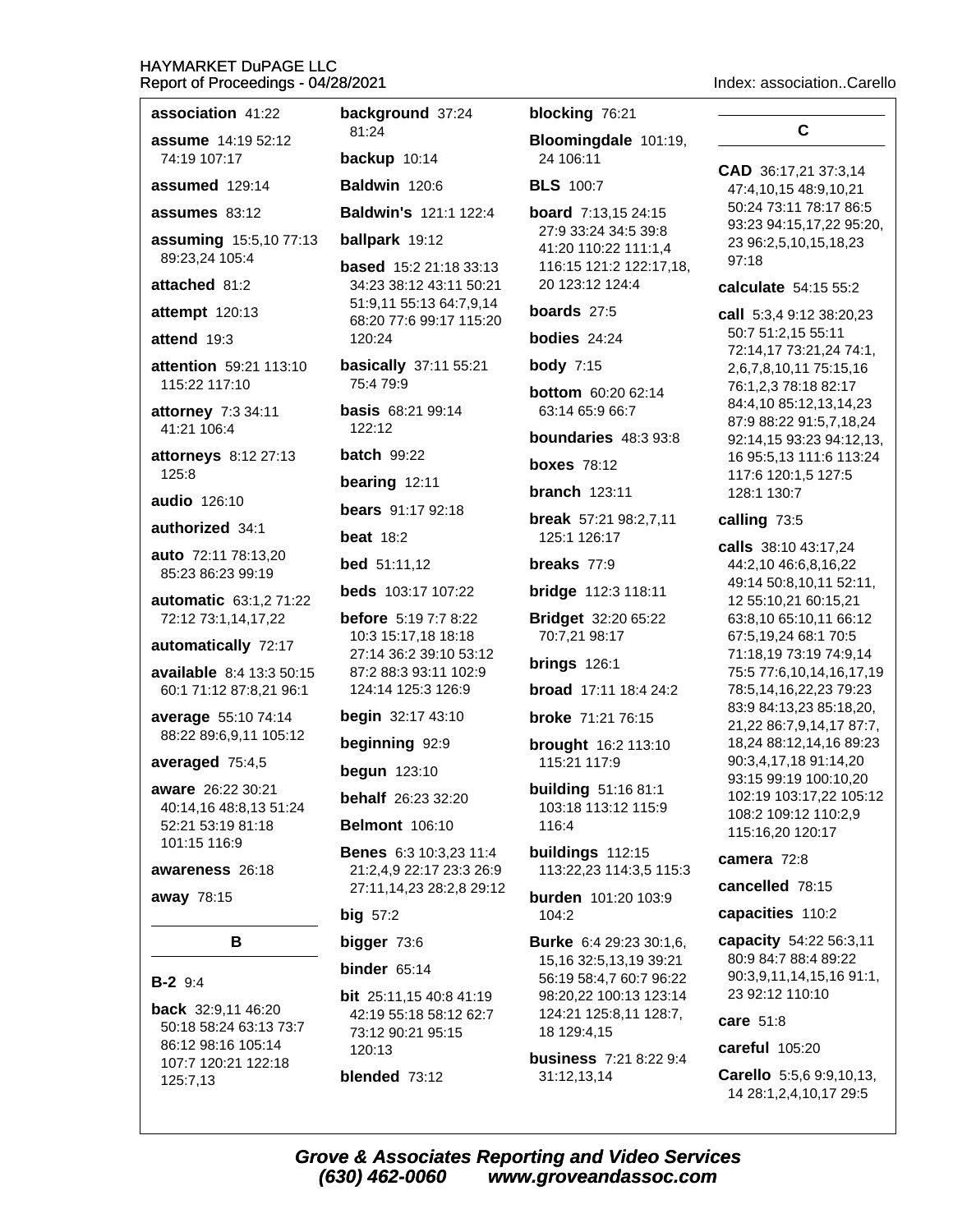#### $H/$ Re

| IAYMARKET DuPAGE LLC<br>eport of Proceedings - 04/28/2021                            |
|--------------------------------------------------------------------------------------|
| checked 78:13                                                                        |
| Chicago 36:17,21 37:3                                                                |
| 14 47:3,4,10,18 48:8<br>52:17 93:23 94:2,15,24                                       |
| 95:13<br>chief 6:4 29:23 30:1,6,<br>10,15 31:10 32:5,12,19<br>33:2,3 39:21 56:19 58: |
| 7 60:7 83:16 85:4,5,11<br>96:22 98:19,22 100:13                                      |
| 102:21 103:11 104:15                                                                 |
| 108:10,12 111:23 123:<br>124:21 125:8,11 128:7                                       |
| 18 129:4,6,15,16                                                                     |
| chiefs 41:5,7 42:11,18<br>48:5 103:1 109:11                                          |
| chiefs' 41:22                                                                        |
| child 19:22 20:2 25:19<br>28:11                                                      |
| children 19:2                                                                        |
| chose 123:5                                                                          |
| <b>Chuck</b> 6:23 7:2                                                                |
| <b>circumstances 8:1</b><br>19:2,16 20:10 21:19                                      |
| cited 69:2 101:24 105:                                                               |
| 12                                                                                   |
| $cites$ 48:1                                                                         |
| cities 53:23                                                                         |
| City 48:8 53:4                                                                       |
| claimed 20:8                                                                         |
| clarification 11:7 16:1<br>42:21                                                     |
| clarify 15:21 92:16                                                                  |
| clarifying 25:8                                                                      |
| clarity 19:15                                                                        |
| Class 9:2                                                                            |
| clear 18:2 47:9 110:10                                                               |
| clearly 96:24                                                                        |
| close 40:21 112:19                                                                   |
| closely 111:18 113:11<br>125:24                                                      |
| closer 111:22                                                                        |
|                                                                                      |

# $8:13$

6:17,21 37:3,  $0.1848:8$ 3 94:2,15,24

9:23 30:1,6, 0 32:5,12,19 1 56:19 58:3, 6 85:4,5,11 9,22 100:13 :11 104:15 111:23 123:14  $:8,11$  128:7,9, .15.16

**nces** 8:1 10 21:19 101:24 105:7, 3  $3:4$  $.8($ n 11:7 16:16 21 92:16 25:8

column 60:13,24 66:4,5, 15 columns 66:10 comfortable 27:2 comment 6:10 8:8 28:5 52:6 56:5 64:4,16 122:22 124:11 commercial 112:18,20 113:2 117:20 commission 5:3,20 6:5 7:3,8,12,14 8:3,16,22 16:3,5,8,12,23 17:10 27:15,22 29:7,16 53:12 60:12 113:1,6 116:15 117:1 124:15 125:7 128:13 Commissioner 5:5,6,7, 8,9,10,11,12,13,14 9:8,9, 13, 14, 15, 16, 17, 18, 19, 20, 21,22 28:1,4,10,17 29:5, 8 127:2,3,7,8,9,10,11,12, 13, 14, 15, 16, 22, 23 130: 8, 9,10,11,12,13,14,15,16, 17 commissioners 126:24 128:19 committee 44:5 communicated 35:12 communication 14:21  $20:5$ communications 13:15 17:14 communities 17:7.15. 17 53:24 69:21 74:23 78:6 79:10 93:21 101:1 107:11,15

co-op 22:13 23:16 26:16

 $27:2$ 

code 115:3

codes 111:17

coexisting 53:14

collecting 24:23

community 9:4 44:3,24 45:21 79:8 87:9 91:12 109:22

companies 73:5

company 80:19 84:23 102:17 104:17

comparable 48:3 106:24

comparables 48:1  $107:4$ 

compare 66:20

compared 62:11 63:2

comparison 74:20

complete 12:5,6 129:15

completed 39:7

components 56:17

comprehensive 8:5

comps 36:16 53:7 102:9 103:2,4,6

concern 36:13 38:13 86:16 92:1 103:24 107:20 111:19 114:2 115:18

concerned 54:22 92:17

concerns 15:6,12 18:6, 8 24:10,14,18 25:3,7,19, 22 29:18 36:18 48:2,6 80:5 81:9 82:2 91:17 109:17 113:13 118:2 119:22 123:2 126:1

conclude 29:16

concluded 30:8 130:22

conclusion 31:24

conclusions 35:24 39:2  $54:2$ 

concurrency 38:9

concurrent 74:7 85:12, 13, 17, 20, 21 86: 7, 9, 14, 17 88:12,14,16 110:2,9

condition 19:20,24  $20:5.6$ 

conditions 20:15

condo 51:17

conduct 37:6 47:4 111:1,6,24 116:10 118:14

conducted 39:7 49:12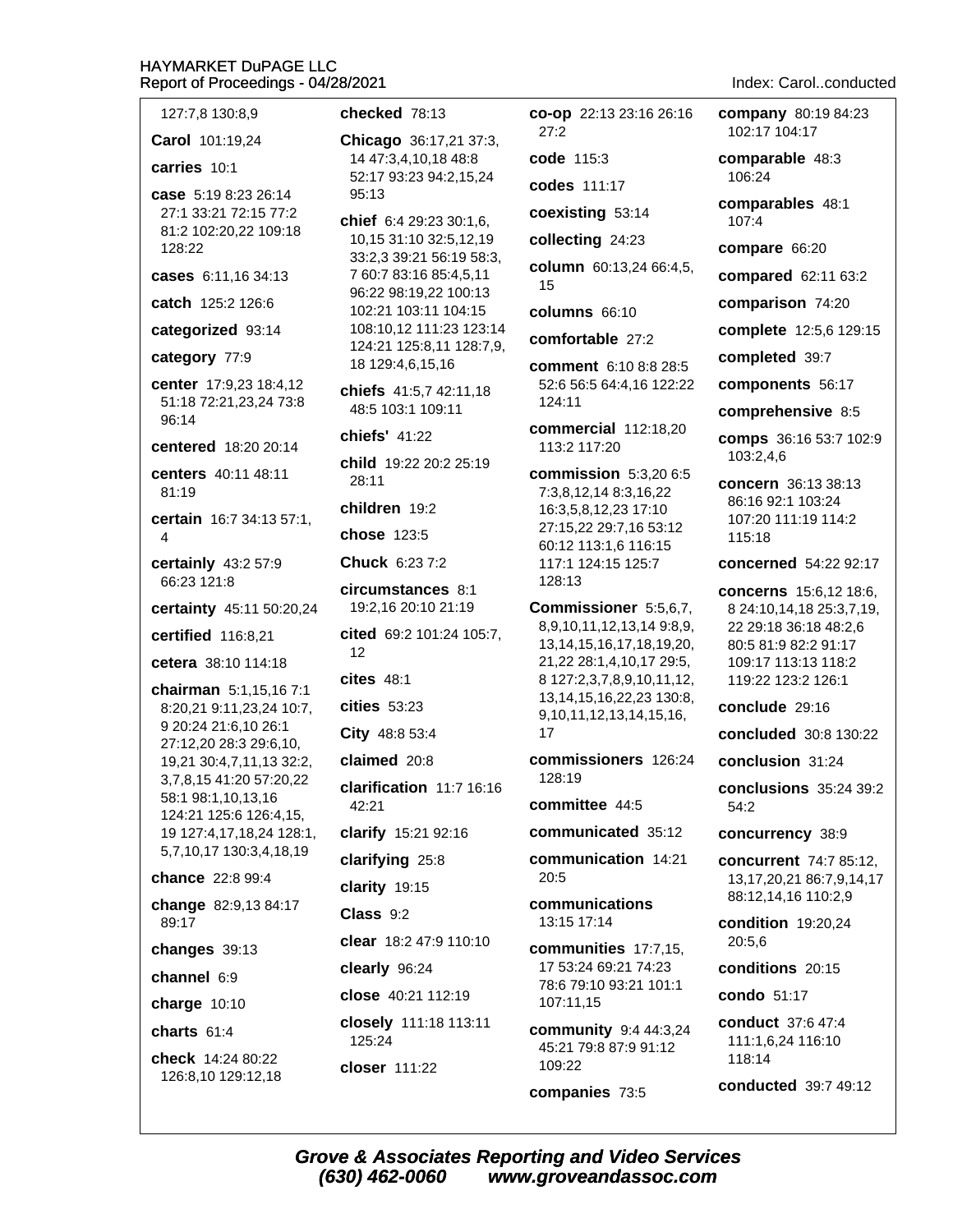#### **HAYN** Repor

Index: conducting..degree

| IAYMARKET DuPAGE LLC<br>eport of Proceedings - 04/28/2021    |                                         |
|--------------------------------------------------------------|-----------------------------------------|
| 102:24                                                       | continuum                               |
| conducting 38:4                                              | contract 3                              |
| confined 37:17                                               | 100:6 103:<br>19 108:5,6                |
| confirm 22:8 23:8<br>106:14                                  | contracted<br>105:8,13,1                |
| confirmation 26:8                                            | contractor                              |
| confirmed 22:13                                              | contracts                               |
| conflict 42:14,19 68:18                                      | 104:24 106                              |
| confused 25:16                                               | conversati<br>122:23                    |
| confusing 95:15                                              |                                         |
| conservative 92:6,7,8                                        | conversat<br>53:1                       |
| considerable 92:23                                           | convey 29                               |
| consideration 54:1<br>114:19 116:16                          | conveying                               |
| considerations 17:11                                         | <b>Cook 24:2</b>                        |
| 81:13                                                        | <b>copy</b> 16:9<br>65:21               |
| considered 52:11 92:1,<br>15 113:1,2 114:24<br>116:14 119:16 | corner 11:<br>62:14 70:2                |
| consistent 54:24                                             | corners 7                               |
|                                                              |                                         |
| construction 115:8                                           | coroner 4                               |
| consultant 33:17 91:23<br>92:1,3 110:4 111:2,24              | correct 10<br>15:4,10 16                |
| consultants 89:20,21<br>123:19                               | 26:13 28:8<br>2,8 33:5,6                |
| contact 47:12 48:4                                           | 58:8,9 59:<br>66:22 67:1                |
| contacted 47:23                                              | 5, 12, 17, 24                           |
| contacting 96:14                                             | 86:7,14,23<br>101:11,12                 |
| <b>contained</b> 11:10 63:8<br>88:13 121:6                   | 107:11,12<br>2 114:6,7                  |
| contemplated 81:22<br>112:15                                 | <b>cost</b> 23:17<br>34:17 91:1<br>93:2 |
| <b>contention</b> 82:15 83:23                                | <b>costs</b> 21:2                       |
| <b>context</b> 125:13                                        | 23:4,8 25:4                             |
| <b>continue</b> 16:4 23:24<br>29:24 30:6 58:3 126:24         | counsel 6<br>34:24 35:1                 |
| 127:5 128:8                                                  | Counselor                               |
| <b>continued</b> 5:20 6:4 9:7<br>42:18 127:19                | 35:19 44:2<br>56:15 60:9<br>84:7 93:10  |

#### **n** 23:19

35:5.11 80:20 14 104:7,8,11, ,8,17

 $d$  102:5,10 7 106:19

 $rs 34:10$ 

101:22 102:2 6:15

ion  $52:3$ 

 $\sin 36:12$ 

 $9:3,18$ 

 $327:2$ 

0

49:15,20

22 60:22  $\mathbf{A}$ 

 $1:2$ 

 $1:21$ 

0:17 12:19  $3:11$  18:14 .9.13.14 31:1. 52:13,15 56:4 13 60:7 64:15 6 69:23 74:4, 79:21,24 96:9 100:2 105:20 108:18 109:1,

25:5 29:4 4, 16, 17 92: 18

21.22 22:4.9 4

:23 22:4 33:23 5 49:18 123:3

 $r$  34:3,20 3 46:1 50:3 62:8 68:23 95:16 103:5 5:10 108:9 113:7,21 115:1 123:24

counties 24:21

county 24:19,20 40:18 41:5.6.9.20 42:11 43:1 48:23 101:2,3

couple 56:17

court 7:5 10:5 30:1 125:12 126:6

cover 104:24

covered 19:18 115:3

covers 28:15 59:24

**COVID 36:4** 

COVID-19 6:7

**CRAIG 10:23** 

create 20:12 86:13

created 114:2

creates 8:15

credentials 81:9

crews 54:10

 $crisis$  43:1

cross 128:12 129:1

cross-examination 6:3 8:11 10:4 30:19 32:18,23 58:2 106:3

curious 77:11

customary 34:12

cut 82:24

D

daily 14:1,22,23 87:18

Dale 25:13 28:15 33:4 40:15 58:11,19 59:3 70:2 72:15,17 73:2

Daly 5:1,15,16 8:21 9:11, 23,24 10:7 20:24 21:6,10 26:1 27:12,20 28:3 29:6, 10,19,21 30:4,7,11 32:3, 7,8,15 57:22 58:1 98:10, 13,16 124:21 125:6 126:19 127:4,17,18 128:1,5,17 130:4,18,19

data 17:9,23 18:3,12 30:24 34:19 36:17,21,23 37:3.14 38:23 45:13.24 47:4.10.15 49:1 50:1.2. 15 51:1,3,7,22 55:19 59:14 60:6 61:15 62:16 63:21 64:11.24 68:4.5. 18,19,24 69:14,16 70:6 71:5,21 75:7 77:8 78:5 86:5,6,20,22,23 88:9,17, 24 89:2,3 93:23 94:15, 17,22,24 95:6,17,18,20, 22,23 96:1,2,5,7,12,15, 18,23 97:1,3,9,12,17,18, 22 99:7,17,21,23 100:1 116:6 119:24 120:8.9.11 122:5,12

data's 78:11

database 64:3 96:4,13 97:14,17 99:18

datapoints 51:7

date 12:12 40:23 71:1

dated 12:10 14:18

dates  $71:2$ 

day 6:21 12:18,23 14:7 46:21 55:10,14 91:20 129:24

daycare 51:18

days 74:15,22 75:3

deal 114:17

dealing 53:22

dealt  $43:5$ 

death  $18:2$ 

deaths  $44:18$ 

decades 58:19

decide 83:14 111:9  $121:3$ 

decided 33:20 118:17. 20

decision 7:16 14:2,4,6, 11,14 41:1 106:8

declare 5:16

define  $76:1285:11,12$ 

definitive 112:22 117:9

degree 88:17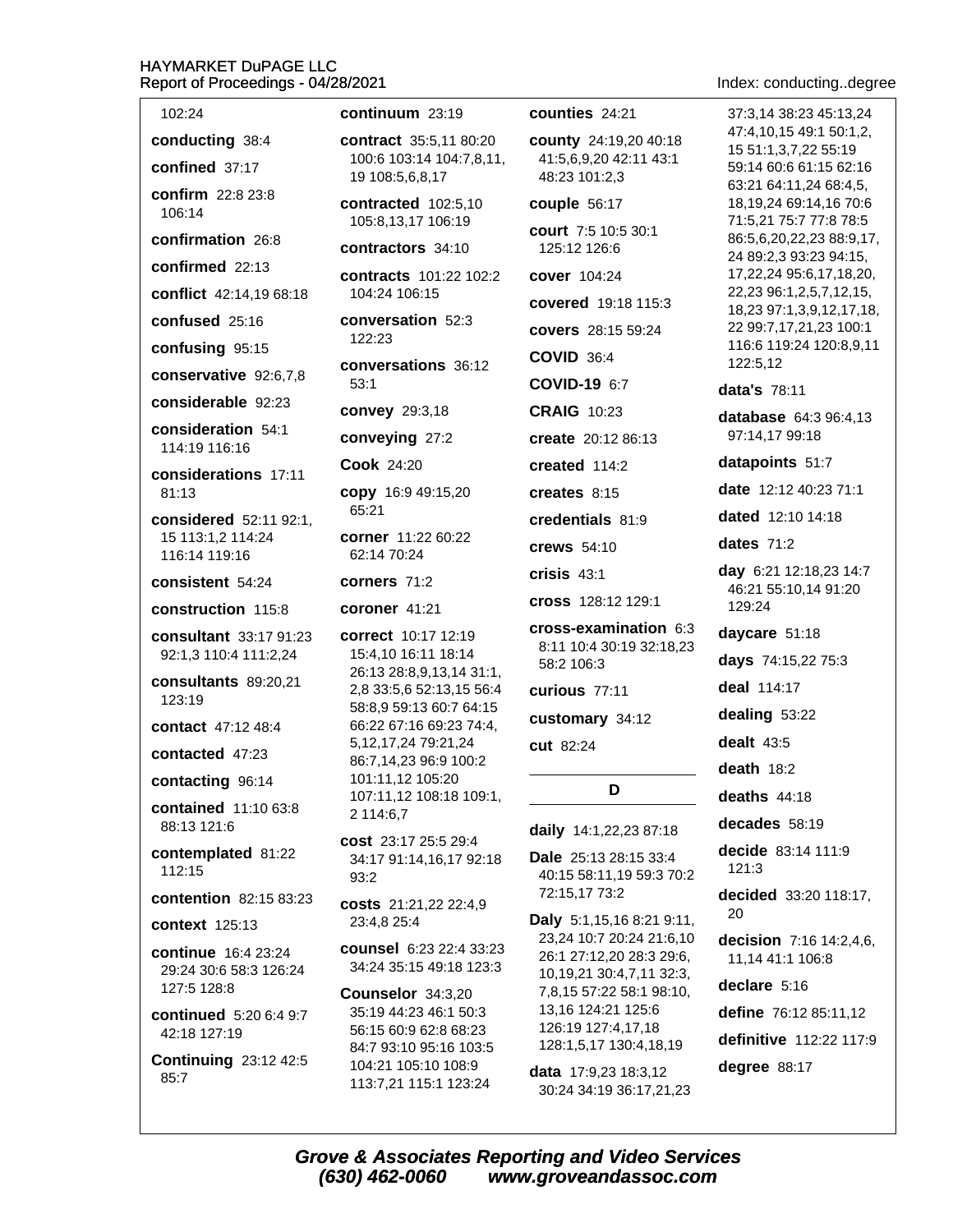| deliberate 8:15                                                              | 124:13                                                                                 |  |
|------------------------------------------------------------------------------|----------------------------------------------------------------------------------------|--|
| delve 90:20                                                                  | developments 125:22                                                                    |  |
| demand 91:2 108:19,20,<br>21 109:23                                          | <b>DI</b> 21:5 27:16 30:7 32:6<br>42:3 45:19 61:20 65:13,                              |  |
| demands 56:11                                                                | 16, 18, 22 66: 1 70: 7, 9, 13,<br>16,20 71:6 82:19,21,23                               |  |
| density 17:11                                                                | 83:3,11 98:3,8 100:10,16                                                               |  |
| department 33:14 41:8<br>47:19 102:13,15 104:14<br>107:23 113:12 114:23      | 105:22 106:1 107:3<br>118:18,22 122:7 128:10,<br>20                                    |  |
| 117:2<br>departments 33:12<br>37:1 47:24 59:10 103:10<br>104:3,21            | Dickson 10:4,8,9,18,19<br>11:3 20:21 22:16,21<br>23:10 26:2,4,6,13 27:10<br>32:17 72:5 |  |
| depend 76:5 110:22                                                           | <b>dictate</b> 128:15                                                                  |  |
| depending 33:13 74:3,                                                        | differ 36:1                                                                            |  |
| 11 75:22 90:6<br>depends 73:24                                               | difference 15:23 16:16,<br>22 71:22 72:4 92:21                                         |  |
| depth 53:15,21                                                               | 95:16,18,20                                                                            |  |
| derive 69:10                                                                 | difficulties 32:10                                                                     |  |
| describe 54:6 72:3                                                           | difficulty 11:17                                                                       |  |
| descriptive 35:12                                                            | diligence 38:21 102:24                                                                 |  |
| designed 33:10 79:7<br>115:4                                                 | Dinolfo 21:3 27:16<br>29:22 30:5 52:22,24<br>119:1 128:11                              |  |
| detail 56:8                                                                  | Dinolfo's 33:18                                                                        |  |
| detailed 86:5                                                                | direct 33:1                                                                            |  |
| determination 110:14                                                         | directed 27:5                                                                          |  |
| determine 31:21 47:5,<br>19 48:2 72:21                                       | direction $27:850:6$<br>directly 37:20 38:23                                           |  |
| <b>determined</b> 17:5 34:21                                                 | 40:12 49:17 68:17 84:5                                                                 |  |
| detox 81:19                                                                  | 87:5 108:13                                                                            |  |
| detrimentally 31:6,22                                                        | director 22:12 23:15<br>26:22 111:15 113:11                                            |  |
| develop 119:13                                                               | 115:18 116:7,20 118:3,                                                                 |  |
| developed 112:8<br>113:16 122:15                                             | 10 125:24<br>discrepancy 64:5,17                                                       |  |
| developers 124:15                                                            | 99:10,13                                                                               |  |
| 125:20                                                                       | discuss 36:11 39:2 48:5<br>122:14 123:2 124:16                                         |  |
| developing 7:7                                                               | discussed 34:6 37:12                                                                   |  |
| development 9:1 15:7,<br>13,15 16:8,13 17:3,6,12,<br>15 18:22 20:2 24:8 57:8 | 76:10 86:3,20 106:10<br>119:20                                                         |  |
| 112:4,12,23 117:19<br>118:7,12,13 119:3,5                                    | discussing 97:4                                                                        |  |
|                                                                              | discussion 21:1 25:23                                                                  |  |
|                                                                              |                                                                                        |  |

34:24 88:6 97:10 111:3

disorder 31:5 40:6  $107:1$ 

dispatch 72:20,23,24 73:1,8 96:14

dispatched 72:18 73:16,17

distort 120:14

distorting 93:9

distribute 45:1

district 9:5 10:14 11:11 12:9 13:2,19 15:4 17:7 18:6,23 19:4 20:4,13 22:7,10 23:6,14 25:9,12 26:10,19 28:6,15,19 29:17 30:23 31:11 33:3, 4,20 34:10 40:2 42:12 43:16 44:11 45:20,22 46:15 47:1,4,6 54:12,22 55:3 56:9.19 57:7.8.10 58:7 61:8,18 62:19 74:14 75:15 80:4 84:24 85:16, 19 88:11,14 89:12,13,20, 22 90:2,8 91:1 110:1,7 111:23 113:7,20 114:13 116:18 118:4 119:4,14, 16,19 121:11 123:11

**District's 12:21 15:6,12** 17:20 111:16

**districts** 26:15,18,24 31:1 37:14 59:11 101:13, 21 114:15

divide  $55:22$ 

document 60:11 62:10, 11 63:7 65:23 96:16 97:24 117:16

documentation 37:16

**documents** 12:21 36:19 37:17,21 64:21

**Dominik 47:23 51:8** 53:7 55:9 94:6 105:19,21 119:12 122:6

**Dominik's 120:16** 

double-check 13:9 15:9 55:5

down 40:22 42:16 51:7 55:17 56:7 62:13,16

Index: deliberate..Elite

63:14 65:9 71:21 73:16 76:19.20 77:9 88:9 122:13 123:1,4,12 124:2, 10,18 125:19

download 64:9

dozens 76:19

draft 39:2,6 42:6

dramatically 69:4

 $draw$  31:24

drawing 35:24

drawn 30:24

drew  $54:2$ 

drove 114:1

drug 40:11 81:19

drug-related 43:17

**Drummond** 5:7.8 9:15. 16 127:9,10 130:10,11

due 6:7 7:17 38:21 102:24

duly 10:24 30:17

**Dupage 5:23 22:13** 23:15 24:18,20 40:18 41:4,6,20 42:11,18 43:1 48:23 50:8 52:18 91:2 100:8 101:2,3 107:2 108:24 110:8

#### duplicate 94:23

earlier 20:19 52:8 76:9 79:15 88:7,18 125:23

E

easier 65:14

economic 18:21 19:1 20:13

Ed 22:13 23:15 26:19

Education 24:15

effect 6:6

elementary 26:10 28:6

elevate 73:8

eligible 19:3

Elite 36:17 52:12 83:10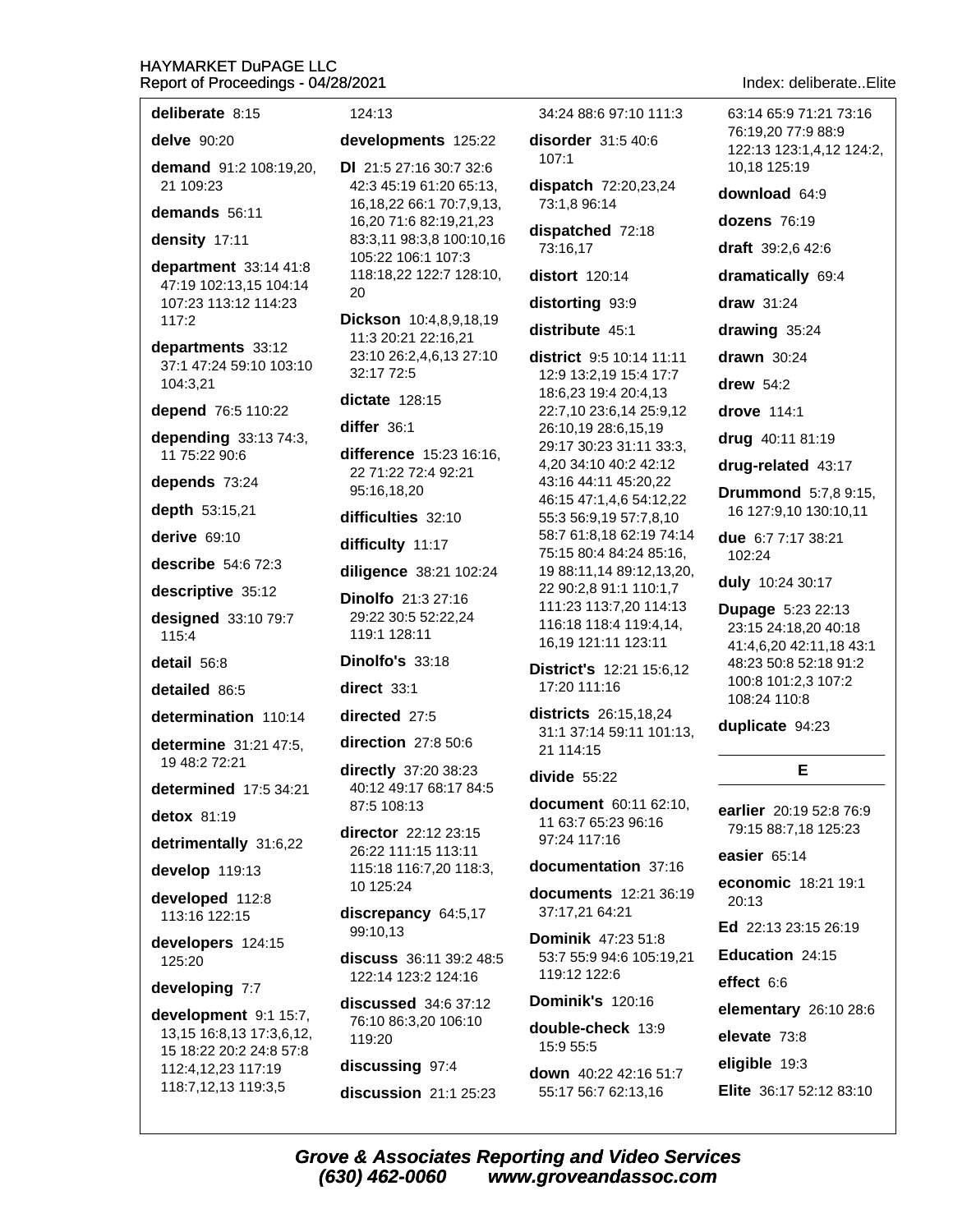equals  $55:15$ 84:5,19,22 89:24 100:3,6 101:1.3.18.23 102:3.4.12 103:8 104:7,9,11,18,19 105:5,12 106:15 119:12 79:20 85:24 **Elite's 36:23** Ellenbecker 21:6.7.8 Ergo 10:10 27:17,18 30:9,13,20 32:1 128:20,22 Ellenbecker's 128:8 email  $14:24$ emails 13:6,16,19,20 104:5,13 emergency 7:18 30:22 48:18  $49.24$ emissions 114:19 employ 80:8,24 employ- $34:11$ employees 115:14 126:17 EMS 31:6,22 39:22 43:23 44:1,2,4 45:1,2 49:14 55:10 76:3 79:19.23 77:3,6,13 80:13 81:2,7 85:24 87:24 108:2,20,22 end 15:19 37:21 82:13 91:20 102:4 84:16 85:5 86:3 120:15 ended 15:18 16:22.23 ending 15:21 endorsements 42:8 ends 75:16 engage 34:10 engaged 81:23 120:22 engine 78:2 79:15,16,22 94:16 exceed 54:20 engines 59:5 enough 22:23 109:17 enroll 21:18 **excess** 21:21 enroll- 81:23 entered 64:1 94:14 entertain 9:6 entities 101:23 106:11 equal 50:9 71:15 26:22 equally 41:9 exhibit 10:13 11:5 35:1,

equipment 54:23 56:12, 22,23 57:15 73:18 74:16 equipped 79:19 essential 109:20 establish 20:3 22:6 established 23:6 Estates 101:19 102:1 evaluate 35:23 39:24 evaluation 19:23 25:23 evening 5:18 6:2 8:23 10:11 11:4 18:19 20:22 21:7.8 29:13 30:14 event 74:4 76:12,14,18 events 76:11 78:8 evidence 11:12 83:12 exact 15:1 36:8 exactly 35:16,20 examination  $21:1433:1$ examined 11:1 30:18 example 60:23 62:22 63:6 72:16 76:12,13 77:10 81:20 105:11 examples 77:21 except 36:21 77:20 exceptions 9:1 exchange 70:3 excuse 26:9 73:18 76:10 **excused** 29:14,20 executive 22:11 23:15

4.5 48:13 59:18.22.23 61:10.11.12.15.16 62:12 63:13 65:7 66:24 70:11, 14,21 74:21 77:8 96:23 97:2.23 99:7 117:11.13 exhibits 10:10 70:16 97:20 99:3,5 exist 43:13 existing 72:17 101:23 expanded 38:4 expensive 57:2 experience 30:24 40:5, 10 42:22 43:12 46:5,6 47:20 53:22 101:8 105:2

experienced 44:18

expert 33:20 56:4 expert's 120:23

expertise 121:3

experts 30:22

explain 16:21 62:2 63:19 99:14

explosion 114:18

expressed 39:18

extend  $37:16$ 

extended 123:11

extensive 37:23 52:16

extent 84:9 86:2

extrapolate 68:24 69:14 99:24

extrapolating 63:21  $97:9$ 

F

# face 79:2

facilities 36:23 48:1 80:20 101:6 103:8 104:1 105:6 106:16.24 107:16 109:12

facility 9:3 19:3 31:6,17, 21 40:6 42:8 81:15 82:11 91:4 102:3,12,14,16,17 103:16 107:21 108:19 109:2 111:19 115:19

Index: Elite's..findings

118:8 fact 13:7 18:18 42:10 45:3 78:13 80:16 90:13 120:21,24 factor 69:16 factory 77:24 facts 83:12 fair 14:19 71:19 fairly 35:12 41:9 79:6 faith 120:8 fake 95:12 familiar 12:13 19:8 54:3 112:3 113:5 fault 123:22 fax 14:24 feel 90:7.8 92:14 124:12 feeling 77:18 90:12 feels 124:4,9,12 fees 24:23 feet 112:16.19 113:2 114:21 116:5 117:19 fellow 26:14 felt 27:2 35:24 41:10 42:12.19 48:17 90:11 121:2 123:12 **Feucht 23:13** field  $54:7$ file 47:3 59:12 65:1.2 filed 15:4 61:7 files 49:13 filter  $51:7$ **filtered** 94:5.10 final  $7:1627:13$ finalized  $39:11.16$ **Finally 6:17 8:14** financial  $121:11$ find 19:23 25:10 98:19 102:12 103:7 120:2 findings 7:13 39:2,7,18 90:1 92:10 110:18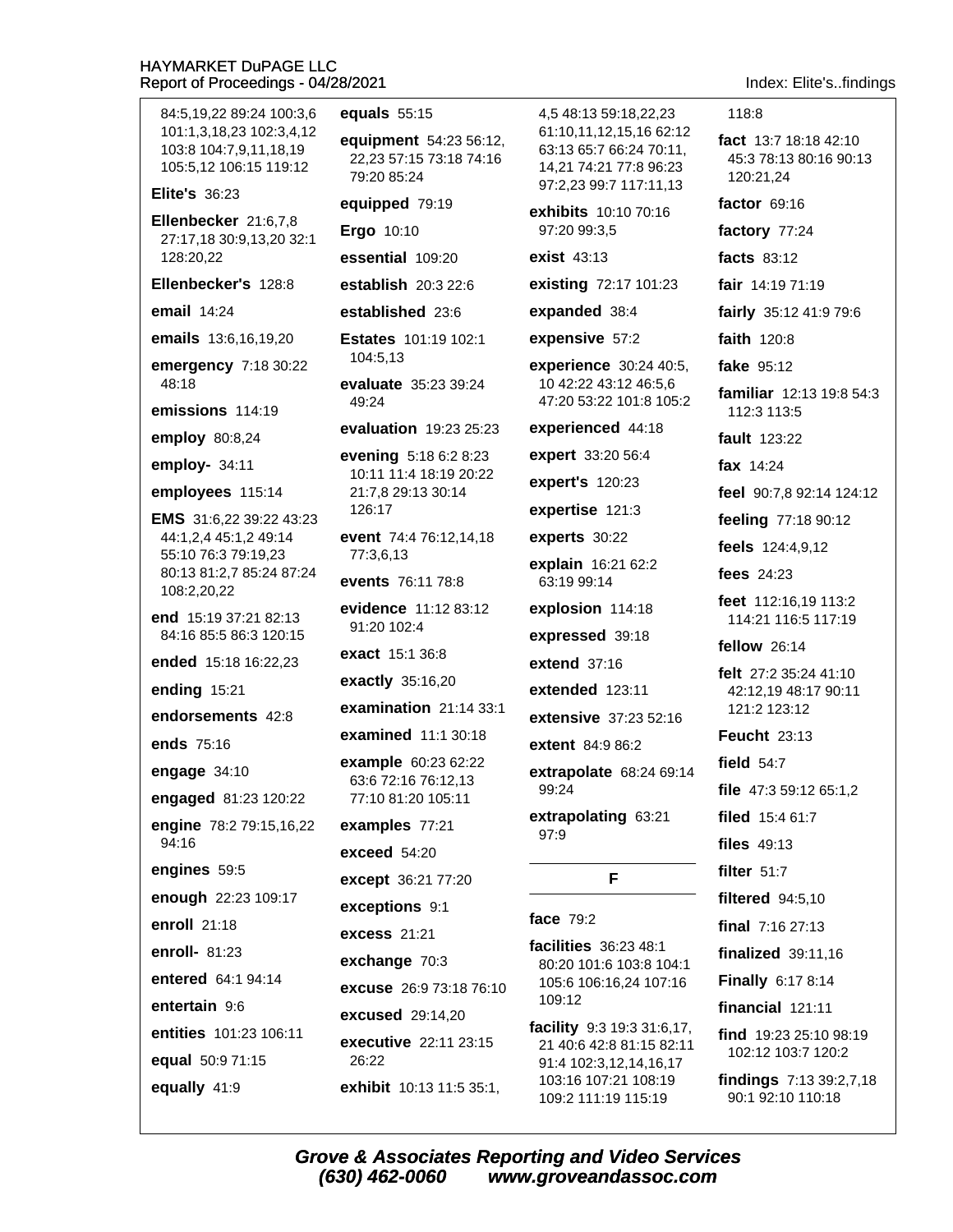| fine 10:22 106:5 126:19                            | <b>FOIABLE 96:16</b>                           | 97:17,19 99:17                                     | handled 29:3 52:12                                            |
|----------------------------------------------------|------------------------------------------------|----------------------------------------------------|---------------------------------------------------------------|
| fingers $123:23$                                   | folks $41:16$                                  | general 25:5,18 44:14                              | 118:9                                                         |
| finish $82:24$                                     | follow 23:12 80:4                              | generally 24:8                                     | handles 55:10 74:14                                           |
| fire $30:233:6,10,22$                              | follow-up 26:3                                 | generate 109:17 113:23<br>115:16,19                | happen 46:22 76:14<br>80:15 87:10,16<br>happening 86:17 94:2, |
| 33:3,4,19 34:9 36:24<br>37:13 39:22 40:2 41:5,7,   | followed 6:4 22:11                             |                                                    |                                                               |
| 8 42:11,12,18 43:16                                | follows 6:2 11:1 30:18                         | generated 64:2 78:18                               | 15                                                            |
| 45:20 47:18,24 48:4 54:7<br>57:3 59:5,10,12 60:5   | <b>Forest 105:11</b>                           | gist 59:1                                          | happy 19:19                                                   |
| 61:16 62:19 63:3,5,20                              | form 6:16 14:21 69:1                           | give 32:8 45:14,18 55:17<br>62:19 64:7,10 65:13,16 | hard 65:20 126:4                                              |
| 64:22 71:5 73:4,6,20,21<br>75:8,15 76:4,7 77:8,23, | 99:21,22 107:5 118:22                          | 76:11,13 77:22 86:24                               | harken 120:21                                                 |
| 24 78:3 80:4 84:24 85:24                           | formal $57:12$                                 | 87:11 89:8 96:17 97:13<br>100:13                   | Hay- 89:21                                                    |
| 87:24 88:11,13 89:21<br>90:2,24 92:22 93:13 97:4   | former $48:11$                                 | giving 74:23 87:3,6                                | haymarket 5:23 7:16                                           |
| 98:23,24 99:8 101:13,20                            | Fortunato 102:21<br>103:11 104:15 108:12       | glasses 65:19                                      | 12:12 15:22,24 18:11,13<br>20:5 22:4 23:5 24:7,19             |
| 102:13,15 103:1,9<br>104:14,21 107:23 108:2,       | forum $124:7$                                  | goal 54:20                                         | 30:23 31:17 32:21 33:21                                       |
| 9,12,20,22 110:1 111:14,<br>16 113:7,11 114:18,22  | forward 6:2 7:21 110:20                        | good 5:1,18 11:4 21:7,8                            | 35:1 41:11,14,16 42:7,8<br>47:2,11,13,15,21 49:12             |
| 115:4,6,17 116:7,18,20                             | found 121:8,9                                  | 29:9 32:19 83:3 101:4<br>120:8 130:20              | 50:8,22 51:2 52:5,16,17,<br>18 53:2 59:18 61:12 80:1          |
| 117:2,22 118:2,3,4,10<br>119:4,14,18 125:23        | foundation 83:12                               | gotta 70:6 83:4                                    | 81:8 89:17,19,23 90:3                                         |
| firehouse 47:19                                    | fourth $66:4$                                  | governed 19:4                                      | 91:2 94:3 100:5,7,8,11,<br>14 102:3 106:13 107:2              |
| firm $33:18$                                       | Franczek 11:19                                 | government 7:21                                    | 108:24 109:21 110:8<br>112:1 117:13 118:16,21                 |
| firsthand 43:5                                     | <b>FRANK 30:16</b>                             | governments 7:23                                   | 119:8,12,17 120:4,7                                           |
| Fitch 33:16,17 35:6                                | Freedom 15:3                                   | Governor's 7:18                                    | 121:14,20,23 123:3<br>124:9,11                                |
| 39:19 90:1,8,10 92:11<br>109:19,24 110:6,16,18,    | frequencies 60:17                              | grants 121:15                                      | Haymarket's 82:15                                             |
| 19 120:22                                          | fresh 126:17                                   | great 129:20                                       | 83:23 84:20 89:21                                             |
| Fitch's 34:18 90:24                                | Friday 99:3                                    | ground 120:2                                       | 100:22 104:1 107:13                                           |
| five-minute 98:10 125:1                            | front 12:15 19:11 34:19                        | growth 52:9                                        | hazards 114:18                                                |
| five-page 59:23                                    | 46:1                                           | guarantee 51:1,15                                  | head 36:9 87:12                                               |
| five-year $74:15$                                  | front-line 43:6<br>full 50:15 129:20           | guess 100:16 102:20                                | health 103:16 108:14<br>109:2                                 |
| fixed $6:20$                                       | full-time 111:14                               | 105:22,23                                          | healthcare 9:3                                                |
| <b>flags</b> 38:14                                 | function 101:9                                 | guide 8:6 54:13                                    | hear 22:22,24 76:16                                           |
| flawed 49:2                                        | fundamental 84:19                              | guidelines 19:5                                    | 121:10 124:8 129:10                                           |
| flip 105:14                                        | funding 21:20,23 93:20                         | guys 72:22                                         | heard 48:15 81:14                                             |
| flushed $53:15$                                    | 121:16 123:1,2                                 | н                                                  | 112:22 121:14,22                                              |
| focus 18:19 60:12                                  | future 56:11 57:7 112:12                       |                                                    | <b>hearing</b> 7:8,19,20,22<br>8:6, 16, 23 9:7 10:2 22:16     |
| focused 106:9                                      |                                                | half 98:4,6                                        | 29:10 30:22 79:5 101:8,                                       |
| FOIA 16:10 36:23 47:3                              | G                                              | handful 28:20                                      | 17 121:21 124:2 127:1                                         |
| 61:7 62:18 63:8 69:3<br>96:6 97:2,19,24 99:17      | gas 113:3 117:20 118:8                         | handle 76:1,23 78:3<br>87:8,21,24 89:22 90:3,4,    | hearings 8:3<br>heavily 101:3                                 |
| FOIA'D 47:14 96:4,7                                | gave 38:24 43:2 50:6<br>52:7 70:4 78:4,5 96:12 | 991:13 101:10,13<br>102:18                         | held 41:4                                                     |

Index: fine..held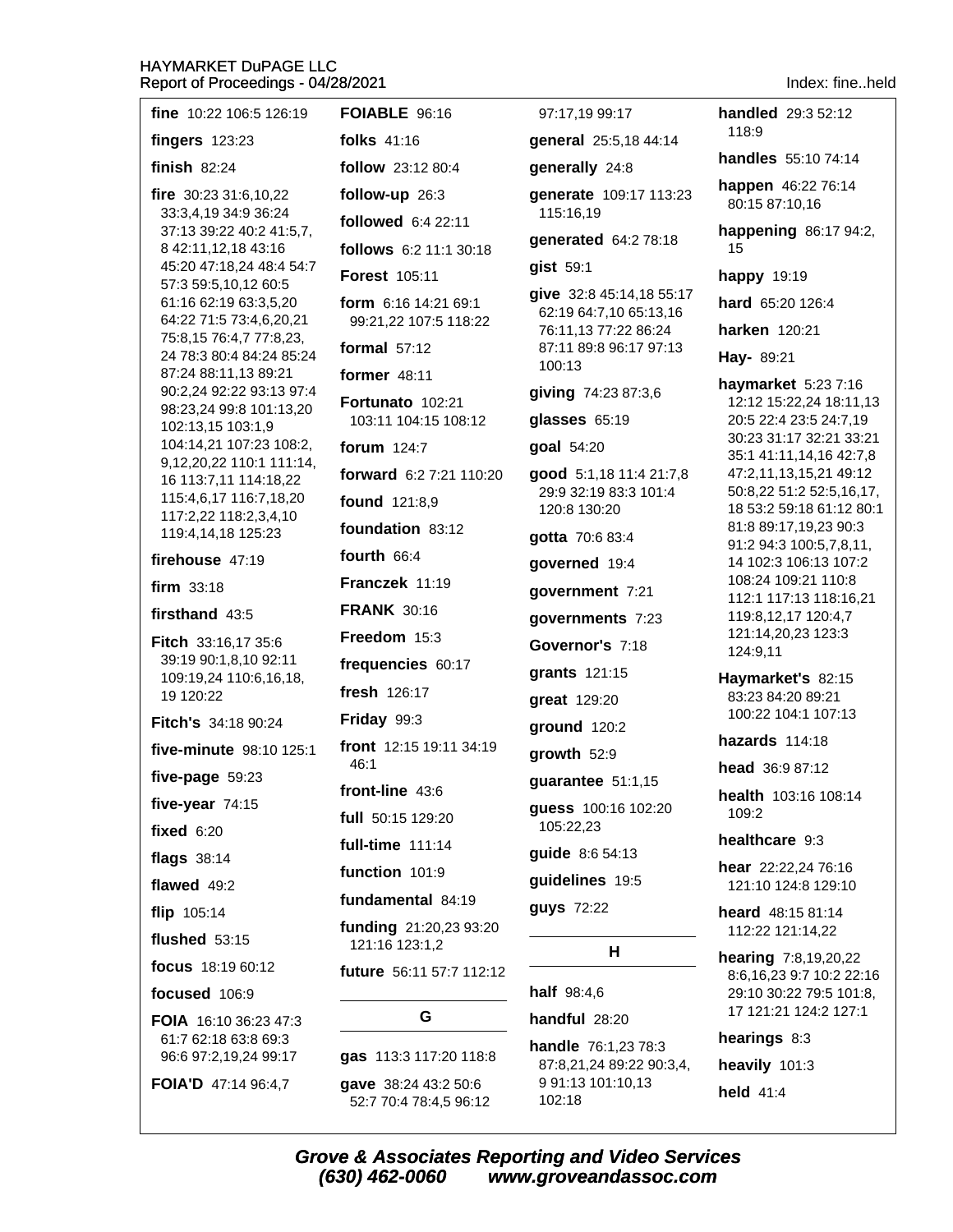#### **HAYMARKET DuPAGE LLC CCC** Re

| helps $84:7$<br>Herald 14:1,22,23<br>Hervas 6:23 7:1,2 8:21<br>83:14,16 122:7 129:8,12,<br>24<br>high 22:6,9 23:6,14<br>28:11 109:17<br>higher 63:5 82:8 92:2,15<br>hire 80:1<br>hired 111:24 122:6<br>123:19<br>Hoffman 101:19,24<br>102:21 103:12,15 104:5,<br>8,13<br>holding 33:7<br>Holiday 113:4<br>Holmes 5:9,10 9:8,17,18<br>127:2,11,12,22 130:12,<br>13<br><b>home</b> $109:4.7$<br>Homeless 19:6<br>homelessness 20:8<br>53:13<br><b>honest</b> 69:19 121:17<br>hope 40:18 41:16,17,18<br>42:9,23 129:19<br>hospital 44:4,24 46:19<br>108:18,21,24 109:3<br>hotel 112:13 117:7,19<br>inc<br>118:8<br><b>hour</b> 54:4,12,15,21 55:3,<br>11,14,16,24 87:19 88:3<br>91:21 98:4,6,7<br><b>hours</b> 54:9 55:20 77:5<br><b>houses</b> 76:19<br>hundred 45:14 60:8<br>69:18 89:13<br>ind<br>hypothetical 83:13 | ı | ind                  |
|----------------------------------------------------------------------------------------------------------------------------------------------------------------------------------------------------------------------------------------------------------------------------------------------------------------------------------------------------------------------------------------------------------------------------------------------------------------------------------------------------------------------------------------------------------------------------------------------------------------------------------------------------------------------------------------------------------------------------------------------------------------------------------------------------------------------|---|----------------------|
|                                                                                                                                                                                                                                                                                                                                                                                                                                                                                                                                                                                                                                                                                                                                                                                                                      |   | ind                  |
|                                                                                                                                                                                                                                                                                                                                                                                                                                                                                                                                                                                                                                                                                                                                                                                                                      |   | inc                  |
|                                                                                                                                                                                                                                                                                                                                                                                                                                                                                                                                                                                                                                                                                                                                                                                                                      |   | inc                  |
|                                                                                                                                                                                                                                                                                                                                                                                                                                                                                                                                                                                                                                                                                                                                                                                                                      |   | inc                  |
|                                                                                                                                                                                                                                                                                                                                                                                                                                                                                                                                                                                                                                                                                                                                                                                                                      |   | inc<br>inc           |
|                                                                                                                                                                                                                                                                                                                                                                                                                                                                                                                                                                                                                                                                                                                                                                                                                      |   | inc<br>43            |
|                                                                                                                                                                                                                                                                                                                                                                                                                                                                                                                                                                                                                                                                                                                                                                                                                      |   | inc                  |
|                                                                                                                                                                                                                                                                                                                                                                                                                                                                                                                                                                                                                                                                                                                                                                                                                      |   | <b>Inc</b><br>inc    |
|                                                                                                                                                                                                                                                                                                                                                                                                                                                                                                                                                                                                                                                                                                                                                                                                                      |   | ina<br>85            |
|                                                                                                                                                                                                                                                                                                                                                                                                                                                                                                                                                                                                                                                                                                                                                                                                                      |   | in-ł<br>69           |
|                                                                                                                                                                                                                                                                                                                                                                                                                                                                                                                                                                                                                                                                                                                                                                                                                      |   | imp                  |
|                                                                                                                                                                                                                                                                                                                                                                                                                                                                                                                                                                                                                                                                                                                                                                                                                      |   | imp                  |
|                                                                                                                                                                                                                                                                                                                                                                                                                                                                                                                                                                                                                                                                                                                                                                                                                      |   | imp<br>imp           |
|                                                                                                                                                                                                                                                                                                                                                                                                                                                                                                                                                                                                                                                                                                                                                                                                                      |   | imp                  |
|                                                                                                                                                                                                                                                                                                                                                                                                                                                                                                                                                                                                                                                                                                                                                                                                                      |   | 18                   |
|                                                                                                                                                                                                                                                                                                                                                                                                                                                                                                                                                                                                                                                                                                                                                                                                                      |   | 90<br>10<br>11<br>11 |
|                                                                                                                                                                                                                                                                                                                                                                                                                                                                                                                                                                                                                                                                                                                                                                                                                      |   | imp<br>20            |
|                                                                                                                                                                                                                                                                                                                                                                                                                                                                                                                                                                                                                                                                                                                                                                                                                      |   | ima                  |
|                                                                                                                                                                                                                                                                                                                                                                                                                                                                                                                                                                                                                                                                                                                                                                                                                      |   | illu                 |
|                                                                                                                                                                                                                                                                                                                                                                                                                                                                                                                                                                                                                                                                                                                                                                                                                      |   | <b>IEP</b><br>Illir  |
|                                                                                                                                                                                                                                                                                                                                                                                                                                                                                                                                                                                                                                                                                                                                                                                                                      |   | 11<br>ide            |
|                                                                                                                                                                                                                                                                                                                                                                                                                                                                                                                                                                                                                                                                                                                                                                                                                      |   | 35<br>61             |
|                                                                                                                                                                                                                                                                                                                                                                                                                                                                                                                                                                                                                                                                                                                                                                                                                      |   | ide                  |
| eport of Proceedings - 04/28/20<br>helpful 43:8 129:23                                                                                                                                                                                                                                                                                                                                                                                                                                                                                                                                                                                                                                                                                                                                                               |   | ide                  |

i.e. 84:22

a 19:5 73:14

**ntified** 25:5 33:2 :2 38:8,15 56:10 59:19 :13 107:9 109:24 0:6 114:6 117:14

ntify 56:10

20:3 23:18

**ois** 60:5 95:19

**strate** 24:17

**gine** 129:2

act 18:21,22 19:1 :13 31:22 35:7 47:5  $: 15, 17, 91:3, 4, 6, 8$ 7:22 108:20 110:8 1:20 113:19 114:23 7:6 118:15 119:4,7,14,

 $\textsf{acts} 84:7$ 

**olementing 48:9** 

ortant 102:8

proved  $49:3$ 

```
provements 48:17
```
**nouse** 63:24 64:2,18  $:782:6.7$ 

udible 22:14 25:15  $:3109:9$ 

**ident** 60:15

**dents** 60:19.24

lude 78:22,23 79:3

luded 18:11

luding 8:5 19:5  $:17102:3$ 

omplete 83:13

onsistent 95:10

rease 50:9,12

reased 91:2

reasing 91:5

ependent 47:5,7

ividuals 41:19 **ustrial** 112:14 117:19

# **inform** 109:20

information  $8:511:10$ 12:1,2 15:3 37:12,13 50:14 52:21,22 53:17 60:1,3 64:13,15 68:20,22 71:11 87:1 97:17 99:11 116:16,24

initial 41:13 47:11 53:2, 16 100:19

initially 41:12 121:8 123:7,9

**Inn** 113:4

inordinate 115:19

inside  $51:16$ 

insight 43:3

installed 115:4

**instances** 46:16 95:3

**intend** 110:24

intent 29:3 100:19 101:5 103:7

intention 85:2

inter-facility 101:10,14 102:6,18 105:1,14 106:20

interest 42:14

interested 8:10,13

interesting 77:7

interests 42:13

internal 49:13 52:4 68:18 96:3,13 99:18 120:7 123:20

internally 43:22 50:21  $92:23$ 

interrupt 124:22

interruption 25:15 42:2 126:11

interval 57:4

introduced 89:19

invite  $6:22$ 

involvement 89:24

involving 117:17

# Index: helpful..KHAN

Irving  $5:249:5$ 

**issue** 11:18 14:2.11 15:5,11 16:7 49:21 84:19 85:17 88:4,12 92:15 122:24

**issued** 12:10,16 13:1,23 15:22

**issues** 22:16 54:23 109:24 110:3,6,13 114:20,23 118:4 122:16

**Itasca** 5:2 15:7 19:4 21:18,24 25:13 28:5,7, 13,22 29:2 31:7,11,17,18 33:3,8,9 40:3,13 41:12 42:8,11 45:6,20 46:8 47:3 51:12 53:3 55:10,24 58:11,20 59:8 61:1 63:11,12 68:11 75:14 76:18 77:4 84:24 86:12 87:8,10 93:2 95:5,11 111:6 112:4 113:17 117:23 124:14 125:21

**Itasca's 31:15.22** 

**item** 111:12

items 37:5 57:3

#### J

**Jeff** 23:13

**Jennifer** 22:21 23:1  $27:19$ 

 $Jim$  22:12 23:14

job  $7:10$ 

jobs 41:7 80:21

**JR** 30:16

judgment 27:8 37:15

June 40:24 41:15

jurisdictions 48:5

justified 123:20

#### Κ

key 109:24

KHAN 5:5,7,9,11,13,15 9:13,15,17,19,21,23 10:17 127:7,9,11,13,15,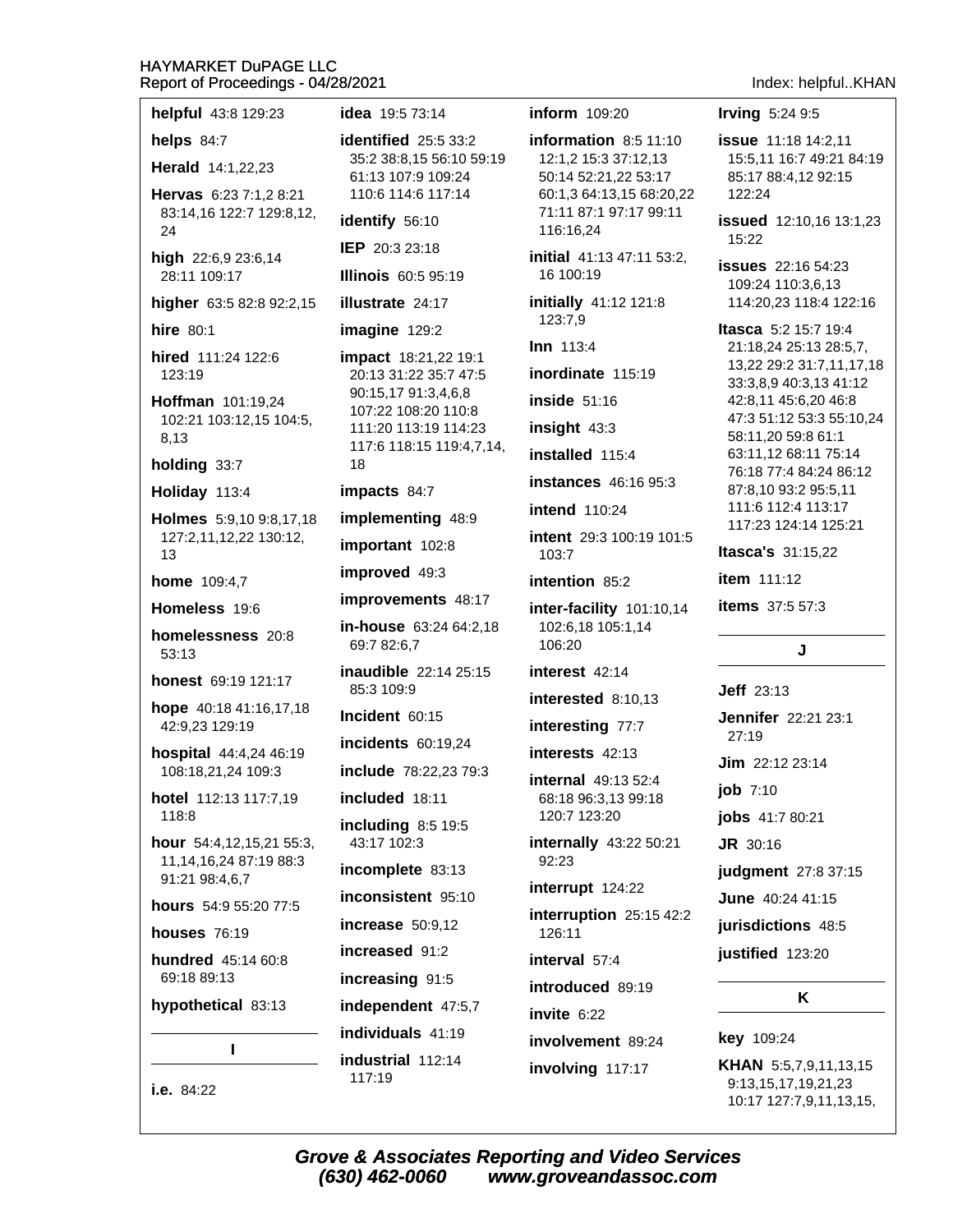| 17 130:8,10,12,14,16,18                                | legal 6:23 7:4,8 8:17<br>20:4 111:4           |  |
|--------------------------------------------------------|-----------------------------------------------|--|
| kind 60:6 65:20 73:12<br>74:6 77:11,21 81:23           |                                               |  |
| 102:9 103:8 107:22                                     | legally 8:12                                  |  |
| 115:24 117:21 121:11                                   | legislation 24:6,9,12<br>13,21,22             |  |
| kindergarten 28:11                                     | letter 12:10,14,15,16                         |  |
| kinds $77:9$                                           | 13:1 14:3 15:5 16:7 1<br>8,10,19 18:16 19:1,1 |  |
| Kissel 50:4,10,18 51:19<br>52:7,10                     | 42:6                                          |  |
| <b>Kissel's 49:20</b>                                  | level 25:3 28:20 51:3<br>82:8 87:19 90:8      |  |
| <b>knew</b> 26:19                                      | <b>levels</b> $53:5,1373:8$                   |  |
| knocked 76:19,20                                       | 115:20 116:4                                  |  |
| knowing 25:12,14                                       | <b>Lewis</b> 24:7,16                          |  |
| knowledge 27:4,7 51:5                                  | licensing 81:13,19                            |  |
|                                                        | lieu $73:18$                                  |  |
| L                                                      | limited 58:23                                 |  |
| lack 83:12                                             | limiting 18:3                                 |  |
| Lake 23:13,21 28:8                                     | Lincoln $23:23$                               |  |
| land 57:10                                             | <b>lines</b> 76:20                            |  |
| language 25:8,10                                       | <b>list</b> $13:23101:6$                      |  |
| <b>large</b> 8:3 53:23 76:11,12,<br>14,18 77:23 78:3,8 | listed 104:1 107:13,1<br>19                   |  |
| 111:21 112:11 113:22,23                                | <b>live</b> 28:6                              |  |
| largest 113:15                                         | lives 31:12,13                                |  |
| law 19:6 20:3 59:11<br>69:12                           | LLC 5:23                                      |  |
| <b>laws</b> 19:5                                       | local 7:23 47:19 102:<br>103:9 104:21 107:23  |  |
| leading 123:4 124:2,18                                 | 108:2,20,22                                   |  |
| 125:22                                                 | localized 77:4                                |  |
| learn $47:10$                                          | <b>located</b> 40:13,15 48:                   |  |
| learned 47:1                                           | 80:2                                          |  |
| learning 39:22                                         | location 5:23                                 |  |
| <b>leave</b> $88:594:1,1495:8$<br>12                   | <b>logged</b> 78:19 93:17,2                   |  |
| leaves 94:18                                           | long 40:20 48:23 88:<br>89:1 128:24 129:1,2   |  |
| leaving 93:17                                          | $long-term$ 121:16                            |  |
| $led$ 41:1                                             | longer 75:17 128:12                           |  |
| <b>left</b> $57:1060:1475:23$<br>81:7 125:18 129:6     | <b>looked</b> 11:6 30:24 77<br>94:11 98:17    |  |
| left-hand 60:22 62:14<br>70:24 71:2                    | Loop 51:13 53:8                               |  |
|                                                        |                                               |  |

9 84:17 88:5 115:2.3 24:6,9,12, 14,15,16 5:5 16:7 17:5, 16 19:1,11,16  $8:2051:3$  $90:8$ 13 73:8  $\cdot$ 16 11:13,19 23 3 23  $1:6$ 107:13,18, 13 7:19 102:13 1 107:23  $7:4$ 13,15 48:1 23 19 93:17,24 48:23 88:21 129:1,2 121:16 7 128:12 30:24 77:12

 $120.4$ lower 60:22 69:4 70:24  $71.2$ LPN 81:21 M MABAS 38:9 58:8,14 76:11,24 110:2 made 14:2,4,6,14 16:20 28:5 41:18 47:15 49:6,14 51:15 60:6 62:18 82:18 83:10 84:23 93:23 100:23 mailed 13:1 main 18:19 maintain  $31:15$ make 6:9 7:12,15 15:24 16:17 17:7 26:20 39:13 51:24 53:9 82:17 83:7 86:15 107:8 125:2 126:16,24 129:20 making 18:4 88:1 manufacturing 114:16 116:4 Marshal 59:13 60:5 61:16 63:4,5,20 64:22 77:8 92:22 93:13 97:4 98:23,24 99:8 Marshal's 75:9 Marshals 71:5 match 97:14 math 66:18 67:10,17 74:21 79:1,2 88:8 matter 7:3 34:4 41:24  $45:3$ **matters** 114:17 Mckinney-vento 19:6  $20:7$ 

**lot** 8:5 39:22 53:11 57:8,

meaning 73:2

means 29:24 54:6,9 72:12

#### Index: kind..mitigate

meant 104:10 measuring 56:3 mechanism 96:14 media 13:23 medic 80:12 meet 7:18 36:3,6 109:23 124:10 meeting 5:2,3 6:2 33:24 41:13 47:11 48:14 53:2, 10,16 121:24 123:15,21 127:5,19 130:6 meetings 16:5 104:16 108:13 123:19 member 40:18 58:7 **members** 27:22 29:6 memo 11:13,19 12:2,5,6 memorandum 11:11,24 mention  $49:12$ **mentioned** 20:16,19 46:4 52:7 76:9 77:10 merely 29:3 message 27:3 met 41:11 123:14 124:15 method  $7:20$ middle 120:2 124:5 125:11 million 112:16 114:20 116:5 117:19  $mid$  37:5 minimizing 84:23 minute  $32:8$ minutes 34:2 55:12 89:12,14 124:20 mirrored 53:4 mischaracterization 115:12 mischaracterizing 115:2 misleading 78:11

mitigate 77:5 119:14,18

**Grove & Associates Reporting and Video Services** (630) 462-0060 www.groveandassoc.com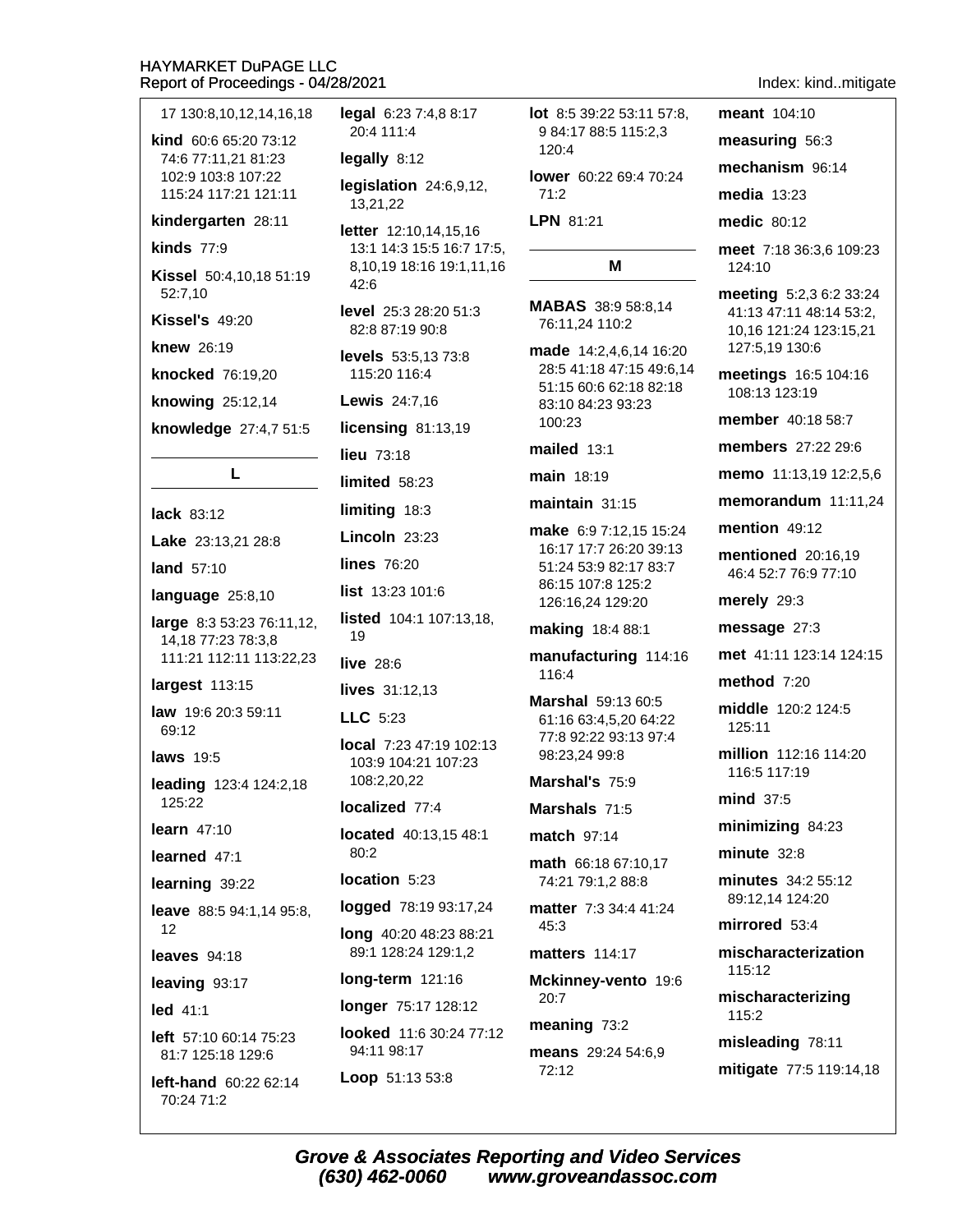#### $mixed$  9:3

Mo 10:19 11:8 59:22 117:12 130:6

## modalities 53:5

Moeller 33:16 35:13,17, 21 36:2,20 37:6,10,20 39:7,13 49:11,16,19 50:6,7,23 51:6,14 52:3, 11,20,22 53:18,21 54:18 55:2 68:13 69:16 74:19 75:6 85:16 87:1 89:4 90:23 94:5 106:7 121:9

**Moeller's 68:7 74:13** 88:10 92:5

#### monitoring 6:17

month 41:16 46:21

monthly 59:12 64:8 68:21

months 123:3 124:1

morbidities 53:14

morning 5:1

motion 9:6,11 10:1 126:24 127:21 130:6

move 7:21 99:1 100:3 119:10

moved 9:8 127:2.22

moving 6:2 110:20 120:6 129:21

multiple 74:3,10

municipal 59:10

municipalities 63:9 103:2

municipality 44:7,9 60:5 73:23

mut- 110:8

mute 11:15 22:18,19  $23:1$ 

muted 22:19 32:13 98:18

**mutual** 58:10,13,14 60:13,17,18 61:1,8,17 62:3,20,24 63:1,7,15,16 65:11 66:3,12,14 67:6,7, 13, 19, 24 68: 1, 8 69: 15

71:22 72:12 73:3.9 74:23 76:2 78:5.13.20 85:23 86:4,22,23 92:24 93:14, 15 96:7 99:19 110:8

mutually 61:9 97:4,5

# N

Narcan 43:18 45:6,8,17 national 54:19 56:2

nature 74:11 125:21

**NDSEC** 22:12 26:15

nearby  $74:23$ 

nearest 72:21

necessarily 34:8 74:7 90:13

necessity 116:23

needed 44:5 48:17 59:1 79:23 84:21 109:23 110:7 121:2

negotiating 124:9

neighbor 75:16,19,24

neighboring 31:1

neighbors 66:13 77:1,3 78:7 93:1,4 110:9

Nelson 22:12 23:14

next-door 51:18

**NFIRS** 59:14 63:22 64:10,24 69:8,13 78:18 95:17,18,22 96:1,4,6,10, 12, 17, 18, 23, 24 97: 1, 3, 17,22 100:1

#### night 130:20

#### nobody's 43:14

**NOLFO** 21:5 27:16 30:7 32:6 42:3 45:19 61:20 65:13,16,18,22 66:1 70:7.9.13.16.20 71:6 82:19,21,23 83:3,11 98:3,8 100:10,16 105:22 106:1 107:3 118:18,22 122:7 128:10,20

nonuse 36:16

**Nordic 28:16** 

45:20 81:3 noted 38:11 **notes** 13:20 notice 99:10,12 noticed 77:12 noxious 114:17 number 36:9 44:22 45:7. 18 50:19 51:9 52:11 65:10 71:10,19 77:19 78:21 81:7 87:12,16,18 90:7 92:2,4,6,7,8 94:23 107:4 114:1 120:17  $122:1$ numbered 10:16

North 22:12 23:15

Northwest 44:3,24

numbers 36:14,16 44:5 45:1 46:12 56:7 61:18,19 62:2,5 63:2,3,5,18 64:3, 6,7,16 66:23 68:15,17 69:3,6,7,10,12,22 71:17 75:8,12 79:1,6 92:22 93:9,12,14 94:2,9,10,19, 21 95:21,23 96:7 97:5 109:12,14,16 120:1 121:5 123:9

nurse 84:1.14

nursing  $109:4.6$ 

# $\Omega$

**O'KEEFE** 32:17,19,20, 24 35:3 42:20 45:22 46:3 57:19 58:3,5,6 59:20 61:14,22 62:1 65:15,17, 20,24 66:2 70:8,11,15,22 71:8,9 72:1,2,7,19 82:20, 22 83:1,4,5,20,22 85:10 98:1,5,9,12,14,19 99:2 100:12,21 105:24 106:5, 6 107:6 117:12,15 118:19,24 119:2 122:9, 10 125:10 126:4,9,13,20 127:24 128:3,6,16 129:5, 11.19 130:2

# oath 106:2

object 82:19 83:11 100:10 107:3,5 118:22 objectors 7:11 obligations 110:9 occasion 87:17 126:2 occasionally 46:23 occasions 101:17 occupancy 35:8 114:10 115:20 116:3.4 occur 17:16 87:7 occurred 13:8 occurring 90:18 October 100:24 offer 121:20 124:2 offered 52:19 100:8 Offhand 12:22 office 13:11 15:1 59:12 60:4 63:3 64:21 71:5 77:7 92:21 97:3 98:23.24 99:8 officially 121:23 older 26:11 olive  $123:11$ on-site 80:2,24 115:15 one-page 117:17 one-third 91:22 open 9:7 10:2 21:1 57:9 70:22 121:20 opening 6:24 operate 31:18 81:4 operates 101:1,3

operational 48:6

operations 48:2 54:16

opinion 106:22

opinions 35:8

opioid 43:17

opioids 44:11

opportunity 8:7 23:8 24:11 29:18 126:21

order 5:3 9:2 70:23

**Grove & Associates Reporting and Video Services** (630) 462-0060 www.groveandassoc.com

### Index: mixed..order

Objection 45:19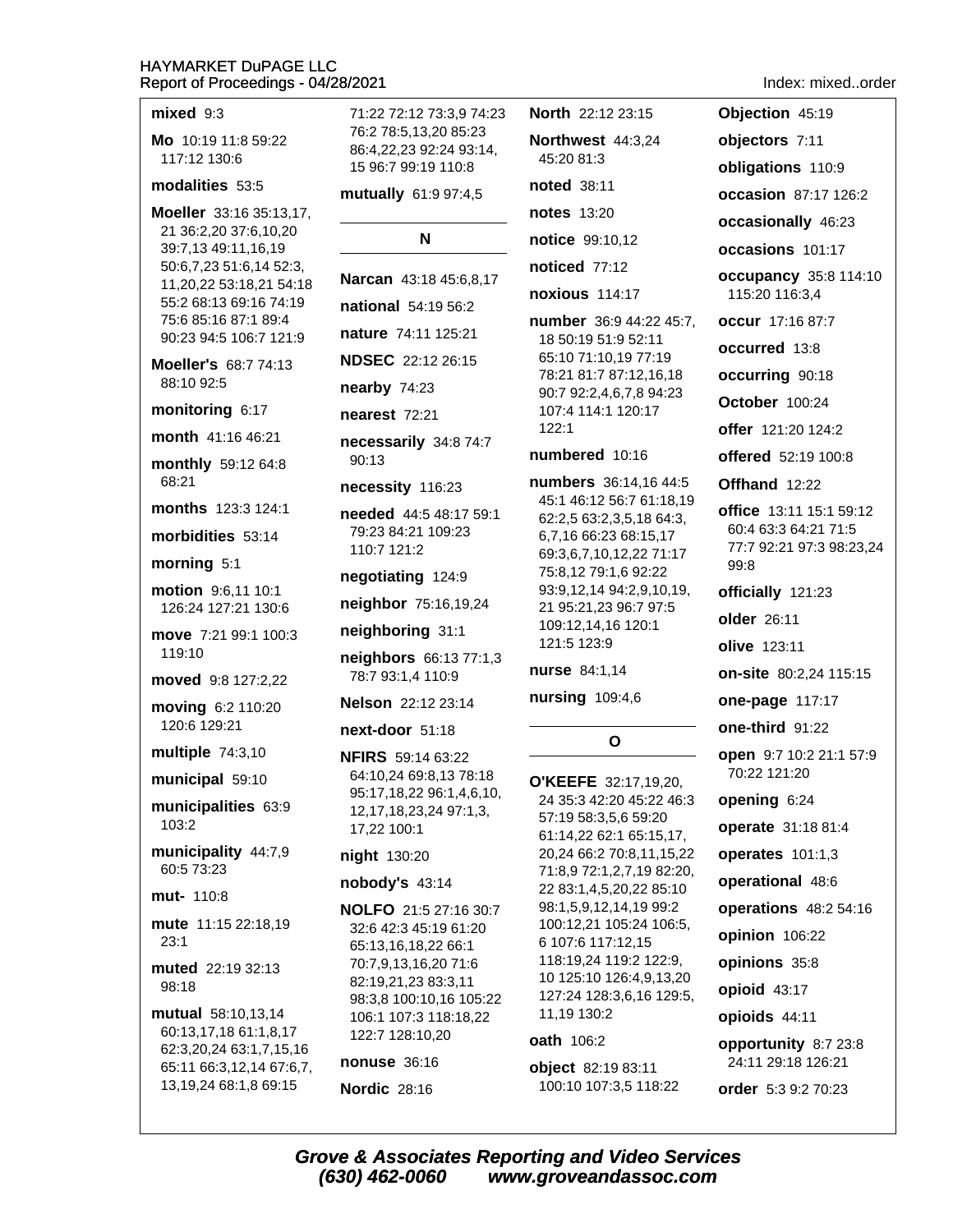- 80:14 81:12
- orders 7:18
- orient 60:11 61:3

originally 78:14

outline 121:11

outlined 90:10 118:9 124:19

outlining 17:11

overdose 44:18

overdoses 46:11

owner 5:22

# P

p.m. 130:22

pages 62:16 71:1

paid 34:17 121:13

pandemic  $7:178:3$ 

paragraph 35:10

paramedic 43:3,7 46:5 59:6 79:17 80:2,8,24 81:6,21,22 82:6,16 83:7, 8 84:1,14

paramedics 80:21

Pardon 82:22 128:5

parent 13:6 20:7

parents 12:10 13:1,18 14:3 15:5 16:18 17:5,9, 15,19 18:17 19:21 20:1

# parents' 13:16

Park 5:24 9:5 23:14,21 28:8 106:10

part 25:13 27:1 28:15 44:3 47:17 48:16 50:1 52:3 84:8,18 91:9,10 111:15 116:2

particular 52:4 54:9 66:24 78:18

parties 6:14 8:10

partner 73:17 **parts** 103:18

party 8:13 82:16

past 34:15 44:14,18 45:8,12,17

Pat 108:12

patient 52:19 53:13 80:3 82:11,12 84:2,3,9,21

patients 19:3

pause 124:23

pay 28:7

paying 25:9 93:2

PC-19-014 5:20 8:23

PD 118:12

people 28:6 76:22 115:15

**percent** 45:14 50:9,12, 20,24 60:8 66:21 67:9, 15.20 68:2.10.12 69:18 89:12,13 91:5

perfect 33:11 76:13

perform 115:24

performance 114:16

performed 56:9

period 39:14 54:11 55:21 74:15 110:17

permit 9:2

person 7:19 122:13

personal 50:5

personally 40:12 46:7

personnel 74:16 79:17 87:8,20

perspective 124:4

petition 7:9,16,20 8:24

**Petitioner** 5:22 6:14

7:11 8:10

**phase 113:1** 

phone 38:22 42:2

phrase 54:3

phraseology 13:14

pick 125:17 picture 121:11

(630) 462-0060

piece 20:18 85:23 place 57:5 58:15 84:4 placement 23:22 24:1

placing 11:12 38:22

**plan**  $5:2,206:57:3,8,12$ 14 8:2,16 9:2 16:3,5,8, 12,23 17:10 27:15,21,22 29:7,16 53:12 60:11 111:16 113:1,6 116:2,15 118:6 124:15

planned  $8:2420:2$ 118:12 119:3,5

**PLANNER** 5:5,7,9,11, 13,15 9:13,15,17,19,21, 23 10:17 127:7,9,11,13, 15,17 130:8,10,12,14,16, 18

planning  $54:13.19$ 56:10,20 57:7 116:24

plans 112:22

plate 103:23 108:2

play 25:16 81:14 91:13

point 15:15,16 16:7,18, 19 17:4,22 21:16 28:12, 24 32:12 37:3 54:21 56:1 64:17 90:12,22 93:11 116:19 120:20 123:23 126:7

pointed 118:2

Polaris 35:23 36:1,13,15 37:18 49:16 92:4 120:6 121:7

police 41:22 128:9 129:6,16

policy 109:20

population 26:11 106:23

position 17:20 33:10 41:3 42:17 84:20

positions 33:7

possibility 80:17

possibly 8:10 22:22 112:12

posted 12:21 60:3,4

www.groveandassoc.com

**Grove & Associates Reporting and Video Services** 

Index: orders..prevent

potential 17:6 18:22 20:11.19 38:14 112:11 114:23 115:15

potentially 86:13 100:20 122:15

power 76:20

Powerpoint 100:23 101:1 106:13 107:14

practice 81:12

practices 40:1

pre-k 19:21,22,23

prearranged 73:19,22 74:8

predicted 50:7

preferred 7:19

premature 29:1

prepare 119:4,7

prepared 129:17

preschool 28:11

presence 101:4

present 5:17 120:8 124:6

presentation 6:10,15 16:20 20:17 26:20 30:6 35:8 41:17,24 42:1,6 100:23 104:2

presentations 47:16

presented 8:9 16:20 34:4 35:21 39:8,10,14,15 48:14 116:16,17 120:8 121:1,6 124:6 129:7

president 41:4,6 42:16,

press 12:11,14,17 13:22,

23 14:12 15:11.14.22

**pretty** 38:24 41:10 53:4,

24 70:2 77:3.20 101:3

16:17 17:16 18:17

pressure 104:21

110:10

prevent 83:9

presenting 116:18

17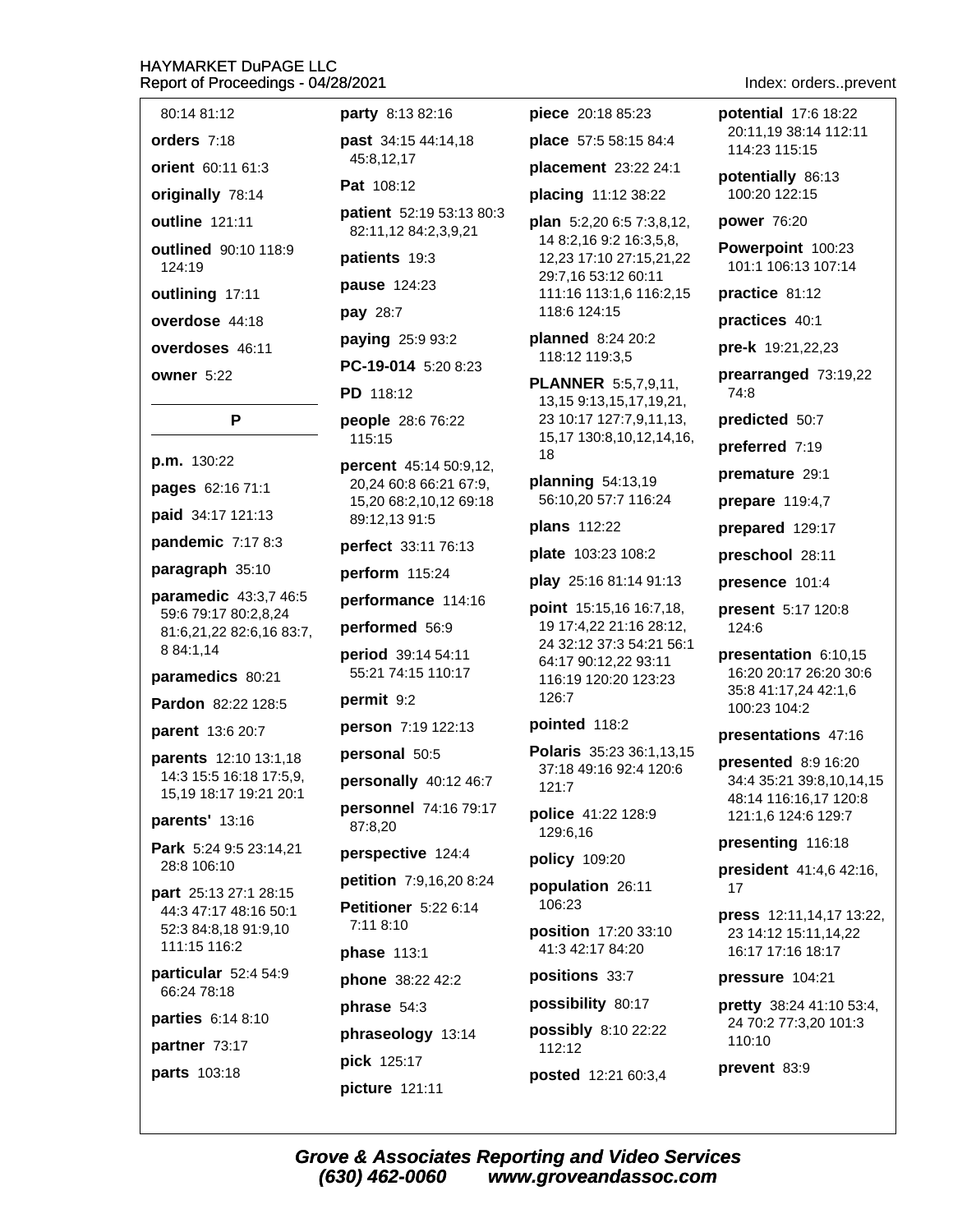### **HAYMARKET DuPAGE LLC** Report of Proceedings - 04/28/2021

prevention 111:15 113:11 115:4.18 116:7. 20 118:3.10 125:24

previous 46:13

previously 24:5 102:23

primarily 20:15 57:2

primary 101:9

prior 11:12 16:3 19:18 22:3 23:3 38:13 69:20 76:10 77:11 79:5 89:18 99:4 105:1 123:4 126:3

private 84:22 100:9 101:9 102:16 103:21 104:9,20 107:10,14,24 108:14

privates 80:23

privy 113:8

problem 80:8 124:22

problems 80:6

procedure 6:6 57:12

procedures 6:1 8:2

proceed 30:12

proceeding  $6:77:4$ 16:13 18:20 27:6 30:21

proceedings  $6:8,197:7$ 130:21

process 8:15,17 16:2,24 29:18 48:9 111:15 113:6 114:7,9 115:13,21 116:2, 11,14 123:10,12 124:5

processed 118:11,12

professional 31:20 81:20 83:24

program 19:22 22:6 23:20,21 48:10

programs 52:19 107:2

progress 49:6

project 17:6 47:18 91:3 110:14 111:5,7,19 112:3, 7 113:20 116:11,13 117:17,23 118:5 119:3 124:14,16,19 125:22

projected 22:1

projects 113:16 124:14 126:1

prompt  $31:15$ 

proposal 12:12 17:18, 20 18:6 20:17

**proposed** 17:6 18:21 24:6,9 31:17,21 35:7 36:14 51:12 85:8 91:2 92:4 100:7

proposing 81:16

protect 7:10

protecting 79:8

protection 30:23 31:11 33:3,4,20 34:9 37:14 40:2 42:12 43:16 54:7 59:11 62:19 75:15 84:24 88:11,13 89:22 90:2,24 101:13,21 110:1 117:22 118:4 119:4,14,18

protocols 80:3 119:13, 17,22 122:15

provide 8:7 19:15 36:19 49:15 60:6 69:11,13,15 89:3 91:11 92:18 100:7,9 102:5,10 105:5,8 106:19 116:23 118:16,20

provided 34:22 35:17 36:22 37:2,11 42:24 49:20 50:13 52:16 61:9, 15 64:15 68:12,20 71:21 78:6 82:1 91:19,21 92:19 93:6 95:24 99:11 100:24 101:18 106:9,23 107:2, 15 119:12 122:5

### provider 87:9 108:14

providers 45:2

providing 66:12 75:16, 18 79:9 93:3 95:19 100:14 105:6

public 6:7,9 7:8,11 8:6, 8,23 9:7 10:1 60:7 127:1

published 60:2 64:14

publishes 64:22

pull 59:22 75:24 117:12

**pulled** 15:17 76:8 94:21, 24

**Pulte** 15:7.12.15.16.24 16:2.8.13.18.22 17:3.22 18:3.12

punched 93:16

pupil 25:21

purpose 101:18 102:11

purposes 16:15 54:13 66:18

pursuant 80:3

put 10:13 11:5 42:7 54:10 91:13 97:20 121:21 129:3

puts 108:19

putting 10:10

# quantified 55:15

question 10:14 17:13 18:3,24 21:16 22:23 23:2.9 28:2 35:19 37:8 40:9 46:2 56:14 57:11 61:21,23 62:7 65:5 83:1, 17 90:5 97:7,20 98:23 105:24 107:5 112:9 118:1,23 122:4 125:10 128:11 129:9

Q

questioning 30:9 43:14 106:4

questions 6:13 8:7 20:22 21:4,9,12,13 22:22 25:24 27:11,14,23 29:7, 10,11 30:15 32:5,12,21 38:20 46:13 66:19 100:4 106:4 109:21 116:10 126:16,21 128:12,17

quick 126:8,10

quickly 101:4

quorum 5:16

quote 19:2,12

quoted 74:18 95:22

R

raised 122:4,24

Index: prevention..recommended

range 21:24 22:9 23:18 24:2 50:15

ratio 51:11.12

rationale 48:16

Ray 5:11,12 9:19,20 29:8 127:3,13,14,23 130:14, 15

re-put 70:23

reach 58:24 73:7

reached 109:10

read 11:23 53:19 65:21 125:12,15 126:12

ready 72:9 98:18

realized 12:10

reason 42:15 84:8 109:13 122:5 124:18 125:19

reasons 124:19

recall 14:16 17:19,21 38:22 39:17 49:17 87:3,6 119:11

recalled 10:24 30:17

receive 20:1 21:23

received 15:3 23:5 60:18 61:9,10,17 62:4, 20,21 63:1,11,16 66:15, 22 67:7,9,14,15,20,21 68:1,2,9 69:21 70:5 71:12.14 86:4 97:5 121:22

receiving 88:10

**recent** 113:16

recess 57:24.98:15 125:5

recognized 8:12

recollection 30:10

recommend 110:24 119:17 122:20

recommendation 7:13 88:11

recommendations  $110:11$ 

recommended 56:1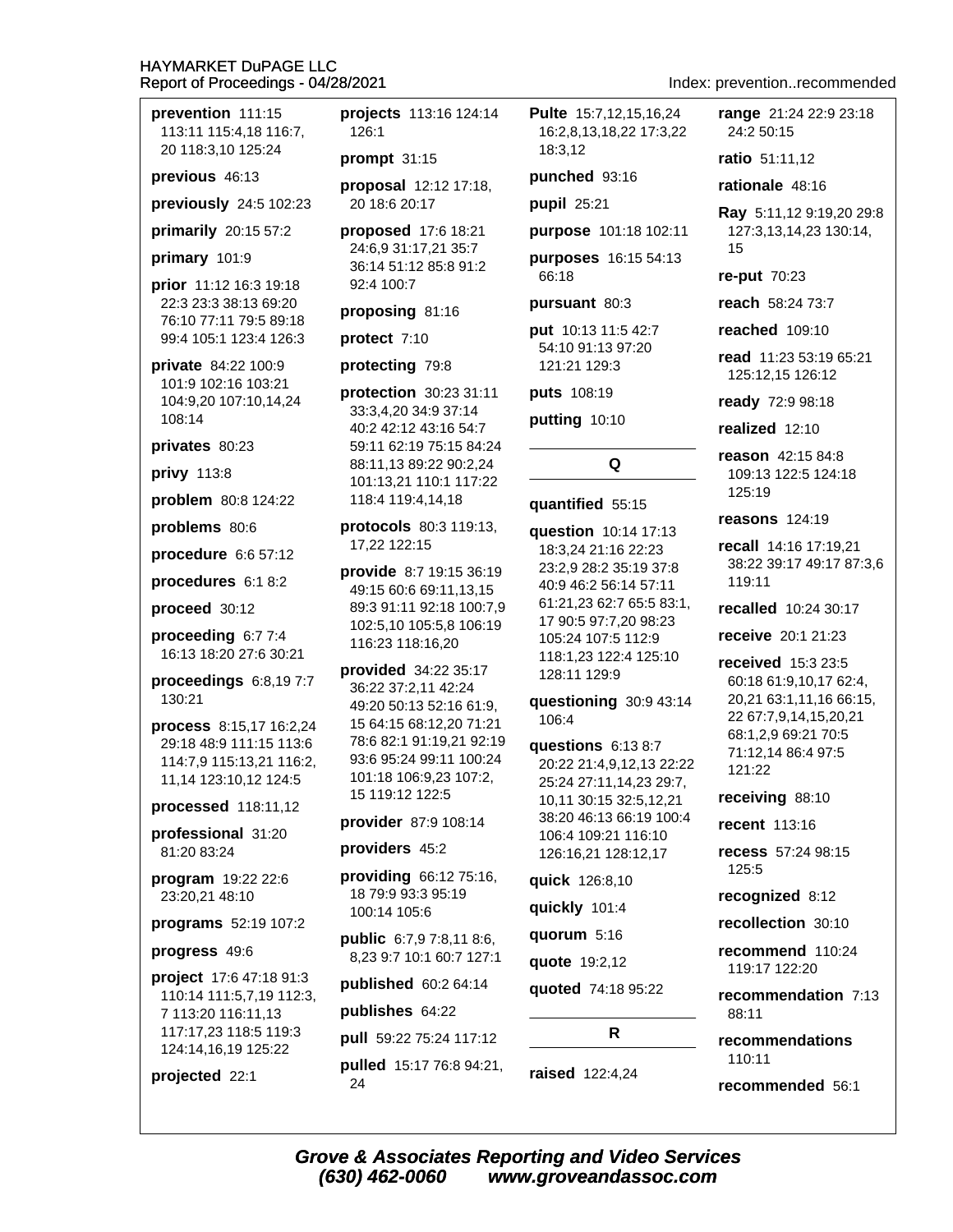## HAYMARKET DUPAGE IIC  $Re$

| 110:4 111:1                                       | relieve 101:20                                             | require 84:13 109:22                                                                                 |  |
|---------------------------------------------------|------------------------------------------------------------|------------------------------------------------------------------------------------------------------|--|
| recommending 7:15                                 | remarks $6:24$                                             | required 43:16,19,20                                                                                 |  |
| reconcile 92:21                                   | remember 22:23 40:23                                       | 59:11 69:11                                                                                          |  |
| <b>reconvene</b> 57:22 98:13                      | 83:4,20                                                    | requiring 38:9                                                                                       |  |
| record 7:7 8:15 90:23                             | remote $6:17$                                              | requisite 82:2                                                                                       |  |
| 125:15 126:12                                     | remotely 6:7                                               | $res - 23:5$                                                                                         |  |
| <b>records</b> 51:21 64:20,21,<br>23.24 70:4      | repeat 35:18 46:16<br>56:14 83:18                          | reschedule 6:20<br>research 36:2 37:7,9,1                                                            |  |
| <b>RECROSS-</b>                                   | replace 56:12,22 57:14                                     | 47:5.8                                                                                               |  |
| <b>EXAMINATION 11:2</b><br>26:5                   | replaced $57:4,16$                                         | reside 19:21 20:1 22:5                                                                               |  |
| red 38:14                                         | replacement 56:23<br>113:3                                 | residency 19:5 20:3<br>22:6 23:6                                                                     |  |
| redacted 11:12 12:2                               | report 35:23 36:14,15                                      | residential 9:3                                                                                      |  |
| redirect 21:1,14 126:22                           | 37:18 38:8,11 39:4,10,                                     | residents 12:14,16 13:                                                                               |  |
| redirected 93:7                                   | 14,19 52:14 55:5 63:22<br>69:1,2 74:13 75:6,9              | 19:17 24:19,20 28:13,22<br>31:16,23<br>resign 41:1                                                   |  |
| reduced 50:11                                     | 78:18,20 85:18 88:13<br>90:23 92:5,7,11 93:13              |                                                                                                      |  |
| refer 59:21 61:5 117:10                           | 96:17 99:21 109:19                                         |                                                                                                      |  |
| reference 19:16                                   | 110:6,10,16,18,19 117:4<br>120:16,23 121:1,6,9             | resource 79:7                                                                                        |  |
| referendum 57:15,17                               |                                                            | resources 58:24 75:23<br>76:8 91:13,16,17 92:24<br>93:7 109:22 120:5<br>121:12<br>respect 8:17 106:5 |  |
| referred 63:24                                    | reported 36:1                                              |                                                                                                      |  |
| referring 18:16 35:4<br>125:14                    | reporter 7:5 10:5 22:15<br>30:1 85:4 125:12 126:6,<br>8,10 |                                                                                                      |  |
| regard 37:20                                      | reporting 59:15 60:6                                       | respective 101:20                                                                                    |  |
| regarding 15:6,11 17:9                            | 63:24 64:10 69:9,13                                        | 120:15                                                                                               |  |
| 20:5 24:7 36:23 109:21<br>114:20 118:3            | 78:11 96:4                                                 | respond 73:23 76:2<br>78:9 79:23 87:21 88:22                                                         |  |
| rehabilitation 81:19                              | reports 59:12 63:23<br>64:1,2,7,18 86:2 99:23              | 89:12 101:4 122:2                                                                                    |  |
| relate 114:22                                     | 123:20                                                     | responded 44:11 46:7,                                                                                |  |
| related 36:24 44:11                               | represent 17:18 41:7                                       | 11                                                                                                   |  |
| 85:24 109:20 110:1                                | representation 41:3<br>42:18                               | responders 74:11                                                                                     |  |
| 118:4                                             | Representative 24:7,16                                     | responding 46:6 74:3<br>75:20 78:1 100:20                                                            |  |
| relates 111:16                                    | representatives 100:5                                      | response 15:2 16:10<br>48:18 63:8 75:17 82:10<br>84:13 88:19 89:6,16<br>120:14                       |  |
| relative 12:12 15:6,12,<br>22,24 16:8,13 17:14,20 | representing 26:14                                         |                                                                                                      |  |
| 18:24 27:23                                       | 42:11                                                      |                                                                                                      |  |
| release 12:11,14,17                               | represents 25:13                                           | responsibility 117:2                                                                                 |  |
| 13:22,23 14:12 15:11,14,<br>22 16:17 17:16 18:17  | 117:16                                                     | responsible 25:10                                                                                    |  |
| relevant 25:18,19 51:22                           | request 8:24 15:3 16:3<br>45:4 62:18 76:6,24 99:19         | 116:18<br>rest 91:12 112:23 128:1                                                                    |  |
| 53:17<br>relied 71:11                             | requesting 61:8                                            | restart 98:18                                                                                        |  |
|                                                   | requests 123:21                                            |                                                                                                      |  |
|                                                   |                                                            |                                                                                                      |  |

restate 118:24 125:10 restaurants 112:12 118:8 result 57:15,16 93:15 results 110:17 resume 6:3 10:3 58:2 125:3 Resumed 11:2 ch 36:2 37:7,9,17 retain  $33:20$ retained 33:17 returned 78:15 review 12:9 24:12 47:17 49:12 50:1 99:4 116:2 117:21 120:22 nts 12:14,16 13:2 reviewed 101:22 24:19,20 28:13,22 reviewing 100:22 reviews 111:16 118:6 rig 72:16 73:16 95:6 Ces 58:24 75:23 right-hand 11:21 60:24 rights  $7:10$ rigs 94:22 RN 81:21 82:8,16 83:7 Road 5:24 9:5 role 81:12 roll 5:4 81:24 room 57:8 88:5 nded 44:11 46:7. **Roselle** 109:11 roughly 40:24 55:11 69:22 74:14 103:21 route 78:16 row 60:16 rule 54:17 76:5 86:6 rules  $6:6$ 

run 36:15

:12 112:23 128:18

running 120:17

Russo 5:13,14 9:21,22 127:15,16 130:16,17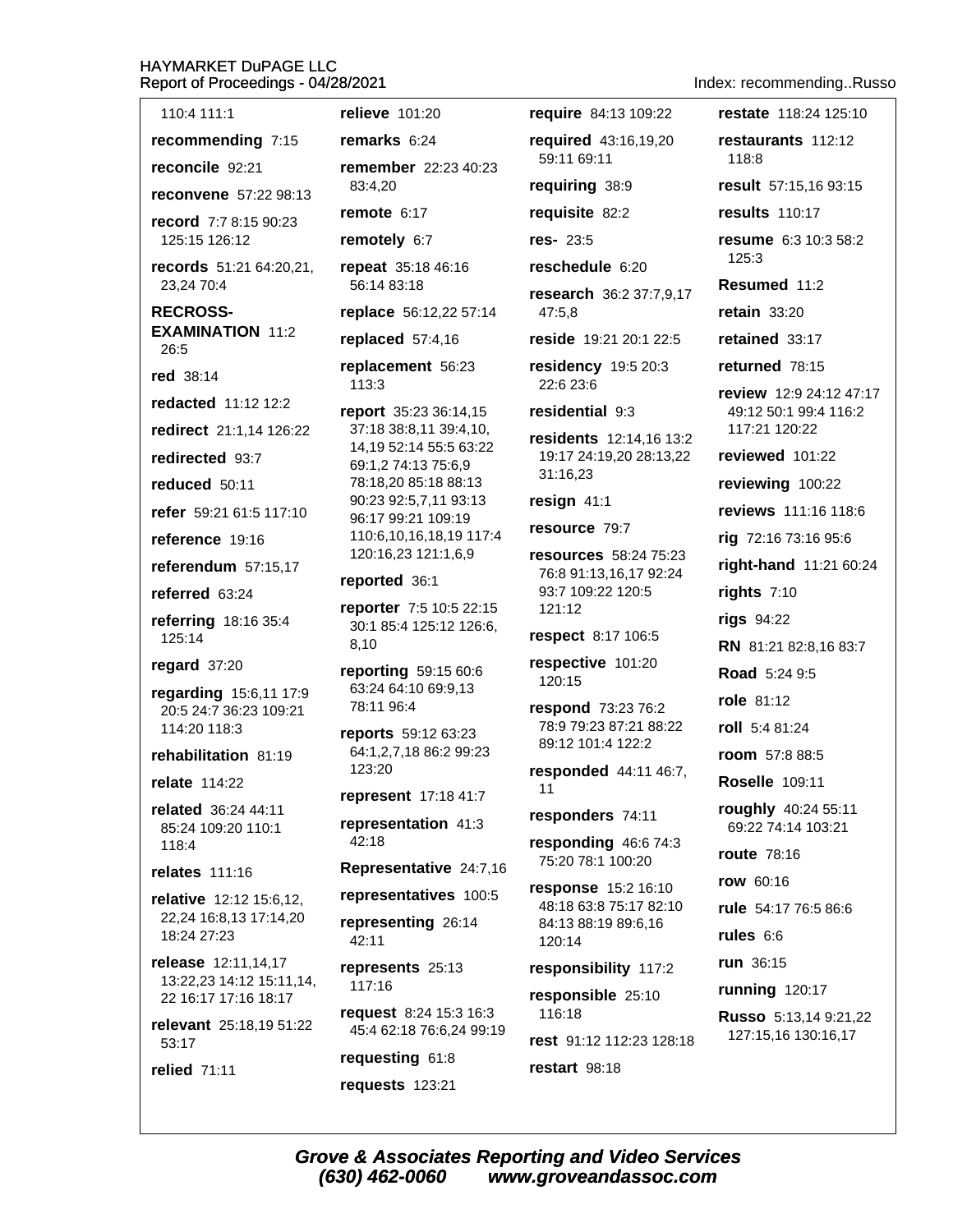### **HAYMARKET DuPAGE LLC** Report of Proceedings - 04/28/2021

situation 73:6 78:3 84:2 serviced 102:12 S. services 19:23 23:17.20 size 58:23 107:21 112:16  $117.23$ 24:3 31:7,11,16,22 safety 18:22 20:20 34:18,21 39:22 40:7 **slow** 8:14 43:13 49:14 81:7 92:18, sat 42:9 123:1 19 93:3 100:7 101:18 small 57:7 77:20 saves 43:18 45:6.8.17 102:5,10 103:8 105:5,8 Smith 21:11,13,15 22:18 106:22,23 107:10,14 **saving 31:12,13** 23:2 24:4 25:24 27:19 servicing 36:24 32:4,11,13,14 scale 76:11.12 78:8 serving 24:20 104:23 smoke 114:18 schedule 128:15 software 48:10 set 38:17 50:1,2 schedules 56:24 setting 73:4 sole 87:9 102:11 school 10:14 11:11 13:19 15:4 20:13 22:7,10 **SGSA 25:17** solution 121:16 23:6,14,23 24:1 26:9,23 Shannon 118:3 sort 58:24 73:11 115:21 28:12.19.22 29:17 share 51:22 52:22 sound 19:7 school-based 23:20 shared 33:10 52:24 sounds 19:12 54:24 schools 18:23 19:4 53:18 112:17 25:20,21 sheet 63:19 65:6 space 112:18,20 114:21 schoolwide 25:20 sheets 68:5 69:24 speak 37:19 52:23 scope 34:21 35:6,13,16, 103:11 118:6 128:18 20,22 37:17 38:4,15,17 shift 54:10 76:22 129:1 55:8 80:9.11.12 show 60:22 95:7 101:2 speaker 25:15 screen 98:20.21 showing 64:18 66:24 speaking 58:22 59:15 scroll 62:13 97:15 speaks 24:22 secretary 5:4 9:12 shows  $99.18$ 127:4 special 9:1 22:13 23:15 side 97:8 111:16 124:23 24:23 26:19 seeking 42:7  $sign 6:11$ specialized 115:21 select 106:8.12 sign-up 6:16 specialty 23:23 send 13:19 17:5 76:3 significance 7:4 99:21 specific 22:4 23:4 35:7  $sill$  6:19 38:6 40:8 45:18 62:7 sending 17:19 81:1 88:20 107:16 110:5 similar 58:23 74:20 sense 53:9 86:21 126:17  $111:12$ 118:15 sentence 35:10 specifically 45:4 50:2 simple 54:9 65:2 separate 58:17,18 61:5  $simply$  101:2 speculation 100:11 separately 65:7 79:23 sir 11:14 12:7 13:21 spend  $33:8$ serious 76:7 20:21 21:5 67:4 95:21 spent 33:9 42:23 74:22 serve 26:11 27:5 40:20 sit 55:17 56:7 88:8 120:4 122:13 123:4,11 124:2, served 106:23 10.18 125:19 split 33:12 **serves** 102:17 **Site 9:2** spoke 38:1 88:17 102:21 service 36:18 79:9 sites 106:8.12 107:10 spokesman 27:6 85:15 91:11 105:6 109:21

situated 31:4

Index: safety..Steve

square 112:16.19 113:2 114:21 116:5 117:18.19 stabilization 84:15 **stabilize** 80:3 83:8 84:2. 3.20.21 stabilized 84:9 staff 6:14,17 46:10 51:20 54:23 56:13,22 81:10 staffed 59:5 79:16 standards  $114.17$ Starbucks 86:12 start 65:8 104:4,5 126:17 129:15

started 17:23 36:2 88:14 123:13 124:14

starting 30:9 120:5

**state** 7:22.23 18:19 25:18 45:10 54:19 59:11, 12 60:4 61:16 63:3,5,20 64:3,6,14,22 65:3 68:15, 20 69:8,12 71:5 75:8 77:8 79:14 81:18,22 92:22 93:13 95:19 97:3, 4,8,11,15 98:23,24 99:8, 21 114:10

state's 41:21

stated 55:1 68:13 74:13 92:6 94:12 101:17 107:8. 9 109:19 119:23 125:23

statement 16:17 31:9 48:21 75:2,13 79:12 85:9 87:23 88:1 120:3

stating 110:7

station 93:17 94:1,14,18 95:8,12 113:3 117:20 118:8

status  $20.18$ 

statute 7:22 81:22

step 40:22 42:13 50:18 107:7 110:12,23 111:21 128:9

step-by-step 8:6

stepped 42:15,16

Steve 27:16,17 83:2

spots 16:1 114:3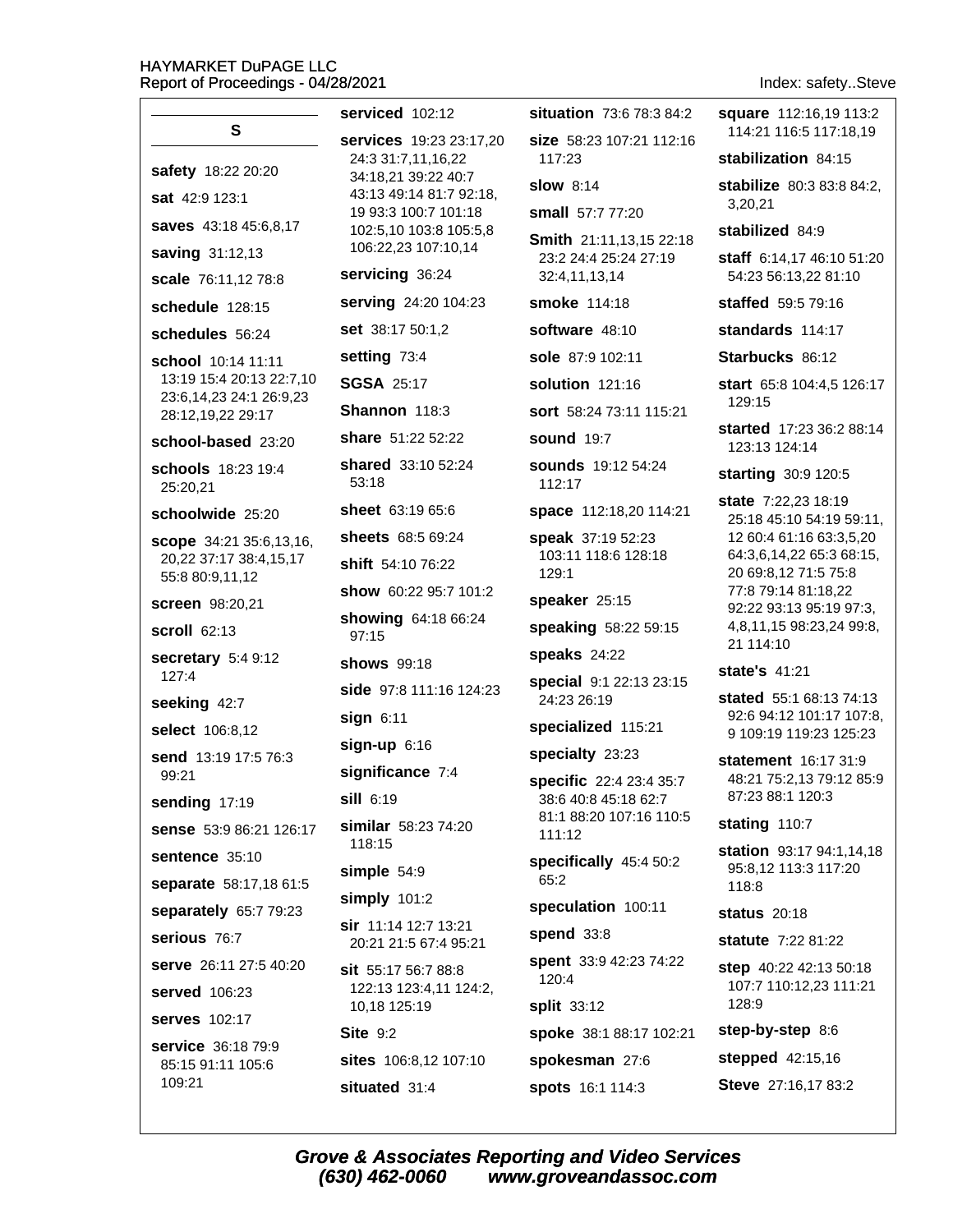### **HAYMARKET DuPAGE LLC** Report of Proceedings - 04/28/2021

128:10 **stop 6:19** storage 115:6 straightforward 38:24 Stream 101:19,24 streaming 6:18,20 streamlined 73:12 Streamwood 109:11 street 43:6 51:17 streets 76:21 strike 29:22 strong 42:24 structure 25:1 structured 76.7 student 22:2 students 20:12 21:17 22:9 23:17,18,24 28:20,  $21$ studies 53:23 56:9,20 **study** 38:9 52:4 88:23 89:16.18 110:3.13 115:14 118:15 120:7 stuff  $97:19$ sub-issues 38:8 subject 106:2 114:16 submitted 37:21 69:3 99:6 subsequent 123:15 substance 31:5.40:6 43:1,12 106:24 suburban 37:13 sufficient 91:1,23 92:12 suggest 38:3,16 120:15 suggested 53:2 103:6 **summary** 35:8 61:8 62:20 64:1 99:17 summer 112:24

superintendent 23:13 26:21

superintendents 27:8

supervision 115:24 supplemental 79:9 93:3 100:15

supply 115:8

support 21:20 28:22  $42.7$ 

suppose 66:4

supposed 103:22 104:15 108:1.15

supposedly 104:23 107:10,13

suppression 115:7

surprise 124:8

### surrounding 37:13

swear 30:1

swearing 7:5

sworn 10:5,6,24 30:3,18 106:2

**sync** 125:2

**system** 43:23 44:1,2,4 45:1,17,20,21 48:10,11, 18,19 49:5,10 63:24 76:24 80:14 81:2

systems 48:21 115:5

T

### **takes** 88:21

taking 79:1,7 103:22 104:2,15,20 108:1

talk 24:15 47:18 91:18 92:13 103:3 108:9

talked 19:22 103:1

talking 18:5 50:3 58:14, 16,17 59:14 61:4 62:10 84:12 95:3,17,18 96:2,3 113:22 115:5 128:23

### tap 76:24

Taskforce 40:18 41:2, 16, 17, 18 42: 9, 23

tax-exempt 20:18

taxing  $24:24$ **taxpayers** 29:2 79:8 Teacherease 13:5,12, 14 14:20 team 14:5 51:20 technical 11:17 32:9 124:22 technology 49:2,8 tendered 16:9

**taxes** 28:7

tenure 34:16

terms 35:11 54:9 56:2,  $11$ 

testified 11:1,6 12:8 16:12 30:18 37:10 47:23 49:11 50:4,10,19 52:20 54:18 55:7,9,12 56:4 68:8 69:20 79:4.6 85:16 92:9 100:6 101:8 105:19 106:7 107:4

testify 50:23 51:14,19 106:2

testifying 16:19 61:21

testimony 6:4 7:6 12:23 14:8 18:20 19:19 22:3 23:3 24:5 27:24 29:13,24 30:8 49:20 52:6.17 53:11.20 68:7 69:20 76:10 77:11 79:5 91:19 97:16 101:7,16 103:12 106:14 119:11,24 121:2 122:5

### theoretically 73:15

therapeutic 24:1

thing 26:7 48:21 90:17 120:19

things 38:12 54:1 57:5 82:9 115:5 118:7 120:14 121:5,13 122:2

thought 15:17,18 16:4 55:18 89:15 102:23 124:23

three-page  $11:2312:2$ 

three-quarters 112:15 114:20 116:5 117:18

Index: stop..tracked

three-year  $89:8,11$ ticket 57:3 78:17 tied 72:16 85:14.22 til 84:21 time 8:8 10:5 15:1.16

16:7 17:4 20:24 27:12,21 29:13,17,21,23 32:4,13, 16 33:8,9,15 38:3 39:14 41:4 48:22 49:24 53:10 54:11 56:15 57:4.19 58:1 73:15 74:9 83:19,21 88:15 89:7,23 97:10 103:13,18 110:17 114:4 116:1 120:4 125:6.9 126:23 127:20 128:14 129:5,16 130:5

timeline 46:12 54:11  $57:1$ 

times 36:6,10 75:17 88:19 89:16 102:12 103:20 107:4

tipping 56:1

today 5:18 49:9 61:21  $115:4$ 

told 104:16

tonight 32:21 48:14 86:3 92:10 99:4

tonight's  $6:1$ 

tool  $13:15.54:19$ 

top 10:16 11:9 36:9 56:1 87:12

topic 104:17

total 60:19,21 65:10,11 66:11 67:5 115:11

totally 80:18 90:18

towards 28:7 61:22

town 86:11 114:4

towns 31:1 47:24

toxic 114:17

track 43:17,21,22,23 44:5.6.7 85:19 86:1.2.6 88:14,19,21,24

tracked 88:16

**Grove & Associates Reporting and Video Services** (630) 462-0060 www.groveandassoc.com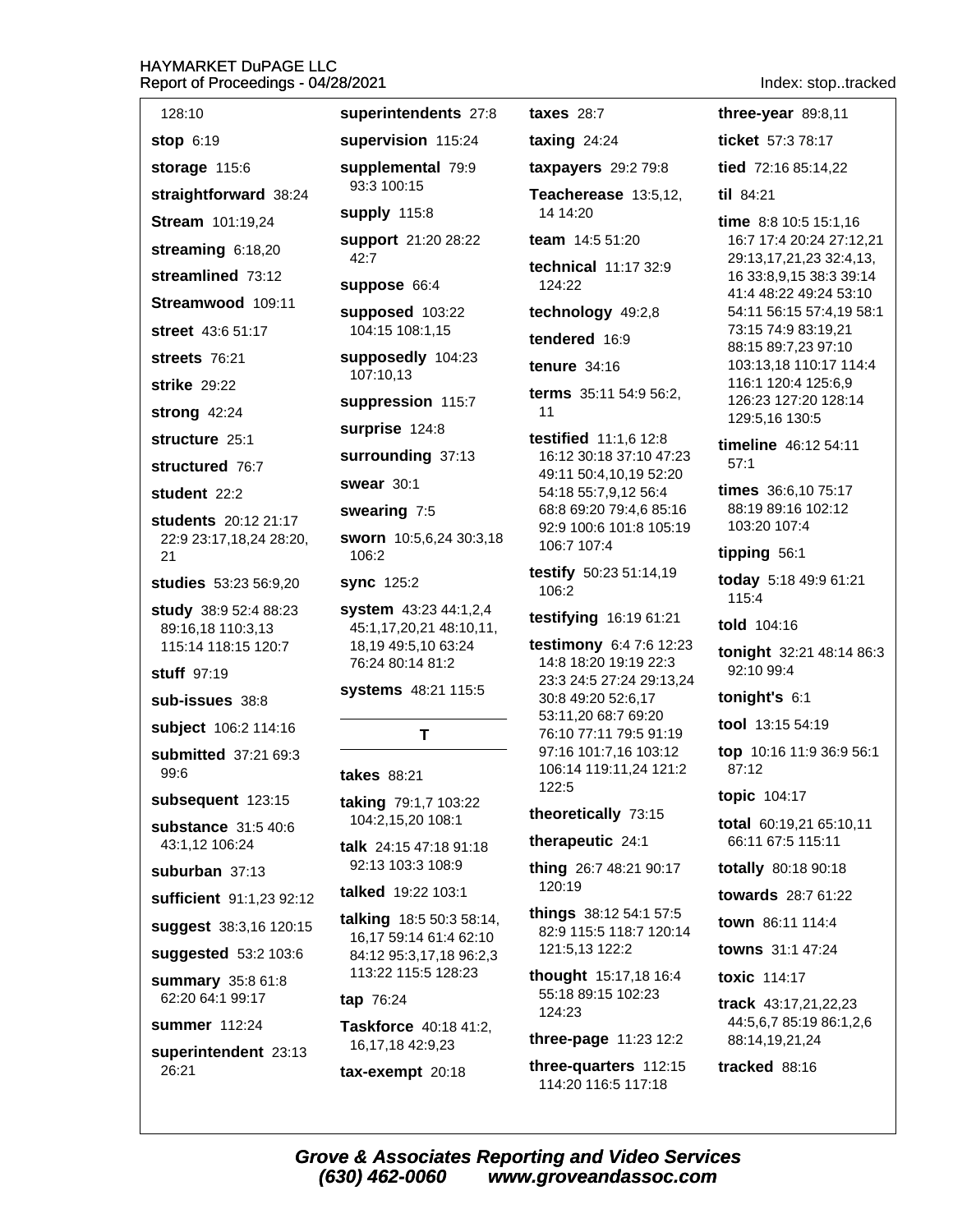# HAYMARKET DuPAGE LLC<br>Report of Proceedings - 04/28/2021

Index: tracking..worked

| NEPOIL OF FIOCEEUIHUS - 04/20/2021                      |                                                              |                                                                                                                                                       | <b>INGA.</b> HOUNINGWUING                                                 |
|---------------------------------------------------------|--------------------------------------------------------------|-------------------------------------------------------------------------------------------------------------------------------------------------------|---------------------------------------------------------------------------|
| tracking 50:21 86:18,21                                 |                                                              | valid 73:21 121:4                                                                                                                                     | waited $52:1$                                                             |
| tracks $44:2$                                           | U                                                            | validate 46:1 50:20                                                                                                                                   | wanted $11:24$                                                            |
| trailed $85:4$                                          | Uh-huh 75:21 112:10                                          | value $79:2$                                                                                                                                          | wanting 16:17                                                             |
| trained 79:17 80:2,21                                   | Uh-uh 129:11                                                 | varied 20:9                                                                                                                                           | warehouse 113:22                                                          |
| 81:6,9,20,21 82:8 83:8,<br>24 84:1                      | unable $7:18$                                                | various 77:6 107:11                                                                                                                                   | warehouses 112:11                                                         |
| training 23:22 82:2                                     | unavailable 73:3                                             | 114:3 126:1                                                                                                                                           | watch 6:8                                                                 |
| transcribing 7:6                                        | unbiasly 41:9                                                | <b>vary</b> 33:14                                                                                                                                     | water 115:7                                                               |
| transition 23:21                                        | uncertainty 51:3                                             | varying 19:2,16 21:18                                                                                                                                 | <b>ways</b> 56:3                                                          |
| transparency 124:3                                      | unclear 25:10 92:14                                          | vastly 92:5                                                                                                                                           | weather 77:10,19                                                          |
| transport 84:16 105:1                                   | uncommon 103:13,15,                                          | vehicle 93:16                                                                                                                                         | website 6:12,16 8:4                                                       |
| <b>transports</b> 101:10,14                             | 19                                                           | vehicles 75:23 76:20                                                                                                                                  | 12:9,21 13:3,4 63:4                                                       |
| 102:6,18 105:14 106:20                                  | underlying 114:13                                            | verbally 35:17,21                                                                                                                                     | Wednesday 5:19 127:1,<br>6,20                                             |
| treat $82:12$                                           | <b>understand</b> 7:14 10:10                                 | version 100:24                                                                                                                                        |                                                                           |
| <b>treatment</b> 20:1 23:5<br>31:5 40:11 43:15 53:5     | 11:20 22:24 37:8 40:17<br>43:4 63:17 83:16 107:8<br>109:20   | versus 16:18 51:12<br>62:3,4 64:18 73:3 95:19                                                                                                         | week 41:24 42:6 46:21<br>126:18 128:4,7 129:4,18,<br>20                   |
| 84:16 95:11 107:1                                       | understanding 13:13                                          | via $36:3$                                                                                                                                            | welcome 5:1 29:19                                                         |
| trees 76:19,20                                          | 42:24 43:10 68:3 96:22                                       | vice 42:16,17                                                                                                                                         | 32:11 130:4                                                               |
| trial $7:6$                                             | 100:14 104:14 112:6                                          | video 6:18,20 72:1                                                                                                                                    | West 5:23 9:5 51:13 53:8                                                  |
| tried 93:10 120:8                                       | understated 92:5                                             | View 105:11                                                                                                                                           | Whichever 65:18                                                           |
| trigger 111:13                                          | unidentified 25:14                                           | Village 5:5,7,9,11,13,15<br>6:14 7:13,15 9:13,15,17,<br>19,21,23 10:17 28:16<br>106:10 111:18 113:9,12<br>116:15 118:14 125:24<br>127:7,9,11,13,15,17 | willing 119:21                                                            |
| trouble 72:7                                            | unincorporated 28:16                                         |                                                                                                                                                       | wind 76:14,18 77:13                                                       |
| truck 76:4                                              | unique $24:24$<br>unit 54:3,10,12,15,21                      |                                                                                                                                                       | <b>Windsor 106:10</b>                                                     |
| trucks $57:3$                                           |                                                              |                                                                                                                                                       | wishing $6:9,13$                                                          |
| true 69:23 70:1 95:13                                   | 55:3,14,16,24 87:19 88:2<br>91:21                            | 130:8,10,12,14,16,18                                                                                                                                  | witness 10:6,8,24 20:23                                                   |
| 113:18                                                  | unitization 55:3                                             | Village's 6:8,12,16,23                                                                                                                                | 21:12 23:1,11 28:9,14,24<br>29:15,20 30:2,3,17 32:22                      |
| <b>trust 66:18</b>                                      | universe 20:11                                               | 8:4                                                                                                                                                   | 42:4 45:23 70:18 72:9,10                                                  |
| trustees $122:19$                                       | upgrade 49:10                                                | virtual 7:19,22                                                                                                                                       | 83:18 85:6 100:17<br>125:16 128:8 129:3,7,17                              |
| turn 27:14                                              | upgraded 48:22                                               | vocational 23:22                                                                                                                                      |                                                                           |
| turns 33:17                                             | upper 60:14                                                  | volition 26:20                                                                                                                                        | witnesses $7:58:9$                                                        |
| type 37:24 60:15 73:9,24<br>74:3 129:3                  | usually 75:16 98:7                                           | volume 50:7 91:5,8,19,<br>24 92:14,15 111:6 117:7                                                                                                     | <b>Wood</b> 25:13 28:15 33:4<br>40:15 58:11,19 59:3 70:2<br>72:15,17 73:2 |
| types 43:23 46:6,8 52:19<br>53:13,22,23 78:16<br>121:13 | utilization 54:4,13,16,21<br>55:14,16,24 87:20 88:3<br>91:21 | <b>volumes</b> 113:24 120:5                                                                                                                           | word 114:12                                                               |
|                                                         |                                                              | <b>vote</b> 9:12 15:18 16:3,23                                                                                                                        | work 6:19 25:2 26:15                                                      |
| typical 34:9                                            | utilizing 83:10                                              | 17:2 34:7 127:5 128:2<br>130:7                                                                                                                        | 28:23 35:7,13,17,21,23                                                    |
| typically 25:1 55:15<br>56:24 113:23 117:22             | V                                                            | <b>voted</b> 34:5                                                                                                                                     | 36:20 37:24 38:4,13,19<br>54:10 56:7 72:23 73:1<br>74:16,22 111:18 113:11 |
|                                                         |                                                              | W                                                                                                                                                     | 120:10                                                                    |
|                                                         | vacated 42:17                                                |                                                                                                                                                       | worked 81:6,8                                                             |
|                                                         | vaguely 119:15                                               | wait 6:19                                                                                                                                             |                                                                           |

Grove & Associates Reporting and Video Services<br>(630) 462-0060 www.groveandassoc.com